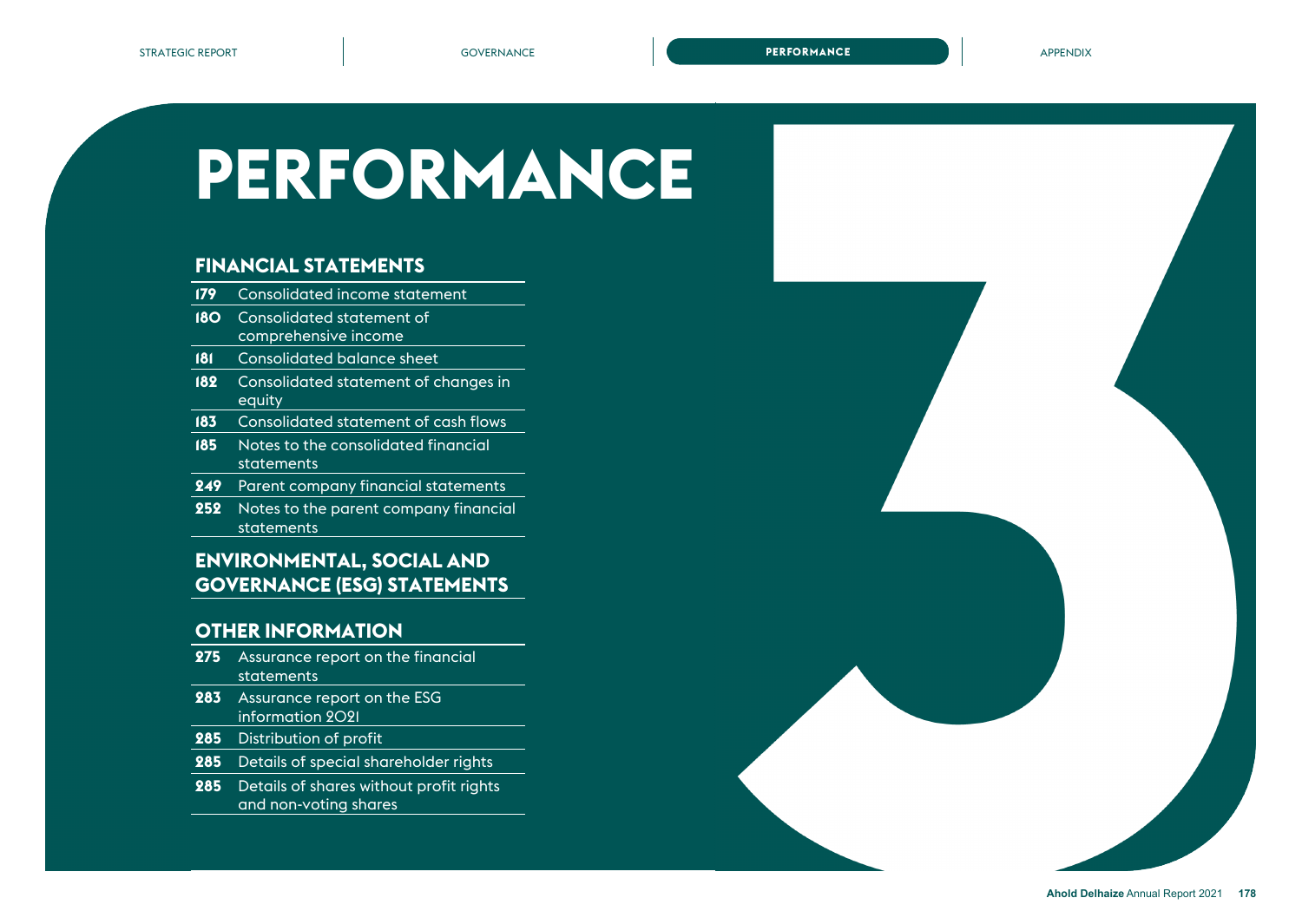# <span id="page-1-0"></span>CONSOLIDATED INCOME STATEMENT

| Z<br>Net sales                                                                  | 75,601    |           |
|---------------------------------------------------------------------------------|-----------|-----------|
|                                                                                 |           | 74,736    |
| Cost of sales<br>8                                                              | (54, 916) | (54, 160) |
| <b>Gross profit</b>                                                             | 20,685    | 20,575    |
| Other income<br>$\underline{8}$                                                 | 531       | 470       |
| $\underline{8}$<br>Selling expenses                                             | (14, 929) | (14, 620) |
| 8<br>General and administrative expenses                                        | (2,967)   | (4,235)   |
| <b>Operating income</b>                                                         | 3,320     | 2,191     |
| Interest income                                                                 | 29        | 35        |
| Interest expense                                                                | (181)     | (138)     |
| Net interest expense on defined benefit pension plans<br>$\overline{24}$        | (17)      | (16)      |
| Interest accretion to lease liability<br>33                                     | (337)     | (357)     |
| Other financial income (expense)                                                | (10)      | (9)       |
| Net financial expenses<br>$\underline{9}$                                       | (517)     | (485)     |
| Income before income taxes                                                      | 2,803     | 1,706     |
| 10<br>Income taxes                                                              | (591)     | (331)     |
| 15<br>Share in income of joint ventures                                         | 33        | 22        |
| Income from continuing operations                                               | 2,246     | 1,397     |
| Income (loss) from discontinued operations<br>$\overline{5}$                    |           |           |
| <b>Net income</b>                                                               | 2,246     | 1,397     |
|                                                                                 |           |           |
| Attributable to:<br>Common shareholders                                         | 2,246     | 1,397     |
| Non-controlling interests                                                       |           |           |
| <b>Net income</b>                                                               | 2,246     | 1,397     |
|                                                                                 |           |           |
| 29<br><b>Earnings per share</b>                                                 |           |           |
| Net income per share attributable to common shareholders                        |           |           |
| <b>Basic</b>                                                                    | 2.18      | 1.31      |
| <b>Diluted</b>                                                                  | 2.17      | 1.30      |
| Income from continuing operations per share attributable to common shareholders |           |           |
| <b>Basic</b>                                                                    | 2.18      | 1.31      |
| <b>Diluted</b>                                                                  | 2.17      | 1.30      |

1 Comparative figures have been restated to conform to the current year's presentation (see *[Note 3](#page-9-0)* and *[Note 8](#page-16-0)*).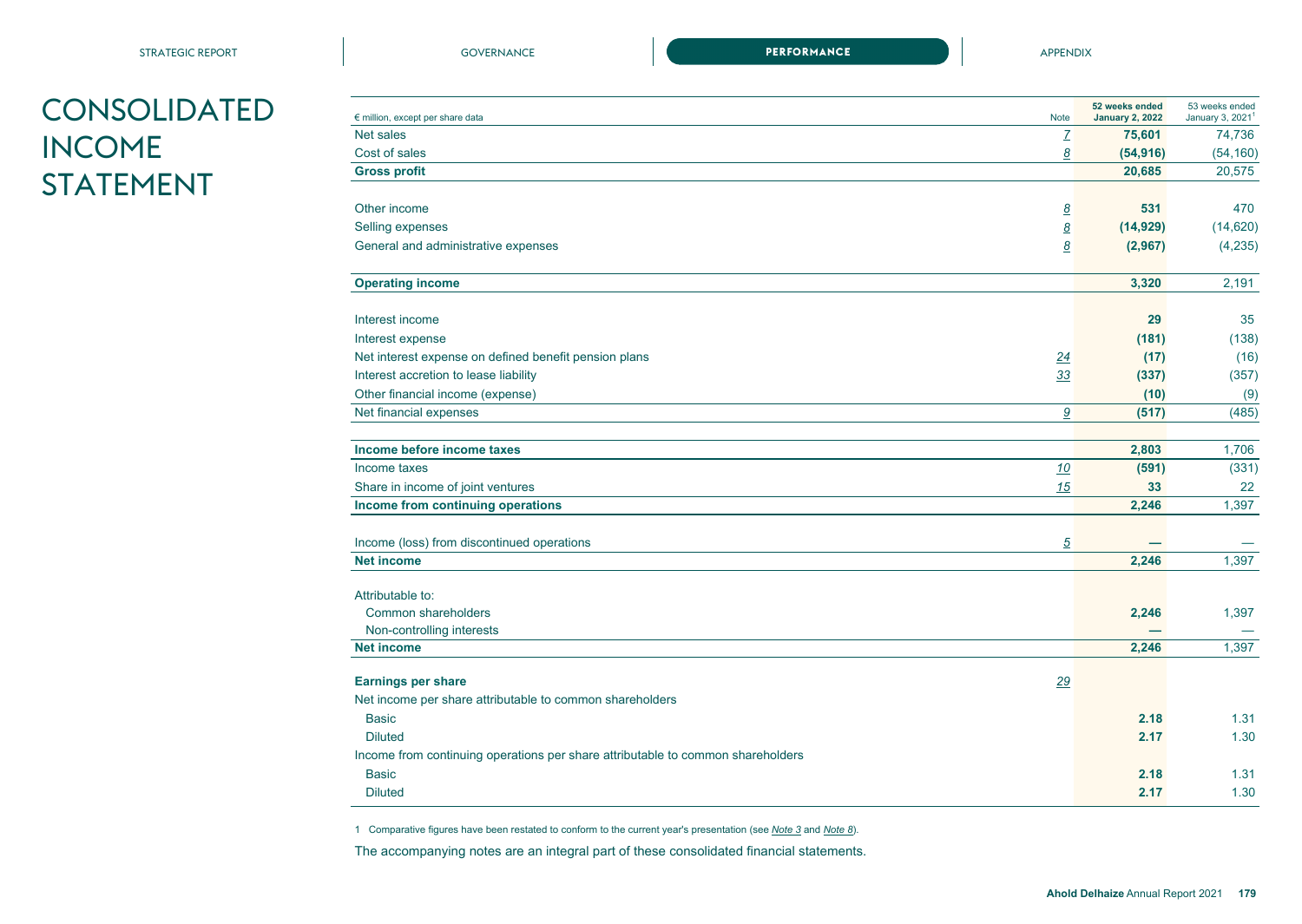# <span id="page-2-0"></span>CONSOLIDATED STATEMENT OF **COMPREHENSIVE** INCOME

| $\epsilon$ million<br><b>Note</b>                                                 | 52 weeks ended<br><b>January 2, 2022</b> | 53 weeks ended<br><b>January 3, 2021</b> |
|-----------------------------------------------------------------------------------|------------------------------------------|------------------------------------------|
| Net income                                                                        | 2,246                                    | 1,397                                    |
| Remeasurements of defined benefit pension plans:                                  |                                          |                                          |
| Remeasurements before taxes - income (loss)<br>24                                 | 103                                      | (108)                                    |
| Income taxes<br>10                                                                | (24)                                     | 25                                       |
| Other comprehensive income (loss) that will not be reclassified to profit or loss | 79                                       | (83)                                     |
| Currency translation differences in foreign interests:                            |                                          |                                          |
| Continuing operations                                                             | 766                                      | (999)                                    |
| Income taxes<br>10                                                                | (2)                                      | -1                                       |
| Cash flow hedges:                                                                 |                                          |                                          |
| Fair value result for the year                                                    |                                          |                                          |
| Transfers to net income                                                           | 1                                        | $\mathbf{1}$                             |
| Income taxes                                                                      |                                          |                                          |
| Non-realized gains (losses) on debt and equity instruments:                       |                                          |                                          |
| Fair value result for the period                                                  |                                          | (1)                                      |
| Income taxes                                                                      |                                          |                                          |
| Other comprehensive income of joint ventures - net of income taxes:               |                                          |                                          |
| Share of other comprehensive income from continuing operations<br>15              |                                          |                                          |
| Other comprehensive income (loss) reclassifiable to profit or loss                | 765                                      | (997)                                    |
| Total other comprehensive income (loss)                                           | 843                                      | (1,080)                                  |
| <b>Total comprehensive income</b>                                                 | 3,089                                    | 316                                      |
|                                                                                   |                                          |                                          |
| Attributable to:                                                                  |                                          |                                          |
| Common shareholders                                                               | 3,089                                    | 316                                      |
| Non-controlling interests                                                         |                                          |                                          |
| <b>Total comprehensive income</b>                                                 | 3,089                                    | 316                                      |
| Attributable to:                                                                  |                                          |                                          |
| Continuing operations                                                             | 3,089                                    | 316                                      |
| Discontinued operations                                                           |                                          |                                          |
| <b>Total comprehensive income</b>                                                 | 3,089                                    | 316                                      |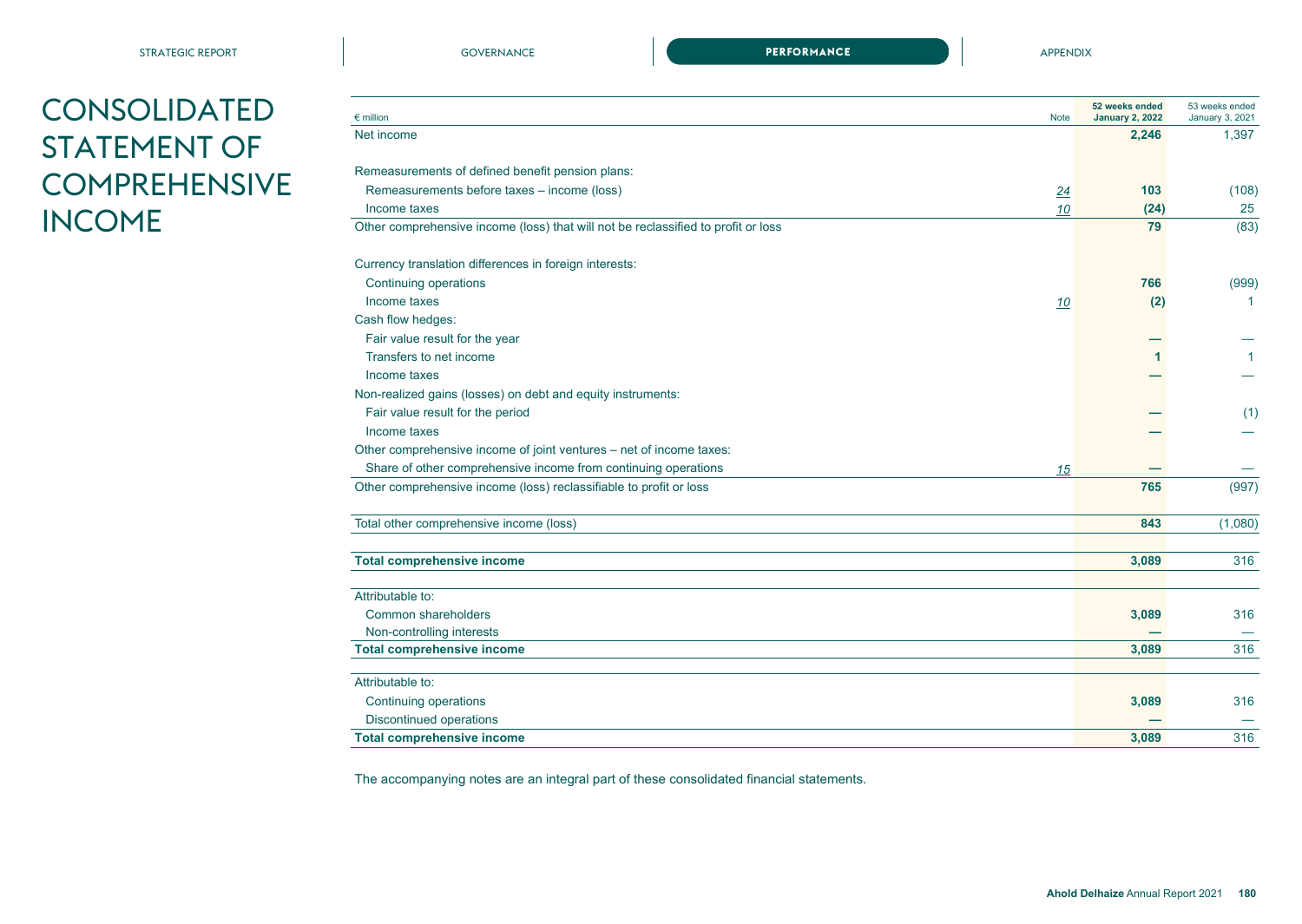# <span id="page-3-0"></span>CONSOLIDATED BALANCE SHEET

| $\epsilon$ million                           | <b>Note</b>    | January 2,<br>2022 | January 3,<br>2021 |
|----------------------------------------------|----------------|--------------------|--------------------|
| <b>Assets</b>                                |                |                    |                    |
| Property, plant and equipment                | 11             | 11,838             | 10,696             |
| Right-of-use asset                           | 12             | 9,010              | 7,455              |
| Investment property                          | 13             | 708                | 739                |
| Intangible assets                            | 14             | 12,770             | 11,565             |
| Investments in joint ventures and associates | 15             | 244                | 227                |
| Other non-current financial assets           | 16             | 1,193              | 705                |
| Deferred tax assets                          | 10             | 289                | 323                |
| Other non-current assets                     |                | 76                 | 53                 |
| <b>Total non-current assets</b>              |                | 36,128             | 31,764             |
| Assets held for sale                         | $\overline{5}$ | 18                 | 19                 |
| Inventories                                  | 17             | 3,728              | 3,245              |
| <b>Receivables</b>                           | 18             | 2,058              | 1,975              |
| Other current financial assets               | 19             | 356                | 360                |
| Income taxes receivable                      |                | 45                 | 58                 |
| Prepaid expenses and other current assets    |                | 387                | 337                |
| Cash and cash equivalents                    | 20             | 2,993              | 2,933              |
| <b>Total current assets</b>                  |                | 9,584              | 8,928              |
| <b>Total assets</b>                          |                | 45,712             | 40,692             |
| <b>Equity and liabilities</b>                |                |                    |                    |
| Equity attributable to common shareholders   | 21             | 13,721             | 12,432             |
| Loans                                        | 22             | 4,678              | 3,863              |
| Other non-current financial liabilities      | 23             | 10,473             | 8,905              |
| Pensions and other post-employment benefits  | 24             | 1,107              | 1,235              |
| Deferred tax liabilities                     | 10             | 746                | 664                |
| Provisions                                   | 25             | 746                | 718                |
| Other non-current liabilities                |                | 62                 | 63                 |
| <b>Total non-current liabilities</b>         |                | 17,812             | 15,448             |
| Accounts payable                             |                | 7,563              | 6,795              |
| Other current financial liabilities          | 26             | 2,552              | 2,386              |
| Income taxes payable                         |                | 96                 | 128                |
| Provisions                                   | 25             | 484                | 378                |
| Other current liabilities                    | 27             | 3,483              | 3,125              |
| <b>Total current liabilities</b>             |                | 14,179             | 12,812             |
| <b>Total equity and liabilities</b>          |                | 45,712             | 40,692             |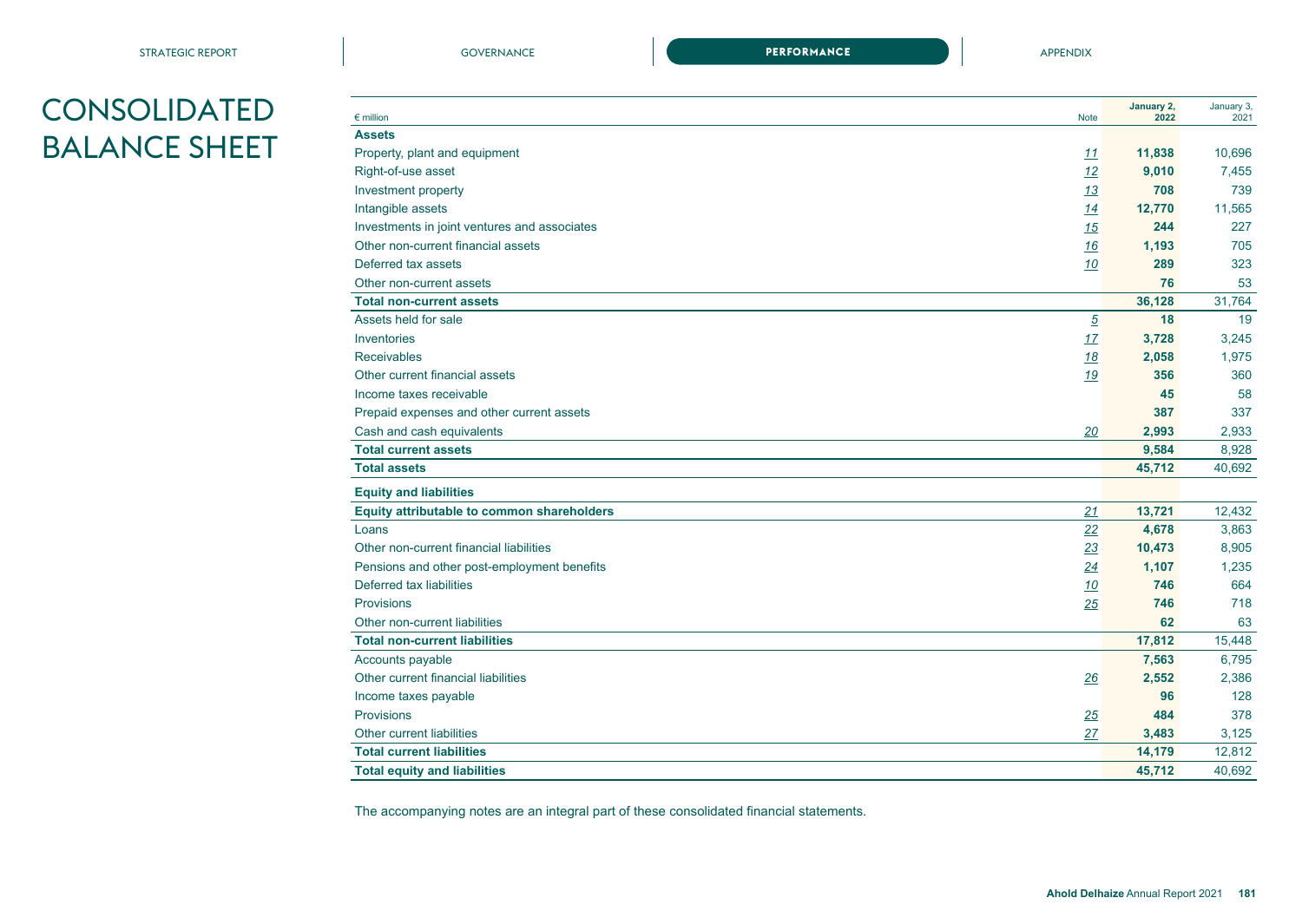# <span id="page-4-0"></span>CONSOLIDATED STATEMENT OF CHANGES IN EQUITY

| $\epsilon$ million                                                       | <b>Note</b> | Share<br>capital | Additional<br>paid-in<br>capital | Currency<br>translation<br>reserve | Cash flow<br>hedging<br>reserve | Other reserves<br>including<br>retained<br>earnings <sup>1</sup> | Equity<br>attributable<br>to common<br>shareholders |
|--------------------------------------------------------------------------|-------------|------------------|----------------------------------|------------------------------------|---------------------------------|------------------------------------------------------------------|-----------------------------------------------------|
| Balance as of December 29, 2019                                          |             | 11               | 12,246                           | 159                                | (3)                             | 1,670                                                            | 14,083                                              |
| Net income attributable to common shareholders                           |             |                  |                                  |                                    |                                 | 1,397                                                            | 1,397                                               |
| Other comprehensive income (loss)                                        |             |                  |                                  | (997)                              |                                 | (84)                                                             | (1,080)                                             |
| Total comprehensive income (loss) attributable to common<br>shareholders |             |                  |                                  | (997)                              |                                 | 1,313                                                            | 316                                                 |
| <b>Dividends</b>                                                         |             |                  |                                  |                                    |                                 | (1,026)                                                          | (1,026)                                             |
| Share buyback                                                            |             |                  |                                  |                                    |                                 | (1,001)                                                          | (1,001)                                             |
| Share-based payments                                                     |             |                  |                                  |                                    |                                 | 61                                                               | 61                                                  |
| Other items                                                              |             |                  |                                  |                                    |                                 | (1)                                                              | (1)                                                 |
| Balance as of January 3, 2021                                            | 21          | 11               | 12,246                           | (839)                              | (3)                             | 1,016                                                            | 12,432                                              |
| Net income attributable to common shareholders                           |             |                  |                                  |                                    |                                 | 2,246                                                            | 2,246                                               |
| Other comprehensive income (loss)                                        |             |                  |                                  | 764                                |                                 | 79                                                               | 843                                                 |
| Total comprehensive income (loss) attributable to common<br>shareholders |             |                  |                                  | 764                                |                                 | 2,325                                                            | 3,089                                               |
| <b>Dividends</b>                                                         |             |                  |                                  |                                    |                                 | (856)                                                            | (856)                                               |
| Share buyback                                                            |             |                  |                                  |                                    |                                 | (995)                                                            | (995)                                               |
| Cancellation of treasury shares                                          |             | (1)              | (1,258)                          |                                    |                                 | 1,259                                                            |                                                     |
| Share-based payments                                                     |             |                  |                                  |                                    |                                 | 51                                                               | 51                                                  |
| Balance as of January 2, 2022                                            | 21          | 10               | 10,988                           | (75)                               | (2)                             | 2,799                                                            | 13,721                                              |

1 Other reserves include, among others, the remeasurements of defined benefit plans.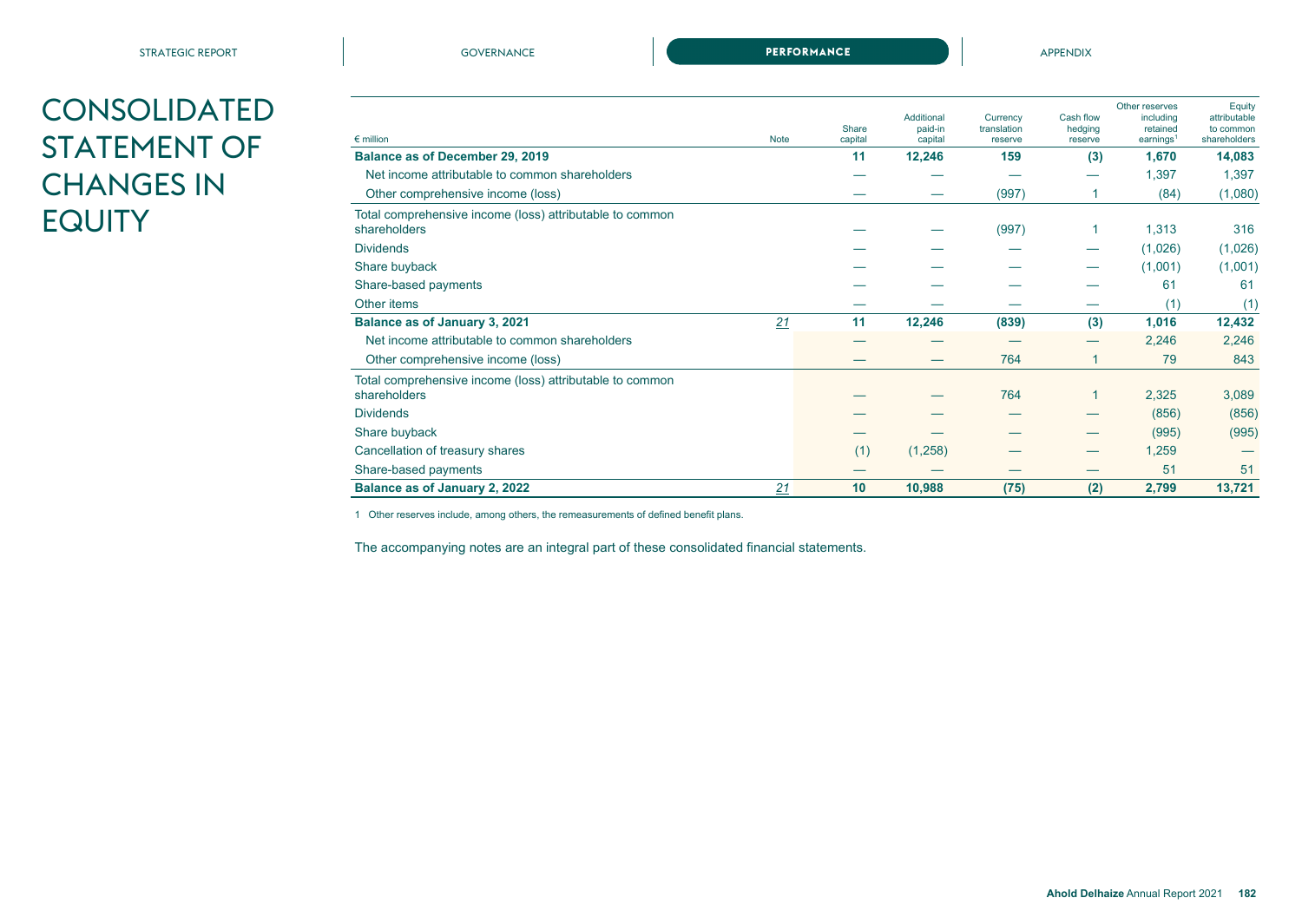**52 weeks ended**

53 weeks ended

## <span id="page-5-0"></span>CONSOLIDATED STATEMENT OF CASH FLOWS

| $\epsilon$ million                                                                     | <b>Note</b> | <b>January 2, 2022</b> | January 3, 2021 |
|----------------------------------------------------------------------------------------|-------------|------------------------|-----------------|
| Income from continuing operations                                                      |             | 2,246                  | 1,397           |
| Adjustments for:                                                                       |             |                        |                 |
| Net financial expenses                                                                 | 9           | 517                    | 485             |
| Income taxes                                                                           | 10          | 591                    | 331             |
| Share in income of joint ventures                                                      | 15          | (33)                   | (22)            |
| Depreciation, amortization and impairments                                             | 8           | 3,068                  | 2,892           |
| (Gains) losses on leases and the sale of assets / disposal groups held for sale        |             | (76)                   | (64)            |
| Share-based compensation expenses                                                      | 32          | 48                     | 59              |
| Operating cash flows before changes in operating assets and liabilities                |             | 6,361                  | 5,078           |
| Changes in working capital:                                                            |             |                        |                 |
| Changes in inventories                                                                 |             | (283)                  | (89)            |
| Changes in receivables and other current assets                                        |             | (43)                   | (301)           |
| Changes in payables and other current liabilities                                      |             | 580                    | 1,319           |
| Changes in other non-current assets, other non-current liabilities and provisions      |             | (216)                  | 821             |
| Cash generated from operations                                                         |             | 6,399                  | 6,828           |
| Income taxes paid - net                                                                | 10          | (931)                  | (486)           |
| Operating cash flows from continuing operations                                        |             | 5,468                  | 6,343           |
| Operating cash flows from discontinued operations                                      |             |                        |                 |
| Net cash from operating activities                                                     |             | 5,468                  | 6,343           |
| Purchase of non-current assets                                                         |             | (2, 371)               | (2,659)         |
| Divestments of assets / disposal groups held for sale                                  |             | 82                     | 108             |
| Acquisition of businesses, net of cash acquired                                        | 28          | (529)                  | (4)             |
| Divestment of businesses, net of cash divested                                         | 28          | (5)                    | (3)             |
| Changes in short-term deposits and similar instruments                                 |             | 44                     | (60)            |
| Dividends received from joint ventures                                                 | 15          | 28                     | 16              |
| Interest received                                                                      |             | 16                     | 24              |
| Lease payments received on lease receivables                                           |             | 103                    | 99              |
| Other                                                                                  |             | (2)                    | 3               |
| Investing cash flows from continuing operations                                        |             | (2,634)                | (2, 475)        |
| Investing cash flows from discontinued operations                                      |             |                        |                 |
| Net cash from investing activities                                                     |             | (2,634)                | (2, 475)        |
| Proceeds from long-term debt                                                           | 28          | 848                    | 507             |
| Interest paid                                                                          |             | (138)                  | (149)           |
| Repayments of loans                                                                    | 28          | (427)                  | (438)           |
| Changes in short-term loans                                                            | 28          | 90                     | (556)           |
| Repayment of lease liabilities                                                         | 28          | (1, 569)               | (1,584)         |
| Dividends paid on common shares                                                        | 21          | (856)                  | (1,026)         |
| Share buyback                                                                          | 21          | (994)                  | (1,001)         |
| Other cash flows from derivatives                                                      | 28          |                        | 2               |
| Other                                                                                  |             | (5)                    | (6)             |
| Financing cash flows from continuing operations                                        |             | (3,052)                | (4,251)         |
| Financing cash flows from discontinued operations                                      |             |                        |                 |
| Net cash from financing activities                                                     |             | (3,052)                | (4,251)         |
| Net cash from operating, investing and financing activities                            |             | (218)                  | (383)           |
| Cash and cash equivalents at the beginning of the year (excluding restricted cash)     |             | 2,910                  | 3,701           |
| Effect of exchange rates on cash and cash equivalents                                  |             | 276                    | (408)           |
| Cash and cash equivalents at the end of the year (excluding restricted cash)           | 28          | 2,968                  | 2,910           |
| The accompanying notes are an integral part of these consolidated financial statements |             |                        |                 |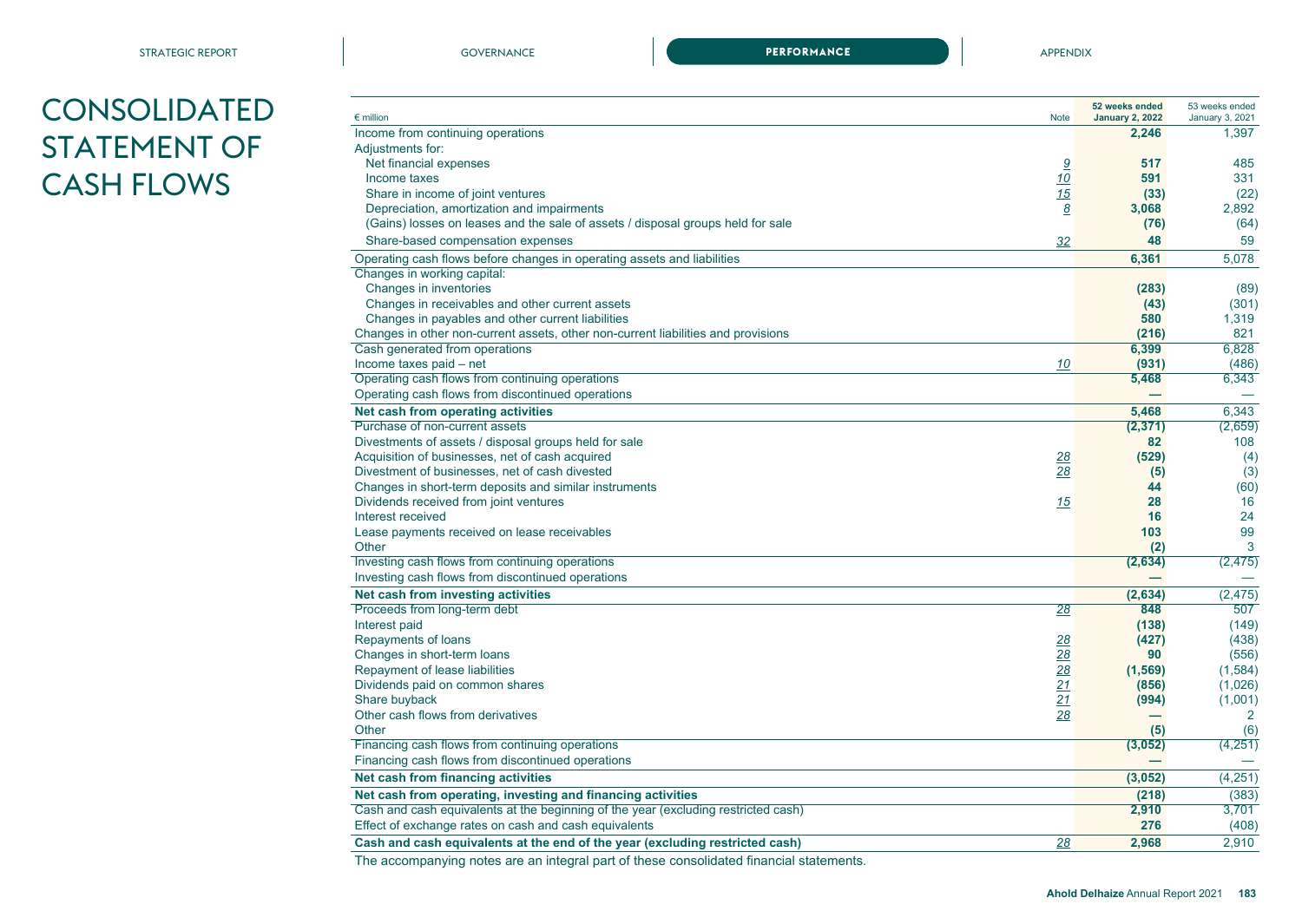#### <span id="page-6-0"></span>**PERFORMANCE**

# **NOTES TO THE CONSOLIDATED FINANCIAL STATEMENTS**

| 185        |                 | The Company and its                           | <b>204</b> | $\overline{14}$ | Intangible assets                             |
|------------|-----------------|-----------------------------------------------|------------|-----------------|-----------------------------------------------|
|            |                 | operations                                    | <b>207</b> | 15              | Investments in joint ventur                   |
| 185        | $\overline{2}$  | <b>Basis of preparation</b>                   |            |                 | and associates                                |
| 187        | 3               | <b>General accounting policies</b>            | <b>209</b> | 16              | Other non-current financion                   |
| 189        | 4               | <b>Acquisitions</b>                           |            |                 | assets                                        |
| <b>190</b> | 5               | Assets and liabilities held                   | <b>209</b> | $\overline{17}$ | Inventories                                   |
|            |                 | for sale and discontinued                     | <b>210</b> | 8               | <b>Receivables</b>                            |
|            |                 | operations                                    | 211        | $ 9\rangle$     | Other current financial                       |
| 191        | 6               | Segment reporting                             |            |                 | assets                                        |
| 193        | $\overline{7}$  | Net sales                                     | 211        | 20              | Cash and cash equivalents                     |
| 194        | 8               | <b>Expenses and Other income</b><br>by nature | 212        | 21              | Equity attributable to<br>common shareholders |
| 195        | 9               | Net financial expenses                        | 214        | 22              | Loans and credit facilities                   |
| 196        | <b>IO</b>       | Income taxes                                  | 215        | 23              | Other non-current financio                    |
| <b>200</b> | $\mathbf{II}$   | Property, plant and                           |            |                 | liabilities                                   |
|            |                 | equipment                                     | 216        | 24              | Pensions and other                            |
| <b>202</b> | 2               | Right-of-use asset                            |            |                 | post-employment benefits                      |
| <b>202</b> | $\overline{13}$ | Investment property                           | 225        | 25              | <b>Provisions</b>                             |
|            |                 |                                               |            |                 |                                               |

| 185        |                | The Company and its                           | <b>204</b> | 4               | Intangible assets                             | 226        | 26 | Other current financial                 |
|------------|----------------|-----------------------------------------------|------------|-----------------|-----------------------------------------------|------------|----|-----------------------------------------|
|            |                | operations                                    | <b>207</b> | 15              | Investments in joint ventures                 |            |    | liabilities                             |
| 185        | $\overline{2}$ | <b>Basis of preparation</b>                   |            |                 | and associates                                | 227        | 27 | Other current liabilities               |
| 187        | 3              | <b>General accounting policies</b>            | <b>209</b> | 16              | Other non-current financial                   | 227        | 28 | <b>Cash flow</b>                        |
| 189        | 4              | <b>Acquisitions</b>                           |            |                 | assets                                        | 229        | 29 | Earnings per share                      |
| <b>190</b> | 5.             | Assets and liabilities held                   | <b>209</b> | $\overline{17}$ | <b>Inventories</b>                            | <b>230</b> | 3O | Financial risk management               |
|            |                | for sale and discontinued                     | <b>210</b> | 18              | <b>Receivables</b>                            |            |    | and financial instruments               |
|            |                | operations                                    | 211        | $ 9\rangle$     | Other current financial                       | 236        | 31 | Related party transactions              |
| 191        | 6              | Segment reporting                             |            |                 | assets                                        | 238        | 32 | Share-based compensation                |
| 193        | 7              | Net sales                                     | 211        |                 | 20 Cash and cash equivalents                  | <b>240</b> | 33 | Leases                                  |
| 194        | 8              | <b>Expenses and Other income</b><br>by nature | 212        | 21              | Equity attributable to<br>common shareholders | 244        | 34 | <b>Commitments and</b><br>contingencies |
| 195        | 9              | Net financial expenses                        | 214        | 22              | Loans and credit facilities                   | 247        | 35 | List of subsidiaries, joint             |
| 196        | IO             | Income taxes                                  | 215        | 23              | Other non-current financial                   |            |    | ventures and associates                 |
| 200        | $\mathbf{H}$   | Property, plant and                           |            |                 | <b>ligbilities</b>                            | 248        | 36 | Subsequent events                       |
|            |                | equipment                                     | 216        | 24              | Pensions and other                            |            |    |                                         |
| <b>202</b> | 2              | Right-of-use asset                            |            |                 | post-employment benefits                      |            |    |                                         |
| 202        | 13             | Investment property                           | 225        | 25              | Provisions                                    |            |    |                                         |

| 226        | 96 | Other current financial<br>liabilities                 |
|------------|----|--------------------------------------------------------|
| 227        | 97 | Other current liabilities                              |
| 227        | 98 | Cash flow                                              |
| 229        | 99 | Earnings per share                                     |
| <b>230</b> | 30 | Financial risk management<br>and financial instruments |
| 236        | 31 | Related party transactions                             |
| 238        | 32 | Share-based compensation                               |
| <b>240</b> | 33 | Leases                                                 |
| 244        | 34 | Commitments and<br>contingencies                       |
| 247        | 35 | List of subsidiaries, joint<br>ventures and associates |
| 248        | 36 | Subsequent events                                      |
|            |    |                                                        |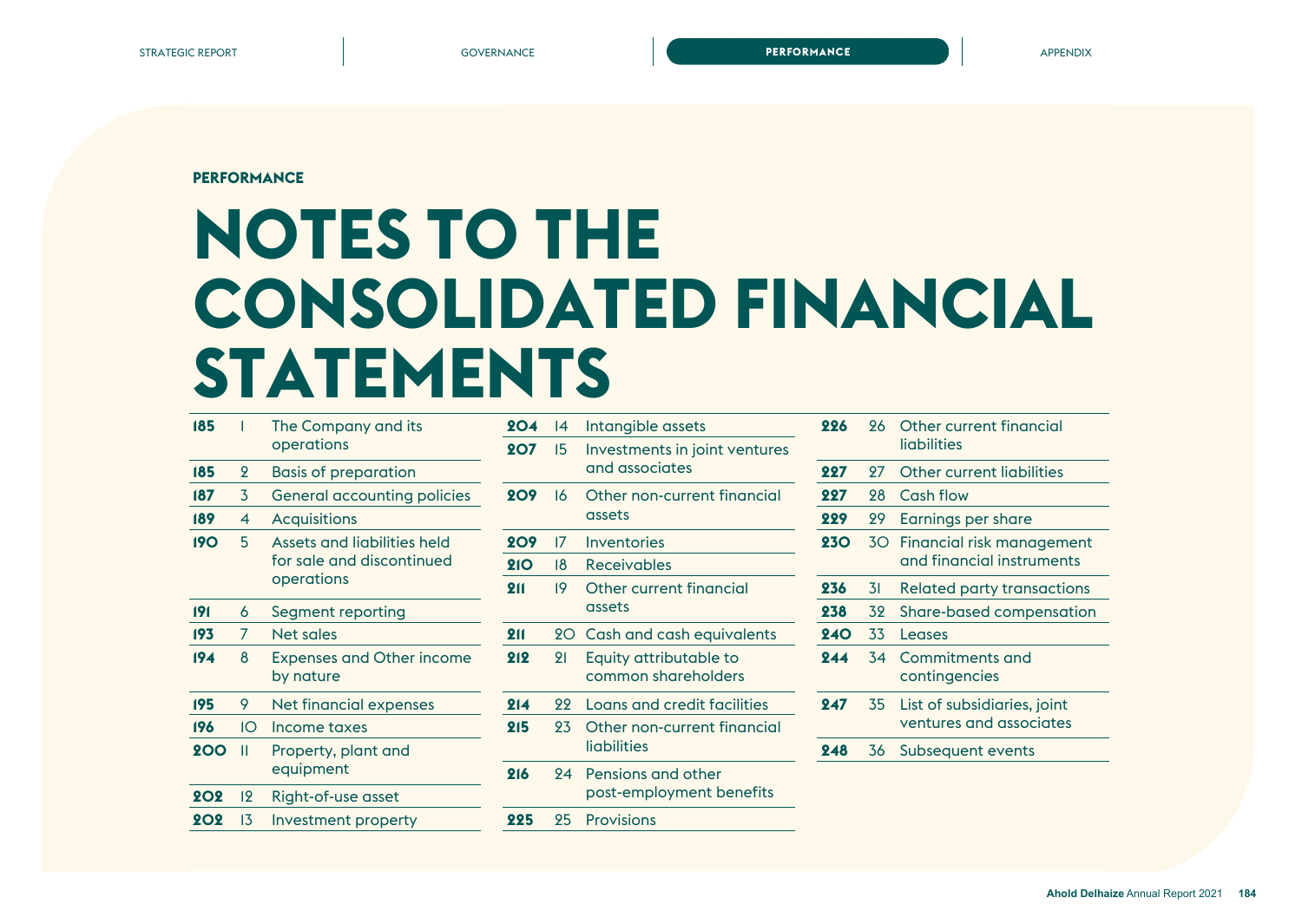# <span id="page-7-0"></span>NOTES TO THE CONSOLIDATED FINANCIAL STATEMENTS

## **1 THE COMPANY AND ITS OPERATIONS**

The principal activity of Koninklijke Ahold Delhaize N.V. ("Ahold Delhaize" or the "Company" or "Group" or "Ahold Delhaize Group"), a public limited liability company with its registered seat and head office in Zaandam, the Netherlands, is the operation of retail food stores and e-commerce primarily in the United States and Europe. The Company is registered with the Dutch Trade Register under number 35000363.

On March 1, 2022, the Management Board authorized the financial statements. The Company has the ability to amend and reissue the financial statements up to the moment the financial statements have been adopted by the General Meeting of Shareholders. The financial statements, as presented in this Annual Report, are subject to adoption by the Ahold Delhaize General Meeting of Shareholders.

Ahold Delhaize's significant subsidiaries, joint ventures and associates are listed in *[Note 35](#page-69-0)*.

## **2 BASIS OF PREPARATION**

These financial statements have been prepared in accordance with International Financial Reporting Standards (IFRSs) as adopted by the European Union (EU) and also comply with the financial reporting requirements included in Part 9 of Book 2 of the Dutch Civil Code.

Historical cost is used as the measurement basis unless otherwise indicated.

Ahold Delhaize's financial year is a 52- or 53-week period ending on the Sunday nearest to December 31. The financial year 2021 consisted of 52 weeks and ended on January 2, 2022. The comparative financial year 2020 consisted of 53 weeks and ended on January 3, 2021.

These consolidated financial statements are presented in millions of euros (€), unless otherwise stated. Due to rounding, numbers presented may not add up precisely to the totals provided.

The following exchange rates of the euro  $(\epsilon)$  against the U.S. dollar  $(\text{\$})$ , the Czech crown (CZK), the Romanian leu (RON) and the Serbian dinar (RSD) have been used in the preparation of these financial statements:

|                                | 2021   | 2020   |
|--------------------------------|--------|--------|
| U.S. dollar                    |        |        |
| Average exchange rate          | 0.8461 | 0.8770 |
| Year-end closing exchange rate | 0.8795 | 0.8187 |
| <b>Czech crown</b>             |        |        |
| Average exchange rate          | 0.0390 | 0.0378 |
| Year-end closing exchange rate | 0.0402 | 0.0381 |
| <b>Romanian leu</b>            |        |        |
| Average exchange rate          | 0.2032 | 0.2067 |
| Year-end closing exchange rate | 0.2021 | 0.2058 |
| Serbian dinar                  |        |        |
| Average exchange rate          | 0.0085 | 0.0085 |
| Year-end closing exchange rate | 0.0085 | 0.0085 |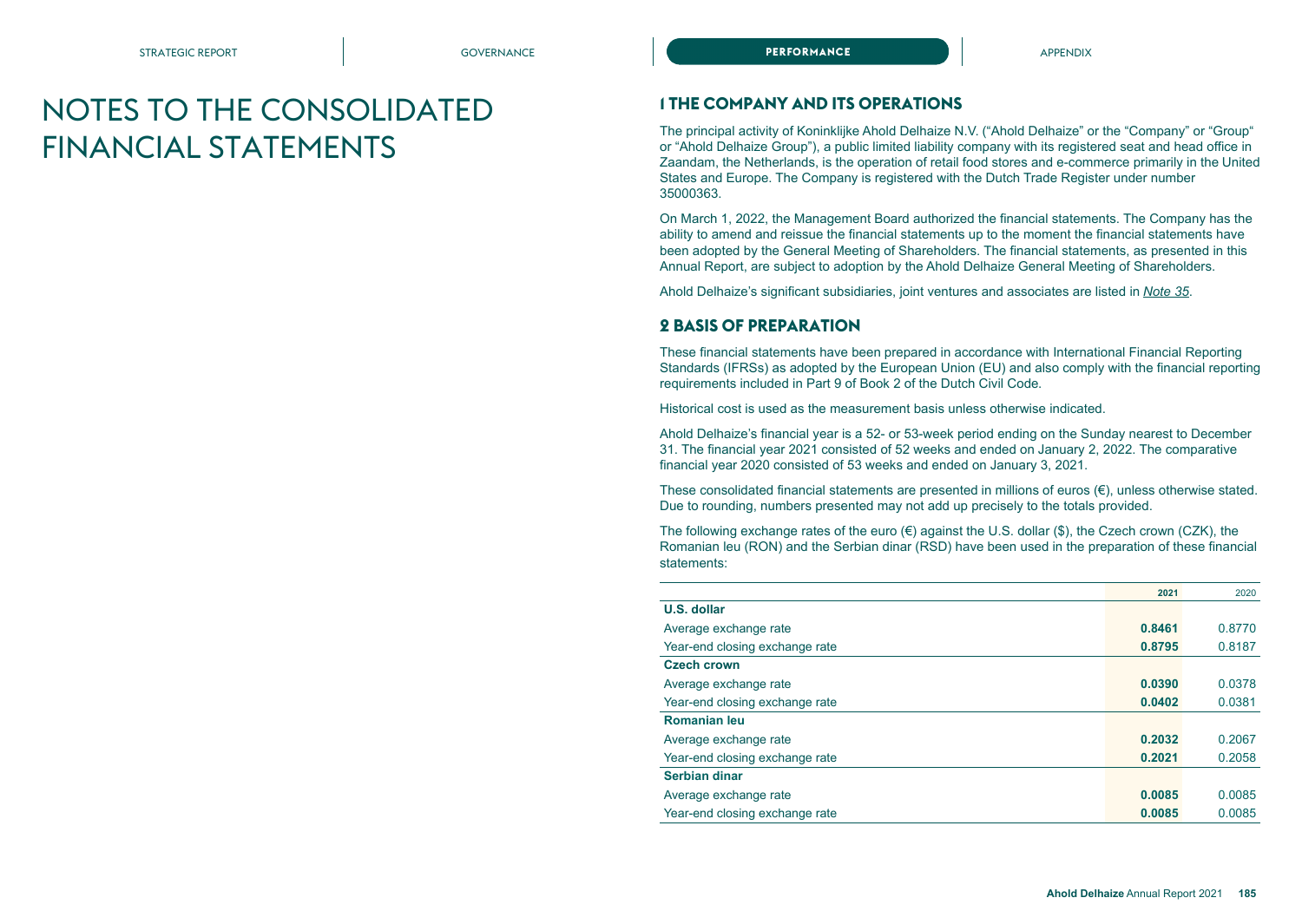## **2 BASIS OF PREPARATION** CONTINUED

## **Significant estimates, assumptions and judgments**

The preparation of financial statements requires management to make a number of estimates and assumptions that affect the reported amounts of assets and liabilities, revenues and expenses, and the disclosure of contingent assets and liabilities which, by definition, will seldom equal the actual results. All assumptions, expectations and forecasts used as a basis for certain estimates within these financial statements represent good faith assessments of Ahold Delhaize's current and future performance for which management believes there is a reasonable basis. They involve risks, uncertainties and other factors that could cause the Company's actual future results, performance and achievements to differ materially from those forecasted.

| Area                                              | <b>Note</b>     | Description                                     | Judgments <sup>1</sup> | Estimates <sup>2</sup> |
|---------------------------------------------------|-----------------|-------------------------------------------------|------------------------|------------------------|
| Revenue (gift cards and loyalty<br>programs)      | $\overline{7}$  | Net sales                                       |                        |                        |
| Vendor allowances                                 | 8               | Expenses by nature                              |                        |                        |
|                                                   | 17              | Inventories                                     | ✓                      |                        |
|                                                   | 18              | <b>Receivables</b>                              |                        |                        |
| Income taxes                                      | <u>10</u>       | Income taxes                                    |                        |                        |
|                                                   | 34              | Commitments and contingencies                   |                        |                        |
| Intangible assets                                 | $\overline{4}$  | <b>Acquisitions</b>                             |                        |                        |
|                                                   | 14              | Intangible assets                               | ✓                      |                        |
| Leases and sale and                               | 12              | Right-of-use asset                              |                        |                        |
| leaseback transactions                            | 33              | Leases                                          | ✓                      | ✓                      |
| <b>Impairments</b>                                | $\underline{6}$ | Segment reporting                               |                        |                        |
|                                                   | $\underline{8}$ | Expenses by nature                              |                        |                        |
|                                                   | 11              | Property, plant and equipment                   |                        |                        |
|                                                   | 12              | Right-of-use asset                              |                        |                        |
|                                                   | <u>13</u>       | Investment property                             |                        |                        |
|                                                   | 14              | Intangible assets                               |                        |                        |
| Company and multi-employer<br>pension obligations | 24              | Pensions and other post-<br>employment benefits | ✓                      |                        |
| Provisions and contingencies                      | 25              | Provisions                                      |                        |                        |
|                                                   | 34              | Commitments and contingencies                   |                        |                        |
| Other long-term financial                         | 4               | Acquisitions                                    |                        |                        |
| liabilities                                       | 23              | Other non-current financial<br>liabilities      |                        |                        |
| Reportable segments                               | 6               | Segment reporting                               | ✓                      |                        |

1 In applying Ahold Delhaize's accounting policies, management makes judgments that may have a significant effect on the amounts recognized in the financial statements (i.e., current recognition).

2 Management makes assumptions about the future and other major sources of estimation uncertainty at the end of the reporting period, that may have a significant risk of resulting in a material adjustment to the carrying amount of assets and liabilities within the next financial year.

Information on the estimates, assumptions and judgments that management considers most critical are included in the notes as listed above.

#### **Fair value measurements**

For financial reporting purposes, fair value measurements are categorized into Level 1, 2 or 3, based on the degree to which the inputs to the fair value measurements are observable and the significance of the inputs to the fair value measurement in its entirety, which are described as follows:

- Level 1 inputs are quoted prices (unadjusted) for identical assets or liabilities in active markets that the Company can access at the measurement date.
- Level 2 inputs are inputs, other than quoted prices included within Level 1, that are observable for the asset or liability, either directly (i.e., as prices) or indirectly (i.e., derived from prices).
- Level 3 inputs are unobservable inputs for the asset or liability.

## **COVID-19 impact**

The COVID-19 pandemic affected the Company's results, balance sheet and cash flows presented in these consolidated financial statements. The impact of the pandemic on significant accounting policies is disclosed below.

## **Use of estimates**

The preparation of these consolidated financial statements requires management to make a number of estimates and assumptions that affect the reported amounts of assets and liabilities, revenues and expenses, and the disclosure of contingent assets and liabilities which, by definition, will seldom equal the actual results. The Company regularly updates its significant assumptions and estimates. In relation to this, COVID-19 primarily impacted the following areas.

#### **IMPAIRMENTS**

Cash-generating units (CGUs), to which goodwill and brand names have been allocated, as well as intangible assets under development and other intangible assets with indefinite lives, are tested for impairment annually, or more frequently when there is an indication that the CGU or an asset may be impaired. During 2021 and 2020, COVID-19 and the resulting changes in the economic environment did not result in such an indication. The Company performed its annual goodwill impairment test in the fourth quarter. For all of the CGUs tested, the recoverable amounts are in excess of their carrying amounts and no impairment was recognized for goodwill or any of the other intangible asset classes mentioned above.

#### **PENSION OBLIGATIONS AND SELF-INSURANCE PROVISION**

The Company's pension and self-insurance provisions are impacted by the increased economic uncertainty and related risks. The impact on the discount rates has been reflected in 2021 and 2020. The self-insured provision-related claims data has been revised and includes COVID-19-related claims. The projected losses are based on the adjusted exposure estimates. However, there is still limited experience data available and our actuarial analysis does not make any adjustments for the impact of COVID-19, either from a claims standpoint or its effect on economic and legal activity, except for the reported COVID-19 claims. The levels of uncertainty and underlying volatility in the potential future outcome increase as a result of COVID-19.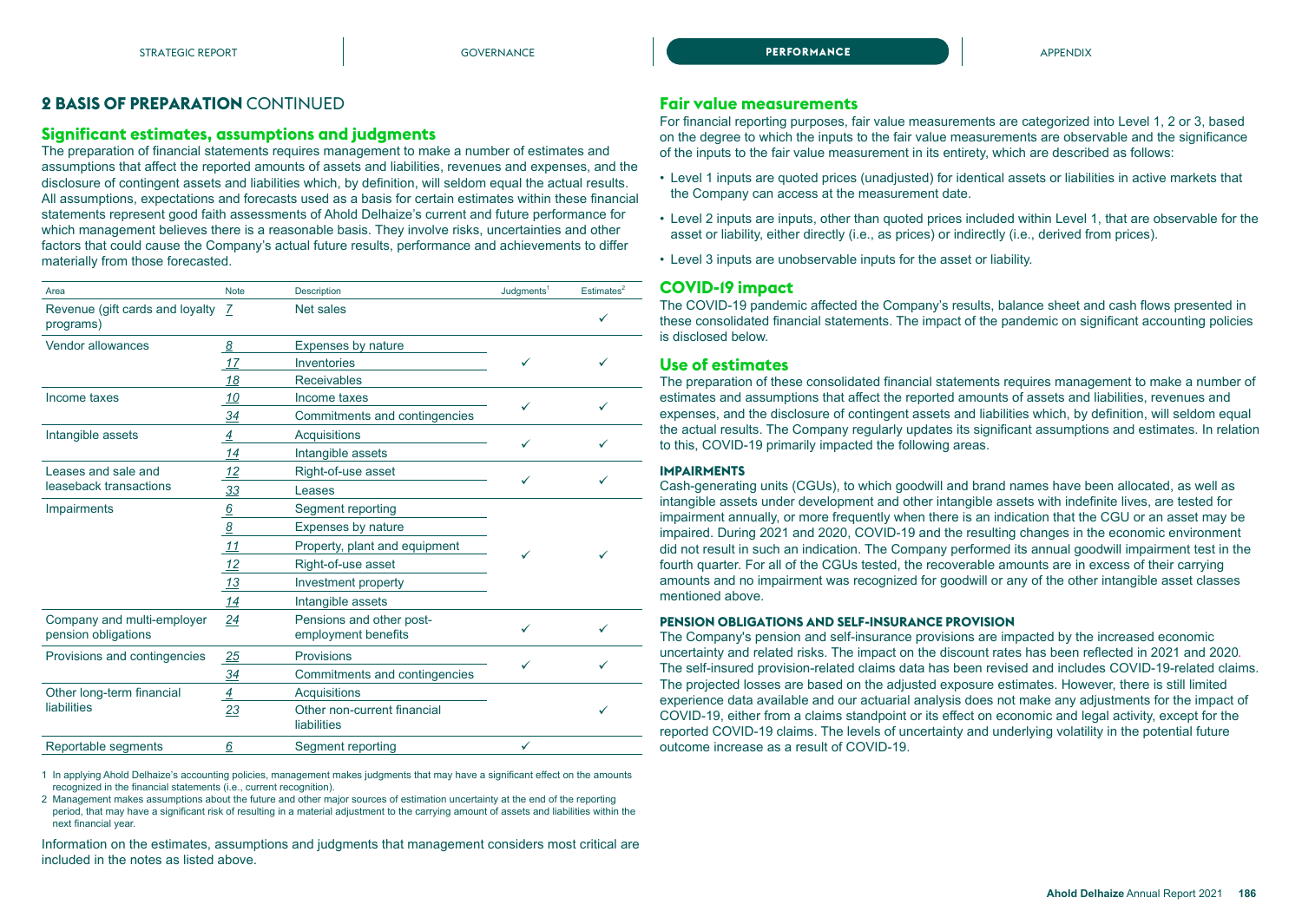## <span id="page-9-0"></span>**2 BASIS OF PREPARATION** CONTINUED

#### **INCOME TAXES**

COVID-19 and the resulting changes in the economic environment did not affect whether deferred tax assets are realizable and, therefore, recognized in the balance sheet.

#### **IMPAIRMENT TESTING FINANCIAL ASSETS**

The Company measures the loss allowance at an amount equal to the lifetime-expected credit losses for trade receivables, contract assets and lease receivables. An updated assessment of the lifetimeexpected credit losses was made based on reasonable and supportable information. The overall COVID-19 impact, mainly on the lease receivables, was not material.

#### **FAIR VALUE MEASUREMENTS**

Of the Company's categories of financial instruments, only derivatives, investment in debt instruments and reinsurance assets (liabilities) are measured and recognized on the balance sheet at fair value.

These fair value measurements are categorized within Level 2 of the fair value hierarchy. The increased volatility and uncertainty in the financial markets did not materially impact the fair values of these financial assets.

## **3 GENERAL ACCOUNTING POLICIES**

Where necessary, accounting policies relating to financial statement captions are included in the relevant notes to the consolidated financial statements. These are presented in a paragraph titled *accounting policies* at the bottom of each note. The accounting policies outlined in this note are applied throughout the financial statements.

#### **Consolidation**

The consolidated financial statements incorporate the financial figures of the Company and its subsidiaries. Subsidiaries are entities over which the Company has control. The Company controls an entity when it is exposed to, or has rights to, variable returns from its involvement with the entity and has the ability to affect those returns through its power over the entity. Subsidiaries are fully consolidated from the date that control commences until the date that control ceases. All intra-group transactions, balances, income and expenses are eliminated upon consolidation. Unrealized losses on intra-group transactions are eliminated, unless the transaction provides evidence of an impairment of the assets transferred.

Non-controlling interests are recorded, as appropriate, on the consolidated balance sheet, in the consolidated income statement, and in the consolidated statement of comprehensive income for the non-controlling shareholders' share in the net assets and the income or loss of subsidiaries. Noncontrolling shareholders' interest in an acquired subsidiary is initially measured at the non-controlling interest's proportion of the net fair value of the assets, liabilities and contingent liabilities recognized.

Ahold Delhaize applies the anticipated acquisition method where it has the right and the obligation to purchase any remaining non-controlling interest (so-called call-and-put arrangements). Under the anticipated acquisition method, the interests of the non-controlling shareholder are presented as already owned, even though legally they are still non-controlling interests. The recognition of the related financial liability implies that the interests subject to the purchase are deemed to have been acquired already.

Pursuant to IFRS 9, Ahold Delhaize initially recognizes the non-controlling interest (NCI) at fair value less any transaction costs that are directly attributable to the issuance of the financial liability. The financial liability is then subsequently measured at amortized cost with any changes in the estimated cash flows to settle the non-controlling interest resulting in the carrying value of the NCI being recalculated as the present value of the renegotiated or modified contractual cash flows that are discounted at the original effective interest rate.

#### **Foreign currency translation**

The financial statements of subsidiaries, joint ventures and associates are prepared in their functional currencies, which are determined based on the primary economic environment in which they operate. Transactions in currencies other than the functional currency are recorded at the rates of exchange prevailing on the transaction dates. At each balance sheet date, monetary items denominated in foreign currencies are translated into the entity's functional currency at the then prevailing rates. Exchange differences arising on the settlement and translation of monetary items are included in net income for the period. Goodwill and fair value adjustments arising on the acquisition of a foreign entity are considered as assets and liabilities denominated in the functional currency of the foreign entity.

Upon consolidation, the assets and liabilities of subsidiaries with a functional currency other than the euro are translated into euros using the exchange rates prevailing at the balance sheet date. Income and expense items are translated at the average exchange rates for the respective periods. Exchange rate differences arising during consolidation and on the translation of investments in subsidiaries are included in other comprehensive income and in equity, in the currency translation reserve. Intercompany loans to and from foreign entities for which settlement is neither planned nor likely to occur in the foreseeable future are considered to increase or decrease the net investment in that foreign entity; therefore, the exchange rate differences relating to these loans are also included in other comprehensive income and in equity, in the currency translation reserve.

On the disposal of a foreign operation resulting in loss of control, loss of joint control or loss of significant influence, the related cumulative exchange rate difference that was included in equity is transferred to the consolidated income statement.

#### **Financial alternative performance measures**

In presenting and discussing Ahold Delhaize's operating results, management uses certain financial alternative performance measures not defined by IFRS (*[Note 6](#page-13-0)*). These financial alternative performance measures should not be viewed in isolation as alternatives to the equivalent IFRS measures and should be used as supplementary information in conjunction with the most directly comparable IFRS measures. Financial alternative performance measures do not have a standardized meaning under IFRS and therefore may not be comparable to similar measures presented by other companies. Where a non-financial measure is used to calculate an operational or statistical ratio, this is also considered an alternative performance measure. For the definitions of the financial alternative performance measures, see *Glossary*.

#### **Changes in presentation**

As of 2021, other income is presented as a separate line in the income statement, as a result of the increase in amounts reported. Other income includes rent income, advertising income, as well as other revenue derived from operational activities and revenue from contracts that do not qualify as net sales. These amounts were previously included in expenses, as an offset to cost of sales, selling expenses, and general and administrative expenses.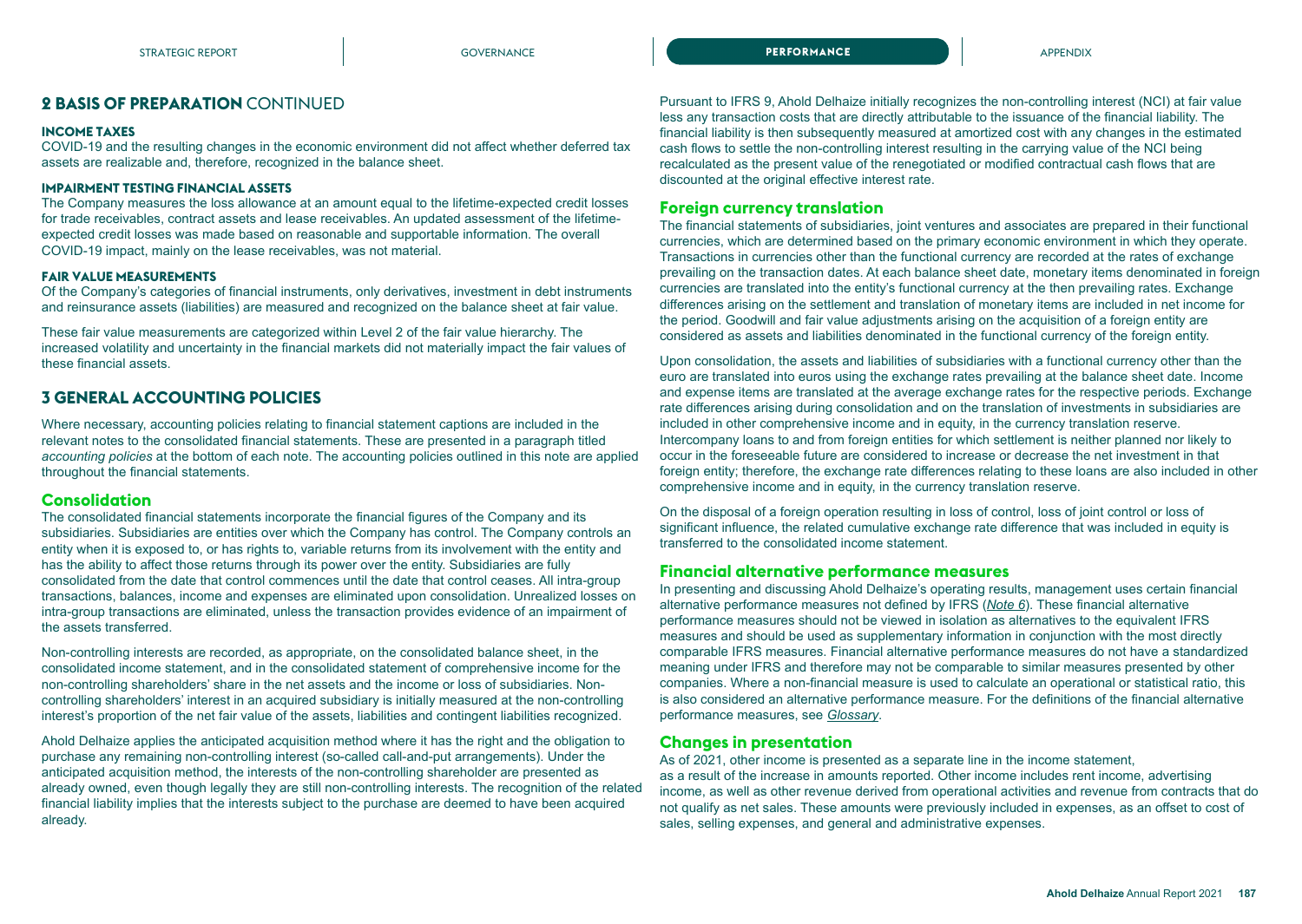## **3 GENERAL ACCOUNTING POLICIES** CONTINUED

This change results in reclassifications within the 2020 income statement and expenses by nature. The adjustments to Ahold Delhaize's 2020 comparative amounts for the changes in presentation are as follows:

| $\epsilon$ million                   | 2020<br>as reported | Changes in<br>presentation | 2020<br>restated |
|--------------------------------------|---------------------|----------------------------|------------------|
| <b>Consolidated income statement</b> |                     |                            |                  |
| <b>Net sales</b>                     | 74,736              |                            | 74,736           |
| Cost of sales                        | (54, 053)           | (107)                      | (54, 160)        |
| <b>Gross profit</b>                  | 20,683              | (107)                      | 20,575           |
| Other income                         |                     | 470                        | 470              |
| Selling expenses                     | (14, 374)           | (246)                      | (14, 620)        |
| General and administrative expenses  | (4, 118)            | (117)                      | (4,235)          |
| <b>Operating income</b>              | 2,191               |                            | 2,191            |
| $\epsilon$ million                   | 2020<br>as reported | Changes in<br>presentation | 2020<br>restated |
| <b>Note 8 Expenses by nature</b>     |                     |                            |                  |
| Other operational expenses           | 6,019               | 308                        | 6,327            |
| Rent income                          | (162)               | 162                        |                  |
| <b>Total expenses by nature</b>      | 72,545              | 470                        | 73,016           |
|                                      |                     |                            |                  |
| $\epsilon$ million                   | 2020<br>as reported | Changes in<br>presentation | 2020<br>restated |
| Note 8 Other income by nature        |                     |                            |                  |
| Rent income                          |                     | 162                        | 162              |
| Advertising income                   |                     | 11                         | 11               |
| Other income                         |                     | 297                        | 297              |
| <b>Total other income</b>            |                     | 470                        | 470              |

## **New accounting policies effective for 2021**

On March 31, 2021, the International Accounting Standards Board extended by one year the application period of the practical expedient in IFRS 16, "Leases," to help lessees account for COVID-19-related rent concessions. The original amendment was issued in May 2020. Ahold Delhaize did not apply the optional exemption and accounted for rent concessions in accordance with IFRS 16. The amendment is effective for annual reporting periods beginning on or after April 1, 2021.

In addition, the following amendments and revisions to existing standards became effective for Ahold Delhaize's consolidated financial statements as of January 4, 2021:

• Amendments to IFRS 9, IAS 39, IFRS 7, IFRS 4 and IFRS 16, "Interest Rate Benchmark Reform – Phase 2"

These amendments have no impact on the Company's consolidated financial statements.

## **New accounting policies not yet effective for 2021**

The IASB issued several standards, or revisions to standards, that are not yet effective for 2021, but will become effective in coming years.

#### **IFRS 17, "INSURANCE CONTRACTS"**

IFRS 17 replaces IFRS 4, "Insurance Contracts." It requires a current measurement model where estimates are remeasured each reporting period. The standard allows a choice between recognizing changes in discount rates either in the income statement or directly in other comprehensive income. IFRS 17 is effective for annual periods beginning on or after January 1, 2023. The Company is currently assessing the standard's full impact.

#### **AMENDMENTS TO IAS 1, "LIABILITIES AS CURRENT OR NON-CURRENT"**

In January 2020, the IASB issued amendments to IAS 1, to clarify its requirements for the presentation of liabilities in the statement of financial position. The amendments are effective for annual periods beginning on or after January 1, 2023. The Company does not anticipate that the application of these amendments will have a significant effect on the future consolidated financial statements.

#### **AMENDMENTS TO IAS 1 AND IFRS PRACTICE STATEMENT 2, "DISCLOSURE OF ACCOUNTING POLICIES"**

In February 2021, the IASB issued amendments to IAS 1 and IFRS Practice Statement 2. The amendments to IAS 1 require companies to disclose their material accounting policy information rather than their significant accounting policies. The amendments to IFRS Practice Statement 2 provide guidance on how to apply the concept of materiality to accounting policy disclosures. The amendments are effective for annual periods beginning on or after January 1, 2023. The Company does not anticipate that the application of these amendments will have a significant effect on the future consolidated financial statements.

#### **AMENDMENTS TO IAS 8, "DEFINITION OF ACCOUNTING ESTIMATES"**

In February 2021, the IASB issued amendments to IAS 8. The amendments clarify how companies should distinguish changes in accounting policies from changes in accounting estimates. The distinction is important, because changes in accounting estimates are applied prospectively to future transactions and other future events, but changes in accounting policies are generally applied retrospectively to past transactions and other past events as well as the current period. The amendments are effective for annual periods beginning on or after January 1, 2023. The Company does not anticipate that the application of these amendments will have a significant effect on the future consolidated financial statements.

#### **AMENDMENTS TO IAS 12, "DEFERRED TAX RELATED TO ASSETS AND LIABILITIES ARISING FROM A SINGLE TRANSACTION"**

In May 2021, the IASB issued amendments to IAS 12. The amendments require companies to recognize deferred tax on transactions that, on initial recognition, give rise to equal amounts of taxable and deductible temporary differences. They will typically apply to transactions such as leases of lessees and decommissioning obligations and will require the recognition of additional deferred tax assets and liabilities. The amendments are effective for annual periods beginning on or after January 1, 2023. The Company does not anticipate that the application of these amendments will have a significant effect on the future consolidated financial statements.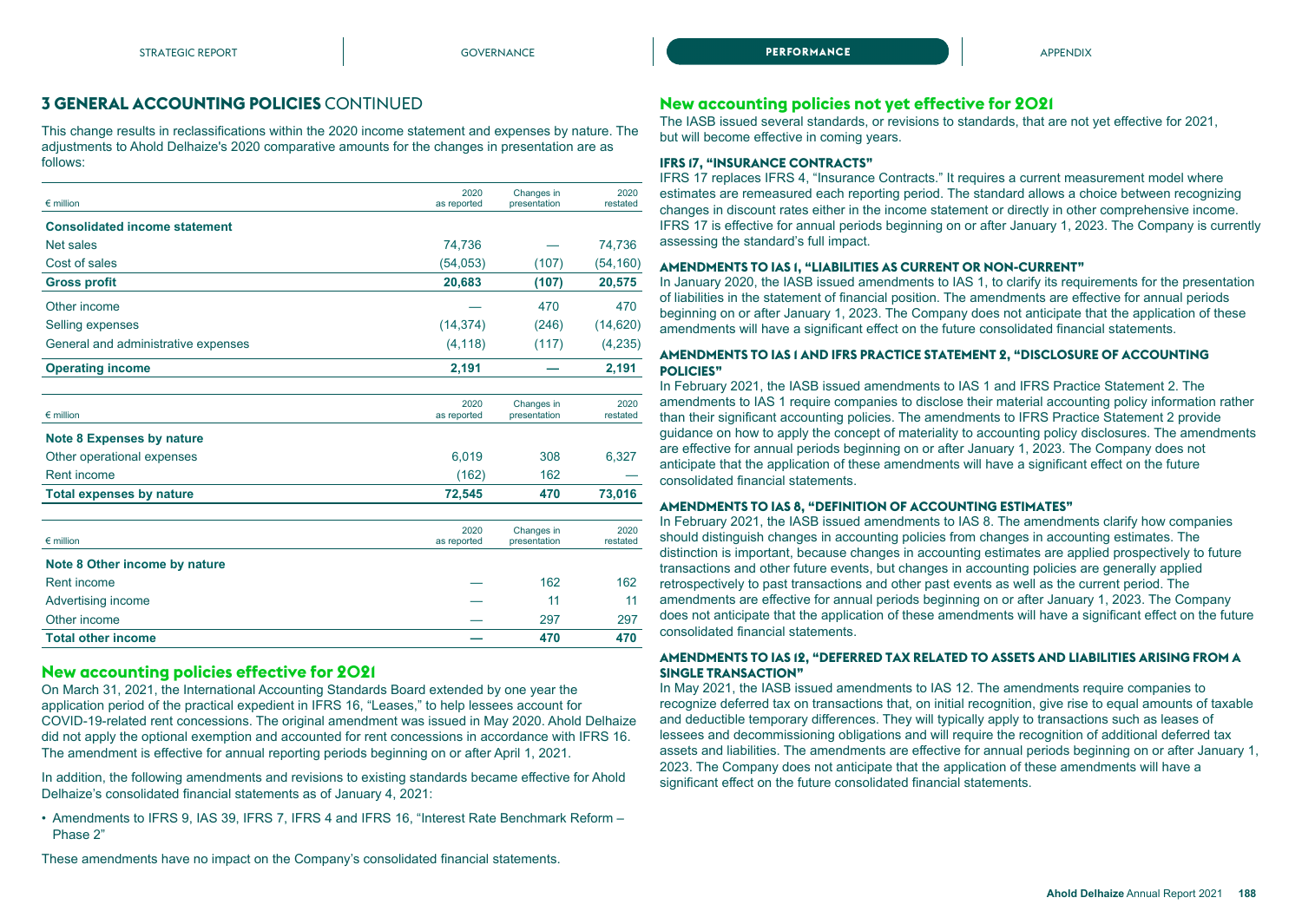## <span id="page-11-0"></span>**3 GENERAL ACCOUNTING POLICIES** CONTINUED

#### **AMENDMENTS TO IAS 16, "PROPERTY, PLANT AND EQUIPMENT: PROCEEDS BEFORE INTENDED USE"**

In May 2020, the IASB issued amendments to IAS 16. The amendments prohibit a company from deducting from the cost of property, plant and equipment amounts received from selling items produced while the company is preparing the asset for its intended use. Instead, a company will recognize such sales proceeds and related costs in profit or loss. The amendments are effective for annual periods beginning on or after January 1, 2022. The Company does not anticipate that the application of these amendments will have a significant effect on the future consolidated financial statements.

#### **AMENDMENTS TO IAS 37, "ONEROUS CONTRACTS – COST OF FULFILLING A CONTRACT"**

In May 2020, the IASB issued amendments to IAS 37. The amendments specify which costs an entity includes in determining the cost of fulfilling a contract for the purpose of assessing whether the contract is onerous. The amendments are effective for annual periods beginning on or after January 1, 2022. The Company does not anticipate that the application of these amendments will have a significant effect on the future consolidated financial statements.

#### **AMENDMENTS TO IFRS 3, "REFERENCE TO CONCEPTUAL FRAMEWORK"**

In May 2020, the IASB issued amendments to IFRS 3 Business Combinations. The amendments updated a reference to the Conceptual Framework for Financial Reporting without changing the accounting requirements for business combinations. The amendments are effective for annual periods beginning on or after January 1, 2022. The Company does not anticipate that the application of these amendments will have an effect on the future consolidated financial statements.

#### **ANNUAL IMPROVEMENTS CYCLE 2018-2020**

A number of amendments were made to various IFRSs (IFRS 1, 9, 16 and IAS 41) that do not have a significant effect on the consolidated financial statements. The amendments are effective for annual periods beginning on or after January 1, 2022.

There are no other IFRSs that have been issued but are not yet effective that are expected to have a material effect on the future consolidated financial statements.

### **4 ACQUISITIONS**

Ahold Delhaize completed the acquisition of FreshDirect and various store acquisitions (mainly including 71 BI-LO and Harveys Supermarket stores, net 38 DEEN stores and various others) for a total purchase consideration of €881 million. The allocation of the fair values of the identifiable assets acquired, liabilities assumed, and the goodwill arising from the acquisitions during 2021 is as follows:

| $\epsilon$ million                                              | FreshDirect    | Other<br>acquisitions | <b>Total</b><br>acquisitions |
|-----------------------------------------------------------------|----------------|-----------------------|------------------------------|
| Property, plant and equipment                                   | 317            | 47                    | 364                          |
| Right-of-use asset                                              | 206            | 438                   | 644                          |
| Other intangible assets                                         | 101            | 3                     | 104                          |
| Other non-current financial assets                              | 34             | 5                     | 38                           |
| Deferred tax assets                                             |                | $\overline{2}$        | $\mathbf{2}$                 |
| Other non-current assets                                        | $\overline{2}$ |                       | $\overline{2}$               |
| Assets held for sale                                            |                | 171                   | 171                          |
| Inventories                                                     | 14             | 19                    | 33                           |
| <b>Receivables</b>                                              | 9              | 2                     | 11                           |
| Other current financial assets                                  | 1              |                       | 1                            |
| Prepaid expenses and other current assets                       | 4              |                       | 4                            |
| Cash and cash equivalents                                       | 23             | 5                     | 28                           |
| Loans                                                           | (67)           |                       | (67)                         |
| Lease liabilities                                               | (199)          | (361)                 | (560)                        |
| Other non-current financial liabilities (due to non-controlling |                |                       |                              |
| interest)                                                       | (68)           |                       | (68)                         |
| Deferred tax liability                                          | (42)           |                       | (42)                         |
| Provisions                                                      | (7)            | (1)                   | (9)                          |
| Other non-current liabilities                                   | (4)            |                       | (4)                          |
| Accounts payable                                                | (36)           | (50)                  | (87)                         |
| Other current financial liabilities                             | (78)           | (25)                  | (104)                        |
| Provisions                                                      | (3)            |                       | (3)                          |
| Other current liabilities                                       | (43)           | (12)                  | (55)                         |
| Net identifiable assets acquired                                | 162            | 243                   | 405                          |
| Goodwill                                                        | 109            | 367                   | 476                          |
| <b>Total purchase consideration</b>                             | 271            | 610                   | 881                          |
| Purchase consideration in kind                                  |                | (173)                 | (173)                        |
| Purchase consideration paid by other parties <sup>1</sup>       |                | (166)                 | (166)                        |
| Deferred consideration payable                                  |                | (2)                   | (2)                          |
| Cash acquired (excluding restricted cash)                       | (5)            | (5)                   | (11)                         |
| Acquisition of businesses, net of cash acquired                 | 266            | 263                   | 529                          |

1 Relates to the purchase price directly paid to the seller by the two other parties in the acquisition of DEEN.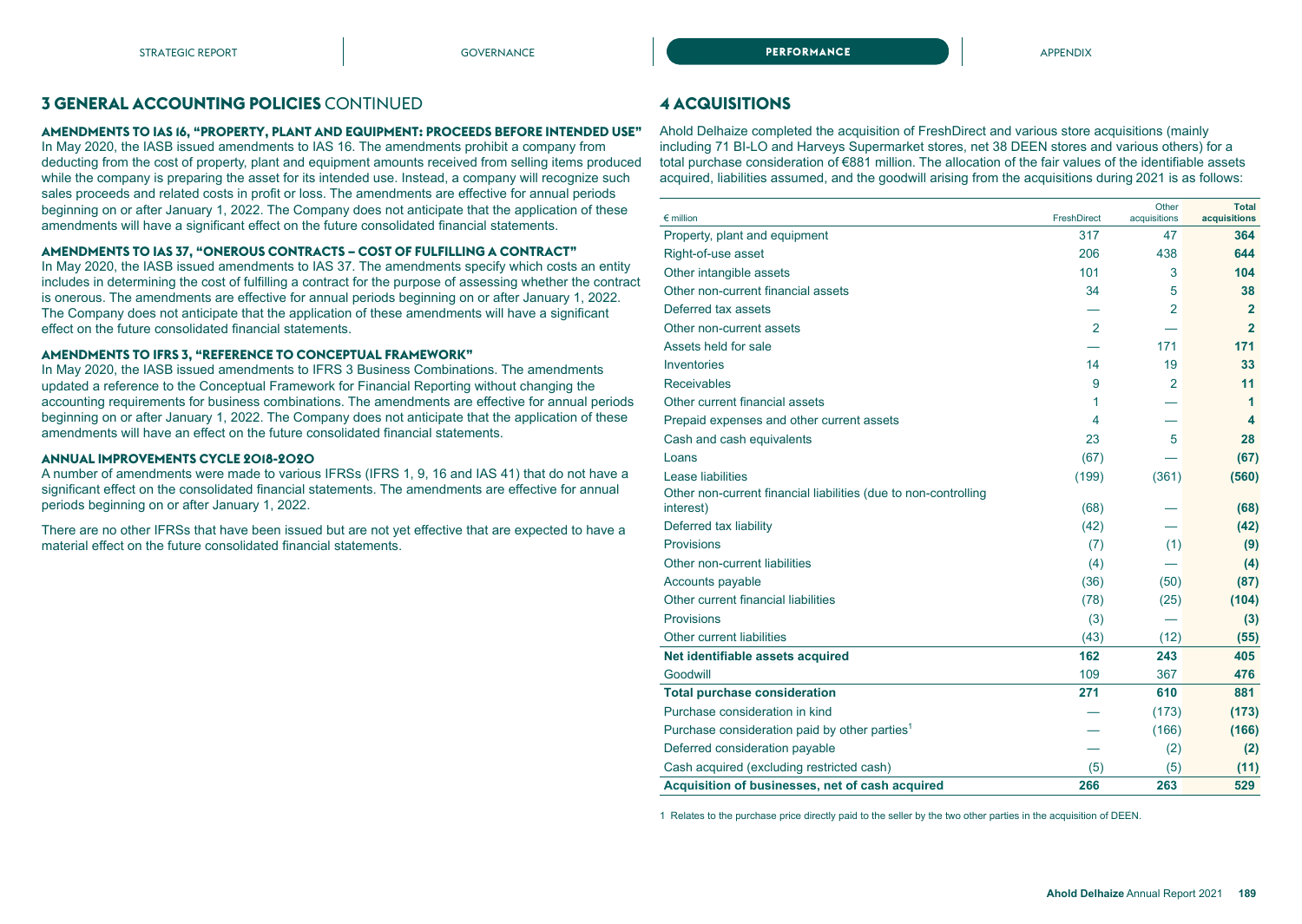## <span id="page-12-0"></span>**4 ACQUISITIONS** CONTINUED

#### **Acquisition of FreshDirect**

On November 18, 2020, Ahold Delhaize and Centerbridge Partners announced they entered into a definitive agreement to acquire FreshDirect, an online grocer based in New York City. On January 5, 2021, the transaction closed and Ahold Delhaize acquired the majority share, funded by cash on hand. Centerbridge Partners became a minority equity investor with a 20% stake. Ahold Delhaize's share of the purchase consideration is €271 million (\$330 million).

The call-and-put options embedded in the non-controlling interest are classified as "Other long-term financial liability" and are subsequently measured at amortized cost pursuant to IFRS 9.

The goodwill recognized is attributable to the synergies expected from the combination of the operations and the ability to strengthen our geographical presence in an online market with high growth potential. Of the goodwill arising from the acquisition of FreshDirect, €60 million was allocated to Stop & Shop. The goodwill from the acquisition of FreshDirect is not deductible for tax purposes.

Since the acquisition, FreshDirect contributed €594 million (\$702 million) to 2021 net sales and had a modest negative impact on 2021 net income.

#### **Other acquisitions**

Other acquisitions include the acquisition by Food Lion of 71 BI-LO and Harveys Supermarket stores from Southeastern Grocers, the acquisition by Albert Heijn of net 38 DEEN supermarkets, and other store acquisitions. The total purchase consideration is €610 million. The allocation of the fair values of the identifiable assets acquired, liabilities assumed, and the goodwill arising from the other acquisitions is presented in the table above in "Other acquisitions."

On June 3, 2020, Ahold Delhaize announced that Food Lion had agreed to purchase 62 BI-LO and Harveys Supermarket stores from Southeastern Grocers. The stores are located in North Carolina, South Carolina and Georgia. The closing of the acquisition of stores took place over a staggered period from January to April 2, 2021. As of April 14, 2021, all 62 stores were converted and opened under the Food Lion brand. This transaction with Southeastern Grocers also includes the acquisition of a distribution center in Mauldin, South Carolina. The closing took place on May 3, 2021. On March 3, 2021, Food Lion entered into an agreement to acquire nine additional supermarkets from Southeastern Grocers. This transaction was completed in April 2021.

On February 16, 2021, Ahold Delhaize announced that Albert Heijn had agreed to acquire a number of DEEN supermarkets in the Netherlands. The agreement included the intended sale of 80 DEEN supermarkets to three parties, Albert Heijn, Vomar Voordeelmarkt and Dekamarkt. On September 12, 2021, the transaction closed and Albert Heijn acquired 100% of the shares in DEEN Supermarkten B.V. and immediately disposed and transferred the assets of 23 stores to Vomar Voordeelmarkt and the assets of 19 stores as well as the operation of the distribution center in Beverwijk to Dekamarkt. These 42 stores are included in "Assets held for sale" in the table above for an amount of €166 million. On a net basis, Albert Heijn acquired 38 DEEN stores, a flower company, a distribution center and a head office in Hoorn. The transaction was paid partly in cash and partly with real estate. The purchase price consideration for the 42 stores disposed and transferred was directly paid by Vomar Voordeelmarkt and Dekamarkt to DEEN. The allocation of the fair values of the identifiable assets acquired,liabilities assumed, and the goodwill arising from the acquisition is included in the table above in "Other acquisitions" on a provisional basis. The goodwill recognized is attributable to the retail operating rights acquired and the synergies expected from the ability to strengthen our geographical presence in North

Holland. The goodwill from the acquisition of DEEN is not deductible for tax purposes. All stores were converted and opened under the Albert Heijn brand.

Other acquisitions contributed approximately €782 million to 2021 net sales and had a marginal negative impact on 2021 net income.

#### **Accounting estimates and judgments** <u>(414)</u>

Intangible assets acquired in a business acquisition and the financial liability related to non-controlling interest are measured at fair value at the date of the acquisition.

To determine the fair value of intangible assets at the acquisition date, estimates and assumptions are required. The valuation of the identifiable intangible assets involves estimates of expected sales, earnings and/or future cash flows and require use of key assumptions such as discount rate, royalty rate and growth rates.

The financial liability related to the non-controlling interest is subsequently measured at amortized cost. The measurement of the financial liability involves estimates of the cash flows to settle the noncontrolling interest based on the most likely scenario of exercise of related call-and-put options.

#### 偏 **Accounting policies**

The Company accounts for business combinations using the acquisition method when control is transferred to the Group. The consideration transferred in the acquisition is generally measured at fair value, as are the identifiable net assets acquired and the liabilities assumed. Transaction costs are expensed as incurred. Any contingent consideration is measured at fair value at the acquisition date. If the contingent consideration is classified as equity, then it is not remeasured and settlement is accounted for within equity. Otherwise, subsequent changes in the fair value of the contingent consideration are recognized in profit or loss.

## **5 ASSETS AND LIABILITIES HELD FOR SALE AND DISCONTINUED OPERATIONS**

#### **Assets and liabilities held for sale**

|                                                      | January 2, | January 3. |
|------------------------------------------------------|------------|------------|
| $\epsilon$ million                                   | 2022       | 2021       |
| Non-current assets and disposal groups held for sale |            | 19.        |
| Total assets held for sale                           |            | 19         |

Assets held for sale at January 2, 2022, primarily comprises non-current assets of retail locations in The United States of €5 million (January 3, 2021: nil) and in Europe of €13 million (January 3, 2021: €19 million).

## **Discontinued operations**

Discontinued operations for the years ended 2021 and 2020 included minor adjustments on various discontinued operations and past divestments.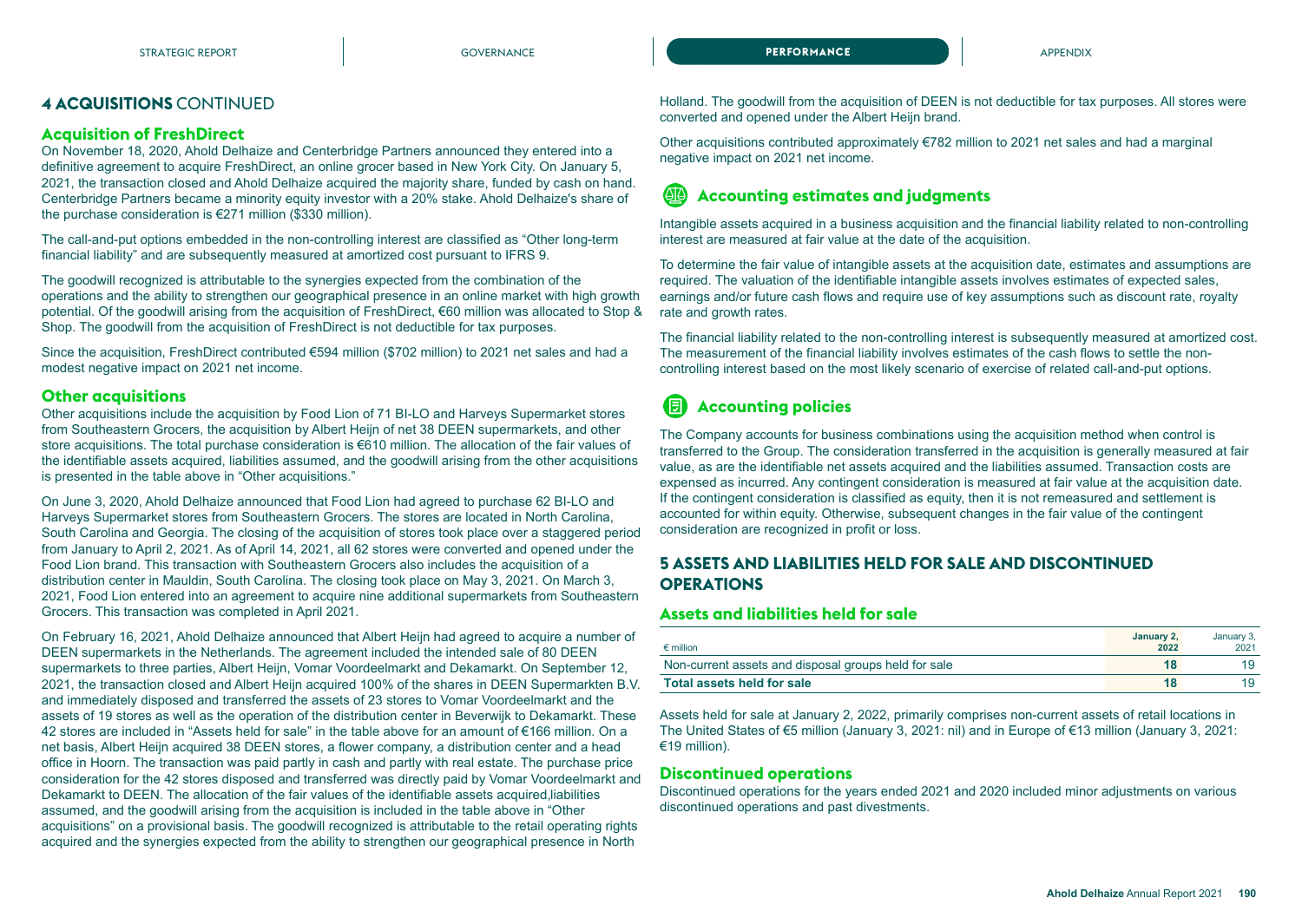## <span id="page-13-0"></span>**5 ASSETS AND LIABILITIES HELD FOR SALE AND DISCONTINUED OPERATIONS** CONTINUED

#### **Accounting policies** (F)

Non-current assets and disposal groups are classified as held for sale if their carrying amount will be recovered through a sale transaction rather than through continuing use. For this to be the case, the asset (or disposal group) must be available for immediate sale in its present condition and its sale must be highly probable. Non-current assets (or disposal groups) classified as held for sale are measured at the lower of the asset's carrying amount or the fair value less costs of disposal. Depreciation or amortization of an asset ceases when it is classified as held for sale. Equity accounting ceases for an investment in a joint venture or associate when it is classified as held for sale; instead, dividends received are recognized in the consolidated income statement.

A discontinued operation is a component of the Company that either has been disposed of or is classified as held for sale, and represents a separate major line of business or geographical area of operations or is part of a single coordinated plan to dispose of a separate major line of business or geographical area of operations. Results from discontinued operations that are clearly identifiable as part of the component disposed of and that will not be recognized subsequent to the disposal are presented separately as a single amount in the consolidated income statement. Results and cash flows from discontinued operations are reclassified for prior periods presented in the financial statements so that the results and cash flows from discontinued operations relate to all operations that have been discontinued as of the balance sheet date for the latest period presented.

## **6 SEGMENT REPORTING**

#### **Reportable segments**

Ahold Delhaize's retail operations are presented in two reportable segments. In addition, Other retail, consisting of Ahold Delhaize's unconsolidated joint ventures JMR – Gestão de Empresas de Retalho, SGPS, S.A. ("JMR") and P.T. Lion Super Indo ("Super Indo"), as well as Ahold Delhaize's Global Support Office, is presented separately.

All reportable segments sell a wide range of perishable and non-perishable food and non-food consumer products.

| Reportable segment       | Operating segments included in the Reportable segment                                                                                                                                                                                                                                                                                                 |
|--------------------------|-------------------------------------------------------------------------------------------------------------------------------------------------------------------------------------------------------------------------------------------------------------------------------------------------------------------------------------------------------|
| <b>The United States</b> | Stop & Shop, Food Lion, The GIANT Company, Hannaford, Giant Food,<br>FreshDirect and Peapod <sup>1</sup>                                                                                                                                                                                                                                              |
| Europe                   | Albert Heijn (including the Netherlands and Belgium)<br>Delhaize ("Delhaize Le Lion" including Belgium and Luxembourg)<br>bol.com (including the Netherlands and Belgium)<br>Albert (Czech Republic)<br>Alfa Beta (Greece)<br>Mega Image (Romania)<br>Delhaize Serbia (Republic of Serbia)<br>Etos (the Netherlands)<br>Gall & Gall (the Netherlands) |

| Other                        | Included in Other                                                                            |
|------------------------------|----------------------------------------------------------------------------------------------|
| Other retail                 | Unconsolidated joint ventures JMR (49%) and Super Indo (51%)                                 |
| <b>Global Support Office</b> | Global Support Office staff (the Netherlands, Belgium, Switzerland and the<br>United States) |

1 On February 18, 2020, Ahold Delhaize USA closed the Midwest division of its Peapod online grocery sales business.

## **Segment reporting 2021**

| $\epsilon$ million                                       | <b>The United</b><br><b>States</b> | <b>Europe</b> | <b>Global Support</b><br><b>Office</b> | <b>Ahold Delhaize</b><br><b>Group</b> |
|----------------------------------------------------------|------------------------------------|---------------|----------------------------------------|---------------------------------------|
| Net sales                                                | 45,455                             | 30,147        |                                        | 75,601                                |
| Of which: online sales                                   | 3,228                              | 4,477         |                                        | 7,704                                 |
| Operating income (loss)                                  | 2,231                              | 1,209         | (119)                                  | 3,320                                 |
| Adjusted for:                                            |                                    |               |                                        |                                       |
| Impairment losses and reversals $-$ net <sup>1</sup>     | 48                                 | 13            |                                        | 61                                    |
| (Gains) losses on leases and the sale of assets -<br>net | (49)                               | (21)          | (6)                                    | (76)                                  |
| Restructuring and related charges and other<br>items     | (80)                               | 106           |                                        | 26                                    |
| Underlying operating income (loss)                       | 2,150                              | 1,306         | (125)                                  | 3,331                                 |
| <b>Other segment information</b>                         |                                    |               |                                        |                                       |
| Additions to non-current assets <sup>2</sup>             | 3,346                              | 2,418         | 12                                     | 5,776                                 |
| Depreciation and amortization <sup>3</sup>               | 1,788                              | 1,208         | 11                                     | 3,007                                 |
| Share-based compensation expenses                        | 27                                 | 11            | 9                                      | 48                                    |

1 Net impairments of property, plant and equipment; investment property; right-of-use assets; and intangible assets.

2 Additions to property, plant and equipment; right-of-use assets; investment property; and intangible assets (including assets acquired through business combinations as well as net reassessments and modifications of right-of-use assets).

3 Depreciation and amortization of property, plant and equipment; right-of-use assets; investment property; and intangible assets.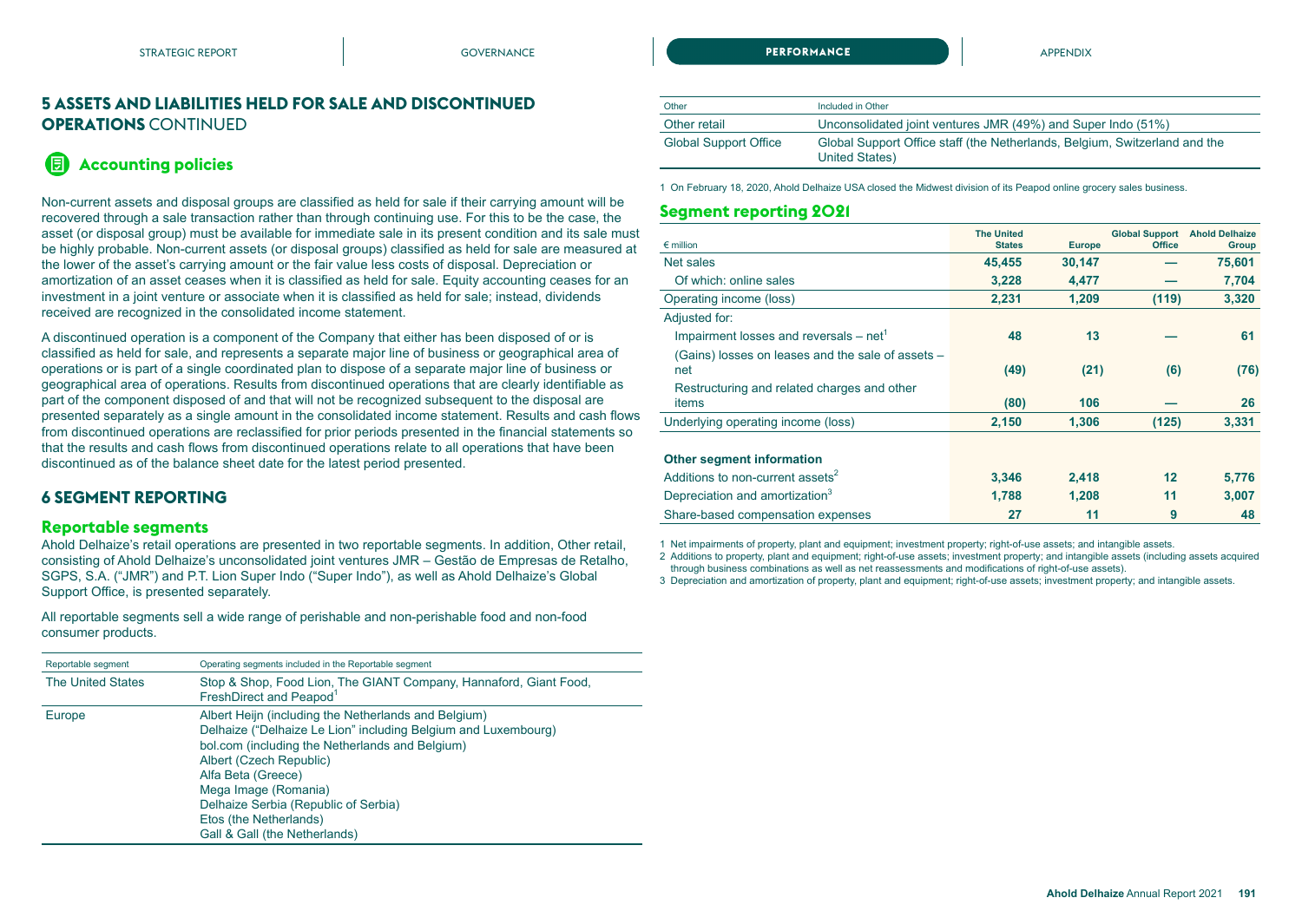## **6 SEGMENT REPORTING** CONTINUED

#### **Segment reporting 2020**

| $\epsilon$ million                                                | <b>The United</b><br><b>States</b> | Europe | <b>Global Support</b><br>Office | <b>Ahold Delhaize</b><br>Group |
|-------------------------------------------------------------------|------------------------------------|--------|---------------------------------|--------------------------------|
| Net sales                                                         | 45,470                             | 29,266 |                                 | 74,736                         |
| Of which: online sales                                            | 1.968                              | 3,579  |                                 | 5,547                          |
| Operating income (loss)                                           | 1.006                              | 1,380  | (195)                           | 2,191                          |
| Adjusted for:                                                     |                                    |        |                                 |                                |
| Impairment losses and reversals $-$ net <sup>1</sup>              | 27                                 | 21     |                                 | 48                             |
| (Gains) losses on leases and the sale of assets -<br>net          | (20)                               | (37)   |                                 | (57)                           |
| Restructuring and related charges and other<br>items <sup>2</sup> | 1.454                              | (39)   | (2)                             | 1,413                          |
| Underlying operating income (loss)                                | 2,466                              | 1,325  | (197)                           | 3,594                          |
| <b>Other segment information</b>                                  |                                    |        |                                 |                                |
| Additions to non-current assets <sup>3</sup>                      | 2,621                              | 1,810  | 25                              | 4,456                          |
| Depreciation and amortization <sup>4</sup>                        | 1.694                              | 1.141  | 9                               | 2,844                          |
| Share-based compensation expenses                                 | 31                                 | 16     | 12                              | 59                             |

1 Net impairments of property, plant and equipment; investment property; right-of-use assets; intangible assets; and assets held for sale (€2 million).

2 Restructuring and related charges mainly relate to one-off items in the United States for the pension settlement for FELRA and MAP and the pension withdrawals from the National Plan and the 1500 Plan. See *[Note 24](#page-38-0)*.

3 Additions to property, plant and equipment; right-of-use assets; investment property; and intangible assets (including assets acquired through business combinations as well as net reassessments and modifications of right-of-use assets).

4 Depreciation and amortization of property, plant and equipment, right-of-use assets, investment property, and intangible assets.

## **Information about geographical areas**

| $\epsilon$ million              | The Netherlands<br>(country of<br>domicile) | <b>The United</b><br><b>States</b> | Rest of world | <b>Ahold Delhaize</b><br>Group |
|---------------------------------|---------------------------------------------|------------------------------------|---------------|--------------------------------|
| 2021                            |                                             |                                    |               |                                |
| Net sales $1$                   | 16,431                                      | 45,455                             | 13,716        | 75,601                         |
| Non-current assets <sup>2</sup> | 6,135                                       | 20,942                             | 7,249         | 34,326                         |
|                                 |                                             |                                    |               |                                |
| 2020                            |                                             |                                    |               |                                |
| Net sales $1$                   | 15,718                                      | 45.470                             | 13,547        | 74,736                         |
| Non-current assets <sup>2</sup> | 5,476                                       | 18,154                             | 6,826         | 30,456                         |

1 Net sales are presented based on country of destination.

2 Non-current assets include property, plant and equipment, right-of-use assets, investment property and intangible assets.

#### **Additional segment information**

Segment results do not include significant non-cash items other than depreciation, amortization, reassessments, modifications and additions of right-of-use assets, impairment losses and reversals and share-based compensation expenses.

#### **Segment information joint ventures – Other retail (JMR and Super Indo)**

The information with respect to JMR and Super Indo is presented in *[Note 15](#page-29-0)*.

## **Accounting estimates and judgments**

#### **REPORTABLE SEGMENTS**

In the decision to combine the European reporting segments into one reporting segment, starting in 2020, management has applied judgment in determining the key economic characteristics to be assessed for similarities.

#### **IMPAIRMENTS**

For more information on the accounting estimates and judgment policies for impairments, see *[Note 11](#page-22-0)* and *[Note 14](#page-26-0)*.

## **Accounting policies**

The accounting policies used for the segments are the same as the accounting policies used for the consolidated financial statements. Ahold Delhaize's operating segments are its retail operating companies that engage in business activities from which they earn revenues and incur expenses, and whose operating results are regularly reviewed by the Executive Committee to make decisions about resources to be allocated to the segments and to assess their performance. In establishing the reportable segments, certain operating segments with similar economic characteristics have been aggregated. As Ahold Delhaize's operating segments offer similar products using complementary business models, and there is no discernible difference in customer bases, Ahold Delhaize's policy on aggregating its operating segments into reportable segments is based on geography, macro-economic environment and management oversight.

The segments' performance is evaluated against several measures, of which operating income and underlying operating income are the most important. Underlying operating income is regularly reviewed by the Executive Committee and is defined as total operating income, adjusted for impairments of noncurrent assets, gains and losses on the sale of assets, gains and losses on leases and subleases, restructuring and related charges, and other items considered not to be directly related to the underlying operating performance. Ahold Delhaize's management believes this measure provides better insight into the underlying operating performance of the Company's operations. This alternative performance measure should be considered in addition to, but not as substitute for, operating income. Intersegment sales are executed under normal commercial terms and conditions that would also be available to unrelated third parties.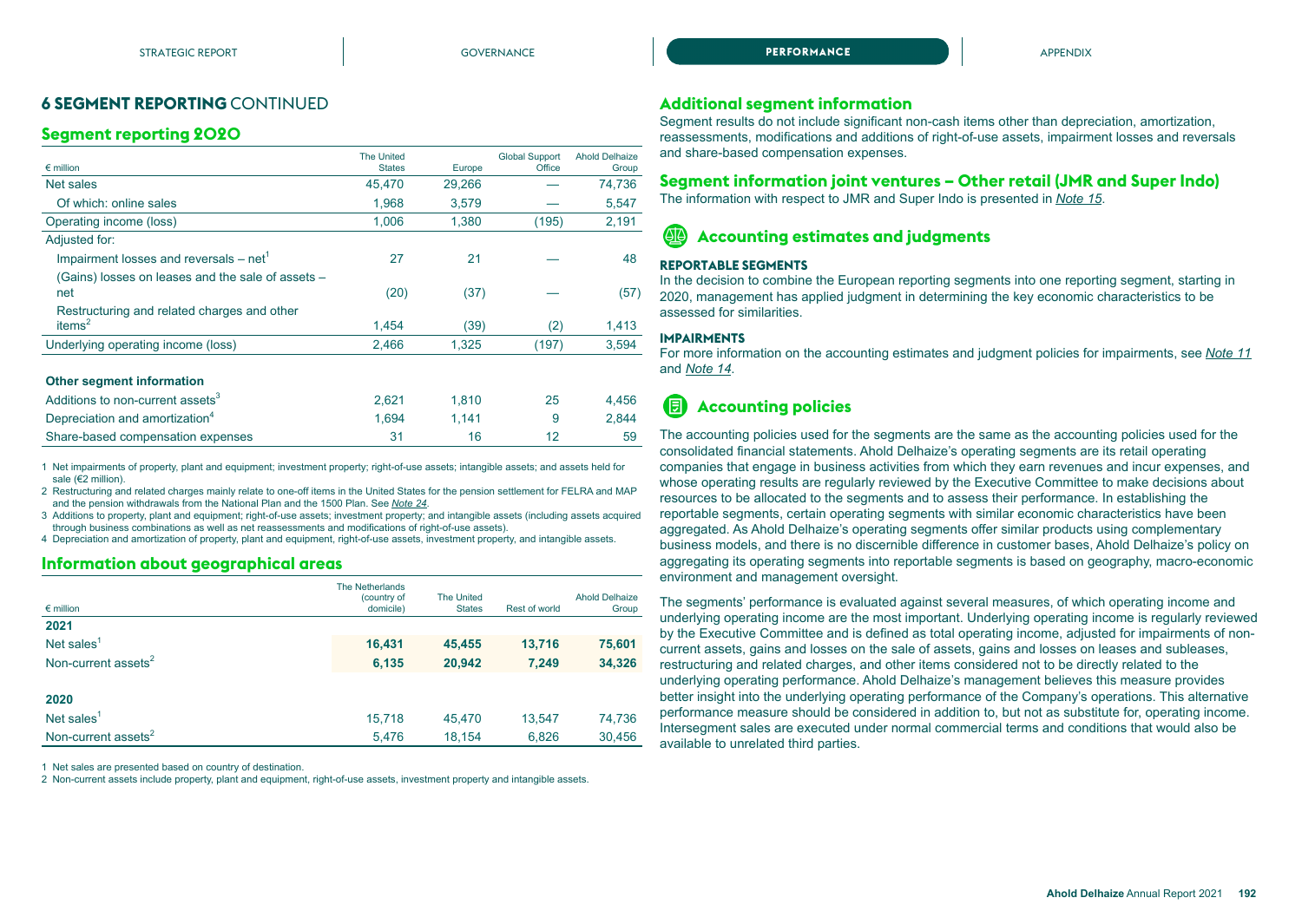## <span id="page-15-0"></span>**7 NET SALES**

| $\epsilon$ million                                | 2021   | 2020   |
|---------------------------------------------------|--------|--------|
| Sales from owned stores                           | 61.052 | 62.392 |
| Sales to and fees from franchisees and affiliates | 6.570  | 6.566  |
| Online sales                                      | 7.704  | 5.547  |
| Wholesale sales                                   | 274    | 230    |
| <b>Net sales</b>                                  | 75,601 | 74.736 |

#### Sales by segment for 2021 are as follows:

| $\epsilon$ million                                | <b>The United</b><br><b>States</b> | Europe | <b>Ahold Delhaize</b><br>Group |
|---------------------------------------------------|------------------------------------|--------|--------------------------------|
| Sales from owned stores                           | 42.053                             | 18.999 | 61.052                         |
| Sales to and fees from franchisees and affiliates |                                    | 6.570  | 6,570                          |
| Online sales                                      | 3,228                              | 4.477  | 7.704                          |
| Wholesale sales                                   | 174                                | 100    | 274                            |
| <b>Net sales</b>                                  | 45.455                             | 30.147 | 75,601                         |

Sales by segment for 2020 are as follows:

| $\epsilon$ million                                | <b>The United</b><br><b>States</b> | Europe | <b>Ahold Delhaize</b><br>Group |
|---------------------------------------------------|------------------------------------|--------|--------------------------------|
| Sales from owned stores                           | 43.324                             | 19.069 | 62,392                         |
| Sales to and fees from franchisees and affiliates |                                    | 6.566  | 6,566                          |
| Online sales                                      | 1.968                              | 3.579  | 5.547                          |
| Wholesale sales                                   | 179                                | 52     | 230                            |
| <b>Net sales</b>                                  | 45.470                             | 29.266 | 74.736                         |

Net sales by product category are as follows:

| Percentage of net sales | 2021 | 2020 |
|-------------------------|------|------|
| Food: perishable        | 45%  | 45%  |
| Food: non-perishable    | 35%  | 39%  |
| Non-food                | 16%  | 12%  |
| Pharmacy                | 3%   | 3%   |
| Gasoline                | 1%   | 1%   |
| <b>Net sales</b>        | 100% | 100% |

## **Accounting estimates and judgments**

The recognition of revenue requires estimates regarding the timing of redemption of gift cards and future discounts under bonus and loyalty programs. Consideration received from the customer upon activation of a gift card is deferred until redemption or until the card expires, at which time the liability is recognized as revenue. The Company estimates any gift card non-redemptions and recognizes such breakage on a proportionate basis as redemptions occur.

## **Accounting policies**

Ahold Delhaize generates and recognizes net sales to retail customers as it satisfies its performance obligation at the point of sale in its stores and upon delivery of goods through its online channel. The Company also generates revenues from the sale of products to retail franchisees and affiliates that are recognized upon delivery. Ahold Delhaize recognizes fees from franchisees and affiliates as revenue as services are performed or the granted rights are used. Revenue from the sale of gift cards and gift certificates is recognized when the gift card or gift certificate is redeemed by the retail customer. Future discounts earned by customers in connection with bonus or loyalty cards and other Companysponsored programs are deferred on the balance sheet at the time of the sale and subsequently recognized in the income statement when redeemed. When the Company expects that gift cards and future discounts under bonus and loyalty programs will not be redeemed, the breakage that is able to be estimated is recognized proportionately as revenue at the time that the Company's performance obligations are satisfied (e.g., as customers redeem their award credits or purchase goods using gift cards or vouchers).

Ahold Delhaize's sales activities do not result in the Company having a material amount of unperformed obligations and, therefore, no contract assets are recognized separately from receivables. The Company does enter into transactions with customers where contract liabilities result from consideration being received from the customer prior to the Company satisfying its performance obligations. These contract liabilities are presented on the balance sheet and in the notes as deferred income and gift card liabilities; see *[Note 27](#page-49-0).*

Generally, net sales and cost of sales are recorded based on the gross amount received from the customer for products sold and the amount paid to the vendor for products purchased, excluding sales taxes and value-added taxes. However, for certain products or services, such as sales through bol.com's partner platform and the sale of lottery tickets, third-party prepaid phone cards, stamps and public transportation tickets, Ahold Delhaize acts as an agent and, consequently, records the amount of commission income in its net sales. Net sales also reflect the value of products sold to customers for which the Company anticipates returns from customers, when such returns are considered to be material. Currently, customer returns are only considered material with regards to Ahold Delhaize's online general merchandise sales. Past customer return practices provide the basis for determining the anticipated returns that the Company is exposed to at the balance sheet date.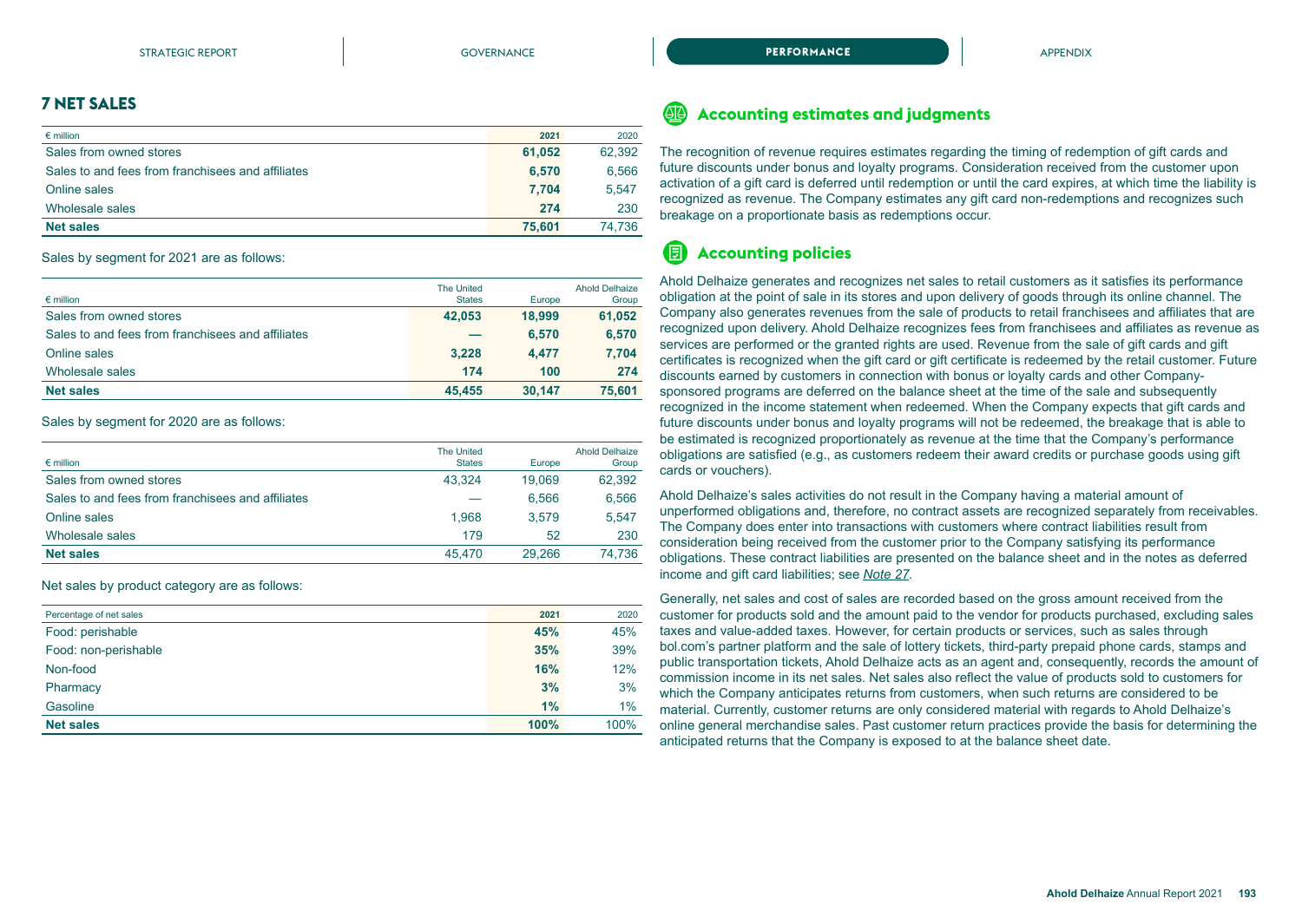## <span id="page-16-0"></span>**8 EXPENSES AND OTHER INCOME BY NATURE**

#### **Changes in presentation**

As of 2021, other income is presented as a separate line in the income statement, as a result of the increase in amounts reported. Other income includes rent income, advertising income, as well as other revenue derived from operational activities and revenue from contracts that do not qualify as net sales. These amounts were previously included in expenses, as an offset to cost of sales, selling expenses, and general and administrative expenses.

In the expenses by nature specification, these amounts were previously included as Rent income and Other operational expenses. For the year 2020, an amount of €162 million related to rent income was reclassified from Total expenses by nature to Total other income and an amount of €308 million was reclassified from Other operational expenses to Advertising income (€11 million) and Other income (€297 million), respectively.

#### **Expenses by nature**

The aggregate of cost of sales, selling expenses and general and administrative expenses is specified by nature as follows:

| $\epsilon$ million                                    | 2021   | $2020^2$ |
|-------------------------------------------------------|--------|----------|
| Cost of product                                       | 51,962 | 51,453   |
| Labor $costs1$                                        | 11,179 | 12,341   |
| Other operational expenses                            | 6,621  | 6,327    |
| Depreciation and amortization                         | 3.007  | 2,844    |
| Rent expenses                                         | 58     | 59       |
| Impairment losses and reversals - net                 | 61     | 48       |
| (Gains) losses on leases and the sale of assets – net | (76)   | (57)     |
| <b>Total expenses by nature</b>                       | 72.812 | 73.016   |

1 In 2020, labor costs included €1,418 million charges related to the FELRA and MAP settlement agreement and the National Plan and 1500 Plan withdrawals, partly offset by a €107 million gain related to a change in the Dutch pension plan rules. For more information on the pension and other-post employment benefit expenses, see *[Note 24](#page-38-0)*.

2 Comparative figures have been restated to conform to the current year's presentation, as mentioned above.

#### **Other income by nature**

Other income is specified as follows:

| $\epsilon$ million        | 2021 | 2020 <sup>1</sup> |
|---------------------------|------|-------------------|
| Rent income               | 146  | 162               |
| Advertising income        | 15   |                   |
| Other income              | 371  | 297               |
| <b>Total other income</b> | 531  | 470               |

1 Comparative figures have been restated to conform to the current year's presentation, as mentioned above.

For more information on rent expenses and rent income, see *[Note 33](#page-62-0)*.

## **Accounting estimates and judgments**

#### **VENDOR ALLOWANCES**

When vendor allowances cannot be specifically identified in the purchase price of products, this requires management to apply judgments and estimates, mainly surrounding the timing of when performance obligations have been fulfilled, the volume of purchases that will be made during a period of time, the product remaining in ending inventory, and the probability that funds can be collected from vendors. Using these judgments and estimates, management's practice is to allocate earned vendor allowances between cost of sales and inventory based upon the amount of related product that was sold and the amount that remains in ending inventories. This practice is based upon the turnover of the inventories.

#### **IMPAIRMENTS**

For more information on the accounting estimates and judgments policies for impairments, see *[Note 11](#page-22-0)* and *[Note 14](#page-26-0)*.

## **Accounting policies**

#### **COST OF SALES**

Cost of sales includes the purchase price of the products sold and other costs incurred in bringing the inventories to the location and condition ready for sale. These costs include: costs of purchasing; storing; rent; depreciation of property, plant and equipment and right-of-use assets; salaries; and transporting products to the extent that it relates to bringing the inventories to the location and condition ready for sale.

#### **VENDOR ALLOWANCES**

Ahold Delhaize receives various types of vendor allowances. The most common allowances vendors offer are (i) volume allowances, which are off-invoice or amounts billed back to vendors based on the quantity of products sold to customers or purchased from the vendor and (ii) promotional allowances, which relate to cooperative advertising and market development efforts. Volume allowances are recognized as a reduction of the cost of the related products as they are sold. Promotional allowances are recognized as a reduction of the cost of the related products when the Company has performed the activities specified in the contract with the vendor. If the contract does not specify any performance criteria, the allowance is recognized over the term of the contract.

Vendor allowances are generally deducted from cost of sales, unless there is clear evidence that they should be classified as revenue resulting from the Company providing a distinct good or service to the vendor. Ahold Delhaize recognizes vendor allowances only where there is evidence of a binding arrangement with the vendor, the amount can be estimated reliably and receipt is probable.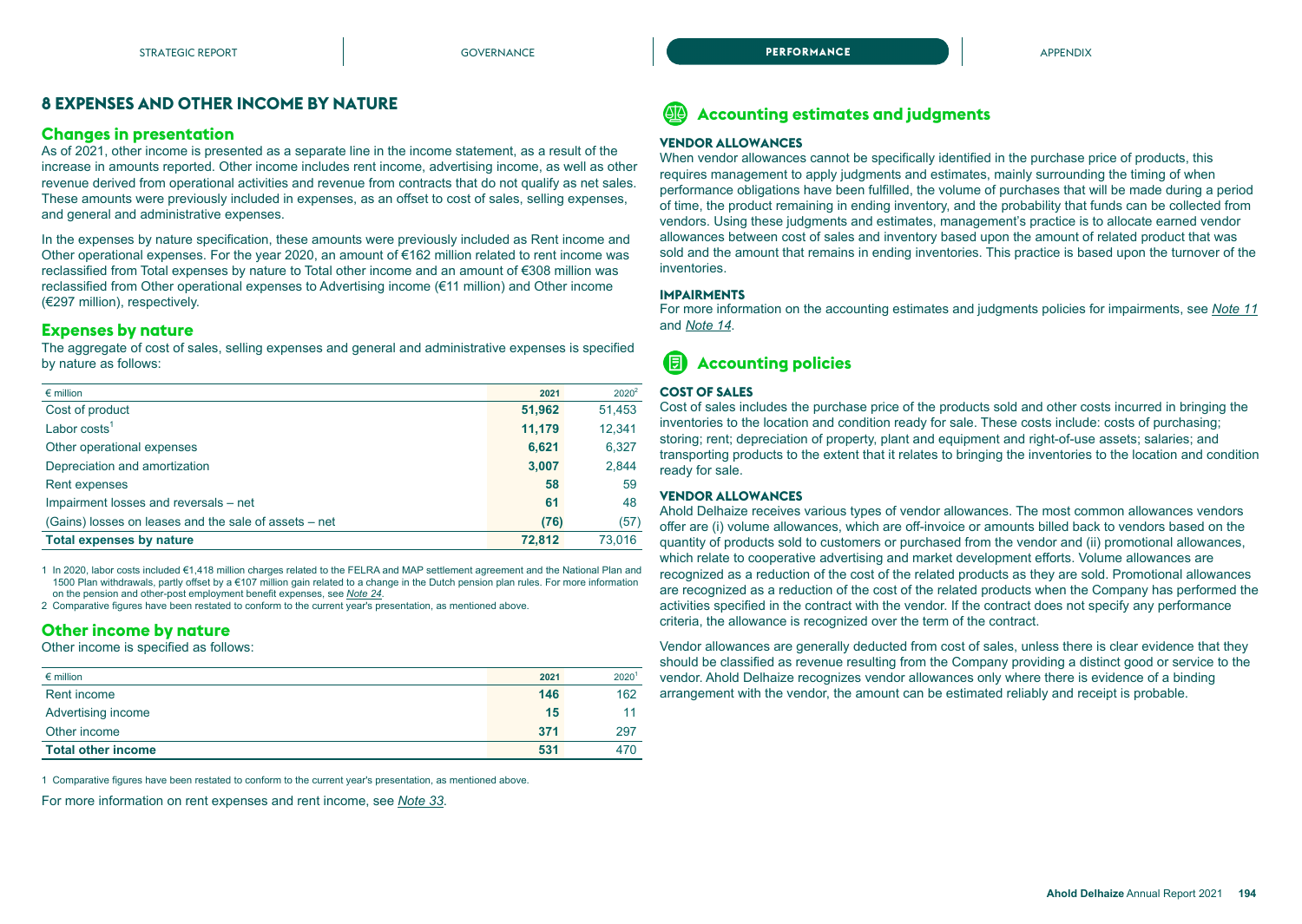## <span id="page-17-0"></span>**8 EXPENSES AND OTHER INCOME BY NATURE** CONTINUED

#### 侗 **Accounting policies** continued

#### **SELLING EXPENSES**

Selling expenses relate to our store and online operations and consist of employees' salaries and wages, store expenses, depreciation related to owned and leased stores, advertising costs, outbound logistics costs (order fulfillment and delivery cost) and other selling expenses.

#### **GENERAL AND ADMINISTRATIVE EXPENSES**

General and administrative expenses consist of support office employees' salaries and wages, rent and depreciation of support offices, impairment losses and reversals, gains and losses on the sale of noncurrent assets and disposal groups held for sale, restructuring costs, and other general and administrative expenses.

## **9 NET FINANCIAL EXPENSES**

| $\epsilon$ million                                    | 2021  | 2020  |
|-------------------------------------------------------|-------|-------|
| Interest income                                       | 29    | 35    |
| Interest expense                                      | (181) | (138) |
| Net interest expense on defined benefit pension plans | (17)  | (16)  |
| Interest accretion to lease liability                 | (337) | (357) |
|                                                       |       |       |
| Gains (losses) on foreign exchange                    | (3)   | (5)   |
| Fair value gains (losses) on financial instruments    | (4)   | 12    |
| Other gains (losses)                                  | (4)   | (16)  |
| Other financial income (expense)                      | (10)  | (9)   |
|                                                       |       |       |
| <b>Net financial expenses</b>                         | (517) | (485) |

Interest income primarily relates to interest earned on cash and cash equivalents, short-term cash deposits and similar instruments.

Interest expense primarily relates to financial liabilities (which include notes, financing obligations and other long-term financial liabilities), interest accretions to provisions, and amortization of the purchase price allocation on the debt brought in through acquisitions. In 2021, the interest expenses on the other long-term financial liabilities include the interest accretion on the financial liability for the call-and-put options embedded in the NCI of FreshDirect (€16 million), interest accretion on the FELRA settlement liability (€15 million) and the National Plan and Local 1500 withdrawal liabilities (€8 million). See *[Note 23](#page-37-0)*.

Net interest expense on defined benefit pension plans is related to the Company's pension plans being in a net liability position over 2021 and 2020.

For more information on leases and the interest accretion thereon, see *[Note 33](#page-62-0)*.

In 2020, Other gains (losses) included the remeasurement of financing obligations in the amount of €16 million.

Foreign exchange results arising from the purchase of goods for sale or goods and services consumed in Ahold Delhaize's operations are included in cost of sales or in the appropriate element of operating expenses, respectively. In 2021, the Company recorded a net exchange loss of €3 million in operating income (2020: gain of €2 million).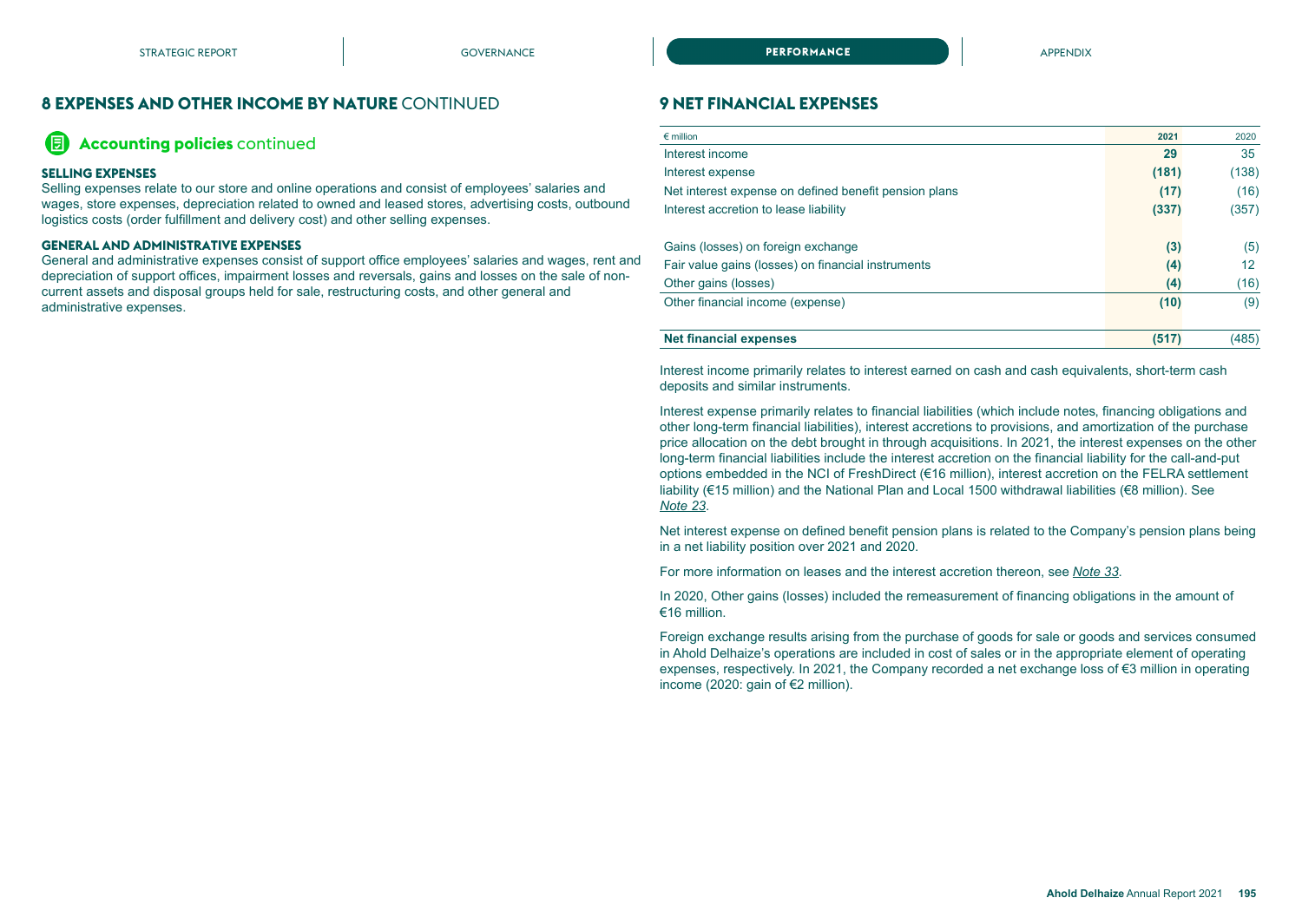<span id="page-18-0"></span>

|  |  | <b>IO INCOME TAXES</b> |
|--|--|------------------------|
|--|--|------------------------|

#### **Income taxes on continuing operations**

The following table specifies the current and deferred tax components of income taxes on continuing operations in the income statement:

| $\epsilon$ million                          | 2021  | 2020  |
|---------------------------------------------|-------|-------|
| <b>Current income taxes</b>                 |       |       |
| Domestic taxes (the Netherlands)            | (171) | (131) |
| Foreign taxes                               |       |       |
| <b>United States</b>                        | (241) | (276) |
| Europe – Other                              | (123) | (119) |
| <b>Total current tax expense</b>            | (535) | (525) |
|                                             |       |       |
| Deferred income taxes                       |       |       |
| Domestic taxes (the Netherlands)            | 5     | (73)  |
| Foreign taxes                               |       |       |
| <b>United States</b>                        | (45)  | 204   |
| Europe – Other                              | (16)  | 63    |
| <b>Total deferred tax expense</b>           | (56)  | 194   |
| Total income taxes on continuing operations | (591) | (331) |

## **Effective income tax rate on continuing operations**

Ahold Delhaize's effective tax rate in its consolidated income statement differed from the Netherlands' statutory income tax rate of 25.0%. The following table reconciles the statutory income tax rate with the effective income tax rate in the consolidated income statement:

|                                                                               |                    | 2021            |
|-------------------------------------------------------------------------------|--------------------|-----------------|
|                                                                               | $\epsilon$ million | <b>Tax rate</b> |
| Income before income taxes                                                    | 2,803              |                 |
| Income tax expense at statutory tax rate                                      | (701)              | 25.0%           |
| Adjustments to arrive at effective income tax rate:                           |                    |                 |
| Rate differential (local rates versus the statutory rate of the Netherlands)  | 90                 | $(3.2)\%$       |
| Deferred tax income (expense) related to recognition of deferred tax assets – |                    |                 |
| net                                                                           | $\mathbf{2}$       | $(0.1)\%$       |
| Non-taxable income (expense)                                                  | 6                  | $(0.2)\%$       |
| Other                                                                         | $12 \overline{ }$  | $(0.4)\%$       |
| <b>Total income taxes</b>                                                     | (591)              | 21.1%           |

|                                                                               |                    | 2020      |
|-------------------------------------------------------------------------------|--------------------|-----------|
|                                                                               | $\epsilon$ million | Tax rate  |
| Income before income taxes                                                    | 1,706              |           |
| Income tax expense at statutory tax rate                                      | (427)              | 25.0%     |
| Adjustments to arrive at effective income tax rate:                           |                    |           |
| Rate differential (local rates versus the statutory rate of the Netherlands)  | 55                 | $(3.2)\%$ |
| Deferred tax income (expense) related to recognition of deferred tax assets – |                    |           |
| net                                                                           | 42                 | (2.5)%    |
| Non-taxable income (expense)                                                  | 15                 | (0.9)%    |
| Other                                                                         | (16)               | 0.9%      |
| <b>Total income taxes</b>                                                     | (331)              | 19.4%     |

The rate differential indicates the effect of Ahold Delhaize's taxable income being generated and taxed in jurisdictions where tax rates differ from the statutory tax rate in the Netherlands. In 2020, Ahold Delhaize recorded a \$1.7 billion (€1.4 billion) tax deductible expense for incremental pension liabilities due to withdrawal and settlement agreements of several U.S. multi-employer plans as explained in *[Note 24](#page-38-0)*. These incremental pension liabilities reduced our U.S. earnings before tax significantly, impacting the rate differential. If we were to exclude these incremental pension liabilities, our 2020 reported effective tax rate would increase from 19.4% to 23.0% on a pro forma basis.

Other includes discrete items and one-time transactions. For 2021, it includes a net tax expense of €7 million related to the movement of uncertain tax positions in several jurisdictions (2020: €34 million).

### **Income taxes on discontinued operations**

Current and deferred income tax related to discontinued operations amounted to nil in 2021 (2020: nil).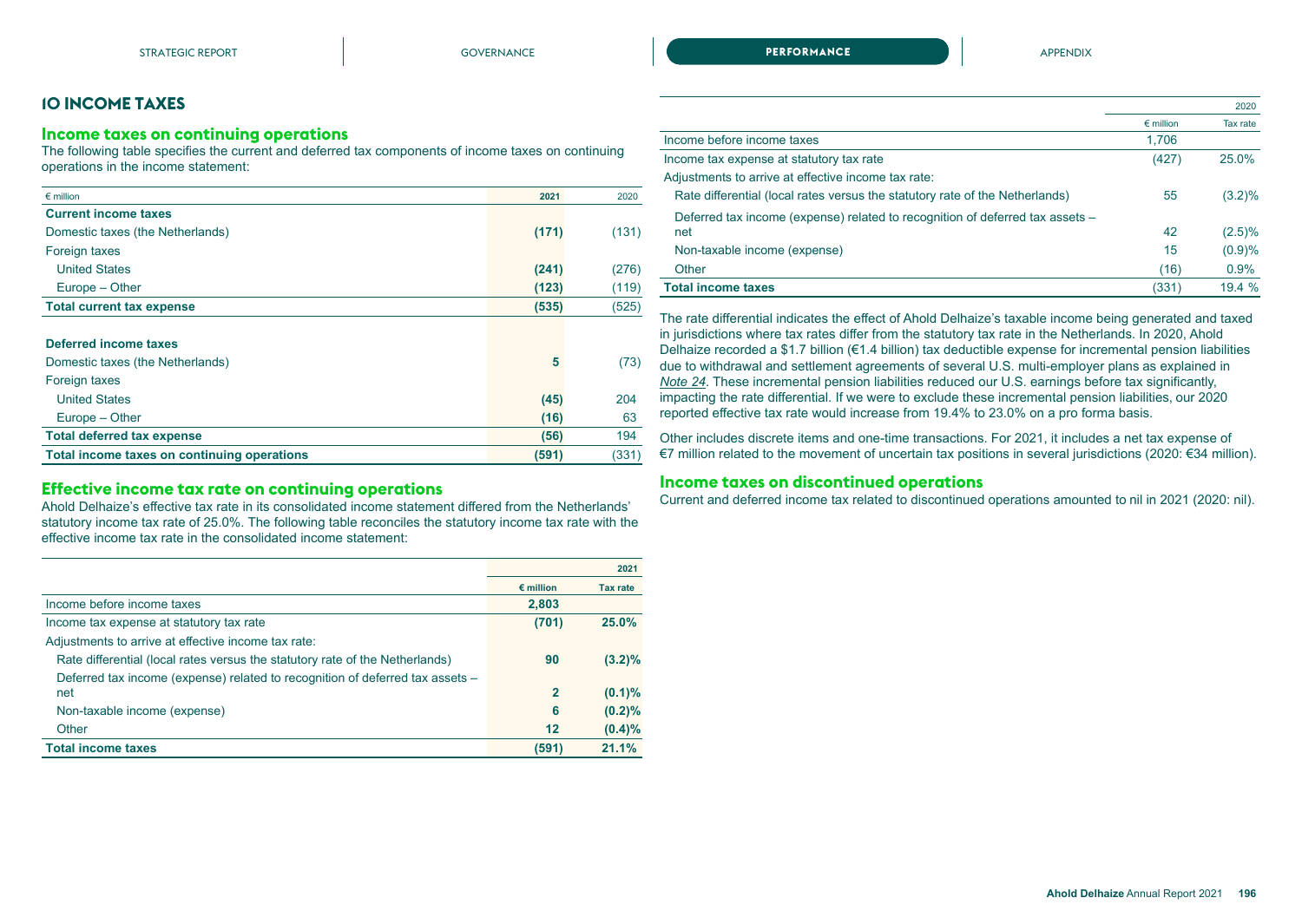## **10 INCOME TAXES** CONTINUED

### **Deferred income tax**

The significant components and annual movements of deferred income tax assets and liabilities as of January 2, 2022, and January 3, 2021, are as follows:

|                                                     | December 29. | Recognized in<br>income |                | January 3, | <b>Recognized in</b><br>income |                | January 2, |
|-----------------------------------------------------|--------------|-------------------------|----------------|------------|--------------------------------|----------------|------------|
| $\epsilon$ million                                  | 2019         | statement               | Other          | 2021       | statement                      | Other          | 2022       |
| Leases and financings                               | 439          | (12)                    | (35)           | 393        | (6)                            | 18             | 404        |
| Pensions and other (post-)employment benefits       | 288          | 193                     | $\overline{2}$ | 482        | (30)                           | 9              | 461        |
| Provisions                                          | 89           | 17                      | (20)           | 86         | 17                             | $\overline{2}$ | 105        |
| Interest                                            | 90           | (35)                    | (3)            | 51         | 8                              | 15             | 74         |
| Other                                               | 19           | 57                      | 8              | 84         | (27)                           | 8              | 65         |
| Total gross deductible temporary differences        | 925          | 219                     | (49)           | 1,095      | (39)                           | 53             | 1,109      |
| Unrecognized deductible temporary differences       | (57)         | 52                      | 3              | (2)        |                                | (5)            | (7)        |
| Total recognized deductible temporary differences   | 868          | 271                     | (46)           | 1,093      | (39)                           | 48             | 1,102      |
| Tax losses and tax credits                          | 414          | (44)                    | (12)           | 358        | (32)                           | 41             | 366        |
| Unrecognized tax losses and tax credits             | (253)        | 6                       | 5              | (241)      | $\overline{2}$                 | (28)           | (267)      |
| Total recognized tax losses and tax credits         | 161          | (38)                    | (7)            | 116        | (30)                           | 13             | 99         |
| Total net deferred tax asset position               | 1,029        | 232                     | (53)           | 1,209      | (69)                           | 61             | 1,202      |
| Property, plant and equipment and intangible assets | (1, 398)     | (36)                    | 69             | (1,365)    | 47                             | (120)          | (1, 438)   |
| Inventories                                         | (184)        | (3)                     | 16             | (170)      | (34)                           | (14)           | (217)      |
| Other                                               | (19)         |                         | 4              | (15)       |                                | 12             | (3)        |
| <b>Total deferred tax liabilities</b>               | (1,601)      | (38)                    | 89             | (1,550)    | 13                             | (122)          | (1,659)    |
| Net deferred tax assets (liabilities)               | (573)        | 194                     | 36             | (341)      | (56)                           | (60)           | (457)      |

The column Other in the table above includes amounts recorded in equity, acquisitions, divestments and exchange rate differences, as well as reclassifications between deferred tax components and the application of tax losses and tax credits against current year income tax payables.

Deferred income tax assets and liabilities are offset on the balance sheet when there is a legally enforceable right to offset current tax assets against current tax liabilities and when the deferred income taxes relate to income taxes levied by the same fiscal authority. The deferred tax assets and liabilities are presented as non-current assets and liabilities on the balance sheet as follows:

| $\epsilon$ million           | January 2,<br>2022 | January 3,<br>2021 |
|------------------------------|--------------------|--------------------|
| Deferred tax assets          | 289                | 323                |
| Deferred tax liabilities     | (746)              | (664)              |
| Net deferred tax liabilities | (457)              | (341)              |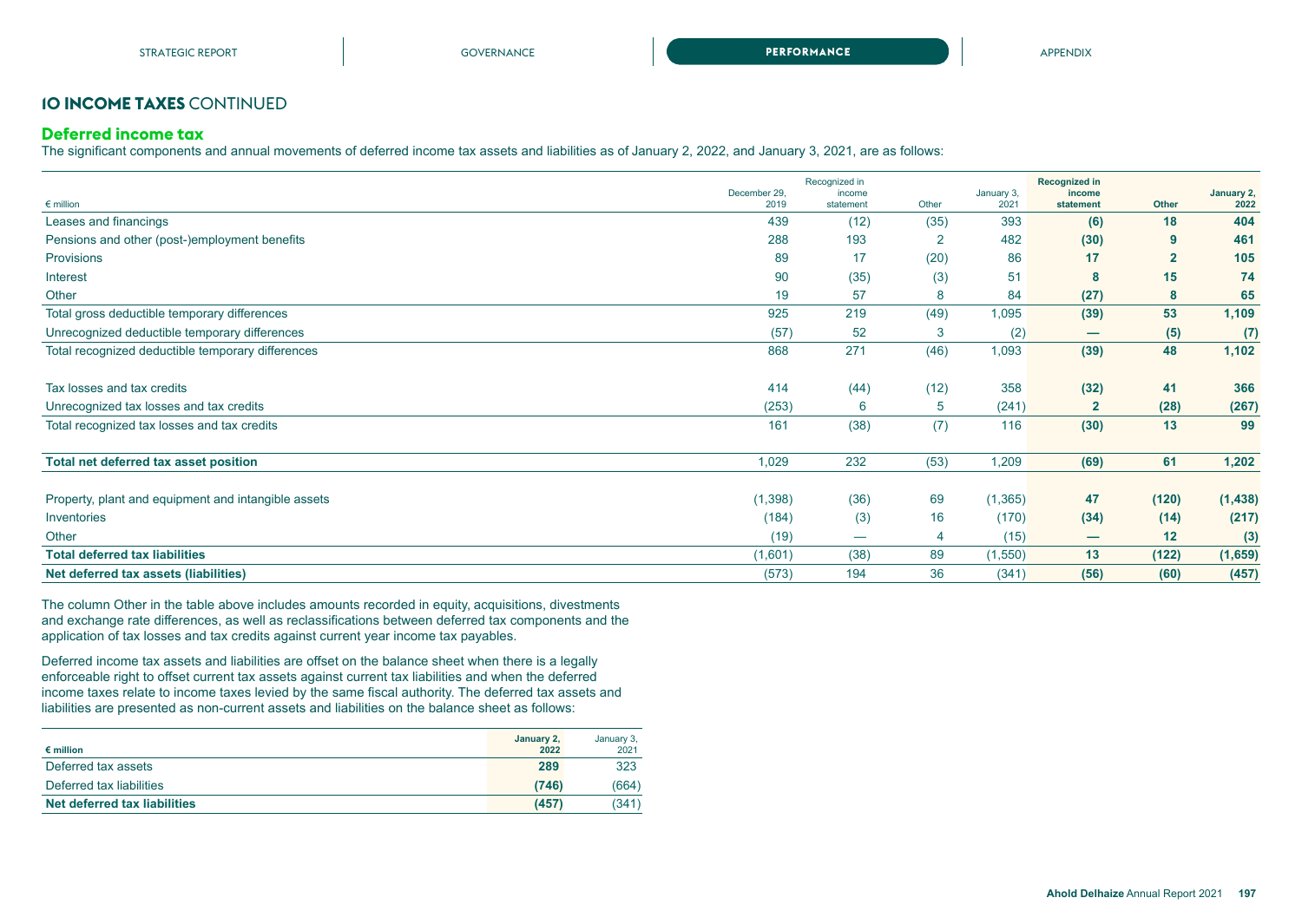## **10 INCOME TAXES** CONTINUED

As of January 2, 2022, Ahold Delhaize had operating and capital loss carryforwards of a total nominal amount of €2,075 million (January 3, 2021: €2,314 million). The following table specifies the years in which Ahold Delhaize's operating and capital loss carryforwards and tax credits are scheduled to expire:

| $\epsilon$ million                           | 2022 | 2023 | 2024 | 2025 | 2026            | 2027-2031 | 2032-2036                | <b>After 2036</b>        | Does not<br>expire | <b>Total</b> |
|----------------------------------------------|------|------|------|------|-----------------|-----------|--------------------------|--------------------------|--------------------|--------------|
| Operating and capital losses (nominal value) | 6    | 19   | 116  | 95   | 12 <sup>°</sup> | 408       | 250                      | 55                       | 1,115              | 2,075        |
|                                              |      |      |      |      |                 |           |                          |                          |                    |              |
| Operating and capital losses (tax value)     |      |      |      |      |                 | 29        | 15                       | 6                        | 289                | 354          |
| Tax credits                                  |      |      |      |      |                 |           |                          |                          | 4                  | 12           |
| Tax losses and tax credits                   |      |      |      |      |                 | 30        | 15                       | 6                        | 293                | 366          |
| Unrecognized tax losses and tax credits      |      | (1)  | (1)  | (3)  | (1)             | (1)       | $\overline{\phantom{m}}$ | $\overline{\phantom{a}}$ | (259)              | (267)        |
| Total recognized tax losses and tax credits  |      |      |      |      |                 | 29        | 14                       |                          | 34                 | 99           |

The majority of the above-mentioned deferred tax assets relate to tax jurisdictions in which Ahold Delhaize has suffered a tax loss in the current or a preceding period. Operating and capital loss carryforwards related to one jurisdiction may not be used to offset income taxes in other jurisdictions. Of the loss carryforwards, €947 million relates to U.S. state taxes, for which a weighted average tax rate of 6.7% applies.

No deferred income taxes are recognized on undistributed earnings of Ahold Delhaize's subsidiaries and joint ventures, as the undistributed earnings will not be distributed in the foreseeable future. The cumulative amount of undistributed earnings on which the Group has not recognized deferred income taxes was approximately €135 million at January 2, 2022 (January 3, 2021: €124 million).

#### **Income taxes in equity and comprehensive income**

Current and deferred income taxes recognized in and transferred from equity and comprehensive income are as follows:

| $\epsilon$ million                             | 2021 | 2020 |
|------------------------------------------------|------|------|
| Remeasurement of defined benefit pension plans | (24) | 25   |
| Currency translation differences on loans      | (2)  |      |
| Share buyback                                  | (2)  |      |
| Share-based compensation                       | 4    |      |
| Total                                          | (24) | 29   |

#### **Income taxes paid**

The following table specifies the income taxes paid per country:

| $\epsilon$ million             | 2021  | 2020  |
|--------------------------------|-------|-------|
| <b>The United States</b>       | (260) | (260) |
| The Netherlands                | (155) | (140) |
| <b>Belgium</b>                 | (390) | (17)  |
| Greece                         | (10)  | (6)   |
| <b>Czech Republic</b>          | (11)  | (1)   |
| Serbia                         | (8)   | (5)   |
| Romania                        | (3)   | (14)  |
| <b>Other Europe</b>            | (94)  | (43)  |
| <b>Total income taxes paid</b> | (931) | (486) |

In 2021, tax payments in Belgium were impacted by a payment to the Belgian tax authorities for an adjustment notice relating to the tax return over 2018. Ahold Delhaize decided that the basis to issue an additional assessment of approximately €380 million is without any merit and, as such, the Company recorded a receivable for the full paid amount. For more information, see the *Taxes* section in *[Note 34](#page-66-0)*.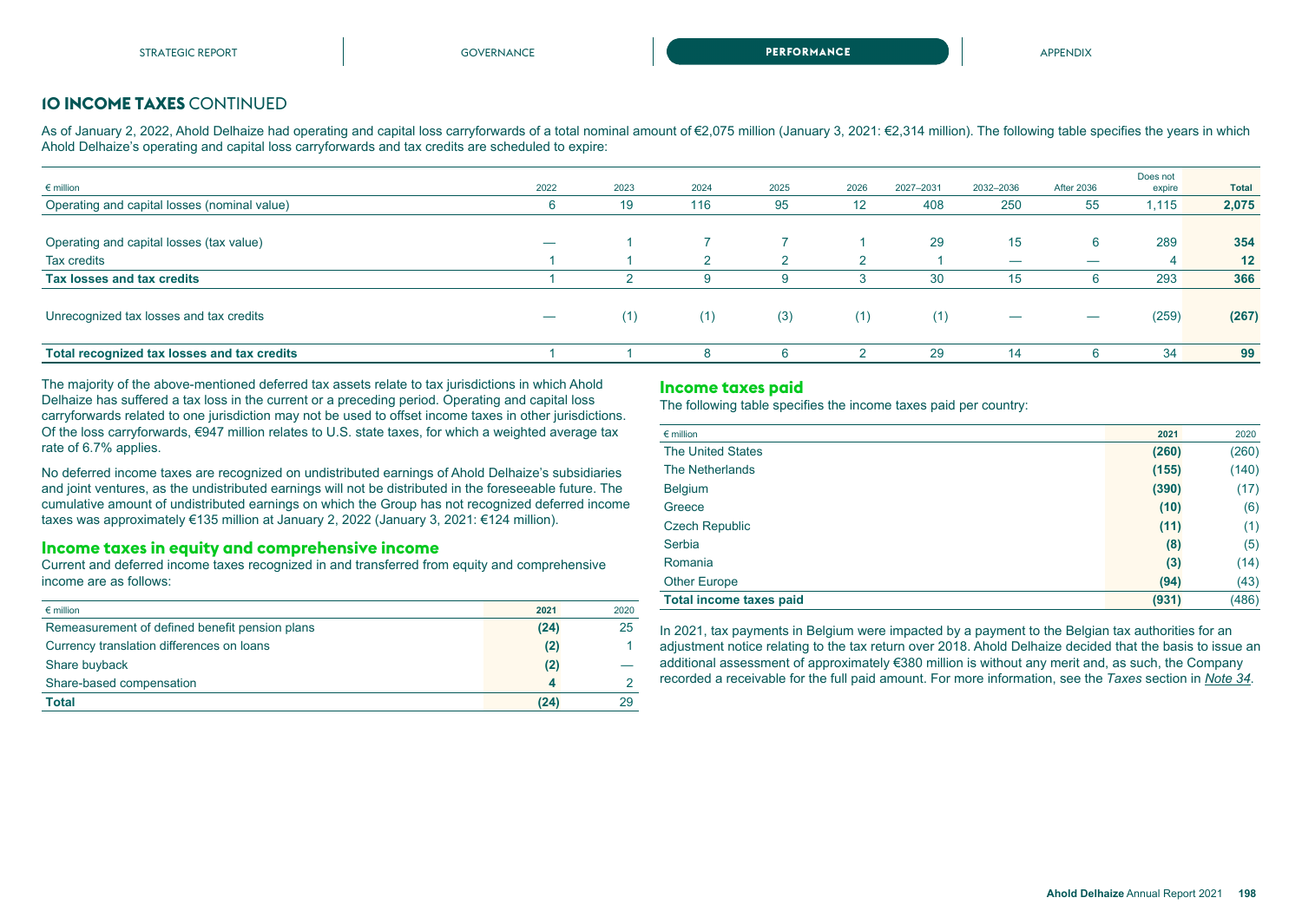#### STRATEGIC REPORT STRATEGIC REPORT APPENDIX APPENDIX GOVERNANCE STRATEGIC REPORT OF APPENDIX

## **10 INCOME TAXES** CONTINUED

## **Accounting estimates and judgments**

The ultimate tax effects of transactions may be uncertain for a considerable period of time, requiring management to estimate the related current and deferred tax positions. The Company recognizes liabilities for uncertain tax positions when it is probable that additional tax will be due or recognizes assets for uncertain tax positions when it is probable that the benefit will flow to the Company and the benefit can be reliably measured. Probability is estimated using the Company's interpretation of legislation and relevant case law and the Company assumes that the taxation authorities have full knowledge of all facts and circumstances.

Management is required to make significant judgment in determining whether deferred tax assets are realizable. The Company determines this on the basis of expected taxable profits arising from the reversal of recognized deferred tax liabilities and on the basis of budgets, cash flow forecasts and impairment models. The Company assesses and weighs all positive and negative evidence to support this determination. Where utilization is not considered probable, deferred tax assets are not recognized in the balance sheet.

#### **Accounting policies** (FI)

Income tax expense represents the sum of current and deferred tax. Income tax is recognized in the income statement except to the extent that it relates to items recognized directly in equity or other comprehensive income. Current tax expense is based on the best estimate of taxable income for the year, using tax rates that have been enacted or substantively enacted at the balance sheet date and adjustments for current taxes payable (receivable) for prior years. Deferred tax is the tax expected to be payable or recoverable on differences between the carrying amounts of assets and liabilities and the corresponding tax basis used in the computation of taxable income. Deferred tax assets and liabilities are generally recognized for all temporary differences. However, deferred tax liabilities are not recognized if they arise from the initial recognition of goodwill. Deferred income tax is not accounted for if it arises from the initial recognition of an asset or liability in a transaction other than a business combination that, at the time of the transaction, affects neither accounting nor taxable profit or loss. Deferred income tax is determined using tax rates (and laws) that have been enacted or substantively enacted by the end of the reporting period and are expected to apply when the related deferred income tax asset is realized or the deferred income tax liability is settled.

Deferred tax assets, including deferred tax assets for tax loss carryforward positions and tax credit carryforward positions, are recognized to the extent that it is probable that future taxable income will be available against which temporary differences, unused tax losses or unused tax credits can be utilized. The carrying amount of deferred tax assets is reviewed at each balance sheet date and reduced to the extent that it is no longer probable that sufficient taxable income will be available to allow all or part of the assets to be recovered.

Deferred tax assets and liabilities are not discounted. Deferred income tax assets and liabilities are offset on the balance sheet when there is a legally enforceable right to offset current tax assets against current tax liabilities and when the deferred income taxes relate to income taxes levied by the same fiscal authority. Current income tax assets and liabilities are offset on the balance sheet when there is a legally enforceable right to offset and when the Company intends either to settle on a net basis or to realize the asset and settle the liability simultaneously.

The ultimate tax effects of some transactions can be uncertain for a considerable period of time, requiring management to estimate the related current and deferred tax positions. The Company recognizes liabilities for uncertain tax positions when it is probable that additional taxes will be due or recognizes assets for uncertain tax positions when it is probable that the benefit will flow to the Company and the benefit can be reliably measured. To measure the liability for the uncertain tax position, management determines whether uncertainties need to be considered separately or together based on which approach better predicts the resolution of the uncertainty. The Company also recognizes the liability for either the most likely amount or the expected value (probability weighted average), depending on which method it expects to better predict the resolution.

These liabilities are presented as current income taxes payable, except in jurisdictions where prior tax losses are being carried forward to be used to offset future taxes that will be due; in these instances, the liabilities are presented as a reduction of deferred tax assets. Interest accrued on uncertain tax positions is considered to be a financial expense of the Company. Any other adjustments to uncertain tax position liabilities are recognized within income tax expense.

A (voluntary) tax payment of a disputed amount to the tax authority meets the definition of an asset and is recognized as a current or non-current income tax receivable, depending on the timing of the expected resolution. The payment is an asset for the Company because it will either be refunded by the tax authority or be used to settle the tax liability arising from the resolution of the dispute.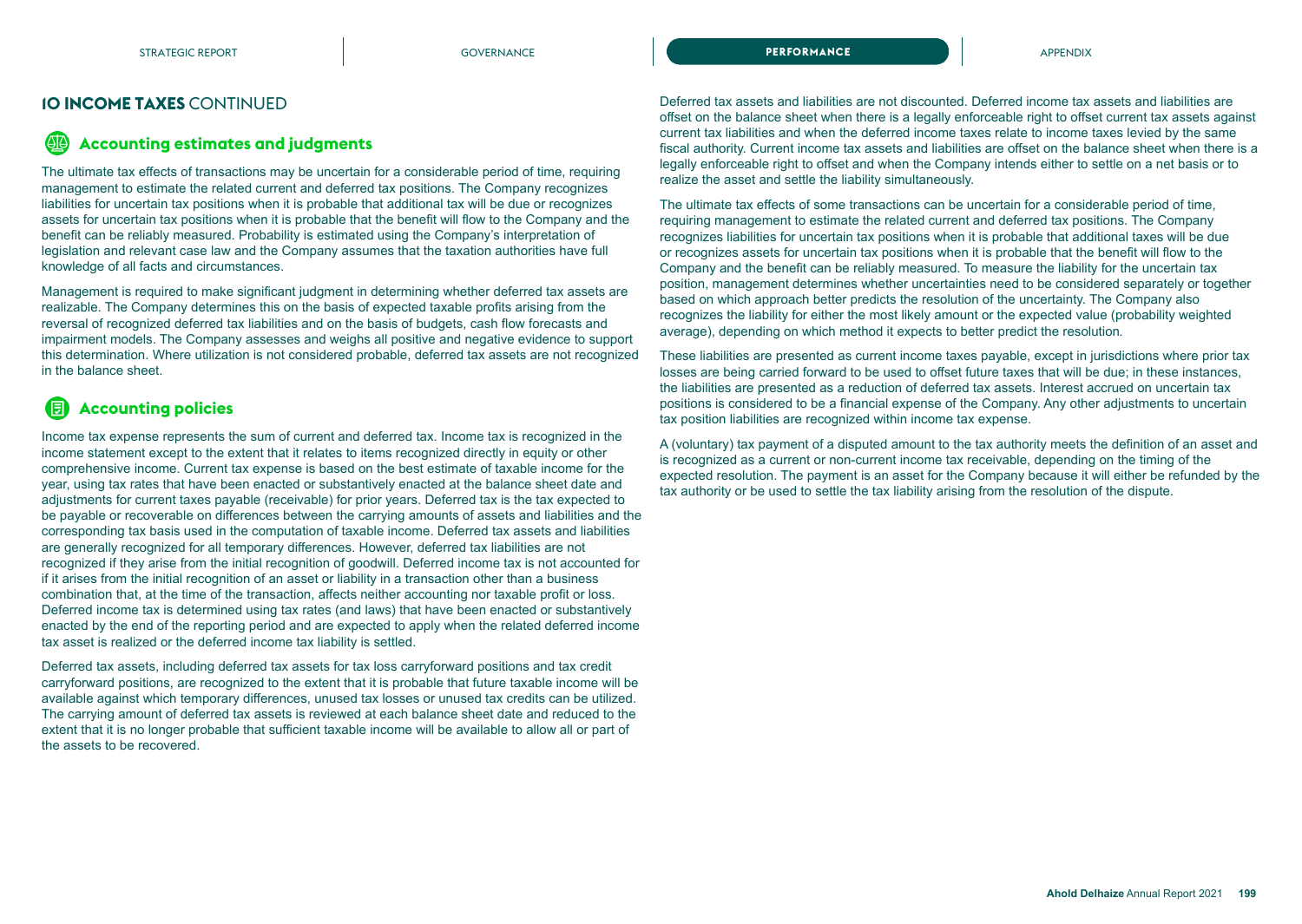## <span id="page-22-0"></span>**11 PROPERTY, PLANT AND EQUIPMENT**

| $\epsilon$ million                                | <b>Buildings and</b><br>land | Other    | Under<br>construction | <b>Total</b> |
|---------------------------------------------------|------------------------------|----------|-----------------------|--------------|
| As of December 29, 2019                           |                              |          |                       |              |
| At cost                                           | 12,476                       | 8,941    | 429                   | 21,846       |
| Accumulated depreciation and impairment losses    | (5,675)                      | (5,653)  |                       | (11, 327)    |
| <b>Carrying amount</b>                            | 6,801                        | 3,289    | 429                   | 10,519       |
|                                                   |                              |          |                       |              |
| Year ended January 3, 2021                        |                              |          |                       |              |
| <b>Additions</b>                                  | 488                          | 708      | 1,060                 | 2,256        |
| Transfers from under construction                 | 523                          | 460      | (983)                 |              |
| Acquisitions through business combinations        |                              | 1        |                       | 1            |
| Depreciation                                      | (607)                        | (827)    | (1)                   | (1, 435)     |
| <b>Impairment losses</b>                          | (25)                         | (12)     |                       | (37)         |
| Impairment reversals                              | 2                            |          |                       | 2            |
| Assets classified (to) from held for sale or sold | (20)                         | (5)      | (1)                   | (26)         |
| <b>Other movements</b>                            |                              | 5        | 1                     | 6            |
| Exchange rate differences                         | (379)                        | (187)    | (22)                  | (588)        |
| <b>Closing carrying amount</b>                    | 6,783                        | 3,431    | 483                   | 10,696       |
| As of January 3, 2021                             |                              |          |                       |              |
| At cost                                           | 12,289                       | 8,913    | 483                   | 21,685       |
| Accumulated depreciation and impairment losses    | (5,506)                      | (5, 482) |                       | (10, 989)    |
| <b>Carrying amount</b>                            | 6,783                        | 3,431    | 483                   | 10,696       |
|                                                   |                              |          |                       |              |
| Year ended January 2, 2022                        |                              |          |                       |              |
| <b>Additions</b>                                  | 294                          | 631      | 1,017                 | 1,942        |
| Transfers from under construction                 | 465                          | 476      | (941)                 |              |
| Acquisitions through business combinations        | 261                          | 103      |                       | 364          |
| Depreciation                                      | (614)                        | (879)    | (1)                   | (1,494)      |
| <b>Impairment losses</b>                          | (28)                         | (13)     | (1)                   | (42)         |
| Impairment reversals                              | 4                            |          |                       | 5            |
| Assets classified (to) from held for sale or sold | (126)                        | (6)      | (1)                   | (133)        |
| Other movements                                   | (12)                         | (4)      | 6                     | (10)         |
| Exchange rate differences                         | 328                          | 169      | 14                    | 511          |
| <b>Closing carrying amount</b>                    | 7,355                        | 3,907    | 576                   | 11,838       |
| As of January 2, 2022                             |                              |          |                       |              |
| At cost                                           | 13,600                       | 10,167   | 576                   | 24,343       |
| Accumulated depreciation and impairment losses    | (6, 245)                     | (6, 260) |                       | (12, 505)    |
| <b>Carrying amount</b>                            | 7,355                        | 3,907    | 576                   | 11,838       |

Buildings and land includes stores, distribution centers, warehouses and improvements to these assets. Other property, plant and equipment mainly consists of furnishings, machinery and equipment, trucks, trailers and other vehicles. Assets under construction mainly consists of stores and improvements to stores and furnishings, machinery and equipment.

The higher of the value in use or fair value less cost of disposal represents an asset's recoverable amount. The value-in-use method involves estimating future cash flows. The present value of estimated future cash flows has been calculated using pre-tax discount rates ranging between 5.9% and 12.0% (2020: 6.0%–12.2%). Fair value represents the price that would be received to sell an asset in an orderly transaction between market participants and is generally measured by using an income approach or a market approach. The income approach is generally applied by using discounted cash flow projections based on the assets' highest and best use from a market participants' perspective. The market approach requires the comparison of the subject assets to transactions involving comparable assets by using inputs such as bid or ask prices or market multiples.

In 2021, Ahold Delhaize recognized net impairment losses of €37 million for property, plant and equipment (2020: €35 million). These were related to The United States (2021: €28 million, 2020: €19 million) and Europe (2021: €9 million, 2020: €16 million) and were recognized mainly for underperforming and closed stores.

The additions to property, plant and equipment include capitalized borrowing costs of €5 million (2020: €6 million). Generally, the capitalization rate used to determine the amount of capitalized borrowing costs is a weighted average of the interest rate applicable to the respective operating companies. This rate ranged between 2.4% and 6.5% (2020: 2.5%-7.1%).

Other movements mainly includes transfers between asset classes and transfers to investment property.

The carrying amount of buildings and land includes amounts related to assets held under financings of €109 million (January 3, 2021: €113 million). Ahold Delhaize does not have legal title to these assets.

Company-owned property, plant and equipment with a carrying amount of €352 million (January 3, 2021: €96 million) has been pledged as security for liabilities, mainly for loans. Included in this amount as of January 2, 2022, is FreshDirect's building and machinery and equipment with a carrying value of €276 million pledged as security for loans.

## **Accounting estimates and judgments**

Judgments are required, not only to determine whether there is an indication that an asset may be impaired, but also whether indications exist that impairment losses previously recognized may no longer exist or may have decreased (impairment reversal). After indications of impairment have been identified, estimates and assumptions are used in the determination of the recoverable amount of a non-current asset. These involve estimates of expected future cash flows (based on future growth rates and remaining useful life) and residual value assumptions, as well as discount rates to calculate the present value of the future cash flows.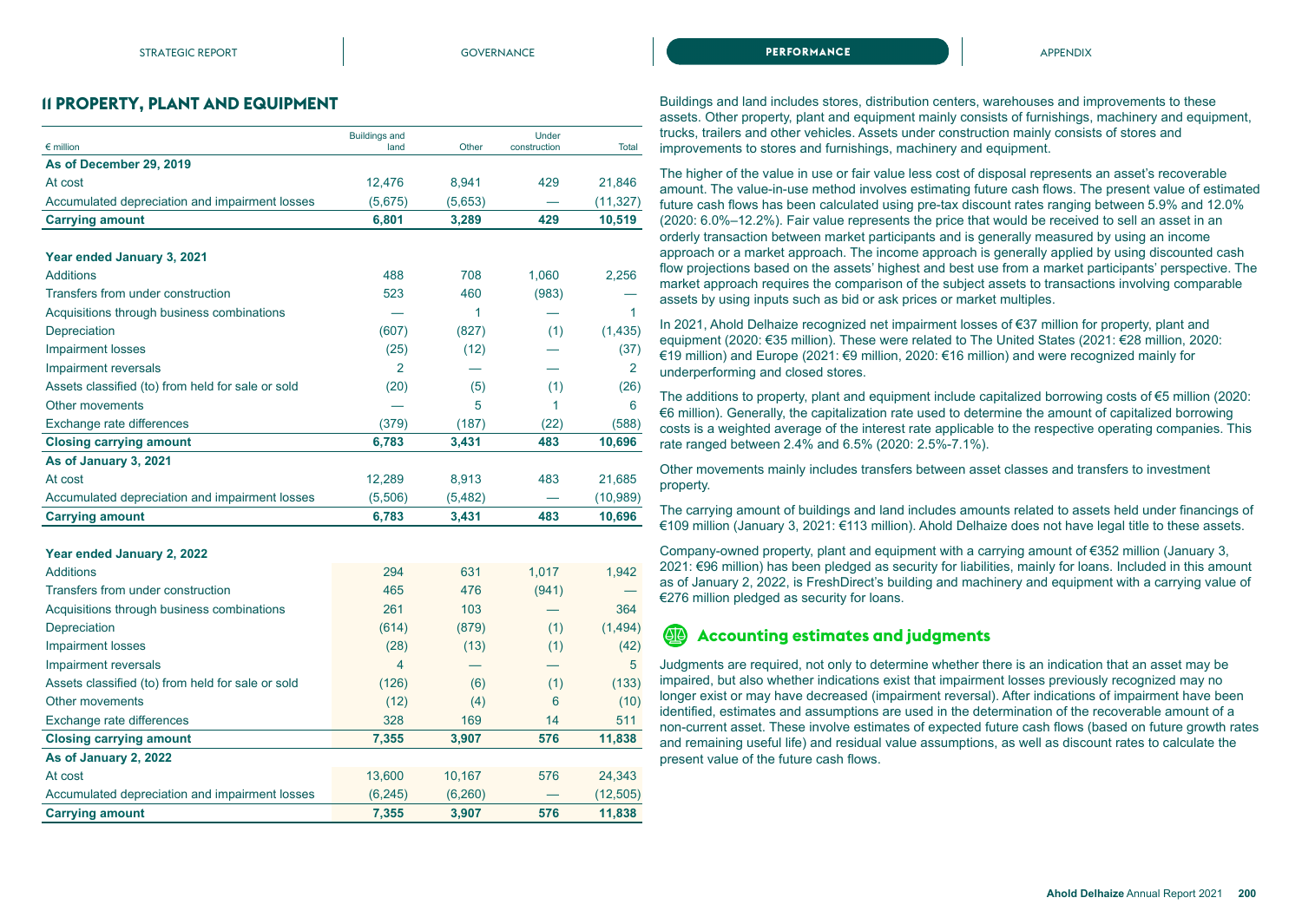## **11 PROPERTY, PLANT AND EQUIPMENT** CONTINUED

#### **Accounting policies** (同

#### **PROPERTY, PLANT AND EQUIPMENT**

Items of property, plant and equipment are stated at cost less accumulated depreciation and impairment losses. Cost includes expenditures that are directly attributable to the acquisition or construction of an asset and borrowing costs incurred during construction. Where applicable, estimated asset retirement costs are added to the cost of an asset. Subsequent expenditures are capitalized only when it is probable that future economic benefits associated with the item will flow to the Company and the costs can be measured reliably. All other subsequent expenditures represent repairs and maintenance and are expensed as incurred.

Depreciation is computed using the straight-line method based on the estimated useful lives of the items of property, plant and equipment, taking into account the estimated residual value. Where an item of property, plant and equipment comprises major components having different useful lives, each such part is depreciated separately.

The ranges of estimated useful lives of property, plant and equipment are:

| Land                                       | indefinite      |
|--------------------------------------------|-----------------|
| <b>Buildings</b>                           | $30 - 40$ years |
| Certain structural components of buildings | $10 - 20$ years |
| Finish components of buildings             | $5 - 10$ years  |
| Machinery and equipment                    | $3 - 15$ years  |
| Other                                      | $5 - 10$ years  |

The useful lives, depreciation method and residual value are reviewed at each balance sheet date and adjusted, if appropriate.

Depreciation of leasehold improvements is calculated on a straight-line basis over either the lease term (including renewal periods when renewal is reasonably assured) or the estimated useful life of the asset, whichever is shorter.

#### **Impairment of non-current assets other than goodwill**

Ahold Delhaize assesses on a quarterly basis whether there is any indication that non-current assets may be impaired. If indicators of impairment exist, the Company estimates the recoverable amount of the asset. If it is not possible to estimate the recoverable amount of an individual asset, the Company estimates the recoverable amount of the CGU to which it belongs. Individual stores are considered separate CGUs for impairment testing purposes. The carrying value of the store includes mainly its property, plant and equipment and right-of-use assets (if held under a lease arrangement).

The recoverable amount is the higher of an asset's fair value less costs of disposal or the asset's value in use. In assessing value in use, the estimated future cash flows are discounted to their present value using a pre-tax discount rate that reflects current market assessments of the time value of money and the risks specific to the asset. The estimated future cash flows exclude lease payments if the cashgenerating unit is held under a lease arrangement, but include a replacement CapEx if needed to maintain the ongoing operation during the forecast period.

An impairment loss is recognized in the income statement for the amount by which the asset's carrying amount exceeds its recoverable amount.

In subsequent years, Ahold Delhaize assesses whether indications exist that impairment losses previously recognized for non-current assets other than goodwill may no longer exist or may have decreased. If any such indication exists, the recoverable amount of that asset is recalculated and, if required, its carrying amount is increased to the revised recoverable amount. The increase is recognized in operating income as an impairment reversal. An impairment reversal is recognized only if it arises from a change in the assumptions that were used to calculate the recoverable amount. The increase in an asset's carrying amount due to an impairment reversal is limited to the depreciated amount that would have been recognized had the original impairment not occurred.

As noted above, companies are required to assess at each reporting date whether there is an indication that a non-current asset may be impaired. One such indicator is significant changes with adverse effects in the technological, market, economic or legal environment in which the company operates that have taken place during the period (or will take place in the near future). Transitioning to a lower-carbon economy may trigger such adverse effects. Therefore, Ahold Delhaize also considers the impact of climate change in assessing whether assets may be impaired or whether the useful life of assets needs to be shortened due to early replacement.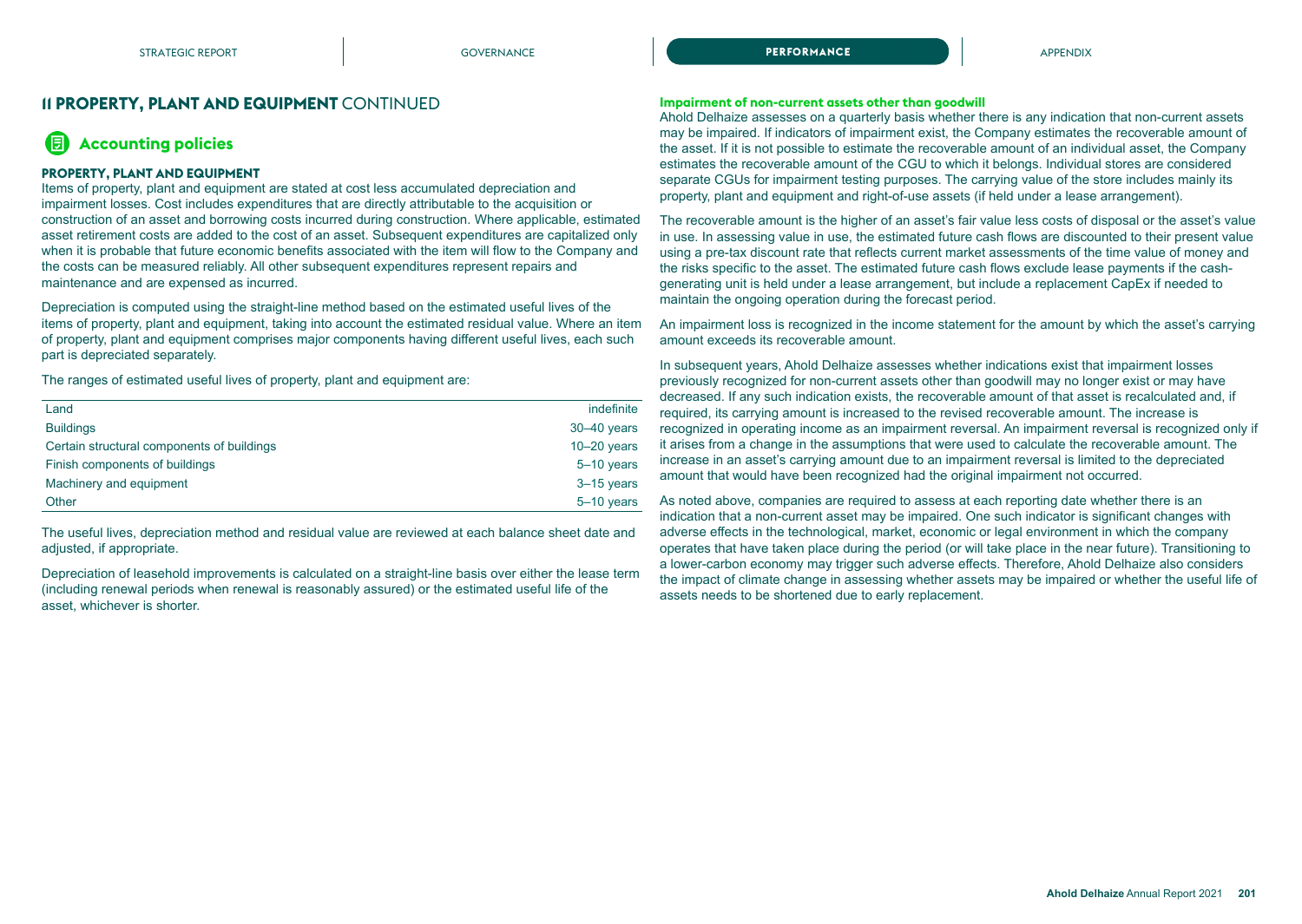## <span id="page-24-0"></span>**12 RIGHT-OF-USE ASSET**

| $\epsilon$ million                                           | <b>Buildings and</b><br>land | Other          | Total          |
|--------------------------------------------------------------|------------------------------|----------------|----------------|
| Carrying amount as of December 29, 2019                      | 7,184                        | 124            | 7,308          |
| Year ended January 3, 2021                                   |                              |                |                |
| <b>Additions</b>                                             | 584                          | 47             | 630            |
| Reassessments and modifications to leases                    | 1,105                        | (3)            | 1,102          |
| Acquisitions through business combinations                   | 2                            |                | $\mathfrak{p}$ |
| Depreciation                                                 | (1,015)                      | (41)           | (1,056)        |
| <b>Termination of leases</b>                                 | (48)                         | (1)            | (49)           |
| <b>Impairment losses</b>                                     | (2)                          |                | (2)            |
| Transfer (to) from right-of-use assets – investment property | 41                           | (5)            | 36             |
| Reclassifications (to) from net investment in leases         | (79)                         |                | (79)           |
| Exchange rate differences                                    | (432)                        | (5)            | (437)          |
| Carrying amount as of January 3, 2021                        | 7,340                        | 116            | 7,455          |
| Year ended January 2, 2022                                   |                              |                |                |
| <b>Additions</b>                                             | 653                          | 73             | 726            |
| Reassessments and modifications to leases                    | 1,020                        | (8)            | 1,012          |
| Acquisitions through business combinations                   | 633                          | 12             | 644            |
| Depreciation                                                 | (1,062)                      | (49)           | (1, 111)       |
| <b>Termination of leases</b>                                 | (26)                         | (1)            | (28)           |
| <b>Impairment losses</b>                                     | (3)                          |                | (3)            |
| Transfer (to) from right-of-use assets – investment property | (1)                          | $\overline{2}$ | 1              |
| Reclassifications (to) from net investment in leases         | (87)                         |                | (88)           |
| Exchange rate differences                                    | 395                          | 5              | 400            |
| Carrying amount as of January 2, 2022                        | 8,861                        | 149            | 9,010          |

Buildings and land includes stores, distribution centers and warehouses. Other mainly consists of furnishings, machinery and equipment and vehicles. Right-of-use assets that meet the criteria of an investment property are included in *Note 13.* For more information on leases, see *[Note 33](#page-62-0)*.

#### 四 **Accounting estimates and judgments**

For more information on the accounting estimates and judgments policies for leases, see *[Note 33](#page-62-0),* and for impairments, see *[Note 11](#page-22-0)*.

## **B** Accounting policies

For more information on the accounting policies for leases, see *[Note 33](#page-62-0)*.

## **13 INVESTMENT PROPERTY**

|                                                              | Right-of-use                 | Company-<br>owned      | Total                  |
|--------------------------------------------------------------|------------------------------|------------------------|------------------------|
| $\epsilon$ million                                           | asset investment<br>property | investment<br>property | Investment<br>property |
| As of December 29, 2019                                      |                              |                        |                        |
| At cost                                                      | 881                          | 977                    | 1,858                  |
| Accumulated depreciation and impairment losses               | (544)                        | (431)                  | (975)                  |
| <b>Carrying amount</b>                                       | 337                          | 546                    | 883                    |
| Year ended January 3, 2021                                   |                              |                        |                        |
| Additions                                                    | 18                           | 8                      | 27                     |
| Reassessments and modifications to leases                    | 5                            |                        | 5                      |
| Depreciation                                                 | (27)                         | (23)                   | (50)                   |
| <b>Impairment losses</b>                                     | (1)                          | (6)                    | (8)                    |
| <b>Termination of leases</b>                                 | (6)                          |                        | (6)                    |
| Assets classified (to) from held for sale or sold            |                              | (9)                    | (9)                    |
| Reclassifications (to) from net investment in leases         | (8)                          |                        | (8)                    |
| Transfers (to) from right-of-use assets, property, plant and |                              |                        |                        |
| equipment and intangible assets                              | (36)                         | (4)                    | (39)                   |
| Exchange rate differences                                    | (23)                         | (33)                   | (56)                   |
| <b>Closing carrying amount</b>                               | 259                          | 480                    | 739                    |
| As of January 3, 2021                                        |                              |                        |                        |
| At cost                                                      | 689                          | 866                    | 1,554                  |
| Accumulated depreciation and impairment losses               | (430)                        | (386)                  | (816)                  |
| <b>Carrying amount</b>                                       | 259                          | 480                    | 739                    |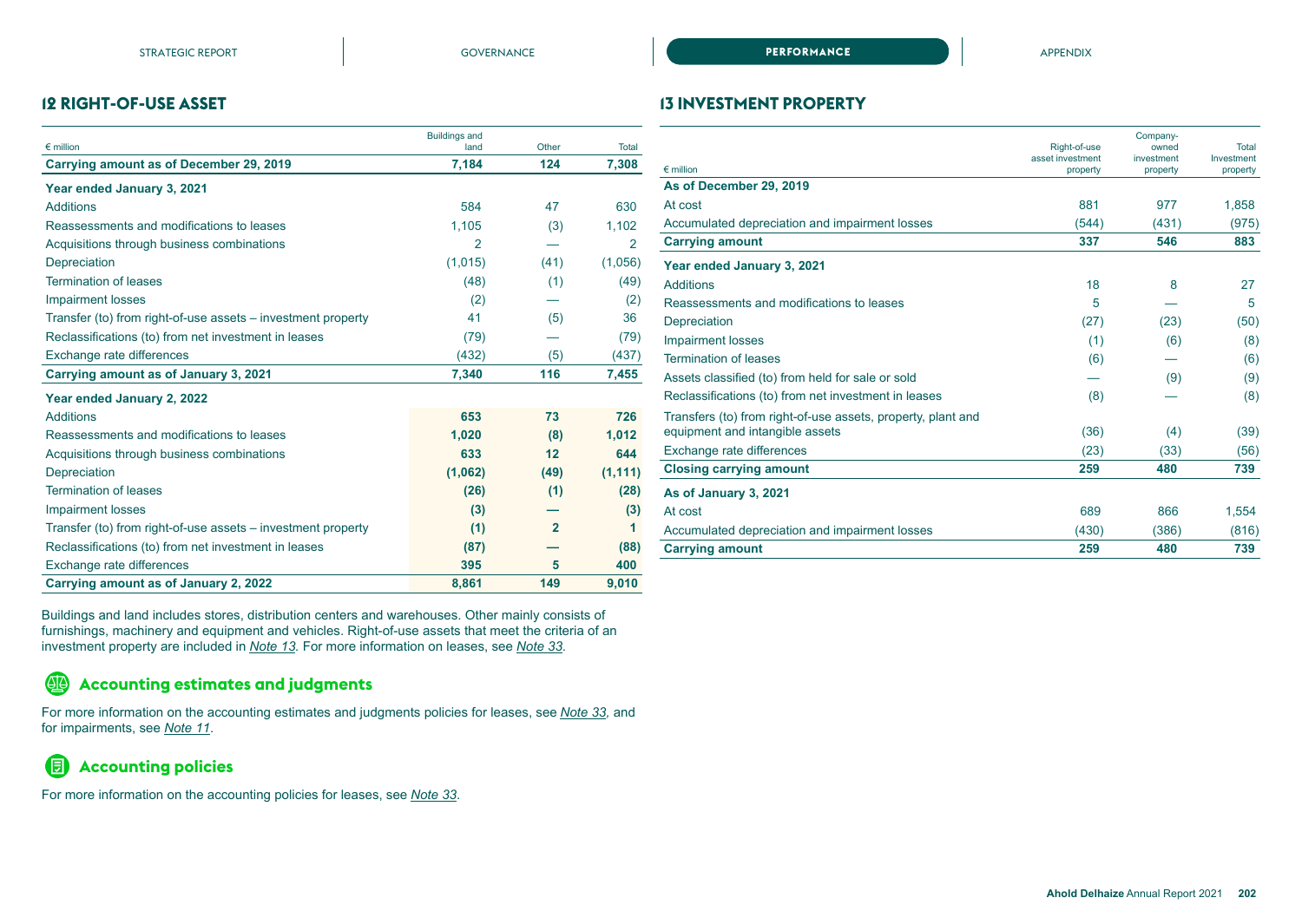## **13 INVESTMENT PROPERTY** CONTINUED

|                                                              | Right-of-use<br>asset investment | Company-<br>owned<br>investment | Total<br>Investment |
|--------------------------------------------------------------|----------------------------------|---------------------------------|---------------------|
| $\epsilon$ million                                           | property                         | property                        | property            |
| Year ended January 2, 2022                                   |                                  |                                 |                     |
| Additions                                                    | $\overline{2}$                   | 29                              | 31                  |
| Reassessments and modifications to leases                    | 7                                |                                 | 7                   |
| Depreciation                                                 | (23)                             | (22)                            | (45)                |
| <b>Impairment losses</b>                                     |                                  | (20)                            | (20)                |
| <b>Termination of leases</b>                                 | (13)                             |                                 | (13)                |
| Assets classified (to) from held for sale or sold            |                                  | (33)                            | (33)                |
| Reclassifications (to) from net investment in leases         | (7)                              |                                 | (7)                 |
| Transfers (to) from right-of-use assets, property, plant and |                                  |                                 |                     |
| equipment and intangible assets                              | (1)                              | 8                               | 7                   |
| Exchange rate differences                                    | 16                               | 25                              | 42                  |
| <b>Closing carrying amount</b>                               | 241                              | 467                             | 708                 |
| As of January 2, 2022                                        |                                  |                                 |                     |
| At cost                                                      | 712                              | 941                             | 1,653               |
| Accumulated depreciation and impairment losses               | (471)                            | (474)                           | (945)               |
| <b>Carrying amount</b>                                       | 241                              | 467                             | 708                 |

A significant portion of the Company's investment property comprises shopping centers containing both an Ahold Delhaize store and third-party retail units. The third-party retail units generate rental income, but are primarily of strategic importance to Ahold Delhaize in its retail operations. Ahold Delhaize recognizes the part of a shopping center leased to a third-party retailer as investment property, unless it represents an insignificant portion of the property.

The impairment losses recognized were mainly related to The United States (2021: €20 million, 2020: €8 million).

The company-owned investment property includes an amount related to assets held under financings of €17 million (January 3, 2021: €17 million). Ahold Delhaize does not have legal title to these assets. Company-owned investment property with a carrying amount of €72 million (January 3, 2021: €63 million) has been pledged as security for liabilities, mainly for loans.

The fair value of investment property as of January 2, 2022, amounted to approximately €948 million (January 3, 2021: €1,010 million). Fair value of investment property has generally been measured using an income or market approach. Fair value for right-of-use asset investment property is the fair value of the right-of-use itself, not the fair value of the property under lease. Approximately 78% of Ahold Delhaize's fair value measurements are categorized within Level 2. The most significant inputs into this valuation approach are observable market retail yields and tenant rents to calculate the fair value. The remaining fair value measurements that are categorized within Level 3 primarily include the fair value measurements based on the Company's own valuation methods and the fair value for certain mixed-use properties and properties held for strategic purposes. For certain mixed-use properties and properties held for strategic purposes, Ahold Delhaize cannot determine the fair value of the investment property reliably. In such cases, the fair value is assumed to be equal to the carrying amount.

Rental income from investment property (both company-owned and right-of-use asset) included in the income statement in 2021 amounted to €75 million (2020: €64 million). Direct operating expenses (including repairs and maintenance but excluding depreciation expense) arising from rentalincome-generating and non-rent-generating investment property in 2021 amounted to €23 million (2020: €24 million).

## **Accounting estimates and judgments**

For more information on the accounting estimates and judgments policies for impairments, see *[Note 11](#page-22-0)*.

#### 同 **Accounting policies**

Investment property consists of land and buildings held by Ahold Delhaize to earn rental income or for capital appreciation, or both. These properties are not used by the Company in the ordinary course of business. The Company often owns (or leases) shopping centers containing an Ahold Delhaize as well as third-party retail units. In these cases, the third-party retail units generate rental income, but are primarily of strategic importance for operating purposes to Ahold Delhaize in its retail operations. The Company recognizes the part of an owned (or leased) shopping center that is leased to third-party retailers as investment property, unless it represents an insignificant portion of the property. Land and buildings leased to franchisees are not considered to be investment property as they contribute directly to Ahold Delhaize's retail operations. Investment property is measured on the same basis as property, plant and equipment.

Right-of-use assets are separately disclosed as a line in the balance sheet, but right-of-use assets that meet the definition of investment property are included in "Investment property" and separately disclosed in the notes.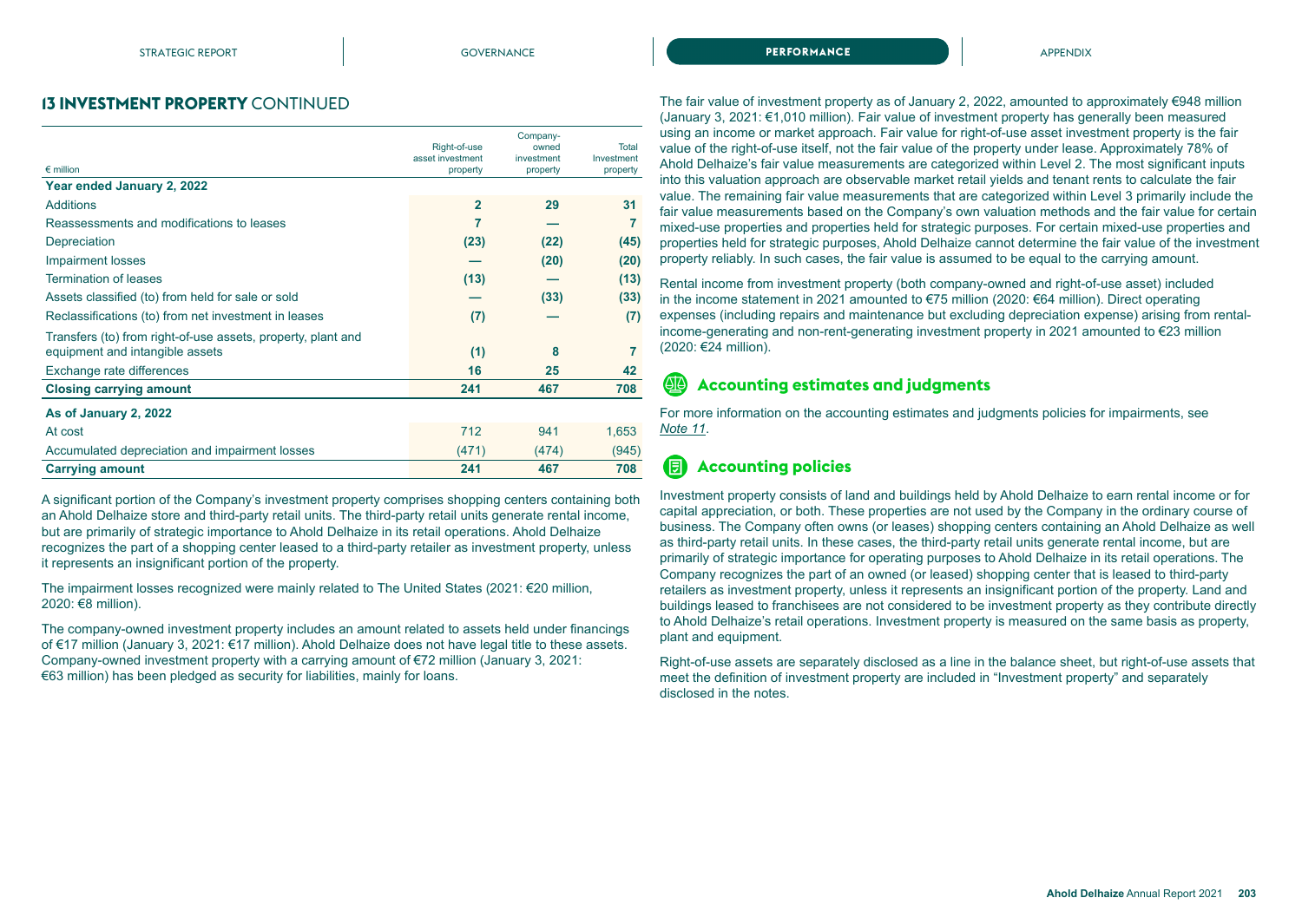## <span id="page-26-0"></span>**14 INTANGIBLE ASSETS**

| $\epsilon$ million                             | Goodwill | <b>Brand names</b>       | Software                 | Customer<br>relationships | Other                    | Under<br>development     | Total    |
|------------------------------------------------|----------|--------------------------|--------------------------|---------------------------|--------------------------|--------------------------|----------|
| As of December 29, 2019                        |          |                          |                          |                           |                          |                          |          |
| At cost                                        | 7,242    | 3,249                    | 1,578                    | 211                       | 941                      | 185                      | 13,406   |
| Accumulated amortization and impairment losses | (8)      | (8)                      | (1,019)                  | (113)                     | (198)                    | $\overline{\phantom{m}}$ | (1, 347) |
| <b>Carrying amount</b>                         | 7,233    | 3,241                    | 559                      | 98                        | 743                      | 185                      | 12,060   |
| Year ended January 3, 2021                     |          |                          |                          |                           |                          |                          |          |
| <b>Additions</b>                               |          |                          | 110                      |                           | 16                       | 302                      | 428      |
| Transfers from under development               |          | __                       | 251                      |                           | 10                       | (261)                    |          |
| Acquisitions through business combinations     | 5        |                          | $\overline{\phantom{0}}$ |                           |                          | $\overline{\phantom{m}}$ | 6        |
| Amortization                                   |          | (2)                      | (255)                    | (13)                      | (34)                     | (1)                      | (304)    |
| Impairments                                    |          |                          |                          |                           |                          |                          |          |
| Other movements                                |          | $\overline{\phantom{0}}$ | $\overline{2}$           |                           |                          | (5)                      | (2)      |
| Exchange rate differences                      | (407)    | (178)                    | (18)                     | (3)                       | (8)                      | (8)                      | (621)    |
| <b>Closing carrying amount</b>                 | 6,831    | 3,061                    | 651                      | 82                        | 728                      | 212                      | 11,565   |
| As of January 3, 2021                          |          |                          |                          |                           |                          |                          |          |
| At cost                                        | 6,839    | 3,070                    | 1,796                    | 196                       | 948                      | 212                      | 13,062   |
| Accumulated amortization and impairment losses | (8)      | (10)                     | (1, 145)                 | (114)                     | (220)                    |                          | (1, 497) |
| <b>Carrying amount</b>                         | 6,831    | 3,061                    | 651                      | 82                        | 728                      | 212                      | 11,565   |
| Year ended January 2, 2022                     |          |                          |                          |                           |                          |                          |          |
| <b>Additions</b>                               |          | -                        | 91                       |                           | 10                       | 365                      | 468      |
| Transfers from under development               |          | -                        | 241                      |                           | $\overline{\phantom{0}}$ | (241)                    | -        |
| Acquisitions through business combinations     | 476      | 76                       | 14                       | 10                        | $\overline{\mathbf{3}}$  | -1                       | 580      |
| Amortization                                   |          | (2)                      | (307)                    | (13)                      | (35)                     |                          | (357)    |
| Impairments                                    | (1)      |                          |                          |                           |                          |                          | (1)      |
| Assets classified to held for sale or sold     | (3)      |                          | -                        | (1)                       | -                        |                          | (4)      |
| Other movements                                | -        |                          | -                        | -                         | $\overline{1}$           | -                        |          |
| Exchange rate differences                      | 337      | 145                      | 16                       | $\mathbf{3}$              | 6                        | 11                       | 518      |
| <b>Closing carrying amount</b>                 | 7,641    | 3,280                    | 706                      | 82                        | 713                      | 348                      | 12,770   |
| As of January 2, 2022                          |          |                          |                          |                           |                          |                          |          |
| At cost                                        | 7,649    | 3,292                    | 2,177                    | 215                       | 967                      | 348                      | 14,649   |
| Accumulated amortization and impairment losses | (8)      | (13)                     | (1, 471)                 | (133)                     | (255)                    |                          | (1,879)  |
| <b>Carrying amount</b>                         | 7,641    | 3,280                    | 706                      | 82                        | 713                      | 348                      | 12,770   |

Goodwill acquired in business combinations is allocated, at acquisition, to the cash-generating units (CGUs) or groups of CGUs expected to benefit from the business combination.

Brand names include retail brands as well as certain own brands referring to ranges of products. Retail brands are strong and well-established brands of supermarkets, convenience stores and online stores protected by trademarks that are renewable indefinitely in their relevant markets. There are not believed to be any legal, regulatory or contractual provisions that limit the useful lives. Ahold Delhaize

brands play an important role in the Company's business strategy. Ahold Delhaize believes that there is currently no foreseeable limit to the period over which the retail brands are expected to generate net cash inflows, and therefore they are assessed to have an indefinite useful life.

Customer relationships consist primarily of pharmacy scripts and customer lists recognized through the acquisition of bol.com in 2012 and FreshDirect in 2021. Other mainly includes intangible assets related to relationships with franchisees and affiliates recognized in connection with the Ahold Delhaize merger,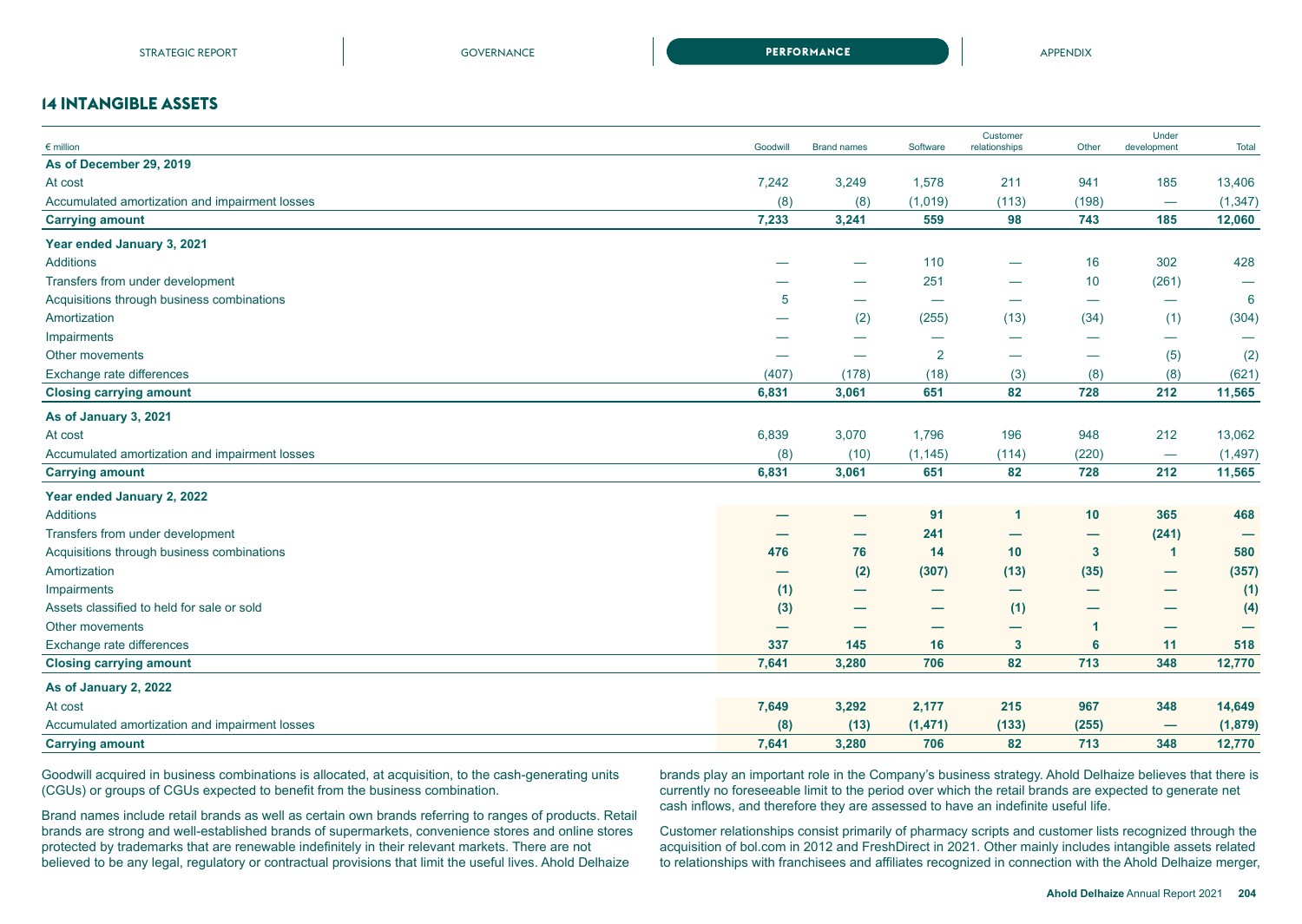## **14 INTANGIBLE ASSETS** CONTINUED

location development rights, deed restrictions and similar assets. Intangible assets under development relate mainly to software development.

The carrying amounts of goodwill allocated to Ahold Delhaize's CGUs and brands recognized from business acquisitions are as follows:

| $\epsilon$ million                    |                                                         | <b>Goodwill</b><br>January 2,<br>2022 | Goodwill<br>January 3,<br>2021 | <b>Brand names</b><br>January 2,<br>20221 | <b>Brand names</b><br>January 3,<br>2021 <sup>1</sup> |
|---------------------------------------|---------------------------------------------------------|---------------------------------------|--------------------------------|-------------------------------------------|-------------------------------------------------------|
|                                       | <b>Cash-generating unit</b>                             |                                       |                                |                                           |                                                       |
| <b>The United States</b>              | Stop & Shop <sup>2</sup>                                | 985                                   | 862                            |                                           |                                                       |
|                                       | <b>Food Lion</b>                                        | 1,053                                 | 944                            | 1,273                                     | 1,186                                                 |
|                                       | The GIANT Company                                       | 565                                   | 526                            |                                           |                                                       |
|                                       | Hannaford                                               | 1,783                                 | 1,659                          | 757                                       | 706                                                   |
|                                       | <b>Giant Food</b>                                       | 332                                   | 309                            |                                           |                                                       |
|                                       | FreshDirect <sup>2</sup>                                | 58                                    |                                | 82                                        |                                                       |
| Europe                                | Albert Heijn (including the<br>Netherlands and Belgium) | 1,746                                 | 1,425                          |                                           |                                                       |
|                                       | Delhaize (including Belgium<br>and Luxembourg)          | 439                                   | 432                            | 786                                       | 786                                                   |
|                                       | bol.com (including the<br>Netherlands and Belgium)      | 201                                   | 201                            | 86                                        | 86                                                    |
|                                       | Albert (Czech Republic)                                 | 186                                   | 176                            |                                           |                                                       |
|                                       | Alfa Beta (Greece)                                      | 142                                   | 142                            | 137                                       | 137                                                   |
|                                       | Mega Image (Romania)                                    | 131                                   | 133                            | 83                                        | 85                                                    |
|                                       | Delhaize Serbia (Republic of<br>Serbia)                 | 12                                    | 12                             | 76                                        | 75                                                    |
|                                       | <b>Etos</b>                                             | 8                                     | 8                              |                                           |                                                       |
|                                       | Gall & Gall                                             | 1                                     | 1                              |                                           |                                                       |
| <b>Ahold Delhaize</b><br><b>Group</b> |                                                         | 7,641                                 | 6.831                          | 3,280                                     | 3,061                                                 |

1 Included own brands at Food Lion (€6 million; January 3, 2021: €7 million), Hannaford (€6 million; January 3, 2021: €7 million), FreshDirect (€9 million; January 3, 2021: nil), Greece (€2 million; January 3, 2021: €3 million) and Romania (€2 million; January 3, 2021: €2 million).

2 Of the goodwill arising from the acquisition of FreshDirect, €60 million was allocated to Stop & Shop.

#### **Goodwill impairment testing**

In the 2021 annual goodwill impairment test, the recoverable amounts of the CGUs were based on fair value less costs of disposal.

The disposal of a CGU would require the buyer to assume associated lease liabilities for the stores and distribution centers, and, therefore, the need to make the contractual lease payments. The fair value less costs of disposal of the CGU would be the sale price for the CGU including the lease liabilities, less the costs of disposal. Therefore the cash flow projections used in determining recoverable

amounts included the lease payments. The carrying values of the CGUs tested included their right-ofuse assets. To perform a meaningful comparison, the carrying amounts of the lease liabilities were then deducted when determining the carrying values of the CGUs tested.

Fair value represents the price that would be received for selling an asset in an orderly transaction between market participants and is generally measured using an income approach and / or a market approach. The Company used discounted cash flow projections based on the assets' highest and best use from a market participant's perspective; taking financial plans as approved by management as a base (Level 3 valuation). The discounted cash flow projections generally cover a period of five years. Due to the expected continuation of high growth in the relevant online retail markets, the Company projected cash flows for FreshDirect and bol.com over a 10-year period to better reflect the growth expectations in sales, profitability and cash generation as these businesses have not yet reached a steady state. In addition, the Company estimated FreshDirect's fair value less costs of disposal by using a business enterprise value sales multiple determined from a set of observable market multiples for comparable businesses.

The key assumptions for the discounted cash flow projections relate to the weighted average cost of capital (hereafter: discount rate), sales growth, operating margin and growth rate (terminal value). The post-tax discount rates reflect specific risks relating to relevant CGUs and the key assumptions used in the cash flow projections and the composition of the assets and liabilities included in the CGUs carrying value. The post-tax discount rates are as follows:

|                                                   | Post-tax<br>discount rate |
|---------------------------------------------------|---------------------------|
| The U.S. brands (excluding FreshDirect)           | 5.5%                      |
| FreshDirect                                       | 7.4%                      |
| The brands in the Netherlands (excluding bol.com) | 5.2%                      |
| Delhaize                                          | 5.7%                      |
| bol.com                                           | 9.8%                      |
| Albert (Czech Republic)                           | 5.8%                      |
| Alfa Beta (Greece)                                | 6.8%                      |
| Mega Image (Romania)                              | 9.1%                      |
| Delhaize Serbia (Republic of Serbia)              | 8.7%                      |

The sales growth rates and operating margins used to estimate future performance are based on past performance and our experience of growth rates and operating margins achievable in Ahold Delhaize's main markets. The average annual compound sales growth rates applied in the projected periods ranged between 1.0% and 10.7% for the CGUs excluding FreshDirect and bol.com. The average operating margins applied in the projected periods ranged between 2.9% and 6.5% for the CGUs excluding FreshDirect and bol.com. For FreshDirect, the cash flow projections included gradually declining sales growth with steadily improving positive operating margins in the second part of the explicit forecast period. For bol.com, the fair value less costs of disposal has been estimated based on modest sales growth and modest positive operating margins in the second part of the projection period. Except for FreshDirect, the terminal value to extrapolate cash flows beyond the explicit forecast period included one year of additional growth based on the long-term inflation expectations that ranged between 1.6% and 2.7% for the CGUs; no additional growth was assumed thereafter. For FreshDirect, the terminal value to extrapolate cash flows beyond the explicit forecast period included a growth rate based on the long-term inflation expectations.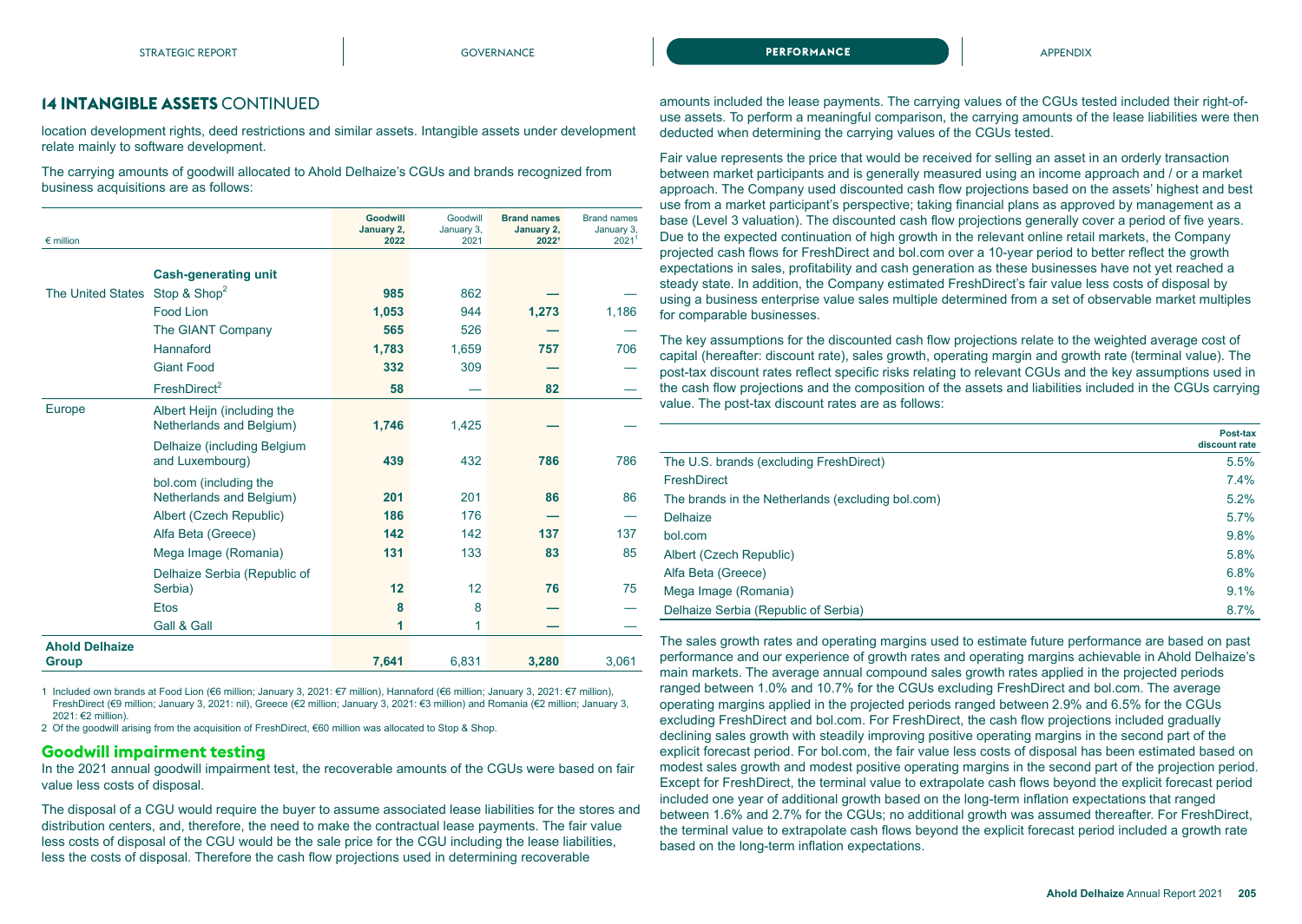## **14 INTANGIBLE ASSETS** CONTINUED

Key assumptions relating to CGUs to which a significant amount of goodwill or intangible assets with indefinite useful lives is allocated are as follows:

|                     | Post-tax<br>discount rate | <b>Growth rate</b><br>(terminal value) |
|---------------------|---------------------------|----------------------------------------|
| Stop & Shop         | 5.5%                      | 2.4%                                   |
| Food Lion           | 5.5%                      | 2.4%                                   |
| Hannaford           | 5.5%                      | 2.4%                                   |
| <b>Albert Heijn</b> | 5.2%                      | 1.9%                                   |
| <b>Delhaize</b>     | 5.7%                      | 2.0%                                   |

A sensitivity analysis indicates that the recoverable amount of Delhaize would be equal to its carrying amount if the operating margins of the CGU in the projection period were reduced by 0.6% or if the WACC rate used to discount cash flow projections was higher by 1.1%.

## **Accounting estimates and judgments**

#### **INTANGIBLE ASSETS**

For accounting estimates and judgments relating to intangible assets, see *[Note 4](#page-11-0)*.

#### **IMPAIRMENTS**

Judgments are required to determine whether there is an indication that a CGU to which goodwill has been allocated may be impaired. Estimates and assumptions are involved in the determination of the recoverable amount of the CGUs. These include assumptions related to discount rates and cash flow projections (such as sales growth rates, operating margins and growth rates to determine terminal value).

#### **Accounting policies** 侗

#### **GOODWILL AND IMPAIRMENT OF GOODWILL**

Goodwill arises on the acquisition of subsidiaries and represents the excess of the consideration transferred over the Company's interest in the net fair value of the identifiable assets, liabilities and assumed contingent liabilities at the date of acquisition. It is carried at cost less accumulated impairment losses. Goodwill on acquisitions of joint ventures and associates is included in the carrying amount of the investment.

For the purposes of impairment testing, goodwill is allocated to each of the CGUs (or groups of CGUs) that is expected to benefit from the synergies of a business combination. Goodwill is allocated to a CGU (or group of CGUs) representing the lowest level within the Company at which the goodwill is monitored for internal management purposes and is never larger than an operating segment before aggregation. CGUs to which goodwill has been allocated are tested for impairment annually or more frequently when there is an indication that the CGU may be impaired. Goodwill on acquisitions of joint ventures and associates is assessed for impairment as part of the investment whenever there is an indication that the investment may be impaired. An impairment loss is recognized for the amount by which the CGU's carrying amount exceeds its recoverable amount. The recoverable amount is the higher of a CGU's fair value less costs of disposal or its value in use. An impairment loss is allocated first to reduce the carrying amount of the goodwill and then to the other assets of the CGU pro rata on

the basis of the carrying amount of each asset. An impairment loss recognized for goodwill is not reversed in subsequent periods.

On the partial or complete disposal of an operation, the goodwill attributable to that operation is included in the determination of the gain or loss on disposal.

#### **OTHER INTANGIBLE ASSETS**

Separately acquired intangible assets and internally developed software are carried at cost less accumulated amortization and impairment losses. Intangible assets acquired in a business combination are recognized at fair value at the date of acquisition (which is regarded as their cost).

Brand names and customer, franchise and affiliate relationships acquired in business acquisitions are stated at fair value determined using an income approach. Direct costs related to the development of software for internal use are capitalized only if the costs can be measured reliably, technological feasibility has been established, future economic benefits are probable, and the Company intends to complete development and use the software. All other costs, including all overhead, general and administrative, and training costs, are expensed as incurred.

Amortization is computed using the straight-line method based on estimated useful lives, which are as follows:

| Software                              | $3 - 10$ years     |
|---------------------------------------|--------------------|
| Customer relationships                | $7 - 25$ years     |
| Retail brands                         | indefinite         |
| Own brands                            | $10 - 15$ years    |
| Franchise and affiliate relationships | $14-40$ years      |
| Other                                 | 5 years-indefinite |

The useful lives, amortization method and residual value are reviewed at each balance sheet date and adjusted, if appropriate. Brand names, intangible assets under development and other intangible assets with indefinite lives are assessed for impairment annually or whenever there is an indication that the asset may be impaired.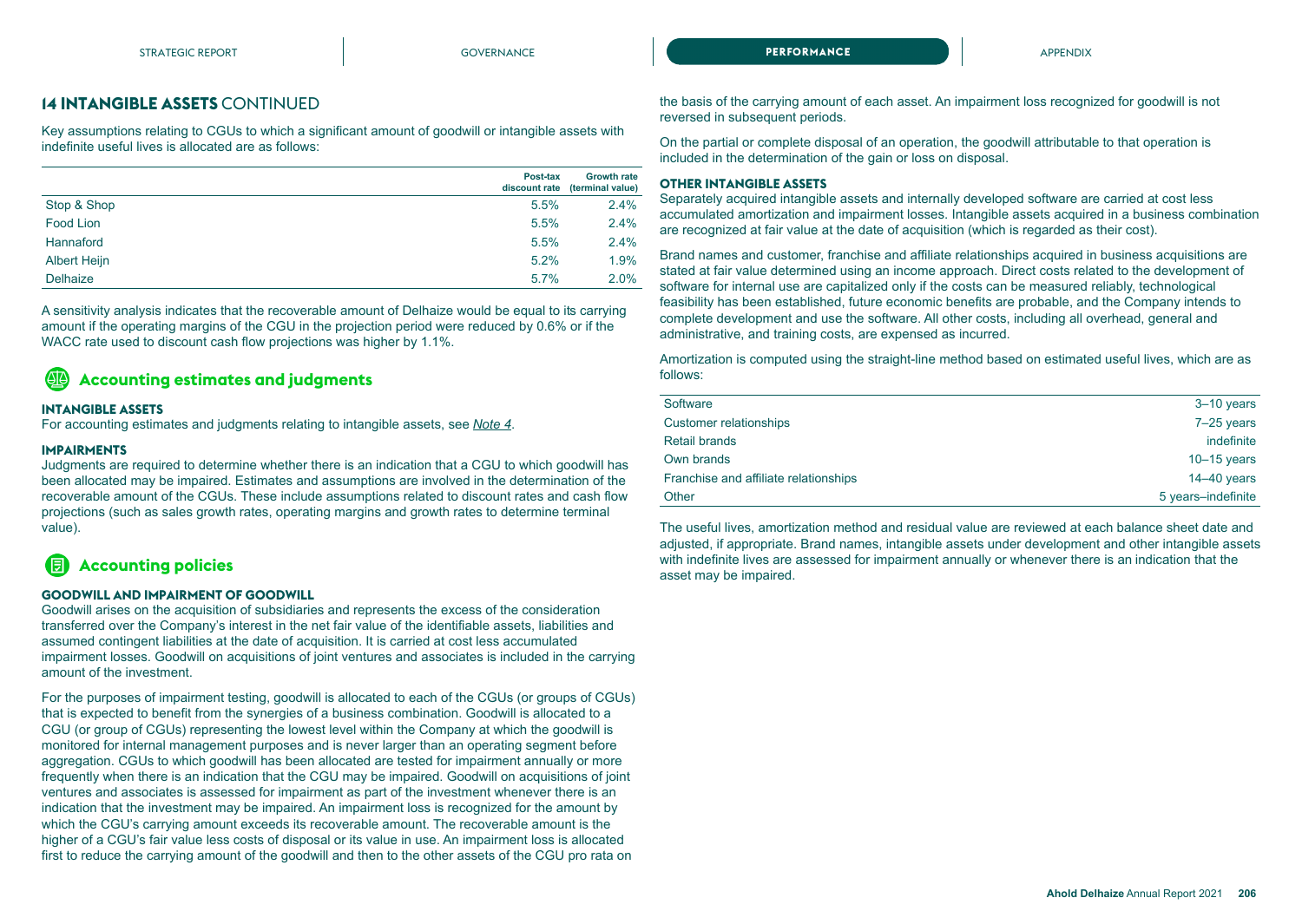## <span id="page-29-0"></span>**15 INVESTMENTS IN JOINT VENTURES AND ASSOCIATES**

In 1992, Ahold Delhaize partnered with Jerónimo Martins, SGPS, S.A. in the joint venture JMR – Gestão de Empresas de Retalho, SGPS, S.A. ("JMR"). Ahold Delhaize holds 49% of the shares in JMR and shares equal voting power on JMR's board of directors with Jerónimo Martins, SGPS, S.A. JMR operates food retail stores in Portugal under the brand name Pingo Doce.

Ahold Delhaize holds 51% of the shares in P.T. Lion Super Indo ("Super Indo"). Super Indo operates supermarkets in Indonesia. Although Ahold Delhaize has a 51% investment in Super Indo, the Company cannot exercise its majority voting rights mainly due to (i) a quorum requirement for the board of directors to decide on critical operating and financing activities and (ii) a requirement of unanimous affirmative decisions in the board of directors on significant and strategic investing and financing matters, such as budgets and business plans and any resolution on the allocation of profits and distribution of dividends.

Therefore, JMR and Super Indo are joint ventures and are accounted for using the equity method. There are no quoted market prices available.

Ahold Delhaize is also a partner in various smaller joint ventures and associates that are individually not material to the Group.

Changes in the carrying amount of Ahold Delhaize's interest in joint ventures and associates are as follows:

|                                          | <b>JMR</b> | <b>Super Indo</b> | <b>Other</b> | <b>Total</b> |
|------------------------------------------|------------|-------------------|--------------|--------------|
| $\epsilon$ million                       | 2021       | 2021              | 2021         | 2021         |
| Beginning of the year                    | 158        | 59                | 10           | 227          |
| Investments in associates                |            |                   | 7            |              |
| Share in income (loss) of joint ventures | 24         | 8                 | 1            | 33           |
| <b>Dividend</b>                          | (17)       | (9)               | (2)          | (28)         |
| Exchange rate differences                |            | 4                 |              | 4            |
| End of the year                          | 165        | 62                | 18           | 244          |
|                                          |            |                   |              |              |
|                                          | <b>JMR</b> | Super Indo        | Other        | <b>Total</b> |
| $\epsilon$ million                       | 2020       | 2020              | 2020         | 2020         |
| Beginning of the year                    | 160        | 54                | 14           | 229          |
| Share in income (loss) of joint ventures | 13         | 10                | (2)          | 22           |
| <b>Dividend</b>                          | (15)       |                   | (1)          | (16)         |
| Exchange rate differences                |            | (5)               | (1)          | (6)          |
| End of the year                          | 158        | 59                | 10           | 227          |

Share in income (loss) from continuing operations for Ahold Delhaize's interests in all individually immaterial joint ventures was a gain of €1 million (2020: a loss of €2 million) and nil for individually immaterial associates (2020: nil).

Set out below is the summarized financial information for JMR and Super Indo (on a 100% basis).

|                                                  | <b>JMR</b>         | <b>JMR</b>         | <b>Super Indo</b>  | Super Indo         |
|--------------------------------------------------|--------------------|--------------------|--------------------|--------------------|
| $\epsilon$ million                               | 2021               | 2020               | 2021               | 2020               |
| <b>Summarized statement of comprehensive</b>     |                    |                    |                    |                    |
| income                                           |                    |                    |                    |                    |
| Net sales                                        | 4.462              | 4,253              | 556                | 559                |
| Depreciation and amortization                    | (150)              | (148)              | (16)               | (16)               |
| Interest income                                  |                    |                    | $\overline{2}$     | 2                  |
| Interest expense                                 | (2)                | (2)                |                    |                    |
| Interest accretion to lease liability            | (22)               | (22)               | (3)                | (2)                |
| Income tax expense                               | (12)               | (6)                | (3)                | (4)                |
| Income from continuing operations                | 49                 | 26                 | 15                 | 20                 |
| Net income                                       | 49                 | 26                 | 15                 | 20                 |
| Other comprehensive income                       |                    |                    |                    |                    |
| Total comprehensive income                       | 49                 | 26                 | 15                 | 20                 |
|                                                  |                    |                    |                    |                    |
|                                                  | <b>JMR</b>         | <b>JMR</b>         | <b>Super Indo</b>  | Super Indo         |
| $\epsilon$ million                               | January 2,<br>2022 | January 3,<br>2021 | January 2,<br>2022 | January 3,<br>2021 |
| <b>Summarized balance sheet</b>                  |                    |                    |                    |                    |
| <b>Non-current assets</b>                        | 1,600              | 1,601              | 110                | 90                 |
| <b>Current assets</b>                            |                    |                    |                    |                    |
| Cash and cash equivalents                        | 43                 | 39                 | 88                 | 84                 |
| Other current assets                             | 416                | 398                | 70                 | 60                 |
| <b>Total current assets</b>                      | 459                | 438                | 158                | 143                |
| Non-current liabilities                          |                    |                    |                    |                    |
| <b>Financial liabilities</b>                     | 364                | 367                | 42                 | 30                 |
| <b>Other liabilities</b>                         | 42                 | 38                 | 7                  | 7                  |
| <b>Total non-current liabilities</b>             | 406                | 405                | 48                 | 37                 |
| <b>Current liabilities</b>                       |                    |                    |                    |                    |
| Financial liabilities (excluding trade payables) | 81                 | 191                | 6                  | 7                  |
| Other current liabilities                        | 1.235              | 1,120              | 112                | 92                 |
| <b>Total current liabilities</b>                 | 1,316              | 1,311              | 118                | 99                 |
| <b>Net assets</b>                                | 336                | 322                | 102                | 98                 |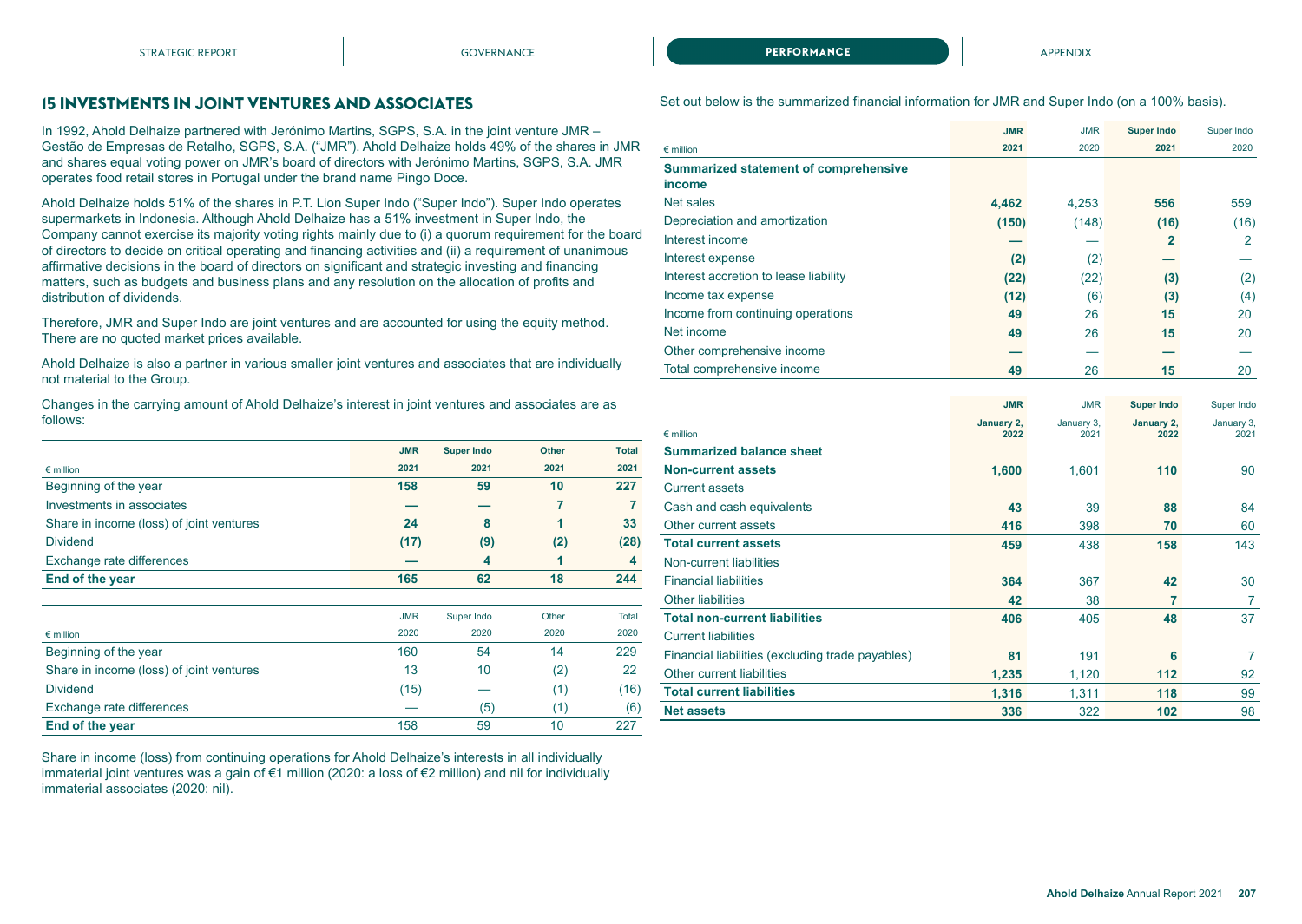## **15 INVESTMENTS IN JOINT VENTURES AND ASSOCIATES** CONTINUED

The reconciliation of the summarized financial information presented above to the carrying amount of JMR and Super Indo is as follows:

|                                                   | <b>JMR</b> | <b>JMR</b> | <b>Super Indo</b> | Super Indo |
|---------------------------------------------------|------------|------------|-------------------|------------|
| $\epsilon$ million                                | 2021       | 2020       | 2021              | 2020       |
| Opening net assets                                | 322        | 328        | 98                | 86         |
| Net income                                        | 49         | 26         | 15                | 20         |
| <b>Dividend</b>                                   | (35)       | (31)       | (17)              |            |
| Exchange rate differences                         |            |            | 6                 | (8)        |
| <b>Closing net assets</b>                         | 336        | 322        | $102$             | 98         |
| Interest in joint venture                         | 49%        | 49%        | 51%               | 51%        |
| Closing net assets included in the carrying value | 165        | 158        | 52                | 50         |
| Goodwill                                          |            |            | 10                | 9          |
| <b>Carrying value</b>                             | 165        | 158        | 62                | 59         |

## **Commitments and contingent liabilities in respect of joint ventures and associates**

JMR is involved in investigations by the competition authority in Portugal into alleged violations of the respective antitrust laws for some products sold by its 100%-owned subsidiary Pingo Doce in Portugal. Following search-and-seizure actions carried out in late 2016 and early 2017 in several companies operating in the food distribution sector, the Portuguese Competition Authority (AdC) decided to open several inquiries. Within the scope of these inquiries, it has issued, since then, statements of objections for alleged anti-competitive practices against various suppliers and retailers, including Pingo Doce. Pingo Doce received nine statements of objections for alleged anti-competitive practices, consisting of price alignment for certain products. Throughout the course of these investigations, Pingo Doce has fully cooperated with the authorities.

Up to the end of 2021, Pingo Doce was notified of decisions issued by the AdC regarding five of the above-mentioned proceedings, imposing fines on several retailers, including Pingo Doce, and five of their suppliers. In the case of Pingo Doce, these decisions implied fines in the total amount of €124 million.

Pingo Doce disagrees with these decisions, which it considers to be completely ungrounded. As such, Pingo Doce filed and/or will file the respective appeals before the Portuguese Competition, Regulation and Supervision Court ("Tribunal da Concorrência, Regulação e Supervisão") in accordance with the applicable deadlines. Under the terms of the applicable law, Pingo Doce also requested suspensive effect to the appeals, subject to providing a guarantee, to prevent the immediate payment of the fine. Based on the opinion of its legal counsels and economic advisors, Pingo Doce is fully convinced of the strength and merits of its position. Therefore, no provision was recognized for this imposed fine in the JMR accounts.

As to the remaining four proceedings, Pingo Doce has already filed the respective statements of defense, as it considers all statements of objections to be ungrounded – and will wait for the respective decisions from AdC.

In addition, our JMR joint venture is involved in several tax proceedings initiated by the Portuguese tax authorities. These tax claims are contested by our JMR joint venture. For these tax claims, JMR issued several bank guarantees for a total amount of €157 million. Ahold Delhaize's indirect share of these JMR-issued guarantees is €77 million, based on our ownership interest.

There are no other significant contingent liabilities or restrictions relating to the Company's interest in the joint ventures and associates. The commitments are presented in *[Note 34](#page-66-0)*.

## **Accounting policies**

Investments in joint arrangements are classified as either joint operations or joint ventures depending on the contractual rights and obligations each investor has rather than the legal structure of the joint arrangement. Joint operations arise where Ahold Delhaize has both rights to the assets and obligations for the liabilities relating to the arrangement and, therefore, the Company accounts for its share of assets, liabilities, revenue and expenses. Joint ventures arise where Ahold Delhaize has rights to the net assets of the arrangement and, therefore, the Company equity accounts for its interest.

Associates are entities over which Ahold Delhaize has significant influence but not control, generally accompanying a shareholding of between 20% and 50% of the voting rights. Significant influence is defined as the power to participate in the financial and operating policy decisions of the entity but not control or joint control over those policies. Associates are accounted for using the equity method.

Under the equity method, investments in joint ventures and associates are measured initially at cost and subsequently adjusted for post-acquisition changes in Ahold Delhaize's share of the net assets of the investment (net of any accumulated impairment in the value of individual investments). Where necessary, adjustments are made to the financial figures of joint ventures and associates to ensure consistency with the accounting policies of the Company.

Unrealized gains on transactions between Ahold Delhaize and its joint ventures and associates are eliminated to the extent of the Company's stake in these investments. Unrealized losses are also eliminated unless the transaction provides evidence of an impairment of the assets transferred.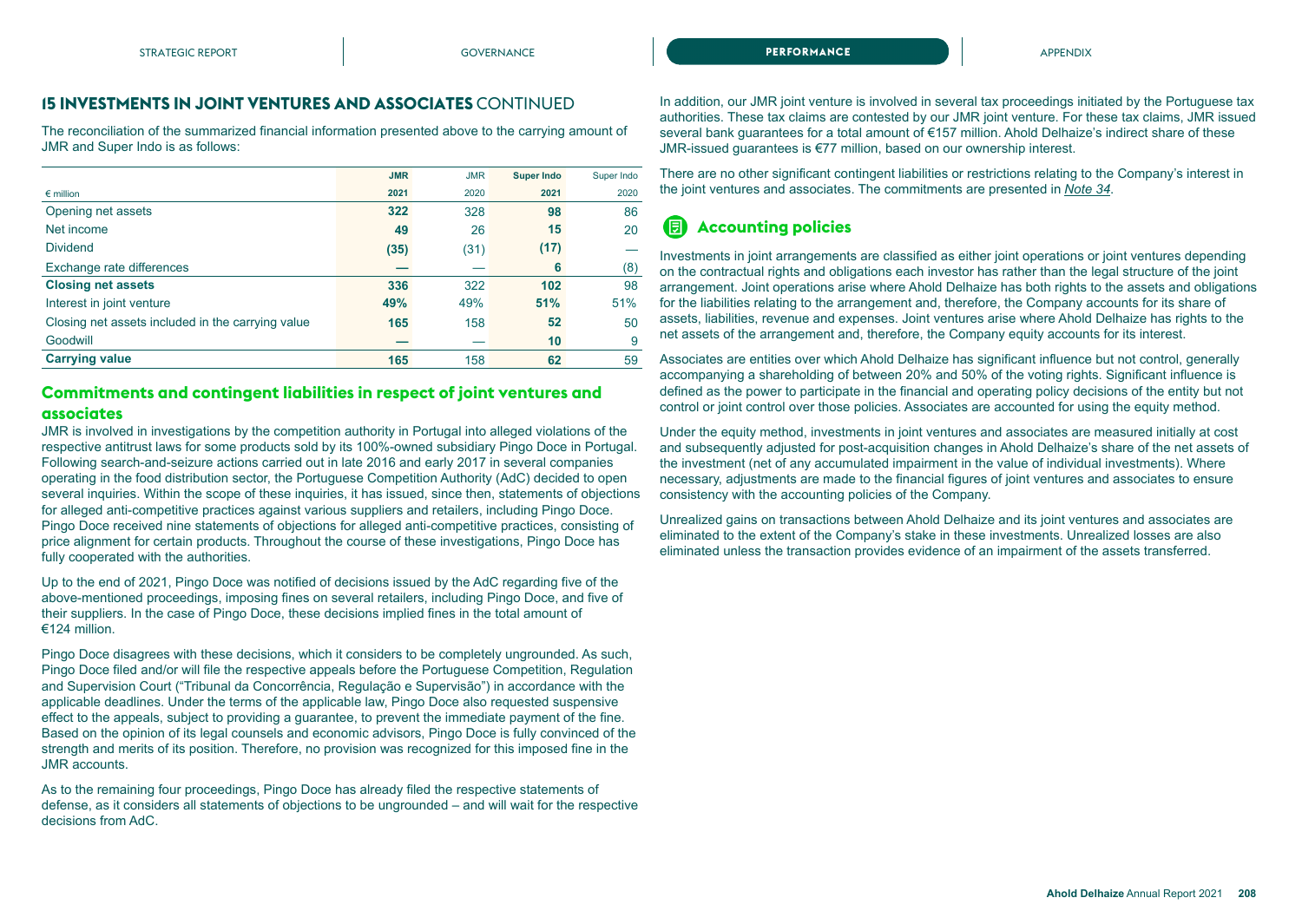## <span id="page-31-0"></span>**16 OTHER NON-CURRENT FINANCIAL ASSETS**

| $\epsilon$ million                              | January 2,<br>2022 | January 3,<br>2021 |
|-------------------------------------------------|--------------------|--------------------|
| Net investment in leases                        | 475                | 397                |
| Reinsurance assets                              | 209                | 174                |
| Loans receivable                                | 41                 | 42                 |
| Defined benefit asset                           | 71                 | 78                 |
| Non-current income tax receivable               | 382                |                    |
| Other                                           | 15                 | 14                 |
| <b>Total other non-current financial assets</b> | 1,193              | 705                |

#### For more information on the Net investment in leases, see *[Note 33](#page-62-0)*.

Part of the self-insured risk is ceded under a reinsurance treaty, which is a pooling arrangement between unrelated companies. At the same time, Ahold Delhaize assumes a share of the reinsurance treaty risks that is measured by Ahold Delhaize's participation percentage in the treaty. The participation percentage is the ratio of premium paid by Ahold Delhaize to the total premium paid by all treaty members. In connection with this pooling arrangement, the Company recognizes reinsurance assets and reinsurance liabilities (see also *[Note 19](#page-33-0), [Note 23](#page-37-0)* and *[Note 26](#page-48-0)*) on the balance sheet. There were no significant gains or losses related to this pooling arrangement during 2021 or 2020.

Of the non-current loans receivable, €36 million matures between one and five years and €6 million after five years (January 3, 2021: €21 million between one and five years and €21 million after five years). The current portion of loans receivable of €43 million (January 3, 2021: €5 million) is included in Other current financial assets (see *[Note 19](#page-33-0))*.

The defined benefit asset at January 2, 2022, represents defined benefit pension plans for which the fair value of plan assets exceeds the present value of the defined benefit obligations. For more information on defined benefit plans, see *[Note 24](#page-38-0)*.

The non-current income tax receivable relates to a €382 million payment to the Belgian tax authorities for an additional assessment notice issued for the tax return over 2018. Ahold Delhaize decided that the basis to issue an additional assessment of €382 million is without any merit and, as such, the Company recorded a receivable for the full paid amount. For more information see the *Taxes section* in *[Note 34](#page-66-0)*.

## **B** Accounting policies

For more information on the accounting policies for financial assets and reinsurance assets, see *[Note 30](#page-52-0)*.

## **17 INVENTORIES**

| $\epsilon$ million                                               | January 2,<br>2022 | January 3,<br>2021 |
|------------------------------------------------------------------|--------------------|--------------------|
| Finished products and merchandise inventories                    | 3.644              | 3.181              |
| Raw materials, packaging materials, technical supplies and other | 83                 | 64                 |
| <b>Total inventories</b>                                         | 3.728              | 3.245              |

In 2021, €1,608 million has been recognized as a write-off of inventories in the income statement (2020: €1,567 million). Write-offs include, among others, spoilage, damaged product and product donated to food banks.

## **Accounting estimates and judgments**

For more information on the accounting estimates and judgments policies for vendor allowances, see *[Note 8](#page-16-0)*.

#### **Accounting policies** (目)

#### **INVENTORIES**

Inventories are stated at the lower of cost or net realizable value. Cost consists of all costs of purchase, cost of conversion and other costs incurred in bringing the inventories to their location and condition ready for sale, net of vendor allowances attributable to inventories. For certain inventories, cost is approximated using the retail method, in which the sales value of the inventories is reduced by the appropriate percentage of gross margin. The cost of inventories is determined using either the first-in, first-out (FIFO) method or the weighted average cost method, depending on their nature or use. Net realizable value is the estimated selling price in the ordinary course of business, less the estimated marketing, distribution and selling expenses.

Included in the value of inventory is an amount representing the estimated value of inventories that have already been sold that the Company expects to be returned for a refund by customers.

#### **COST OF SALES**

For more information on the accounting policies for cost of sales, see *[Note 8](#page-16-0)*.

#### **VENDOR ALLOWANCES**

For more information on the accounting policies for vendor allowances, see *[Note 8](#page-16-0)*.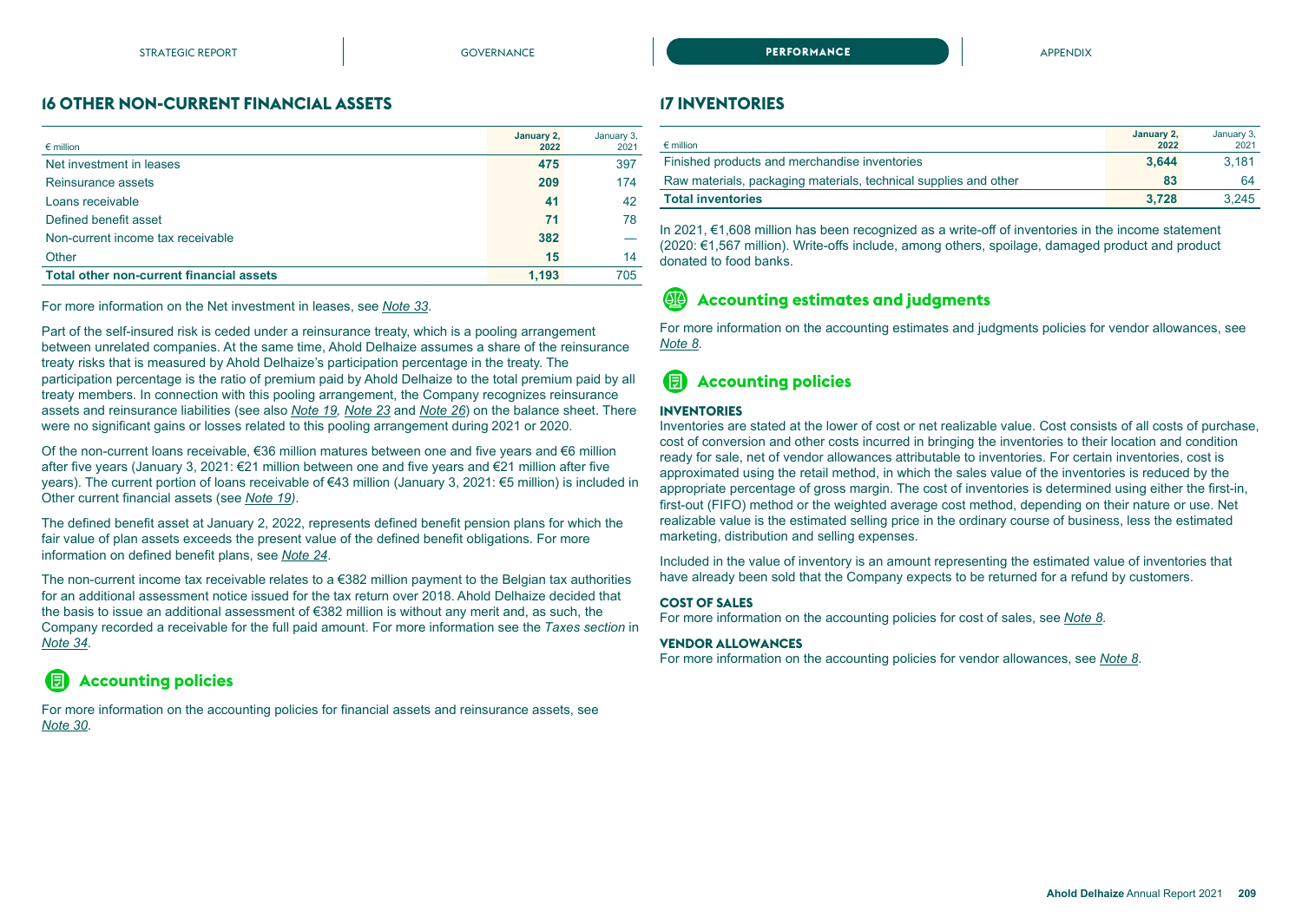## <span id="page-32-0"></span>**18 RECEIVABLES**

| $\epsilon$ million           | January 2,<br>2022 | January 3,<br>2021 |
|------------------------------|--------------------|--------------------|
| Trade receivables            | 1.151              | 1,122              |
| Vendor allowance receivables | 625                | 616                |
| Other receivables            | 378                | 334                |
|                              | 2,153              | 2,072              |
| Provision for impairment     | (96)               | (97)               |
| <b>Total receivables</b>     | 2.058              | 1.975              |

The receivable balances are presented net of accounts payable and subject to an enforceable netting arrangement between the Company and the counterparty. The total effect of netting as of January 2, 2022, is €260 million (January 3, 2021: €235 million).

#### At January 2, 2022, the aging analysis of receivables was as follows:

|                                 |              |                 |                   |                   |                    | Past due      |
|---------------------------------|--------------|-----------------|-------------------|-------------------|--------------------|---------------|
| $\epsilon$ million              | <b>Total</b> | Not past<br>due | $0 - 3$<br>months | $3 - 6$<br>months | $6 - 12$<br>months | >12<br>months |
| Trade receivables               | 1,151        | 778             | 287               | 10                | 16                 | 60            |
| Vendor allowance<br>receivables | 625          | 446             | 124               | 22                | 23                 | 10            |
| Other receivables               | 378          | 191             | 98                | 30                | 11                 | 48            |
|                                 | 2,153        | 1,414           | 509               | 62                | 51                 | 117           |
| Provision for impairment        | (96)         | (8)             | (10)              | (4)               | (10)               | (64)          |
| <b>Total receivables</b>        | 2.058        | 1.406           | 499               | 58                | 41                 | 53            |
| Expected credit loss            | 4.5%         | 0.6%            | 2.0%              | 6.4%              | 18.7%              | 54.7%         |

#### At January 3, 2021, the aging analysis of receivables was as follows:

|                                 |              |                 |                   |                   |                    | Past due       |
|---------------------------------|--------------|-----------------|-------------------|-------------------|--------------------|----------------|
| $\epsilon$ million              | <b>Total</b> | Not past<br>due | $0 - 3$<br>months | $3 - 6$<br>months | $6 - 12$<br>months | > 12<br>months |
| Trade receivables               | 1,122        | 776             | 260               | 9                 | 15                 | 62             |
| Vendor allowance<br>receivables | 616          | 456             | 96                | 23                | 12                 | 30             |
| Other receivables               | 334          | 170             | 74                | 23                | 17                 | 51             |
|                                 | 2,072        | 1,402           | 429               | 55                | 44                 | 143            |
| Provision for impairment        | (97)         | (5)             | (7)               | (5)               | (18)               | (61)           |
| <b>Total receivables</b>        | 1.975        | 1.397           | 422               | 49                | 26                 | 82             |
| Expected credit loss            | 4.7%         | 0.3%            | 1.6%              | 9.9%              | 41.5%              | 42.9%          |

The concentration of credit risk with respect to receivables is limited, as the Company's customer base and vendor base are large and unrelated. The Company does not hold any significant collateral on its receivables. Management believes there is no further credit risk provision required in excess of the normal individual and collective impairment assessment, based on the aging analysis performed as of January 2, 2022. For more information about credit risk, see *[Note 30](#page-52-0).*

The changes in the provision for impairment were as follows:

| $\epsilon$ million        | 2021 | 2020 |
|---------------------------|------|------|
| Beginning of the year     | (97) | (81) |
| Charged to income         | (38) | (57) |
| Used                      | 40   | 40   |
| Exchange rate differences | (1)  | ົ    |
| End of the year           | (96) | (97) |

#### **AR Accounting estimates and judgments**

For more information on the accounting estimates and judgments policies for vendor allowances, see *[Note 8.](#page-16-0)*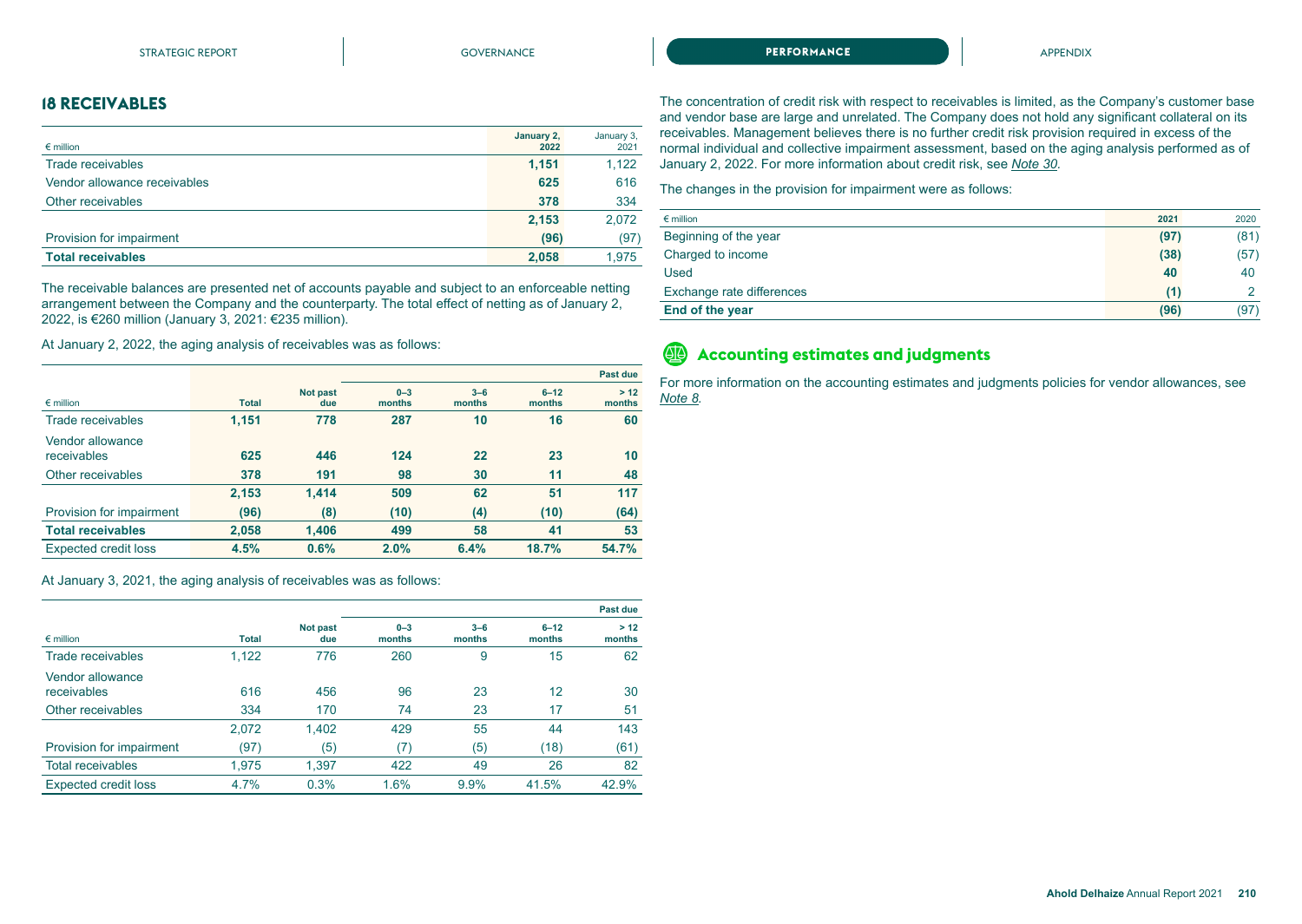## <span id="page-33-0"></span>**19 OTHER CURRENT FINANCIAL ASSETS**

| $\epsilon$ million                                          | January 2,<br>2022 | January 3,<br>2021 |
|-------------------------------------------------------------|--------------------|--------------------|
| Net investment in leases – current portion                  | 91                 | 88                 |
| Investments in debt instruments $(FVPL1)$ – current portion | 135                | 129                |
| Short-term deposits and similar instruments                 | 15                 | 58                 |
| Reinsurance assets – current portion (see Note 16)          | 71                 | 80                 |
| Short-term loans receivable                                 | 43                 | 5                  |
| Other                                                       |                    | 2                  |
| <b>Total other current financial assets</b>                 | 356                | 360                |

1 Fair Value through Profit or Loss (FVPL).

For more information on Net investment in leases – current portion, see *[Note 33](#page-62-0)*.

The Investments in debt instruments relate primarily to investments in U.S. treasury bond funds, which are held by one of the Company's captive insurance companies.

As of January 2, 2022, short-term deposits and similar instruments included short-term investments with a maturity at acquisition of between three and 12 months. Of the short-term deposits and similar instruments as of January 2, 2022, €15 million was restricted (January 3, 2021: €14 million). The restricted investments are held for insurance purposes for U.S. workers' compensation and general liability programs.

At each reporting date, the Company assesses whether there is evidence that a financial asset or group of financial assets is impaired and recognizes a loss allowance for expected credit losses for financial assets measured at amortized costs. In 2021, the Company recognized net impairment charges for these financial assets of €2 million (2020: nil). The net impairments were included in Other gains (losses); see *[Note 9](#page-17-0)*.

## **Accounting policies**

For more information on the accounting policies for financial assets and reinsurance assets, see *[Note 30](#page-52-0)*.

## **20 CASH AND CASH EQUIVALENTS**

| $\epsilon$ million                 | January 2,<br>2022 | January 3,<br>2021 |
|------------------------------------|--------------------|--------------------|
| Cash in banks and cash equivalents | 2.752              | 2.707              |
| Cash on hand                       | 241                | 226                |
| Total cash and cash equivalents    | 2.993              | 2.933              |

Cash and cash equivalents include all cash-on-hand balances, checks, debit and credit card receivables, short-term highly liquid cash investments, and time deposits with original maturities of three months or less. Time deposits and similar instruments with original maturities of more than three months but less than 12 months are classified as other current financial assets. Bank overdrafts are included in short-term borrowings.

Of the cash and cash equivalents as of January 2, 2022, €25 million was restricted (January 3, 2021: €23 million).

Cash and cash equivalents include €807 million (January 3, 2021: €681 million) held under a notional cash pooling arrangement. This cash amount was fully offset by an identical amount included under Other current financial liabilities. From an operational perspective, the balances in the cash pool are netted. However, in accordance with the guidance of IAS 32 regarding the offsetting of debit and credit balances for financial reporting purposes, these balances have to be presented on a gross basis on the balance sheet (see *[Note 26](#page-48-0)* and *[Note 30](#page-52-0)*).

Ahold Delhaize's banking arrangements allow the Company to fund outstanding checks when presented to the bank for payment. This cash management practice may result in a net cash book overdraft position, which occurs when the total issued checks exceed available cash balances within the Company's cash concentration structure. Such book overdrafts are classified in accounts payable and amounted to €397 million (January 3, 2021: €441 million). No right to offset with other bank balances exists for these book overdraft positions.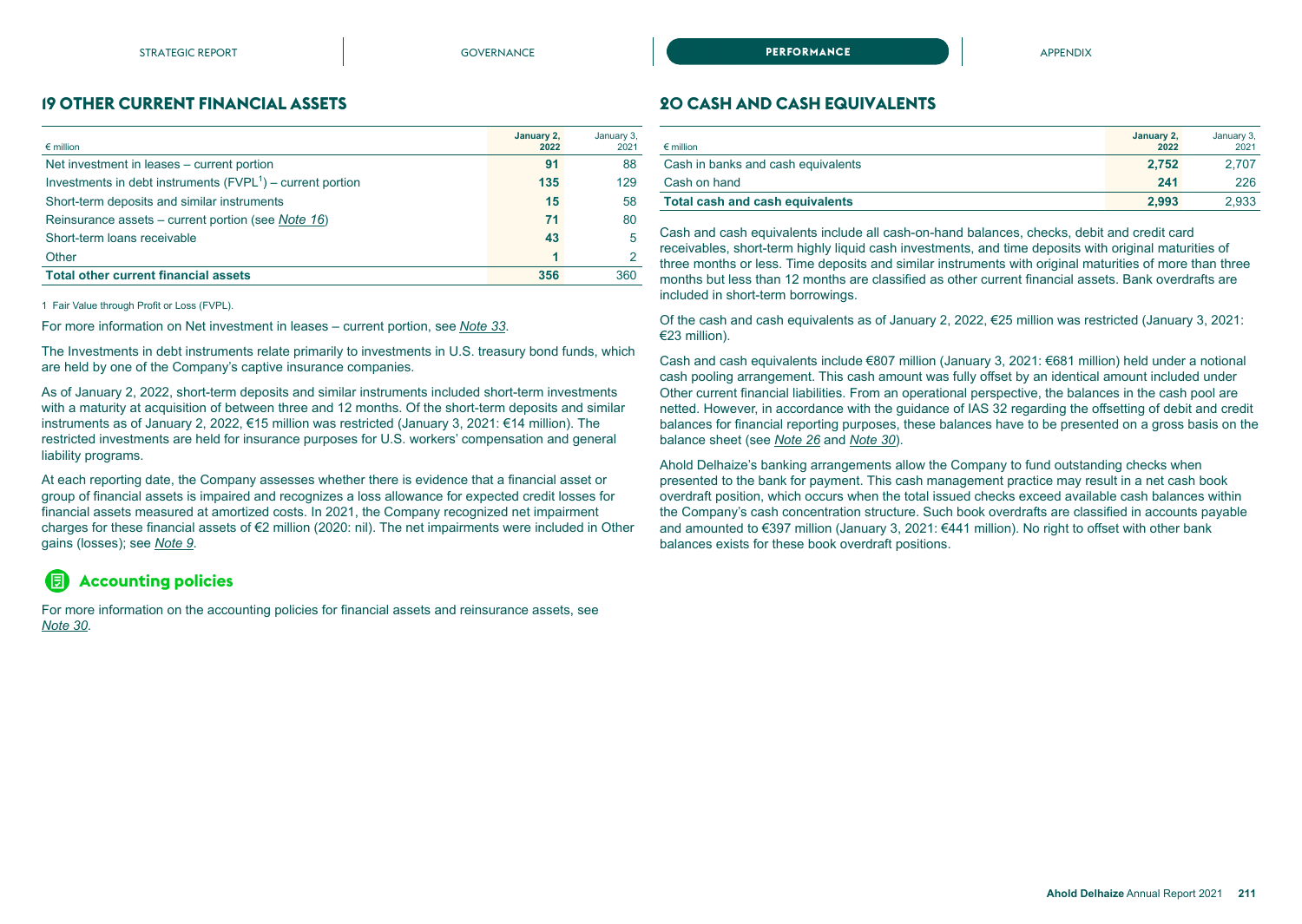## <span id="page-34-0"></span>**21 EQUITY ATTRIBUTABLE TO COMMON SHAREHOLDERS**

#### **Shares and share capital**

Authorized share capital comprises the following classes of shares:

| $\epsilon$ million                                       | January 2.<br>2022 | January 3,<br>2021 |
|----------------------------------------------------------|--------------------|--------------------|
| Common shares                                            |                    |                    |
| $(2021$ and 2020: 1,923,515,827 of €0.01 par value each) | 19                 | 19                 |
| Cumulative preferred shares                              |                    |                    |
| $(2021$ and 2020: 2,250,000,000 of €0.01 par value each) | 23                 | 23                 |
| Cumulative preferred financing shares                    |                    |                    |
| $(2021$ and 2020: 326,484,173 of €0.01 par value each)   | 3                  | 3                  |
| <b>Total authorized share capital</b>                    | 45                 | 45                 |

#### **ISSUED SHARE CAPITAL**

As of January 2, 2022 and January 3, 2021, the common shares comprise 100% of the issued share capital. Ahold Delhaize had no cumulative preferred shares and no cumulative preferred financing shares outstanding as of January 2, 2022 and January 3, 2021.

The holders of common shares are entitled to one vote per share and to participate in the distribution of dividends and liquidation proceeds. Such rights do not apply in respect of treasury shares that are held by the Company.

#### **Common shares and additional paid-in capital**

Changes in the number of common shares and the number of treasury shares were as follows:

|                                        | Number of<br>common<br>shares issued<br>and fully paid<br>(x 1,000) | Number of<br>treasury<br>shares<br>(x 1,000) | Number of<br>common<br>shares<br>outstanding<br>(x 1,000) |
|----------------------------------------|---------------------------------------------------------------------|----------------------------------------------|-----------------------------------------------------------|
| <b>Balance as of December 29, 2019</b> | 1,100,725                                                           | 12,769                                       | 1,087,956                                                 |
| Share buyback                          |                                                                     | 43,417                                       | (43, 417)                                                 |
| Share-based payments <sup>1</sup>      |                                                                     | (2, 497)                                     | 2,497                                                     |
| <b>Balance as of January 3, 2021</b>   | 1,100,725                                                           | 53,689                                       | 1,047,036                                                 |
| Share buyback                          |                                                                     | 38,650                                       | (38, 650)                                                 |
| Cancellation of treasury shares        | (55,000)                                                            | (55,000)                                     |                                                           |
| Share-based payments <sup>1</sup>      |                                                                     | (2,952)                                      | 2,952                                                     |
| Balance as of January 2, 2022          | 1.045.725                                                           | 34,387                                       | 1,011,338                                                 |

1 Represents the treasury shares used for the delivery of the shares vested during the year, related to the GRO program (see *[Note 32](#page-60-0)*).

#### **DIVIDENDS ON COMMON SHARES**

On April 14, 2021, the General Meeting of Shareholders approved the dividend over 2020 of €0.90 per common share. The final dividend for 2020 of €0.40 per common share was paid on April 29, 2021, while the interim dividend for 2020 of €0.50 per common share was paid on August 27, 2020.

On August 11, 2021, the Company announced the interim dividend for 2021 of €0.43 per common share, which was paid on September 2, 2021. In the aggregate, in 2021, the Company paid dividends on common shares in the amount of €856 million.

The Management Board, with the approval of the Supervisory Board, proposes that a dividend of €0.95 per common share be paid with respect to 2021. This dividend is subject to approval by the General Meeting of Shareholders. If approved, a final dividend of €0.52 per common share will be paid on April 28, 2022. This is in addition to the interim dividend of €0.43 per common share, which was paid on September 2, 2021. The total dividend payment for the full year 2021 would, therefore, total €0.95 per common share (2020: €0.90).

The final dividend of €0.52 per common share has not been included as a liability on the consolidated balance sheet as of January 2, 2022. The payment of this dividend will not have income tax consequences for the Company.

#### **SHARE BUYBACK**

The share buyback program of  $\epsilon$ 1 billion that started on January 4, 2021, was successfully completed on December 13, 2021. In total, 38,649,629 of the Company's own shares were repurchased at an average price of €25.87 per share. The share buyback execution resulted in a net transactional discount from the dealers of €6 million.

On January 3, 2022, the Company commenced the  $\epsilon$ 1 billion share buyback program that was announced on November 15, 2021. The program is expected to be completed before the end of 2022.

#### **SHARE-BASED PAYMENTS**

Share-based payments recognized in equity in the amount of €51 million (2020: €61 million) relate to the 2021 Global Reward Opportunity (GRO) share-based compensation expenses (see *[Note 32\)](#page-60-0)* and the associated current and deferred income taxes*.*

#### **Cumulative preferred shares**

The Company's Articles of Association provide for the possible issuance of cumulative preferred shares. The Company believes that its ability to issue this class of shares could at least delay an attempt by a potential bidder to make a hostile takeover bid, allowing the Company and its stakeholders time to discuss and respond to the offer in an orderly process. According to Dutch law, a response device is limited in time and therefore cannot permanently block a take-over of the Company concerned. Instead, it aims to facilitate an orderly process in which the interests of the continuity of the Company, its shareholders and other stakeholders are safeguarded in the best way possible.

Moreover, outside the scope of a public offer, but also under other circumstances, the ability to issue this class of shares may safeguard the interests of the Company and its stakeholders and resist influences that might conflict with those interests by affecting the Company's continuity, independence or identity. No cumulative preferred shares were outstanding as of January 2, 2022, or during 2021 and 2020.

In March 1989, the Company entered into an agreement with the Dutch foundation Stichting Continuïteit Ahold Delhaize (SCAD, previously named Stichting Ahold Continuïteit), as amended and restated in April 1994, March 1997, December 2001, December 2003 and May 2018 (the "Option Agreement"). Pursuant to the Option Agreement, SCAD has been granted an option to acquire cumulative preferred shares from the Company from time to time for no consideration.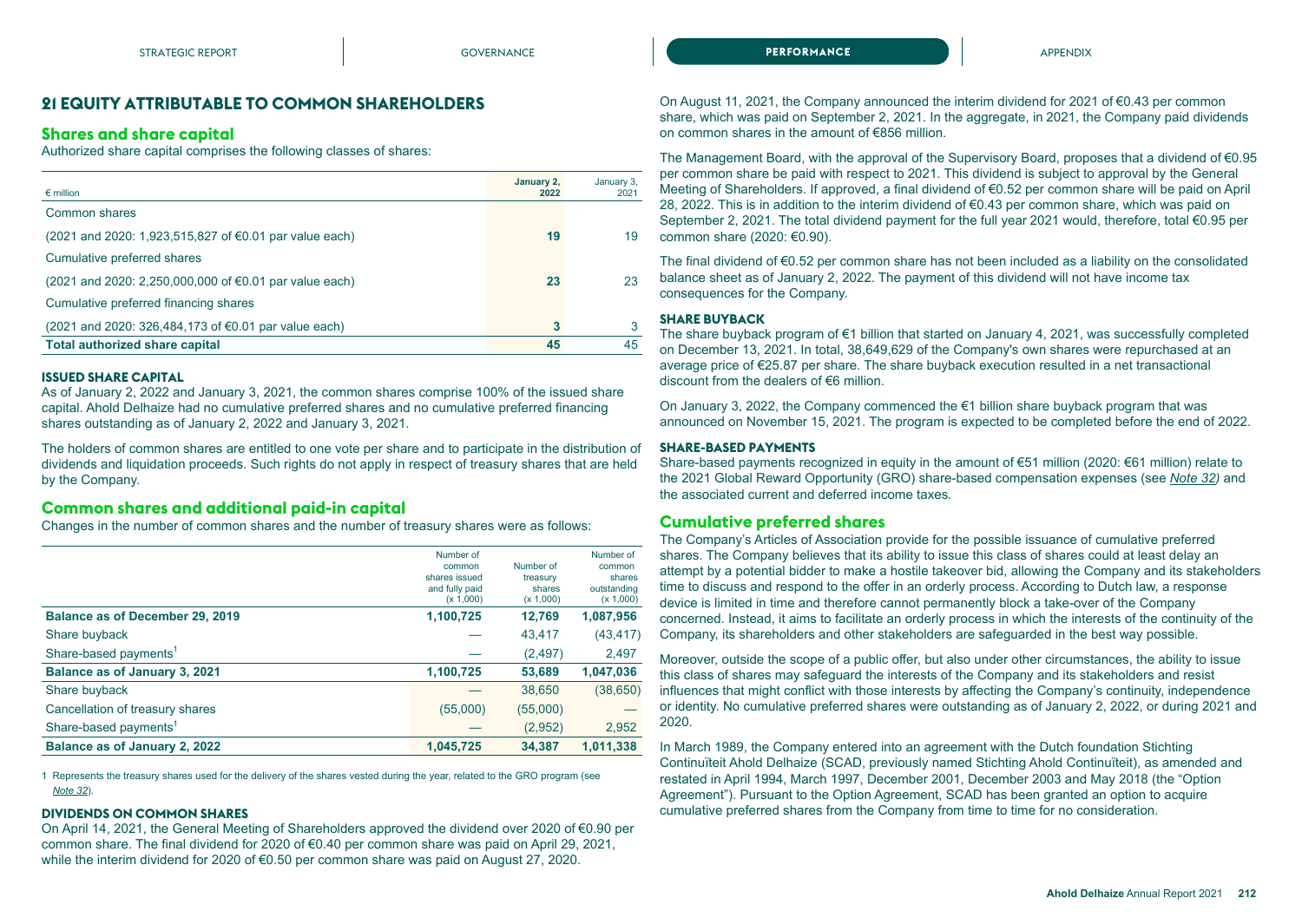## **21 EQUITY ATTRIBUTABLE TO COMMON SHAREHOLDERS** CONTINUED

The Option Agreement entitles SCAD, under certain circumstances, to acquire cumulative preferred shares from the Company up to a total par value that is equal to the total par value of all issued and outstanding shares of Ahold Delhaize's share capital, excluding cumulative preferred shares, at the time of exercising the option. If the authorized share capital of the Company is amended during the term of the option, the Option Agreement provides for a corresponding change of the total par value of cumulative preferred shares under option.

The holders of the cumulative preferred shares are entitled to one vote per share and a cumulative dividend expressed as a percentage of the amount called-up and paid-in to purchase the cumulative preferred shares. The percentage to be applied is the sum of (1) the average basic refinancing transaction interest rate as set by the European Central Bank – measured by the number of days during which that rate was in force in the fiscal year over which the dividend is paid – plus 2.1%, and (2) the average interest surcharge rate – measured by the number of days during which that rate was in force in the fiscal year over which the dividend is paid – that would be charged by the largest credit institution in the Netherlands (based on the balance sheet total as of the close of the fiscal year immediately preceding the fiscal year over which the dividend is paid). The minimum percentage to be applied is 5.75%. Subject to limited exceptions, any potential transfer of cumulative preferred shares requires the approval of the Management Board. Cumulative preferred shares can only be issued in a registered form. The Company may stipulate that only 25% of the par value will be paid upon subscription to cumulative preferred shares until payment in full is later required by the Company. SCAD would then only be entitled to a market-based interest return on its investment.

SCAD is a foundation organized under the laws of the Netherlands. Its purpose under its articles is to safeguard the interests of the Company and its stakeholders and to resist, to the best of its ability, influences that might conflict with those interests by affecting the Company's continuity, independence or identity. SCAD seeks to realize its objectives by acquiring and holding cumulative preferred shares and by exercising the rights attached to these shares, including the voting rights. The SCAD board has four members, who are appointed by the board of SCAD itself.

If the board of SCAD considers acquiring cumulative preferred shares or exercising voting rights on cumulative preferred shares, it will make an independent assessment and, pursuant to Dutch law, it must ensure that its actions are proportional and reasonable. If SCAD acquires cumulative preferred shares, it will only hold them for a limited period of time. These principles are in line with Dutch law, which only allows response measures that are proportionate, reasonable and limited in time. In the case of liquidation, the SCAD board will decide on the use of any remaining residual assets.

#### **Legal reserves**

In accordance with the Dutch Civil Code and statutory requirements in other countries, legal reserves have to be established in certain circumstances. Legal reserves are not available for distribution to the Company's shareholders. The currency translation reserve, cash flow hedging reserve and other reserves include non-distributable amounts. Of the total equity as per January 2, 2022, of €13,721 million, an amount of €460 million is non-distributable (January 3, 2021: €431 million out of total equity of €12,432 million). See *[Note 9](#page-78-0)* to the parent company financial statements for more details on the legal reserves.

#### **Accounting policies** 侗

Equity instruments issued by the Company are recorded at the value of proceeds received. Own equity instruments that are bought back (treasury shares) are deducted from equity. When reissued or cancelled, shares are removed from the treasury shares on a FIFO basis, and recorded as a reduction of the additional paid-in capital, in accordance with the Company's Articles of Association. Incremental costs that are directly attributable to issuing or buying back own equity instruments are recognized directly in equity, net of the related tax. No gain or loss is recognized in the income statement on the purchase, sale, issuance or cancellation of the Company's own equity instruments.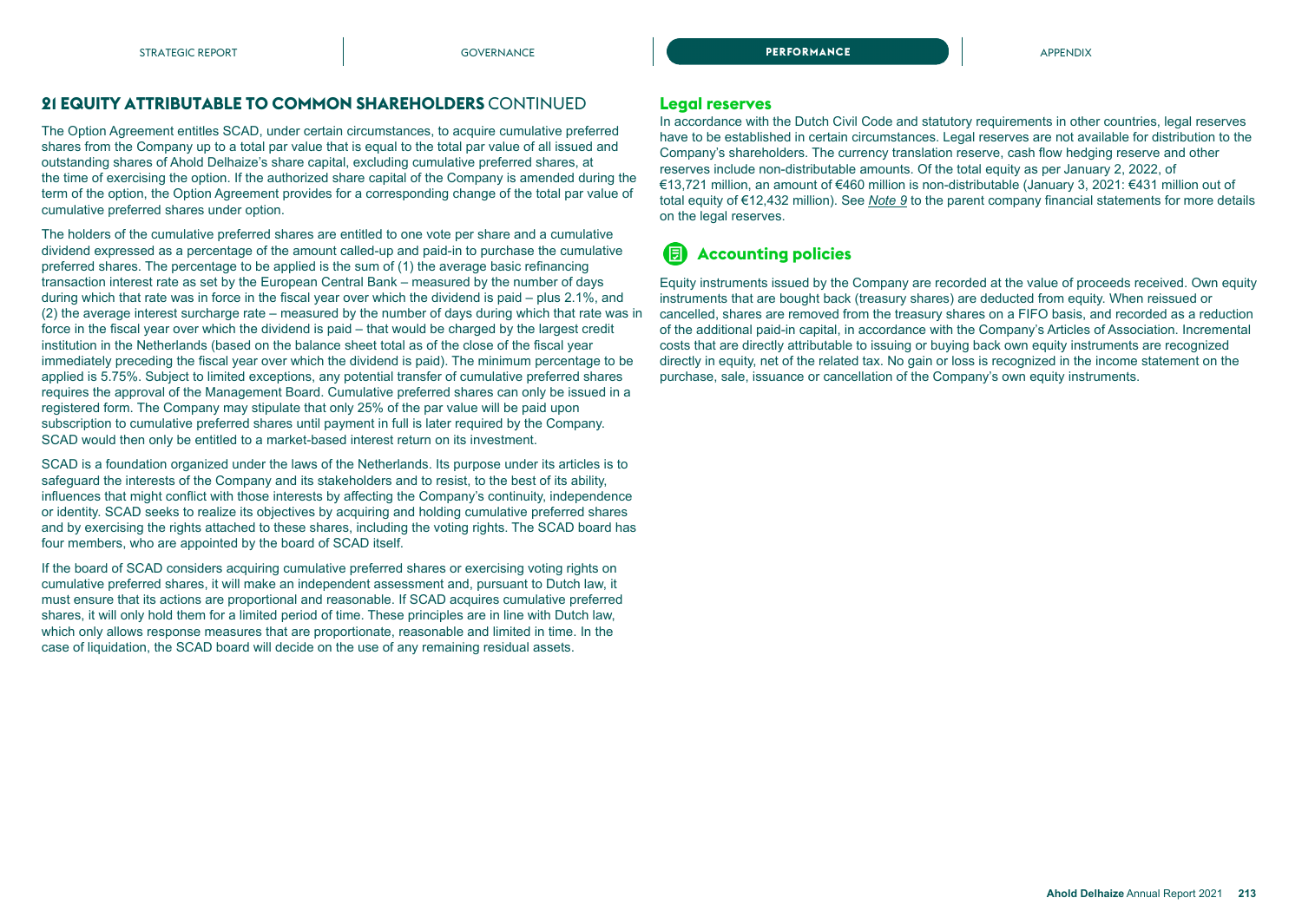### <span id="page-36-0"></span>**22 LOANS AND CREDIT FACILITIES**

The notes in the table below were either issued by or guaranteed by Ahold Delhaize unless otherwise noted. The amortization of the purchase price allocation to the debt acquired through business combinations is allocated to the respective maturity brackets.

|                                             |            |                      |                          |             | <b>January 2, 2022</b> |                 |                          | January 3, 2021 |
|---------------------------------------------|------------|----------------------|--------------------------|-------------|------------------------|-----------------|--------------------------|-----------------|
|                                             |            | Outstanding notional |                          | Non-current |                        |                 | Non-current              |                 |
| $\epsilon$ million, unless otherwise stated |            | redemption amount    | <b>Current portion</b>   | portion     | <b>Total</b>           | Current portion | portion                  | Total           |
| EUR 300 notes EURIBOR + 18 bps, due 2021    | <b>EUR</b> | 300                  | $\overline{\phantom{a}}$ |             | -                      | 300             | $\overline{\phantom{m}}$ | 300             |
| USD 55 notes 5.6%, due $2022^1$             | <b>USD</b> | 55                   | 51                       |             | 51                     |                 |                          |                 |
| EUR 750 notes 0.875%, due 2024              | <b>EUR</b> | 750                  |                          | 750         | 750                    |                 | 750                      | 750             |
| EUR 600 notes 0.250%, due 2025              | <b>EUR</b> | 600                  | -                        | 600         | 600                    |                 | 600                      | 600             |
| USD 63 indebtedness 8.62%, due 2025         | <b>USD</b> | 63                   | 17                       | 38          | 56                     | 10              | 40                       | 51              |
| EUR 500 notes 1.125%, due 2026              | <b>EUR</b> | 500                  | -                        | 500         | 500                    |                 | 500                      | 500             |
| EUR 500 notes 1.75%, due 2027               | <b>EUR</b> | 500                  | $\overline{\phantom{0}}$ | 500         | 500                    |                 | 500                      | 500             |
| USD 71 notes 8.05%, due 2027                | <b>USD</b> | 71                   | $\overline{2}$           | 73          | 75                     | 2               | 70                       | 72              |
| USD 500 notes 6.875%, due 2029              | <b>USD</b> | 500                  | -                        | 439         | 439                    |                 | 409                      | 409             |
| EUR 600 notes 0.375%, due 2030              | <b>EUR</b> | 600                  | -                        | 600         | 600                    |                 |                          |                 |
| USD 271 notes 9.00%, due 2031               | <b>USD</b> | 271                  | 6                        | 302         | 308                    | 5               | 287                      | 292             |
| USD 827 notes 5.70%, due 2040               | <b>USD</b> | 477                  | $\overline{\mathbf{3}}$  | 496         | 499                    | 3               | 464                      | 467             |
| Deferred financing costs                    |            |                      | (5)                      | (18)        | (23)                   | (4)             | (17)                     | (21)            |
| <b>Total notes</b>                          |            |                      | 74                       | 4,280       | 4,354                  | 316             | 3,604                    | 3,920           |
| Financing obligations <sup>2</sup>          |            |                      | $22 \overline{ }$        | 183         | 205                    | 21              | 193                      | 214             |
| Mortgages payable <sup>3</sup>              |            |                      | 41                       |             | 41                     | 11              | 63                       | 74              |
| Other loans <sup>4</sup>                    |            |                      | 60                       | 214         | 274                    |                 | $\overline{2}$           | $\overline{2}$  |
| <b>Total loans</b>                          |            |                      | 197                      | 4,678       | 4,874                  | 348             | 3,863                    | 4,210           |

1 The USD 55 notes were part of the loans acquired with the FreshDirect acquisition; see *[Note 4](#page-11-0)*. These notes are not guaranteed by Ahold Delhaize.

2 The weighted average interest rate for the financing obligations amounted to 6.8% at the end of 2021 (2020: 7.4%).

3 Mortgages payable are collateralized by buildings and land. The weighted average interest rate for these mortgages payable amounted to 8.4% at the end of 2021 (2020: 7.5%).

4 Other loans mainly include a €250 million drawing under a committed credit facility (€60 million matures in 2022 and €190 million matures in 2023).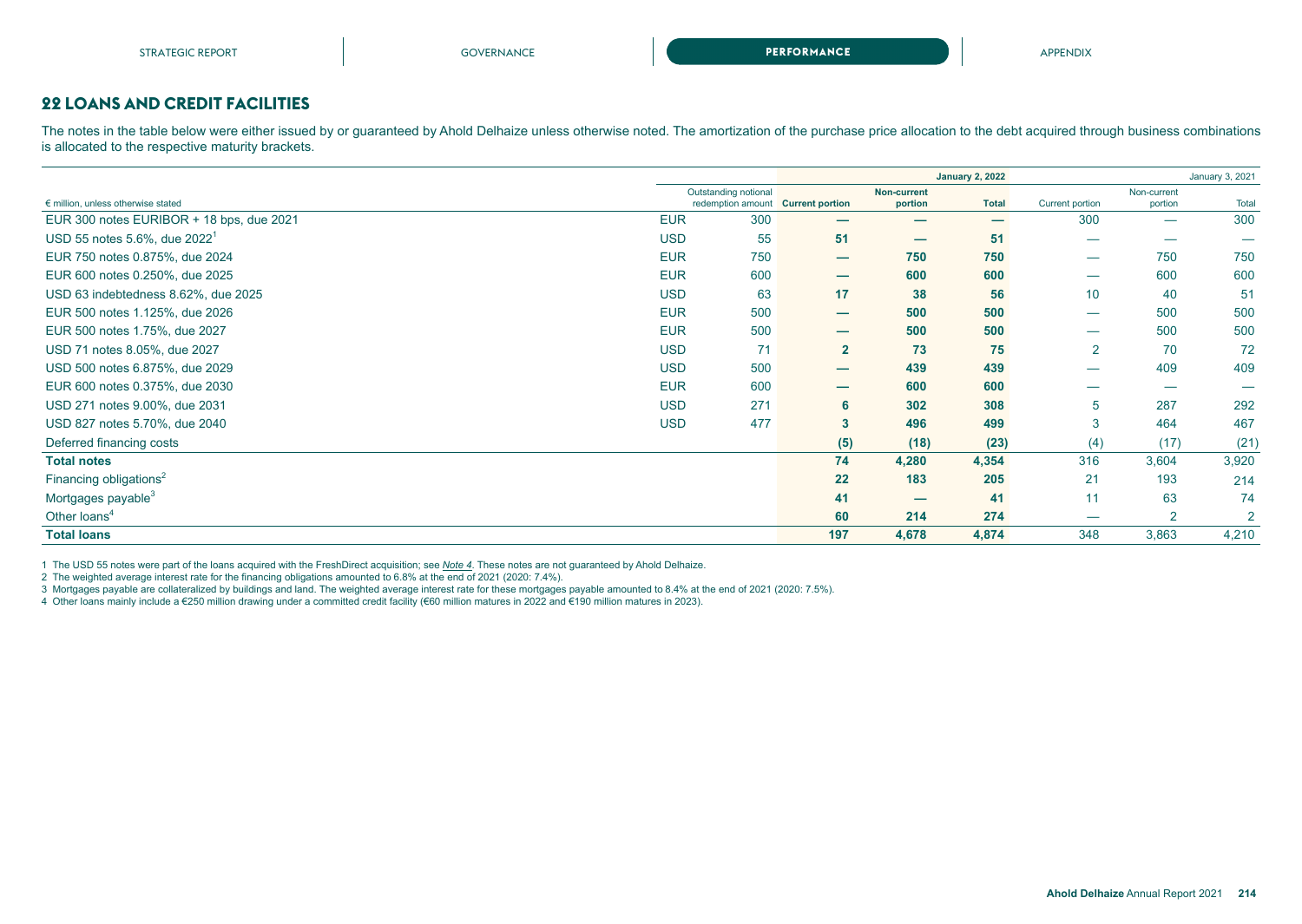### <span id="page-37-0"></span>**22 LOANS AND CREDIT FACILITIES** CONTINUED

On February 27, 2020, Ahold Delhaize repaid its 3.125% EUR 400 million notes on maturity.

On March 26, 2020, Ahold Delhaize launched and priced EUR 500 million fixed rate bonds due in 2027. The seven-year fixed rate bonds bear a coupon of 1.75% per annum and were issued at a price of 99.44% of the nominal value.

On March 11, 2021, Ahold Delhaize announced it successfully priced its inaugural Sustainability-Linked Bond, amounting to €600 million with a term of nine years, maturing on March 18, 2030. The bond pays an annual coupon of 0.375% and was issued at a price of 99.63% of the nominal value. The bond settled on March 18, 2021, and is listed on Euronext Amsterdam. The proceeds were used for the refinancing of debt maturities and general corporate purposes. The bond is linked to Ahold Delhaize achieving two Sustainability Performance Targets (SPTs) by 2025:

- SPT 1: Reduction of scope 1 and 2  $CO<sub>2</sub>$ -e emissions by 29% from a 2018 baseline
- SPT 2: Reduction of food waste by 32% from a 2016 baseline

The sustainability-linked feature will result in a coupon adjustment if Ahold Delhaize's performance does not achieve one or both of the stated SPTs. The sustainability performance reference date is December 28, 2025. Any adjustment to the rate of interest, if applicable, shall take effect and accrue from the interest payment date immediately following December 28, 2025 (i.e., prospectively).

On March 19, 2021, Ahold Delhaize repaid its floating EUR 300 notes on maturity.

The fair values of financial instruments, corresponding derivatives, and the foreign exchange and interest rate risk management policies applied by Ahold Delhaize are disclosed in *[Note 30](#page-52-0)*.

### **Credit facilities**

Ahold Delhaize has access to a €1.0 billion committed, unsecured, multi-currency and syndicated credit facility. In December 2020, Ahold Delhaize closed a three-year €1.0 billion sustainability linked revolving credit facility, with two one-year extension options. In 2021, the Company successfully agreed on the first extension option with the lenders, taking the facility to 2024. This facility refinanced the 2015-dated €1.0 billion facility.

The credit facility has a mechanism to adjust the margin based on the Company's performance on predefined sustainability targets. It contains customary covenants and is subject to a financial covenant that requires Ahold Delhaize, in the event that its corporate rating from Standard & Poor's and Moody's is lower than BBB/Baa2, respectively, not to exceed a maximum leverage ratio of 5.5:1.

During 2021 and 2020, the Company was in compliance with these covenants. However, it was not required to test the financial covenant as a result of its credit rating. As of January 2, 2022, there were no outstanding borrowings under the facility (January 3, 2021: no outstanding borrowings under the facility other than letters of credit to an aggregate amount of \$178 million ( $\epsilon$ 146 million)).

Ahold Delhaize also has access to committed and uncommitted credit facilities to cover working capital requirements, issuance of guarantees and letters of credit. As of January 2, 2022, €468 million was utilized (January 3, 2021: €64 million).

### **23 OTHER NON-CURRENT FINANCIAL LIABILITIES**

| $\epsilon$ million                                   | January 2,<br>2022 | January 3,<br>2021 |
|------------------------------------------------------|--------------------|--------------------|
| Lease liabilities                                    | 10.061             | 8.442              |
| Reinsurance liabilities                              | 205                | 170                |
| Other long-term financial liabilities                | 196                | 283                |
| Derivative financial instruments                     |                    |                    |
| <b>Financial quarantees</b>                          | 10                 | 10 <sup>°</sup>    |
| <b>Total other non-current financial liabilities</b> | 10.473             | 8.905              |

For more information on lease liabilities, see *[Note 33](#page-62-0).*

The Company recognizes reinsurance liabilities on its balance sheet in connection with a pooling arrangement between unrelated companies (see *[Note 16](#page-31-0)*)*.*

As of January 2, 2022, Other long-term financial liabilities mainly consists of:

- \$103 million (€91 million) financial liability for the call-and-put options embedded in the NCI of FreshDirect. On January 5, 2021, Ahold Delhaize acquired a majority stake of 80% in FreshDirect and has a right and obligation to acquire the remaining 20% from Centerbridge; see *[Note 4.](#page-11-0)*
- \$110 million (€97 million) financial liability for the withdrawal from the 1500 Plan. The non-current portion is \$53 million (€47 million) and the current portion of the 1500 Plan withdrawal liability is \$57 million (€50 million); see *[Note 26](#page-48-0)*. The National Plan withdrawal liability was fully paid in 2021. As of January 3, 2021, the 1500 Plan and National Plan withdrawal liabilities were \$110 million (€90 million) and \$176 million (€144 million), respectively. For more information, see *[Note 24](#page-38-0)*;
- \$44 million (€39 million) liability for the discounted amount of the remaining settlement liability, relating to a 2013 agreement with the New England Teamsters and Trucking Industry Pension Fund (NETTI) to settle Stop & Shop's pension liabilities in the fund (January 3, 2021: \$43 million (€35 million)); and
- \$6 million (€5 million) financial liability for rent payments for nine Tops stores that the Company agreed to make for a period of 72 months (January 3, 2021: \$10 million (€8 million)); see *[Note 34](#page-66-0)*.

#### **Accounting estimates and judgments** 40

For more information on the accounting estimates for other long-term financial liabilities, see *[Note 4.](#page-11-0)*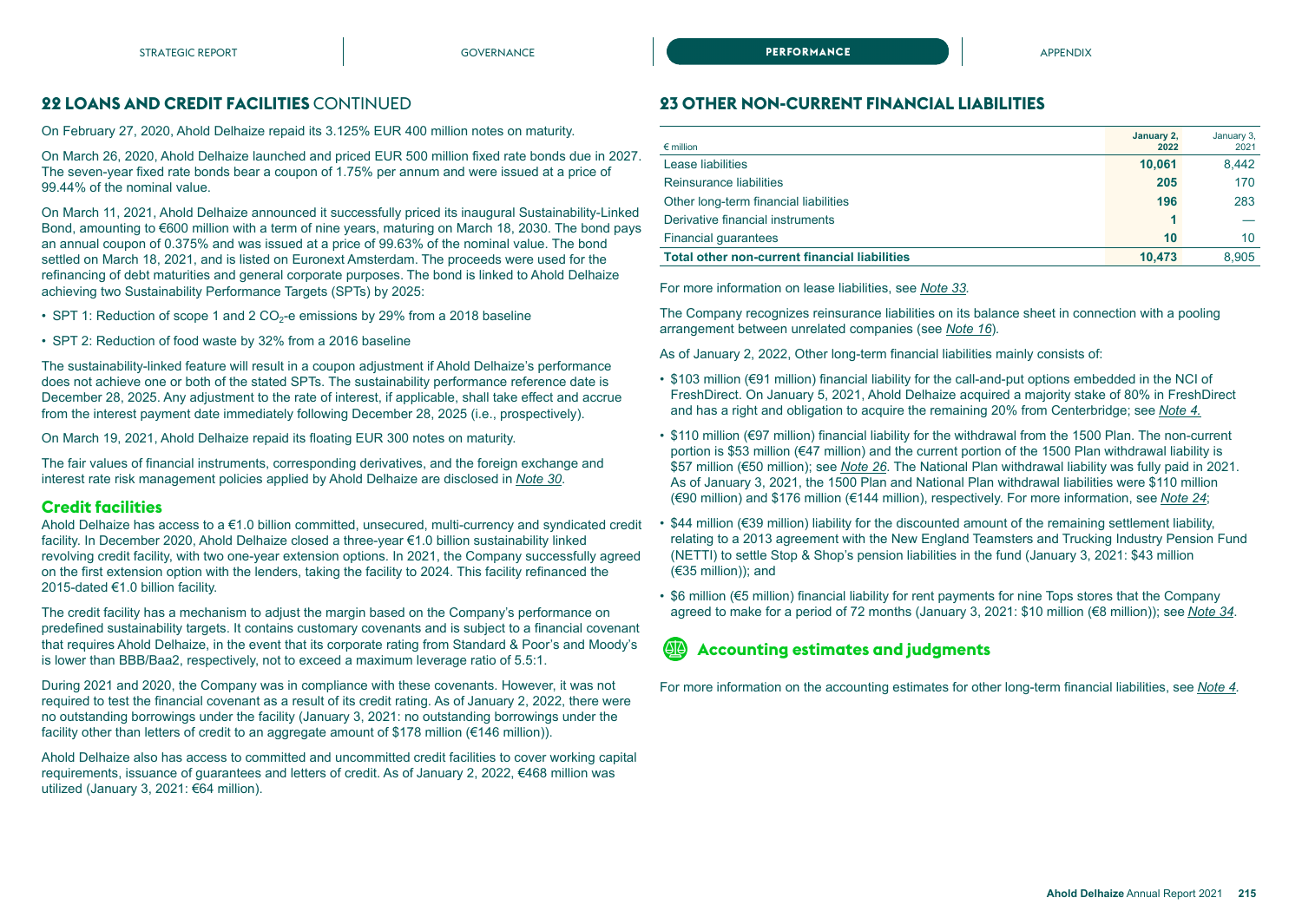<span id="page-38-0"></span>

| 23 OTHER NON-CURRENT FINANCIAL LIABILITIES CONTINUED |  |
|------------------------------------------------------|--|
|------------------------------------------------------|--|

#### **Accounting policies** Ħ

#### **FINANCIAL GUARANTEES**

Financial guarantees made by Ahold Delhaize to third parties that may require the Company to incur future cash outflows if called upon to satisfy are recognized at inception as liabilities at fair value. Fair value is measured as the premium received, if any, or calculated using a scenario analysis. Subsequently, the liability is measured at the higher of the best estimate of the expenditure required to settle the obligation or the amount initially recognized less cumulative amortization corresponding to the expiration or repayment of the underlying amount guaranteed.

#### **REINSURANCE LIABILITIES**

For more information on the accounting policies for reinsurance liabilities, see *[Note 30](#page-52-0)*.

### **24 PENSIONS AND OTHER POST-EMPLOYMENT BENEFITS**

| $\epsilon$ million                               | January 2.<br>2022 | January 3.<br>2021 |
|--------------------------------------------------|--------------------|--------------------|
| Defined benefit liabilities                      | 613                | 763                |
| Other long-term pension plan obligations         | 493                | 472                |
| Total pension and other post-employment benefits | 1.107              | 1.235              |

Post-employment benefits are provided through a number of funded and unfunded defined benefit plans and defined contribution plans, the most significant of which are in the United States and the Netherlands. For more information on the defined benefit liabilities and the other long-term pension plan obligations as presented in the table above, see the sections titled *Defined benefit plans, [Multi](#page-43-0)[employer plans \(MEPs\)](#page-43-0),* and *FELRA and MAP settlement agreement*. The current portion of other long-term pension plan obligations in the amount of €28 million is included in *[Note 27](#page-49-0) (*January 3, 2021: €26 million).

The following table provides an overview of the pension and other post-employment benefit expenses recorded in the income statement:

| $\epsilon$ million                                                                     | 2021  | 2020  |
|----------------------------------------------------------------------------------------|-------|-------|
| Defined benefit costs                                                                  | 266   | 129   |
| Defined benefit costs - FELRA and MAP settlement agreement                             | (136) | 174   |
| Total defined benefit costs (see section Defined benefit plans)                        | 130   | 303   |
| Defined contribution plans (see section Defined contribution plans)                    | 128   | 120   |
| Multi-employer plans (see section <i>Multi-employer plans (MEPs)</i> ):                |       |       |
| Defined benefit plans                                                                  | 20    | 77    |
| Defined contribution plans                                                             | 283   | 293   |
| Withdrawal and settlement:                                                             |       |       |
| FELRA and MAP settlement agreement                                                     |       | 502   |
| National Plan withdrawal                                                               |       | 559   |
| 1500 Plan withdrawal                                                                   |       | 183   |
| Total pension and other post-employment benefit expenses $^{\text{\tiny{\textsf{1}}}}$ | 568   | 2.037 |

1 In 2021, total pension and other post-employment benefit expenses included a net one-off gain in the amount of €129 million, mainly related to an adjustment of the FELRA and MAP excess benefit liability due to a reassessment in relation to the American Rescue Plan Act of 2021 (ARPA), see ARPA section (2020: €1,418 million loss related to the FELRA and MAP settlement agreement and the National Plan and 1500 Plan withdrawals).

More information on these defined benefit plans and defined contribution plans is provided in the sections below.

### **Defined benefit plans**

Ahold Delhaize has a number of defined benefit pension plans covering a substantial number of employees, former employees and retirees in the Netherlands, the United States, Belgium, Greece and Serbia.

Net assets relating to one plan are not offset against liabilities of another plan, resulting in the following presentation of the pension and other post-employment benefits on the consolidated balance sheet:

| $\epsilon$ million                           | January 2,<br>2022 | January 3,<br>2021 |
|----------------------------------------------|--------------------|--------------------|
| Defined benefit liabilities                  | 613                | 763                |
| Defined benefit assets                       | (71)               | (78)               |
| Total net defined benefit plan funded status | 540                | 685                |

The defined benefit assets are part of the other non-current financial assets; for more information, see *[Note 16](#page-31-0)*.

In the Netherlands, the Company has a career average plan covering all employees, except for bol.com employees, over the age of 21. The plan provides benefits to participants or beneficiaries upon retirement, death or disability. The plan's assets, which are made up of contributions from Ahold Delhaize and its employees, are managed by Stichting Ahold Delhaize Pensioen ("Ahold Delhaize Pensioen"), an independent foundation. The contributions are established in a funding agreement between Ahold Delhaize, employee representatives and Ahold Delhaize Pensioen and are generally set every five years, or at the time of a plan change. The contributions are determined as a percentage of an employee's pension base.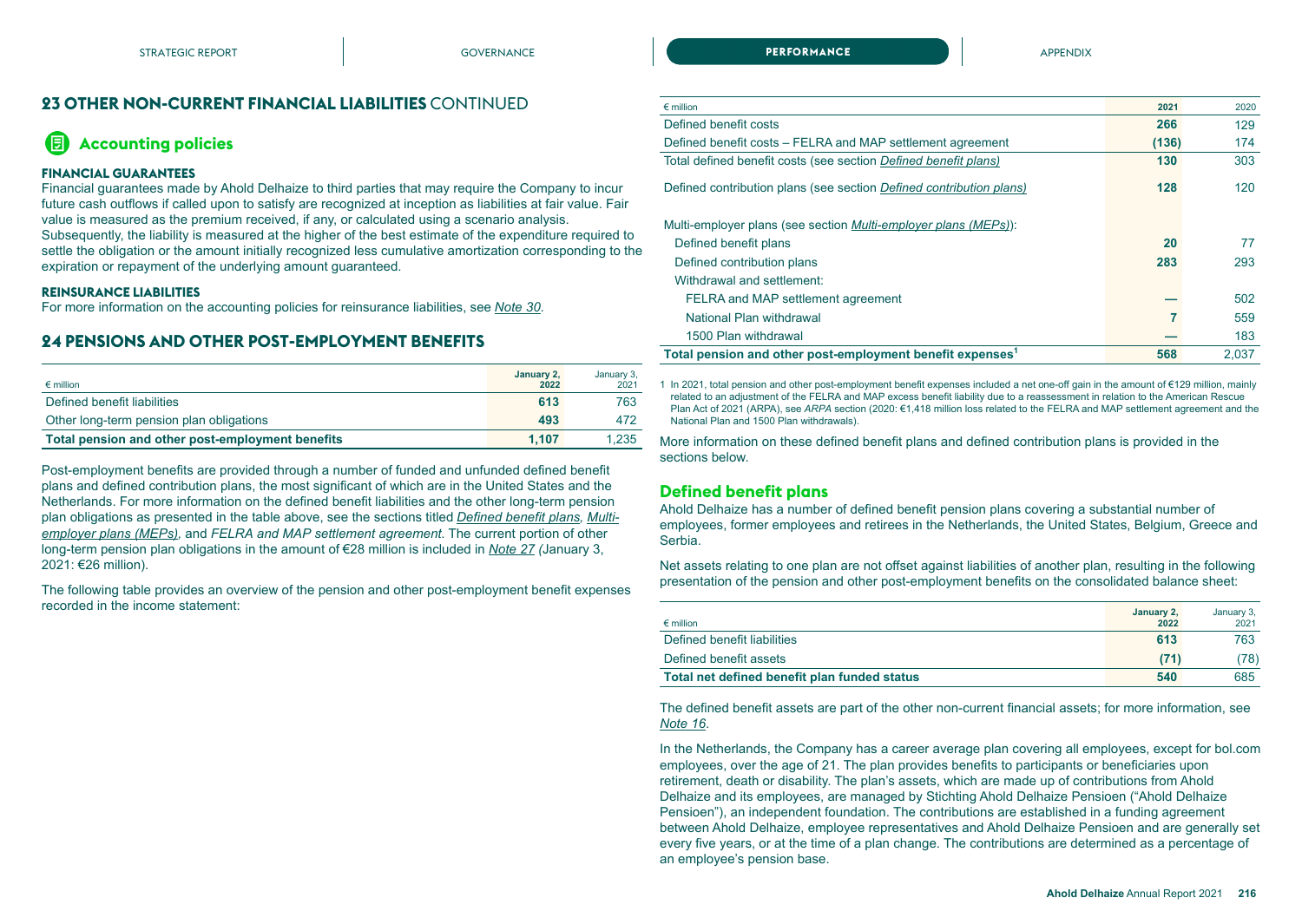In the United States, the Company maintains a funded plan covering a limited population of employees. This plan is closed to new participants. The plan provides a life annuity benefit based upon final pay to participants or beneficiaries upon retirement, death or disability. The assets of the plan, which are made up of contributions from Ahold Delhaize, are maintained with various trustees. Contributions to the plan are required under the current funding policy if the prior year-end funding ratio falls below 100% as measured using regulatory interest rates without funding relief in order to avoid variable Pension Benefit Guaranty Corporation (PBGC) premiums. In addition, the Company provides additional pension benefits for certain Company executives and life insurance and medical care benefits for certain retired employees meeting age and service requirements at its U.S. subsidiaries, all of which the Company funds as claims are incurred.

In Belgium, the Company sponsors plans for substantially all of its employees. The plans are funded by fixed monthly contributions from both the Company and employees, which are adjusted annually according to the Belgian consumer price index. Certain employees who were employed before 2005 could choose not to participate in the employee contribution part of the plans. The plans ensure that employees receive a lump-sum payment at retirement based on the contributions made, and provide employees with death-in-service benefits. Belgian law prescribes a variable minimum guaranteed rate of return with Belgian 10-year government bonds as the underlying benchmark, and a collar of 1.75% and 3.75%. The Company substantially insures these returns with external insurance companies that receive and manage the contributions to the plans. According to the relevant legislation, a shortfall only needs to be compensated by the employer at the point in time when the employee either retires or leaves the Company. As these plans have defined benefit features (when the return provided by the insurance company can be below the legally required minimum return, in which case the employer has to cover the gap with additional contributions), the Company treats these plans as defined benefit plans. In order to avoid the gap, or reduce it to a minimum, the Company has opened a new cash balance plan, under branch 23 rules in Belgium, as of July 1, 2017. All new employees who begin service after this date will be included in this new plan. The level of contributions remains unchanged, but the new plan is expected to experience higher returns in the long term than those generated under the branch 21 rules followed by the older plans.

Additionally, in Belgium, the Company maintains a plan covering Company executives that provides lump-sum benefits to participants upon death or retirement based on a formula applied to the last annual salary of the participant before his or her retirement or death. The plan is subject to the legal requirement to guarantee a minimum return on contributions. The plan's assets, which are made up of contributions, are managed through a fund that is administered by an independent insurance company, providing a minimum guaranteed return. The plan participant's contributions are defined in the terms of the plan, while the annual contributions to be paid by the Company are determined based on the funding level of the plan and are calculated based on current salaries, taking into account the legal minimum funding requirement, which is based on the vested reserves to which employees are entitled upon retirement or death. The plan mainly invests in debt securities in order to achieve the required minimum return. The Company bears any risk above the minimum guarantee given by the insurance company. There are no asset ceiling restrictions. In order to avoid returns being less than the minimum guaranteed return, or reduce the risk to a minimum, the level of contributions at July 1, 2017, has been capped and applied under the classic branch 21 rules. Any increase in contributions after July 1, 2017, will be managed in accordance with branch 23 rules, which are expected to experience higher returns in the long term.

In Greece, the Company operates an unfunded defined benefit post-employment plan. This plan relates to retirement benefits prescribed by Greek law, consisting of lump-sum compensation payable in case of normal retirement or termination of employment. The amount of the indemnity is based on an employee's monthly earnings and a multiple depending on the length of service and the status of the employee. There is no legal requirement to fund these plans with contributions or other plan assets. Employees participate in the plan once they have completed a minimum service period, which is generally one year.

In Serbia, the Company has an unfunded defined benefit plan that provides a lump-sum benefit upon the employee's retirement, as prescribed by Serbian law. The benefit is based on a fixed multiple of the higher of the (i) average gross salary of the employee, (ii) average gross salary in the Company or (iii) average gross salary in the country, each determined at the time the employee retires. There is no legal requirement to fund these plans with contributions or other plan assets.

The pension plans expose the Company to actuarial risks such as: longevity risk, interest rate risk, currency risk, salary risk and investment risk. Longevity risk relates to the mortality assumptions used to value the defined benefit obligation, where an increase in participants' life expectancies will increase a plan's liability. Interest rate risk relates to the discount rate used to value the defined benefit obligation, where a decrease in the discount rate will increase a plan's liability; however, this will be partially offset by an increase in the return on a plan's investments in debt instruments. The pension plans may mitigate interest rate risk by entering into interest rate swap contracts. Currency risk relates to the fact that a plan holds investments that may not be denominated in the same currency as the plan's obligations. The pension plans may mitigate currency risk by purchasing forward currency instruments. Salary risk relates to salary increase assumptions used to value the defined benefit obligation, where an increase will result in a higher plan liability. See section *Plan assets* for more details on the Company's asset-liability matching strategy employed to manage its investment risk.

The net defined benefit cost in 2021 and 2020 were as follows:

| $\epsilon$ million                                                          | 2021         | 2020  |
|-----------------------------------------------------------------------------|--------------|-------|
| Service cost:                                                               |              |       |
| Current service cost                                                        | 242          | 206   |
| Past service cost                                                           | (143)        | 67    |
| Net interest expense                                                        | 17           | 16    |
| Administrative cost                                                         | 13           | 13    |
| <b>Termination benefits</b>                                                 | $\mathbf{2}$ |       |
| Components of defined benefit cost recorded in the income statement         | 130          | 303   |
|                                                                             |              |       |
| Remeasurements recognized:                                                  |              |       |
| Return on plan assets, excluding amounts included in net interest (income)  |              |       |
| expense                                                                     | (177)        | (578) |
| (Gain) loss from changes in demographic assumptions                         | (9)          | (194) |
| (Gain) loss from changes in financial assumptions                           | 117          | 912   |
| Experience (gains) losses                                                   | (34)         | (32)  |
| Components of defined benefit cost recognized in other comprehensive income | (103)        | 108   |
| <b>Total net defined benefit cost</b>                                       | 28           | 411   |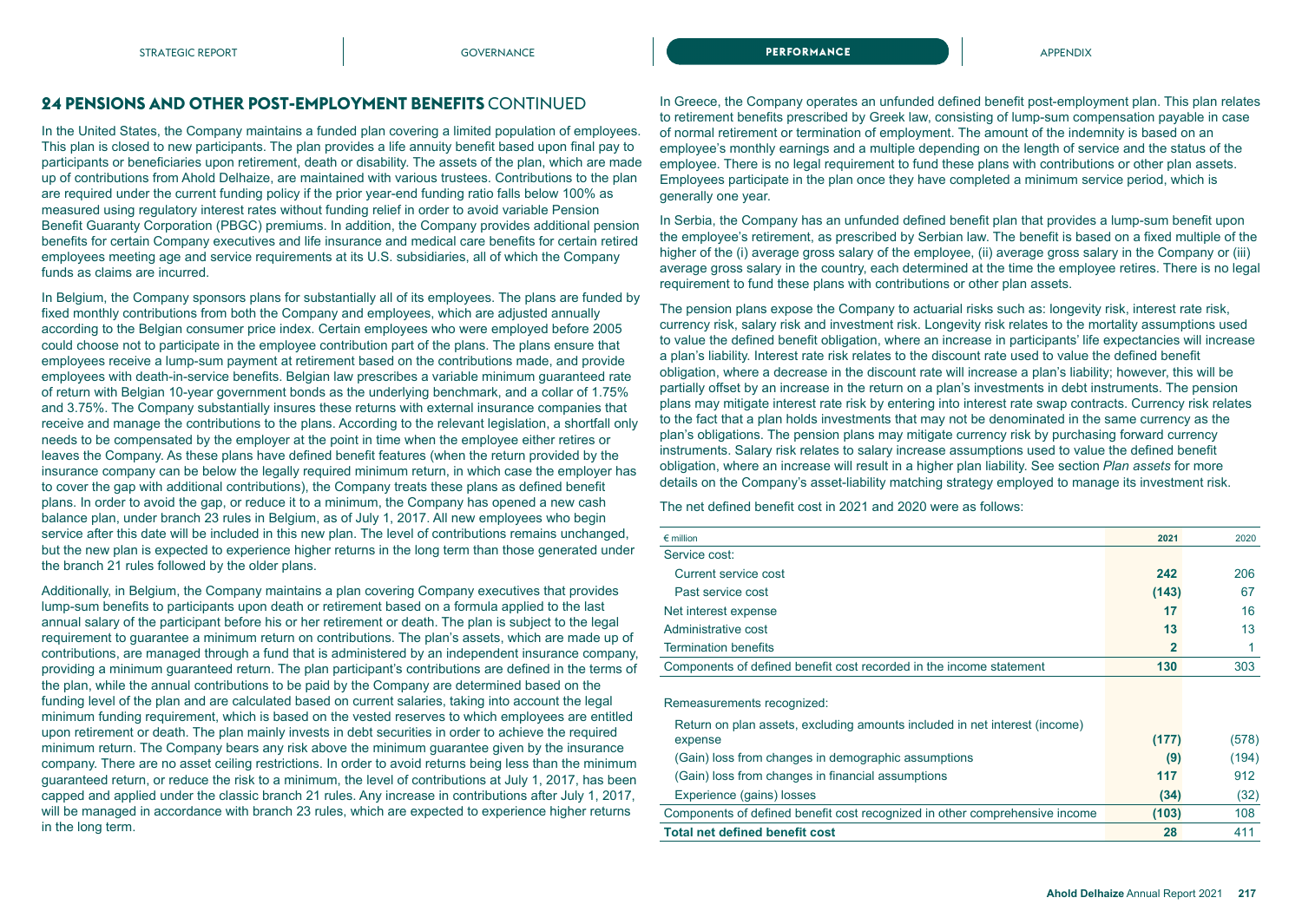The changes in the defined benefit obligations and plan assets in 2021 and 2020 were as follows:

|                                                                                    |       | The Netherlands |                          | <b>The United States</b> |                          | Rest of world  |              | Total |
|------------------------------------------------------------------------------------|-------|-----------------|--------------------------|--------------------------|--------------------------|----------------|--------------|-------|
| $\epsilon$ million                                                                 | 2021  | 2020            | 2021                     | 2020                     | 2021                     | 2020           | 2021         | 2020  |
| <b>Defined benefit obligations</b>                                                 |       |                 |                          |                          |                          |                |              |       |
| Beginning of the year                                                              | 6,492 | 5,911           | 1,721                    | 1,547                    | 387                      | 351            | 8,600        | 7,809 |
| Current service cost                                                               | 177   | 163             | 45                       | 24                       | 20                       | 18             | 242          | 206   |
| Past service cost                                                                  |       | (107)           | (143)                    | 174                      |                          |                | (143)        | 67    |
| Interest expense                                                                   | 55    | 73              | 50                       | 52                       | $\mathbf{3}$             | $\overline{4}$ | 108          | 129   |
| <b>Termination benefits</b>                                                        |       |                 |                          |                          | $\overline{2}$           |                | $\mathbf{2}$ |       |
| Contributions by plan participants                                                 | 30    | 25              | $\overline{\phantom{0}}$ |                          |                          |                | 31           | 26    |
| Benefits paid                                                                      | (125) | (96)            | (75)                     | (76)                     | (15)                     | (10)           | (214)        | (181) |
| (Gain) loss from changes in demographic assumptions                                | (9)   | (192)           | $\overline{\phantom{0}}$ | (2)                      | -                        |                | (9)          | (194) |
| (Gain) loss from changes in financial assumptions                                  | 185   | 749             | (50)                     | 141                      | (18)                     | 23             | 117          | 912   |
| Experience (gains) losses                                                          | (5)   | (34)            | 11                       | 5                        | (40)                     | (3)            | (34)         | (32)  |
| Exchange rate differences                                                          |       |                 | 137                      | (143)                    |                          |                | 137          | (143) |
| End of the year                                                                    | 6,799 | 6,492           | 1,696                    | 1,721                    | 339                      | 387            | 8,835        | 8,600 |
|                                                                                    |       |                 |                          |                          |                          |                |              |       |
| <b>Plan assets</b>                                                                 |       |                 |                          |                          |                          |                |              |       |
| Fair value of assets, beginning of the year                                        | 6,339 | 5,642           | 1,298                    | 1,285                    | 278                      | 249            | 7,915        | 7,177 |
| Interest income                                                                    | 52    | 68              | 36                       | 43                       | $\overline{2}$           | $\overline{2}$ | 90           | 114   |
| Company contribution                                                               | 152   | 264             | 39                       | 47                       | 21                       | 18             | 212          | 328   |
| Contributions by plan participants                                                 | 30    | 25              | $\overline{\phantom{0}}$ |                          |                          |                | 31           | 26    |
| <b>Benefits paid</b>                                                               | (125) | (96)            | (75)                     | (76)                     | (15)                     | (10)           | (214)        | (181) |
| Administrative cost                                                                | (10)  | (9)             | (3)                      | (3)                      |                          |                | (13)         | (13)  |
| Return on plan assets, excluding amounts included in net interest (income) expense | 148   | 445             | 35                       | 116                      | (7)                      | 17             | 177          | 578   |
| Exchange rate differences                                                          |       |                 | 97                       | (113)                    | $\overline{\phantom{0}}$ |                | 97           | (113) |
| Fair value of assets, end of the year                                              | 6,587 | 6,339           | 1,429                    | 1,298                    | 279                      | 278            | 8,295        | 7,915 |
|                                                                                    |       |                 |                          |                          |                          |                |              |       |
| <b>Funded status</b>                                                               | (212) | (153)           | (268)                    | (423)                    | (60)                     | (109)          | (540)        | (685) |

The total defined benefit obligation of €8,835 million as of January 2, 2022, includes €239 million related to plans that are wholly unfunded. These plans include pension plans in Greece and Serbia and other benefits (such as life insurance and medical care) and supplemental executive retirement plans in the United States.

In 2020, the plan amendments in the Netherlands and the United States resulted in a loss of €67 million. The Dutch pension plan rules have changed as of January 1, 2021, resulting in a total past service credit of €107 million in 2020. These changes include:

- A decrease in accrual rate from 2.0% to 1.75%, which led to a gain of  $\epsilon$ 111 million
- An increase in the maximum salary cap to the legal maximum (€112,189), which led to a loss of €4 million

• An increase in the level of employer and employee contributions. This change had no effect on the defined benefit obligation at the end of the year

Following the 2020 Dutch pension plan amendment, the accrual rate is assessed annually. In 2021, it was agreed to increase the accrual rate from 1.75% to 1.825%.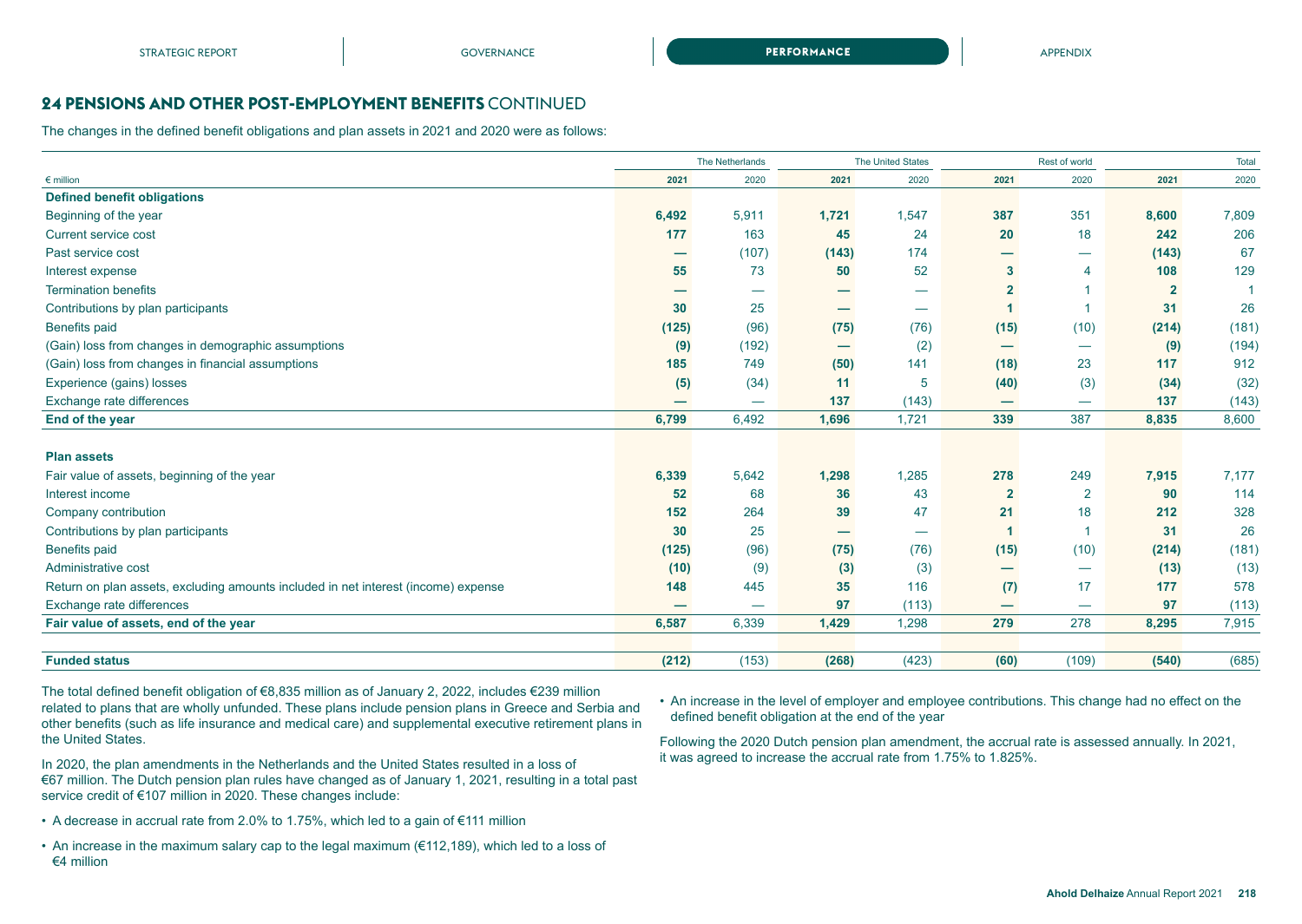In 2020, the introduction of the FELRA and MAP single-employer plan for excess benefits led to a past service cost of \$211 million (€174 million) in the United States. In 2021, the enactment of the American Rescue Plan Act resulted in a partial release of the FELRA and MAP excess benefit obligation in the amount of \$160 million (€142 million) which is presented as past service cost (see *[Multi-employer](#page-43-0)  [defined benefit plans](#page-43-0) – FELRA and MAP settlement agreement)*.

In Greece, the actuarial calculations were updated in accordance with the IFRS Interpretation Committee Agenda Decision issued in May 2021. This resulted in an adjustment of €40 million, which is presented as Experience (gains) losses in Other Europe in the table above.

During 2017, Ahold Delhaize decided to transition a select population of employees participating in its defined benefit pension plan in the United States to a defined contribution plan, effective January 1, 2020. Accrued benefits under the defined benefit plan for these employees were frozen as of December 31, 2019. In 2020, the Company made transition contributions of €3 million to compensate affected employees for the benefit freeze. These transition contributions were already accrued for in 2017.

### **CASH CONTRIBUTIONS**

From 2021 to 2022, Company contributions are expected to decrease from €152 million to €85 million in the Netherlands (impacted by a prepayment of the 2022 contributions in the amount of  $\epsilon$ 55 million), decrease from \$47 million (€39 million) to \$45 million (€40 million) for all defined benefit plans in the United States, and remain at €21 million for all plans in the rest of the world.

As of year-end 2021, the funding ratio, calculated in accordance with regulatory requirements, of the Dutch plan was 115%. Under the financing agreement with Ahold Delhaize Pensioen, contributions are made as a percentage of employees' pension bases and shared between Ahold Delhaize and the employees. The agreement also allows for a reduction in premiums if certain funding conditions are met. In addition, Ahold Delhaize can be required to contribute a maximum amount of €150 million over a five-year period if the funding ratio is below 105%. At year-end 2016, the funding ratio was 104% and the Company and Ahold Delhaize Pensioen agreed to an additional funding of €28 million under the financing agreement, which was included in the 2017 cash contributions. In 2020, the Company and Ahold Delhaize Pensioen agreed to the remaining additional funding of €122 million, which was included in the 2020 cash contributions.

The Ahold Delhaize USA pension plan's funding ratio at year-end 2021 was 136%, measured using regulatory interest rates allowed by the U.S. government as part of funding relief, which are higher than otherwise would be allowed. Based upon this funding ratio, under the current funding policy, we do not expect to make a funding contribution to the Ahold Delhaize USA pension plan in 2022.

#### **ACTUARIAL ASSUMPTIONS**

The calculations of the defined benefit obligation and net defined benefit cost are sensitive to the assumptions set out below. These assumptions require a large degree of judgment. Actual experience may differ from the assumptions made. The assumptions required to calculate the actuarial present value of benefit obligations and the net defined benefit costs are determined per plan and are as follows (expressed as weighted averages):

|                             |      | The Netherlands<br><b>The United States</b> |      |      |      | Rest of world |
|-----------------------------|------|---------------------------------------------|------|------|------|---------------|
| $\%$                        | 2021 | 2020                                        | 2021 | 2020 | 2021 | 2020          |
| Discount rate               | 1.3  | 0.8                                         | 3.1  | 2.8  | 1.1  | 0.7           |
| Future salary<br>increases  | 2.5  | 2.5                                         | 4.3  | 4.3  | 4.0  | 3.7           |
| Future pension<br>increases | 1.4  | 0.8                                         | 0.0  | 0.0  | 0.0  | 0.0           |

Assumptions regarding longevity are based on published statistics and mortality tables. These assumptions translate into an average life expectancy in years for a pensioner retiring at age 65:

|                                                 |      | The Netherlands | <b>The United States</b> |      |      | Rest of world |  |  |
|-------------------------------------------------|------|-----------------|--------------------------|------|------|---------------|--|--|
| Years                                           | 2021 | 2020            | 2021                     | 2020 | 2021 | 2020          |  |  |
| Longevity at age 65 for current pensioners      |      |                 |                          |      |      |               |  |  |
| Male                                            | 21.1 | 21.0            | 20.1                     | 20.2 | N/A  | N/A           |  |  |
| Female                                          | 23.4 | 23.3            | 22.1                     | 22.1 | N/A  | N/A           |  |  |
| Longevity at age 65 for current members aged 50 |      |                 |                          |      |      |               |  |  |
| Male                                            | 22.6 | 22.5            | 21.2                     | 21.3 | N/A  | N/A           |  |  |
| Female                                          | 24.8 | 24.7            | 23.2                     | 23.2 | N/A  | N/A           |  |  |

The following table summarizes how the effect on the defined benefit obligations at the end of the reporting period would have increased (decreased) as a result of a 0.5% change in the respective assumptions and a one-year increase in life expectancy.

| $\epsilon$ million              | The Netherlands | The United<br><b>States</b> | Rest of world | Total |
|---------------------------------|-----------------|-----------------------------|---------------|-------|
| <b>Discount rate</b>            |                 |                             |               |       |
| 0.5% increase                   | (798)           | (98)                        | (22)          | (918) |
| 0.5% decrease                   | 952             | 109                         | 25            | 1,086 |
| <b>Future salary increases</b>  |                 |                             |               |       |
| 0.5% increase                   | 95              |                             | 7             | 103   |
| 0.5% decrease                   | (92)            |                             | (7)           | (98)  |
| <b>Future pension increases</b> |                 |                             |               |       |
| 0.5% increase                   | 894             |                             | N/A           | 894   |
| 0.5% decrease                   | (762)           |                             | N/A           | (762) |
| Life expectancy                 |                 |                             |               |       |
| 1 year increase at age 65       | 297             | 60                          |               | 357   |

The above sensitivity analyses are based on a change in each respective assumption while holding all other assumptions constant. In reality, one might expect interrelationships between the assumptions, especially between discount rate and future salary increases as both depend to a certain extent on expected inflation rates. The methods and types of assumptions used in preparing the sensitivity analyses did not change compared to the previous period.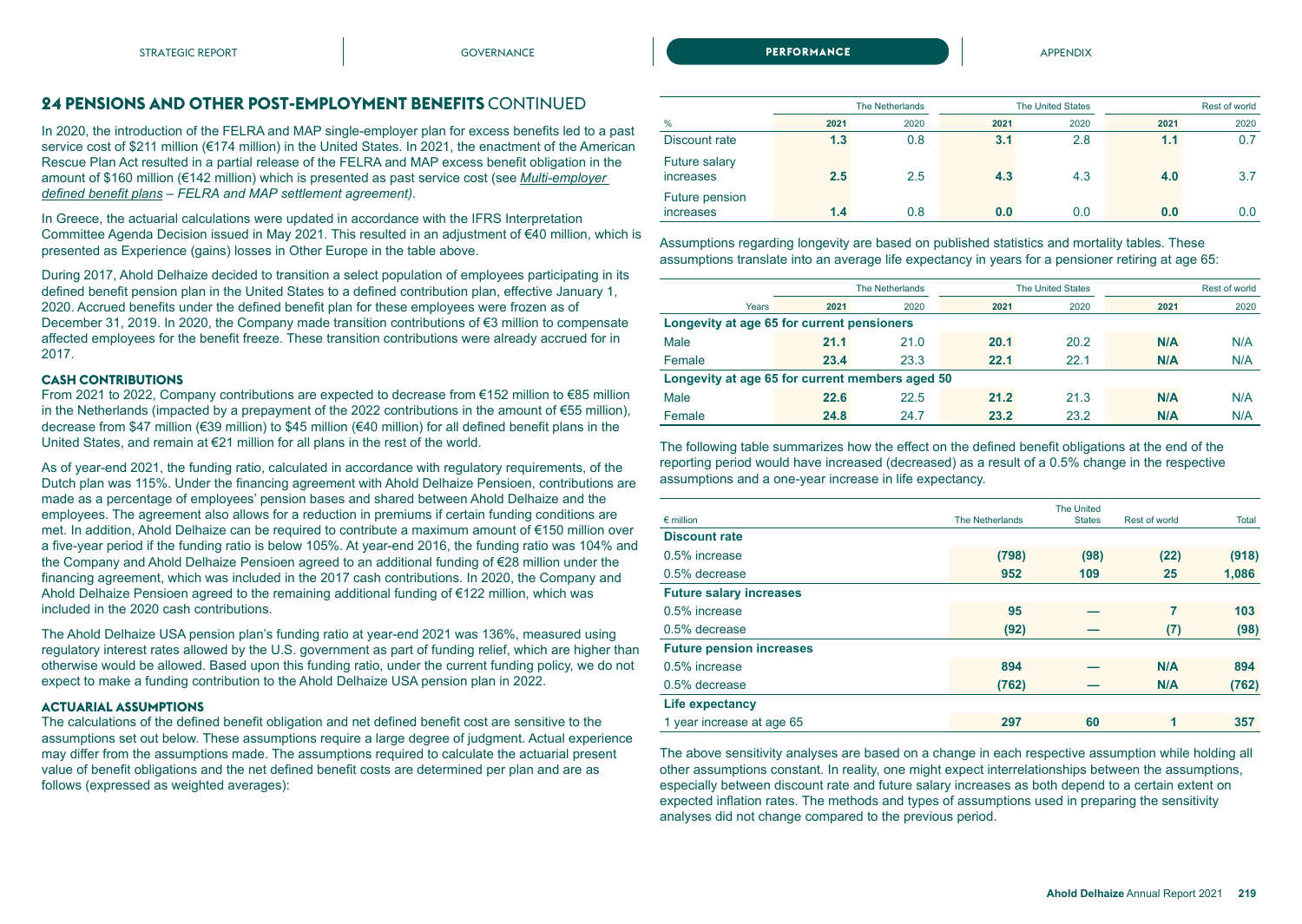### **PLAN ASSETS**

The pension plan asset allocation differs per plan. The allocation of plan assets was as follows:

|                           | <b>The Netherlands</b> |                | <b>The United States</b> |       | Rest of world |      |
|---------------------------|------------------------|----------------|--------------------------|-------|---------------|------|
| $\epsilon$ million        | 2021                   | 2020           | 2021                     | 2020  | 2021          | 2020 |
| Equity instruments:       |                        |                |                          |       |               |      |
| Consumer goods            | 412                    | 388            | 21                       | 18    |               |      |
| <b>Financial services</b> | 212                    | 188            | 17                       | 13    |               |      |
| Telecommunications        |                        |                |                          |       |               |      |
| and information           | 261                    | 223            | 11                       | 11    |               |      |
| Energy and utilities      | 105                    | 96             | 27                       | 19    |               |      |
| Industry                  | 470                    | 423            | $\overline{9}$           | 8     |               |      |
| Other                     | 445                    | 346            | 148                      | 102   | 9             | 8    |
| Debt instruments:         |                        |                |                          |       |               |      |
| Government bonds          | 2,035                  | 1,653          | 119                      | 161   |               |      |
| Corporate bonds           |                        |                |                          |       |               |      |
| (investment grade)        | 488                    | 446            | 641                      | 601   |               |      |
| Corporate bonds           |                        |                |                          |       |               |      |
| (non-investment           |                        |                |                          |       |               |      |
| grade)                    | $\overline{7}$         | 8              | 13                       |       |               |      |
| Other                     |                        |                | 100                      | 70    | 40            | 30   |
| Real estate:              |                        |                |                          |       |               |      |
| Retail                    | 1                      | $\overline{2}$ |                          |       |               |      |
| <b>Offices</b>            |                        | 1              |                          |       |               |      |
| <b>Residential</b>        | $\overline{2}$         | 1              |                          |       |               |      |
| Other                     |                        |                | 57                       | 43    |               |      |
| <b>Investment funds</b>   | 1,956                  | 1,842          | 107                      | 145   |               |      |
| Insurance contracts       |                        |                |                          |       | 230           | 239  |
| Derivatives:              |                        |                |                          |       |               |      |
| Interest rate swaps       | (52)                   | 280            |                          |       |               |      |
| Forward foreign           |                        |                |                          |       |               |      |
| exchange contracts        | (16)                   | 27             |                          |       |               |      |
| Cash and cash             |                        |                |                          |       |               |      |
| equivalents               | 260                    | 409            | 70                       | 21    |               |      |
| Other                     | 1                      | 7              | 89                       | 84    |               |      |
| <b>Total</b>              | 6,587                  | 6,339          | 1,429                    | 1,298 | 279           | 278  |

Virtually all equity and debt instruments have quoted prices in active markets. Derivatives can be classified as Level 2 instruments, and real estate and some investment funds as Level 3 instruments based on the definitions in IFRS 13, "Fair Value Measurement." It is Ahold Delhaize Pensioen's policy to use interest rate swaps to partially hedge its exposure to interest rate risk on the pension liability. Foreign currency exposures are hedged by the use of forward foreign exchange contracts.

In the Netherlands, the plan assets are managed by outside investment managers following investment strategies based on the composition of the plan liabilities. With the aid of asset liability management modeling, analyses are made of possible future economic scenarios and investment portfolios. Based on these analyses, investment strategies are determined to produce optimal investment returns at acceptable funding ratio risk levels. Less favorable years can be part of these scenarios. During 2021, the strategic targets for asset allocation of the Dutch pension plan were: 50% return portfolio (equity, high-yield debt, emerging-market debt, private equity and real estate) and 50% matching portfolio (government bonds, interest swaps, € credits, mortgages and cash).

In the United States, the plan assets are managed by external investment managers and rebalanced periodically. Pension plan assets are invested in a trust intended to comply with the Employee Retirement Income Security Act of 1974 (ERISA), as amended, the United States Tax Code, and applicable fiduciary standards. In 2020, AON was approved by the Fiduciary Committee as the pension plan's Outsourced Chief Investment Officer (OCIO). The OCIO manages the entire pension plan portfolio and acts as fiduciary under ERISA. The Fiduciary Committee monitors the OCIO's performance. The long-term investment objective for the plan's assets is to maintain an acceptable funding ratio of the plan's assets and liabilities without undue exposure to risk. In 2021, the Fiduciary Committee approved a new asset allocation approach that terminated the strategic weight to hedge funds and replaced it with high-yield debt. A revised glide path of the plan (the split between returnseeking and liability-hedging assets) was also approved. At year-end 2021, the strategic targets were: 8.4% equity securities, 3.6% high yield and 88% liability hedging debt securities.

In 2021, the Dutch plan had €2 million of plan assets invested in Ahold Delhaize's financial instruments (2020: €2 million). In 2021 or 2020, the U.S. plans did not have any plan assets invested in Ahold Delhaize financial instruments.

The actual return on plan assets in 2021 was 3.3% for the Dutch plan (2020: 9.1%) and 0.6% for the Ahold Delhaize USA pension plan (2020: 14.1%).

#### **BENEFIT MATURITIES**

The weighted average duration of the defined benefit obligations of the plans in the Netherlands, the United States and the rest of world are 26.5, 13.7 and 14.1 years, respectively.

The expected schedule of benefit payments for the plans are as follows:

|                                       |                 | The United    |               |       |
|---------------------------------------|-----------------|---------------|---------------|-------|
| $\epsilon$ million                    | The Netherlands | <b>States</b> | Rest of world | Total |
| Amount due within one year            | 100             | 83            | 10            | 192   |
| Amount due between two and five years | 397             | 349           | 63            | 809   |
| Amount due between six and ten years  | 656             | 483           | 71            | 1.210 |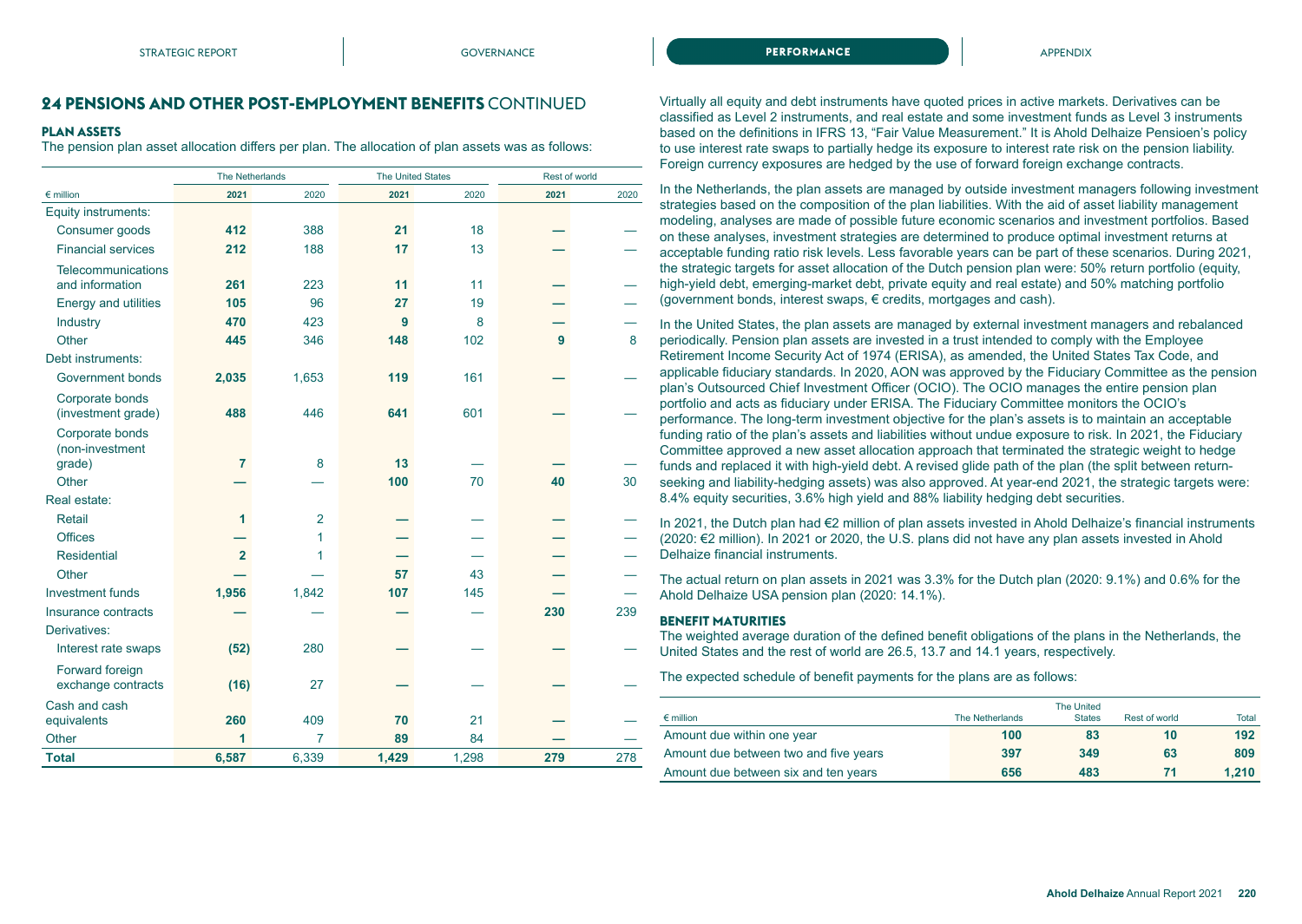### <span id="page-43-0"></span>**Defined contribution plans**

The Company operates defined contribution plans in the Netherlands, the United States, Belgium, Greece and Czech Republic. As mentioned above, the defined contribution plans in Belgium are accounted for as defined benefit plans due to the guaranteed return elements of the plans. The largest defined contribution plans exist in the United States, where the Company sponsors profit-sharing retirement plans that include a 401(k) feature that permits participating employees to make elective deferrals of their compensation and requires the Company to make matching contributions.

During 2021 and 2020, the Company contributed €128 million and €120 million, respectively, to its defined contribution plans. These contributions were recognized as an expense in the income statement and related entirely to continuing operations in 2021 and 2020.

### **Multi-employer plans (MEPs)**

A number of union employees in the United States are covered by MEPs based on obligations arising from collective bargaining agreements. These plans provide retirement and other benefits to participants generally based on their service to contributing employers. The benefits are paid from assets held in trust for that purpose. Trustees are appointed in equal number by employers and unions and they are typically responsible for oversight of the investment of the assets and administration of the plan. Contribution rates and, in some instances, benefit levels are generally determined through the collective bargaining process between the participating employers and unions. At year-end, none of the Company's collective bargaining agreements required an increase in the Company's total pension contributions for MEPs to meet minimum funding requirements.

Most of these plans are defined contribution plans. The plans that are defined benefit plans, on the basis of the terms of the benefits provided, are accounted for as defined contribution plans because, among other things, there is insufficient information available to account for these plans as defined benefit plans. These plans are generally flat dollar benefit plans. Ahold Delhaize is generally one of several employers participating in most of these plans and, in the event that Ahold Delhaize withdraws from a plan, its allocable share of the plan's obligations (with certain exceptions) would be based upon unfunded vested benefits in the plan at the time of such withdrawal. Ahold Delhaize's obligation to pay for its allocable share of a plan's unfunded vested benefits is called a withdrawal liability. The withdrawal liability payable by Ahold Delhaize at such time as it experiences a withdrawal from a plan is based upon the applicable statutory formula, plan computation methods and actuarial assumptions, and the amount of the plan's unfunded benefits. Ahold Delhaize does not have sufficient information to accurately determine its ratable share of plan obligations and assets following defined benefit accounting principles and the financial statements of the MEPs are drawn up on the basis of other accounting policies than those applied by Ahold Delhaize. Consequently, these MEPs are not included in the Company's balance sheet.

The risks of participating in MEPs are different from the risks of single-employer plans. Ahold Delhaize's contributions are pooled with the contributions of other contributing employers, and are therefore used to provide benefits to employees of these other participating employers. If other participating employers cease to participate in the plan without paying their allocable portion of the plan's unfunded obligations, this could result in increases in the amount of the plan's unfunded benefits and, thus, Ahold Delhaize's future contributions. Similarly, if a number of employers cease to have employees participating in the

plan, Ahold Delhaize could be responsible for an increased share of the plan's deficit. If Ahold Delhaize seeks to withdraw from a MEP, it generally must obtain the agreement of the applicable unions and will likely be required to pay withdrawal liability in connection with this. If a MEP in which Ahold Delhaize participates becomes insolvent, Ahold Delhaize may be required to increase its contributions, in certain circumstances, to fund the payment of benefits by the MEP.

Under normal circumstances, when a MEP reaches insolvency, it must reduce all accrued benefits to the maximum level guaranteed by the United States' PBGC. MEPs pay annual insurance premiums to the PBGC for such benefit insurance.

### **MEP – DEFINED BENEFIT PLANS**

At the end of 2020 and 2021, Ahold Delhaize participated in seven MEPs that are defined benefit plans on the basis of the terms of the benefits provided. The Company's participation in these MEPs is outlined in the following tables.

Ahold Delhaize's participation percentage is an indication based on the relevant amount of its contributions during the year in relation to the total amount of contributions made to the plan.

The estimate of the Company's net proportionate share of the plans' deficits is based on the latest available information received from these plans, such as the plans' measurement of plan assets and the use of discount rates between 6.5% and 7.5%. The estimate does not represent Ahold Delhaize's direct obligation. While it is our best estimate, based upon information available to us, it is imprecise and a reliable estimate of the amount of the obligation cannot be made.

The EIN/Pension Plan Number column provides the Employer Identification Number (EIN) and the three-digit pension plan number. As with all pension plans, multi-employer pension plans in the U.S. are regulated by the ERISA; the United States Tax Code; as amended; the Pension Protection Act of 2006 (PPA); and the Multi-employer Pension Reform Act of 2014 (MPRA), among other legislation.

Under the PPA, plans are categorized as "endangered" (Yellow Zone), "seriously endangered" (Orange Zone), "critical" (Red Zone), or neither endangered nor critical (Green Zone). This categorization is primarily based on three measures: the plan's funded percentage, the number of years before the plan is projected to have a minimum funding deficiency under ERISA and the number of years before the plan is projected to become insolvent. A plan is in the "Yellow Zone" if the funded percentage is less than 80% or a minimum funding deficiency is projected within seven years. If both of these triggers are reached, the plan is in the "Orange Zone." Generally, a plan is in the "Red Zone" if a funding deficiency is projected at any time in the next four years (or five years if the funded percentage is less than 65%). Plans with a funding ratio above 80% are generally designated as being in the "Green Zone." A plan in the "Red Zone" may be further categorized as "critical and declining" if the plan is projected to become insolvent within the current year or within either the next 14 years or the next 19 years, depending on the plan's ratio of inactive participants to active participants and the plan's specific funding percentage. MEPs in endangered or critical status are required by U.S. law to develop either a funding improvement plan (FIP) or a rehabilitation plan (RP) to enhance funding through reductions in benefits, increases in contributions, or both. The FIP/RP Status Pending/Implemented column in the table below indicates plans for which an FIP or an RP is pending or has been implemented. Additional information regarding the multi-employer plans listed in the following tables can be found on the website of the U.S. Department of Labor (*<www.efast.dol.gov>*).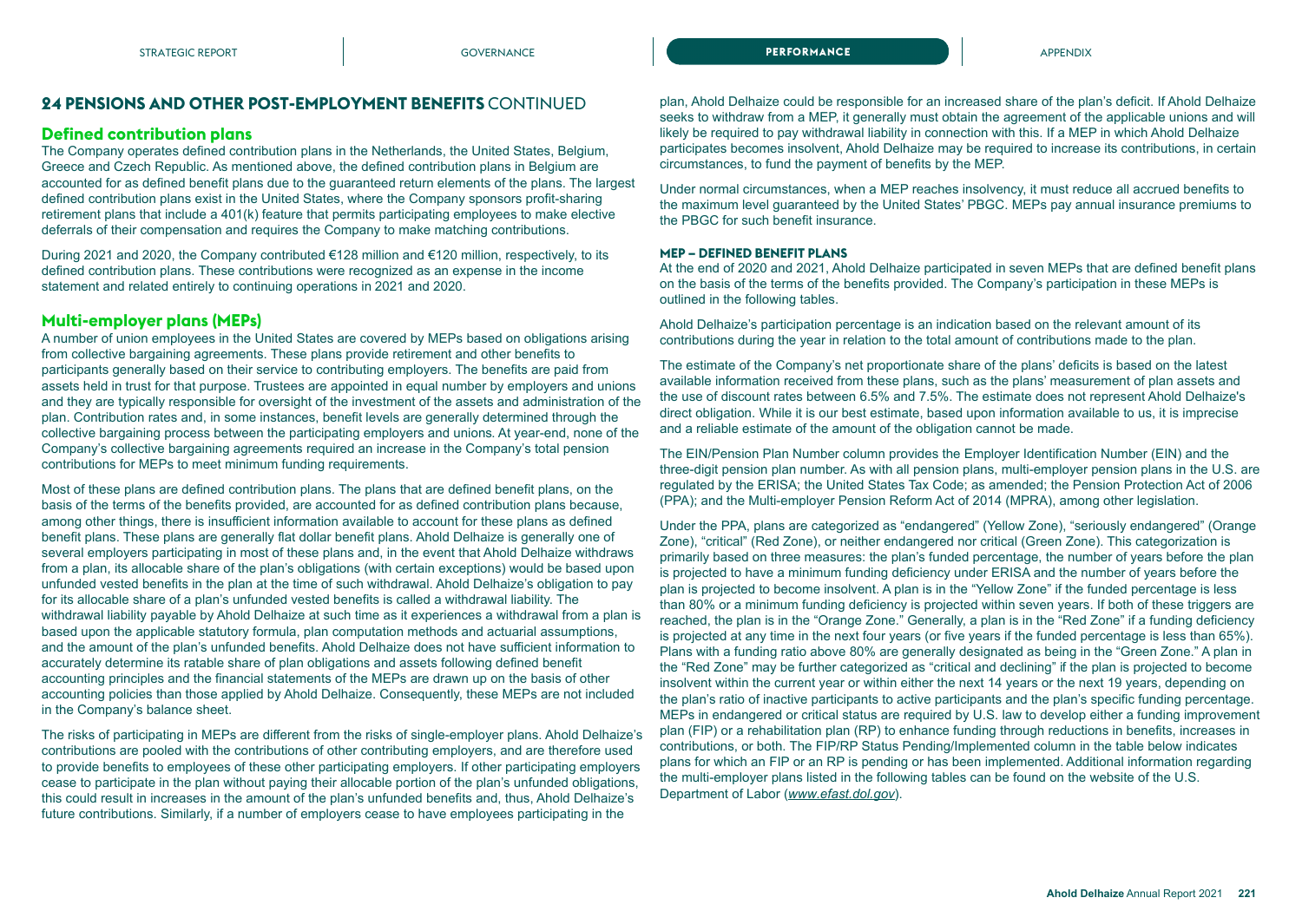|                                                              |                              |                                 |                                             |                      |                                                             |                                             | <b>January 2, 2022</b>           |                                          |                                                                               |
|--------------------------------------------------------------|------------------------------|---------------------------------|---------------------------------------------|----------------------|-------------------------------------------------------------|---------------------------------------------|----------------------------------|------------------------------------------|-------------------------------------------------------------------------------|
| € million, except Ahold Delhaize's participation percentages | EIN / Pension<br>plan number | <b>ERISA</b> zone<br>status     | FIP / RP status<br>pending /<br>implemented | Year of Form<br>5500 | Expiration date of<br>collective<br>bargaining<br>agreement | <b>Annual</b><br>contributions <sup>2</sup> | Plan<br>deficit<br>$(surplus)^3$ | <b>Ahold Delhaize's</b><br>participation | <b>Ahold Delhaize's</b><br>proportionate<br>share of deficit<br>$(surplus)^4$ |
| New England Teamsters & Trucking Industry Pension            | 04-6372430/001               | Red (Critical and<br>declining) | Implemented                                 | 2020                 | March 29, 2025                                              |                                             | $\overline{\phantom{0}}$         | 2.2%                                     | $\overline{\phantom{a}}$                                                      |
| UFCW Local 1262 & Employers Pension Fund                     | 22-6074414/001               | Red                             | Implemented                                 |                      | 2020 October 23, 2027-<br>February 12, 2028                 | 6                                           | (19)                             | 30.7%                                    | (6)                                                                           |
| Warehouse Employees' Union Local 730 Pension Trust Fund      | 52-6124754/001               | Red (Critical and<br>declining) | Implemented                                 | 2020                 | June 20, 2026-<br>May 15, 2027                              | 4                                           | 102                              | 87.0%                                    | 88                                                                            |
| Other plans <sup>5</sup>                                     |                              |                                 |                                             |                      |                                                             |                                             | 4,461                            | $1.5\%$                                  | (67)                                                                          |
| <b>Total</b>                                                 |                              |                                 |                                             |                      |                                                             | 20                                          | 4,543                            |                                          | 16                                                                            |

|                                                              |                              |                                 |                                             |                      |                                                             |                                      | January 3, 2021               |                                   |                                                                        |
|--------------------------------------------------------------|------------------------------|---------------------------------|---------------------------------------------|----------------------|-------------------------------------------------------------|--------------------------------------|-------------------------------|-----------------------------------|------------------------------------------------------------------------|
| € million, except Ahold Delhaize's participation percentages | EIN / Pension<br>plan number | <b>ERISA</b> zone<br>status     | FIP / RP status<br>pending /<br>implemented | Year of Form<br>5500 | Expiration date of<br>collective<br>bargaining<br>agreement | Annual<br>contributions <sup>2</sup> | Plan<br>deficit.<br>(surplus) | Ahold Delhaize's<br>participation | Ahold Delhaize's<br>proportionate<br>share of deficit<br>$(surplus)^4$ |
| New England Teamsters & Trucking Industry Pension            | 04-6372430/001               | Red (Critical and<br>declining) | Implemented                                 | 2019                 | March 29, 2025                                              | -5                                   |                               | 2.6%                              |                                                                        |
| UFCW Local 1262 & Employers Pension Fund                     | 22-6074414/001               | Red                             | Implemented                                 |                      | 2019 October 23, 2023-<br>February 10, 2024                 | 6                                    | 43                            | 29.6%                             | 13 <sup>°</sup>                                                        |
| Warehouse Employees' Union Local 730 Pension Trust Fund      | 52-6124754/001               | Red (Critical and<br>declining) | Implemented                                 | 2019                 | March 15, 2027                                              | -3                                   | 94                            | 86.5%                             | 82                                                                     |
| Other plans <sup>5</sup>                                     |                              |                                 |                                             |                      |                                                             |                                      | 5,489                         | 1.0%                              | (29)                                                                   |
| <b>Total</b>                                                 |                              |                                 |                                             |                      |                                                             | 21                                   | 5,627                         |                                   | 65                                                                     |

1 Form 5500 is part of ERISA's overall reporting and disclosure framework and includes the financial statements of a MEP.

2 The total annual contributions for the multi-employer defined benefit pension plans recorded in the income statement are €20 million (2020: €77 million including the annual contributions of €56 million for the settled p UFCW & Participating Employers Pension Fund, United Food & Commercial Workers International Union – Industry Pension Fund and UFCW Local 1500 Pension Plan).

3 The deficit/(surplus) of the plans is heavily influenced by the discount rate applied by the plans, which ranges between 6.5% and 7.5%. MEPs discount the liabilities at the plan's expected rate of return on assets. As a expected volatility, its expected rate of return on assets declines and, as such, the discount rate will decline, resulting in an increase of the deficit within the plan.

4 Ahold Delhaize's proportionate share of deficit (surplus) is calculated by multiplying the deficit/(surplus) of each plan that the Company participates in by Ahold Delhaize's participation percentage in that plan. This p share of deficit/(surplus) based on the best available information. The deficit is calculated in accordance with the accounting policies and funding assumptions applied by the relevant plan and does not represent any oblig of the plan, which would be accounted for and measured in accordance with Ahold Delhaize's accounting policies.

50 Other plans include Teamsters Local 639 Employers Pension Plan, UFCW Local 464A Pension Fund, Bakery and Confectionery Union Pension Fund and IAM National Pension Fund with participation percentages as of January 2, 202 0.0%, respectively (January 3, 2021: 4.7%, 23.5%, 0.5% and 0.0%).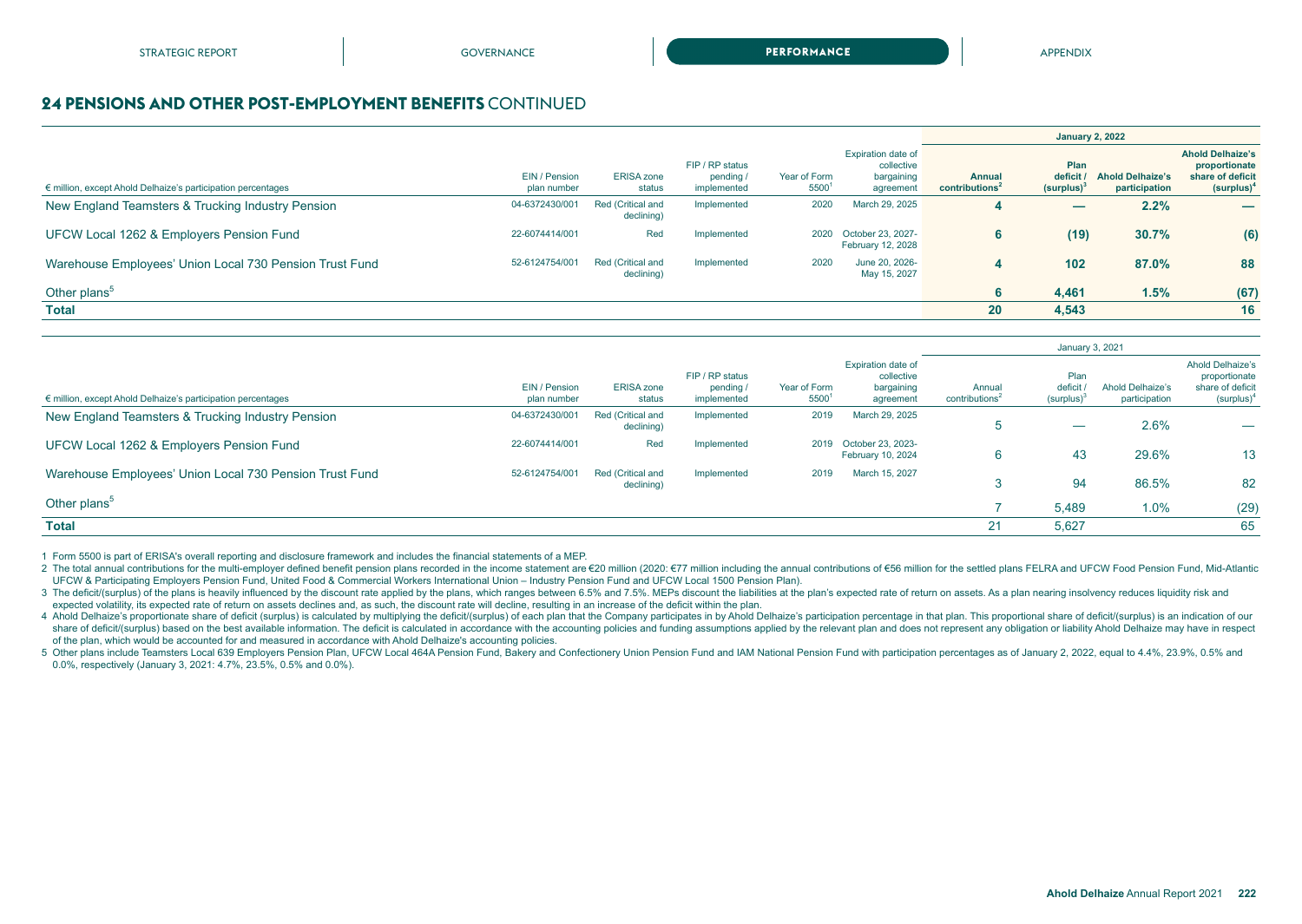If the underfunded liabilities of the multi-employer pension plans are not reduced, either by improved market conditions, reductions in benefits and/or collective bargaining changes, increased future payments by the Company and the other participating employers may result. However, all future increases generally will be subject to the collective bargaining process.

In 2020, Ahold Delhaize withdrew from the United Food & Commercial Workers International Union– Industry Pension Fund (the "National Plan") and the United Food & Commercial Workers (UFCW) – Local 1500 Pension Fund (the "1500 Plan") resulting in a total withdrawal liability of \$634 million (€559 million) and \$222 million (€183 million), respectively. In 2020, Ahold Delhaize paid \$590 million, which included a transition payment to the new plan as explained below. In 2021, Ahold Delhaize fully paid the remaining National Plan withdrawal liability in the amount of \$190 million. The outstanding withdrawal liability for the 1500 Plan, as of January 2, 2022, amounts to \$110 million (€97 million) (January 3, 2021: \$286 million (€234 million)). This withdrawal liability is recorded as a financial liability; see *[Note 23](#page-37-0)* for the non-current portion and *[Note 26](#page-48-0)* for the current portion.

For the National Plan, a new multi-employer variable annuity pension plan ("VAPP") was established (effective retrospectively as of July 1, 2020). The new plan is a defined benefit plan and the Company applies defined benefit accounting (the plan is included in the *[Defined benefit plans](#page-38-0)* above).

For the 1500 Plan, the Company will provide associates who are members of the UFCW Local 1500 future service retirement benefits through an existing defined contribution plan for which defined contribution accounting is applied.

In 2022, the Company expects its total contributions to multi-employer defined benefit plans to be €21 million, which includes RP contribution increases, where applicable. Ahold Delhaize has a risk of increased contributions and withdrawal liability (upon a withdrawal) if any of the participating employers in an underfunded MEP withdraw from the plan or become insolvent and are no longer able to meet their contribution requirements or if the MEP itself no longer has sufficient assets available to fund its short-term obligations to the participants in the plan. If and when a withdrawal liability is assessed, it may be substantially higher than the proportionate share disclosed above. Any adjustment for a withdrawal liability will be recorded when it is probable that a liability exists and the amount can be reliably estimated. Ahold Delhaize does not have a contractual agreement with any MEP that determines how a deficit will be funded, except for the FELRA and MAP settlement agreement as described below.

### **FELRA AND MAP SETTLEMENT AGREEMENT**

On December 31, 2020, Giant Food, UFCW Locals 27 and 400 (collectively the "Union Locals"), the PBGC, the Food Employers Labor Relations Association and United Food and Commercial Workers Pension Fund ("FELRA") and the Mid-Atlantic UFCW and Participating Employers Pension Fund ("MAP") finalized a settlement agreement on Giant Food's funding obligations with respect to FELRA and MAP. As a result of this agreement, the PBGC approved the combining of MAP into FELRA (the "Combined Plan") and agreed to provide financial assistance to the Combined Plan following its insolvency. The agreement intended to resolve all of Giant Food's existing liabilities with respect to the FELRA and MAP Plans and improves the security of pension benefits for associates and reduces financial risk for Giant Food.

The agreement consisted of the following components:

• The PBGC agreed to provide financial assistance to the Combined Plan after it becomes insolvent to fund benefit payments up to the level guaranteed by the PBGC. Giant Food agreed to pay the

withdrawal liability to the Combined Plan in monthly installments, which commenced in February 2021, for 25 years.

- Giant Food created a new single-employer plan to cover benefits accrued by Giant Food associates under the Combined Plan that exceed the PBGC's guarantee level following the Combined Plan's insolvency ("excess benefits").
- Giant Food created a new MEP with another employer to provide excess benefits for certain other participants in the Combined Plan for whom Giant Food previously assumed responsibility. Giant Food intends to exercise its option to withdraw from this plan, which is currently estimated to be approximately \$10 million (€8 million) in total, at some point during the next few years.

Each of the above plans is a frozen plan, meaning that no further benefits will be accrued. With this agreement, Giant Food significantly reduced its pension exposure and has improved the security of pension benefits for plan participants. The above plans, in essence, remain defined benefit plans; see *Principal risks and uncertainties* in this Annual Report for related risk factors for pension and other postemployment benefits.

As part of establishing these plans, Giant Food recorded a \$609 million (€502 million) pension-related liability and a \$211 million (€174 million) defined benefit obligation, with a corresponding reduction in the Ahold Delhaize FELRA and MAP MEP off-balance sheet liabilities in 2020. This pension-related liability was recorded as a pension expense in 2020. The current portion of the pension-related liability is included in Other current liabilities (see *[Note 27](#page-49-0)*).

Beginning January 1, 2021, Giant's associates who are represented by UFCW Locals 27 and 400 began to accrue benefits under a single-employer variable annuity plan. The defined benefit obligation of \$211 million as of January 3, 2021, related to this new variable annuity single-employer plan and represented the best estimate based on information available at year end 2020. As of January 2, 2022, the best estimate was revised and the defined benefit obligation was reduced to \$54 million (see *American Rescue Plan Act of 2021 (ARPA)* below).

### **AMERICAN RESCUE PLAN ACT OF 2021 (ARPA)**

On March 11, 2021, the American Rescue Plan Act of 2021 ("ARPA") was signed into law. ARPA establishes a special financial assistance program to be administered by the Pension Benefit Guaranty Corporation (PBGC) and funded by transfers from the U.S. Treasury through September 30, 2030. Under this program, eligible multi-employer pension plans may apply to receive a one-time cash payment intended to be the amount required for the plan to pay all benefits through the last day of the plan year ending in 2051. The payment received under this special financial assistance program would not be considered a loan and would not need to be paid back.

The Combined Plan is eligible for special financial assistance and submitted an application to the PBGC on December 30, 2021.The anticipated special financial assistance to the Combined Plan is expected to significantly delay the insolvency of the Combined Plan and consequently significantly reduce the liability of the single-employer plan for excess benefits for which Ahold Delhaize recorded a defined benefit liability in the amount of \$211 million in our financial year 2020. The amount of the liability for the excess benefits payable under Giant Food's single‑employer plan was reassessed as part of the application process, and the liability was reduced to \$54 million, which represents the best estimate based on information available at year end and includes judgment to determine the projected insolvency based on an assumed investment return.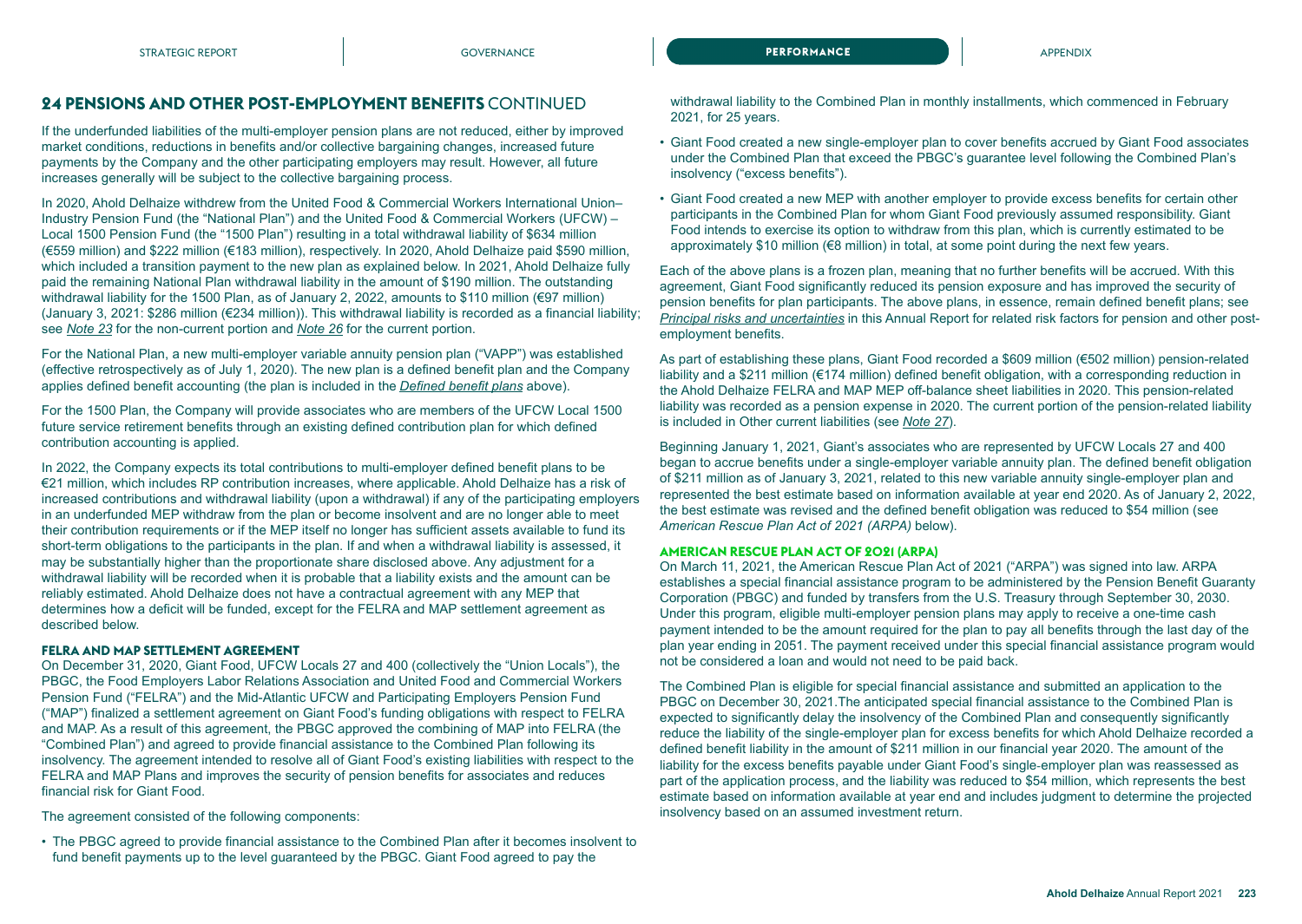ARPA has no impact on the FELRA and MAP withdrawal liability presented in the table above as "Other long-term pension plan obligations." It also has no impact on the 2020 withdrawals from the National Plan and the 1500 Plan.

Eligible plans include, among others, plans that are in "critical and declining" status in any plan year beginning in 2020, 2021, or 2022. Applications for financial assistance must be submitted no later than December 31, 2025. In addition to the Combined Plan, each of the following plans to which various subsidiaries of Ahold Delhaize contribute are expected to be eligible, and to apply, for the special financial assistance:

- New England Teamsters & Trucking Industry Pension Plan
- Warehouse Employees' Union Local 730 Pension Trust Fund
- Bakery and Confectionery Union and Industry Pension Fund

The PBGC issued an interim final rule regarding the special assistance program on July 9, 2021. The PBGC included a 30-day public comment period from the date of publication. The guidance provides additional clarity regarding the application process, plans eligible for priority consideration, the method for determining the specific amount of the special financial assistance available to an eligible plan, conditions on plans that receive the assistance (including with respect to withdrawal liability), investment considerations, and the timing of payments. The final rule has not yet been published.

While ARPA is expected to provide financial assistance to the New England Teamsters & Trucking Industry Pension Plan, the Warehouse Employees' Union Local 730 Pension Trust Fund and the Bakery and Confectionary Union and Industry Pension Fund, the expected future contributions to those multi-employer plans will not be impacted in the short term. The ongoing contribution requirements will continue to be based on the collective bargaining agreements in place. Accordingly, the special financial assistance for these three plans should not have any impact on Ahold Delhaize's ongoing contribution obligation.

### **MEP – DEFINED CONTRIBUTION PLANS**

Ahold Delhaize also participates in 39 MEPs (2020: 40 MEPs) that are defined contribution plans on the basis of the terms of the benefits provided. The majority of these plans provide health and welfare benefits. The Company contributed €283 million and €293 million to multi-employer defined contribution plans during 2021 and 2020, respectively. These contributions are recognized as an expense in the consolidated income statement and related entirely to continuing operations in 2021 and 2020. These plans vary significantly in size, with contributions to the three largest plans representing 62% of total contributions (2020: 52%).

## **Accounting estimates and judgments**

The present value of the pension obligations depends on a number of assumptions that are determined on an actuarial basis. The assumptions used in determining the net cost (income) for pensions include the discount rate that should be used to determine the present value of estimated future cash outflows expected to be required to settle the pension obligations. Other key assumptions include longevity and future salary and pension increases.

In 2021, the enactment of the ARPA resulted in a partial release of the FELRA and MAP excess benefit obligation. In the decision to partially release this excess benefit obligation, management has applied judgment in determining the projected insolvency as this depends on the assumed investment return. In 2021, the effect of ARPA is accounted for similarly to how we would account for an amendment of the plan, with the change recorded as a negative past service cost.

#### 囿 **Accounting policies**

The net assets and net liabilities recognized on the consolidated balance sheet for defined benefit plans represent the actual surplus or deficit in Ahold Delhaize's defined benefit plans measured as the present value of the defined benefit obligations less the fair value of plan assets. Any surplus resulting from this calculation is limited to the present value of available refunds and reductions in future contributions to the plan.

Defined benefit obligations are actuarially calculated on the balance sheet date using the projected unit credit method. The present value of the defined benefit obligations is determined by discounting the estimated future cash outflows using market yields on high-quality corporate bonds (i.e., bonds rated AA or higher), denominated in the currency in which the benefits will be paid, and that have an average duration similar to the expected duration of the related pension liabilities.

Defined benefit costs are split into three categories:

- Service cost, past service cost, gains and losses on curtailment and settlements
- Net interest expense or income
- Remeasurement

The first category is presented as labor costs within operating earnings. Past-service costs are recognized in the income statement in the period of plan amendment. Results from curtailments or settlements are recognized immediately.

Past service years within the Dutch pension plan are calculated based upon a methodology that uses the maximum past service years based on accrued benefits or a participant's actual date of hire.

Net interest is calculated by applying the discount rate to the net defined benefit liability or asset and is presented within net financial expenses.

Remeasurements, comprising actuarial gains and losses, the effect of the asset ceiling (if applicable), and the return on plan assets (excluding interest) are recognized immediately in the balance sheet with a charge or credit to other comprehensive income in the period in which it occurs. Remeasurements recorded in other comprehensive income are not recycled to the income statement.

Contributions to defined contribution plans are recognized as an expense when employees have rendered service entitling them to the contributions. Post-employment benefits provided through industry MEPs, managed by third parties, are generally accounted for under defined contribution criteria.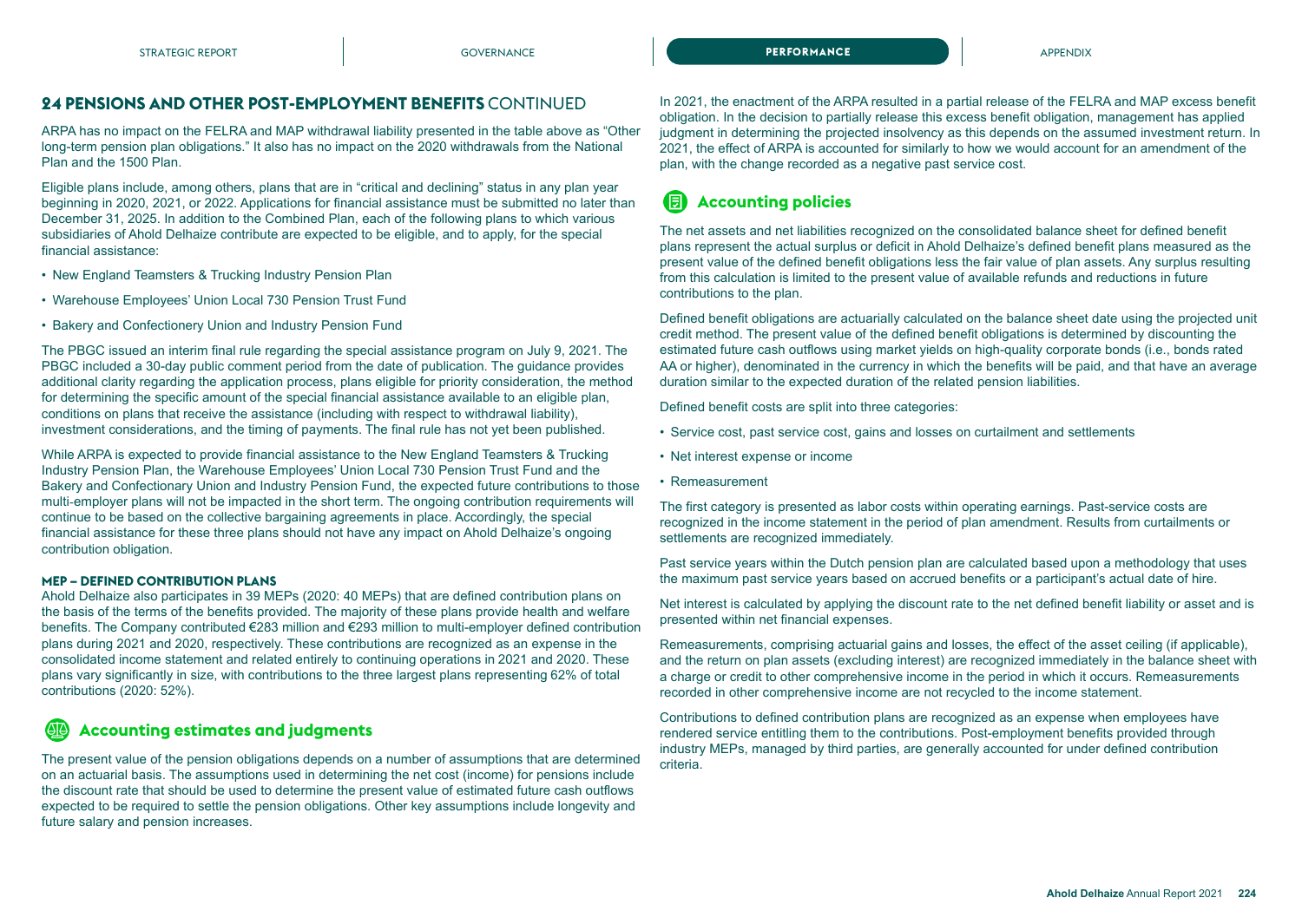### <span id="page-47-0"></span>**25 PROVISIONS**

The table below specifies the changes in total provisions (current and non-current):

| $\epsilon$ million                            | Self-<br>insurance<br>program | Claims<br>and legal<br>disputes | Severance<br>and<br>termination<br>benefits | Onerous<br>contracts | Other          | Total |
|-----------------------------------------------|-------------------------------|---------------------------------|---------------------------------------------|----------------------|----------------|-------|
| As of January 3, 2021                         |                               |                                 |                                             |                      |                |       |
| Current portion                               | 278                           | 36                              | 40                                          | 8                    | 17             | 378   |
| Non-current portion                           | 613                           | 18                              | 8                                           | 25                   | 53             | 718   |
| <b>Carrying amount</b>                        | 891                           | 54                              | 49                                          | 32                   | 70             | 1,096 |
| Year ended January 2, 2022                    |                               |                                 |                                             |                      |                |       |
| Additions charged to income                   | 264                           | 73                              | 55                                          | 6                    | 25             | 422   |
| Acquisitions through business<br>combinations | 11                            |                                 |                                             |                      | 1              | 12    |
| Used during the year                          | (192)                         | (17)                            | (65)                                        | (8)                  | (22)           | (303) |
| Released to income                            | (46)                          | (1)                             | (3)                                         | (3)                  | (3)            | (57)  |
| Interest accretion                            | 7                             |                                 |                                             | 1                    | 1              | 8     |
| Effect of changes in discount rates           | (28)                          |                                 |                                             |                      |                | (28)  |
| Other movements                               | $\overline{7}$                |                                 |                                             |                      |                | 7     |
| Exchange rate differences                     | 67                            | 1                               | 1                                           | $\overline{2}$       | $\overline{2}$ | 73    |
| <b>Closing carrying amount</b>                | 980                           | 110                             | 37                                          | 30                   | 74             | 1,231 |
|                                               |                               |                                 |                                             |                      |                |       |
| As of January 2, 2022                         |                               |                                 |                                             |                      |                |       |
| Current portion                               | 332                           | 89                              | 35                                          | 11                   | 18             | 484   |
| Non-current portion                           | 648                           | 21                              | $\overline{2}$                              | 19                   | 56             | 746   |
| <b>Carrying amount</b>                        | 980                           | 110                             | 37                                          | 30                   | 74             | 1,231 |

Maturities of total provisions as of January 2, 2022, are as follows:

| $\epsilon$ million                    | Self-<br>insurance<br>program | Claims<br>and legal<br>disputes | Severance<br>and<br>termination<br>benefits | Onerous<br>contracts | Other | <b>Total</b> |
|---------------------------------------|-------------------------------|---------------------------------|---------------------------------------------|----------------------|-------|--------------|
| Amount due within one year            | 332                           | 89                              | 35                                          | 11                   | 18    | 484          |
| Amount due between one and five years | 410                           | 17                              |                                             | 10                   | 26    | 465          |
| Amount due after five years           | 238                           | 4                               |                                             | 8                    | 30    | 281          |
| Total                                 | 980                           | 110                             | 37                                          | 30                   | 74    | 1.231        |

### **Self-insurance program**

Ahold Delhaize is self-insured for certain potential losses, mainly relating to general liability, vehicle liability, workers' compensation and property losses incurred by its subsidiaries. Some of Ahold Delhaize's self-insured losses are retained at its captive insurance companies. The captives' maximum self-insurance retention per occurrence, including defense costs, is \$2 million (€2 million) for general liability, \$15 million (€13 million) for commercial vehicle liability, \$5 million (€4 million) for workers' compensation in the United States and an amount equivalent to the capped continued payment of wages in the Netherlands, \$5 million (€4 million) for property losses in Europe and \$9 million (€8 million) with an annual aggregate of \$25 million (€22 million) for property losses in the United States. Part of the self-insured risk is ceded under a reinsurance treaty, which is a pooling arrangement between unrelated companies; see *[Note 16](#page-31-0)*.

The measurement of the self-insurance provisions involves estimates and judgments to be made regarding future claim patterns, which include estimates on the number of future claims, timing and amount of payment of damages and costs associated with the settlement of future claims.

### **Claims and legal disputes**

The Company is party to a number of legal proceedings arising out of its business operations. Such legal proceedings are subject to inherent uncertainties. Management, supported by internal and external legal counsel, where appropriate, determines whether it is probable that an outflow of resources will be required to settle an obligation. If this is the case, the best estimate of the outflow of resources is recognized.

### **Severance and termination benefits**

This provision relates to payments to employees whose employment with the Company has ended, either as part of a restructuring or a voluntary separation plan. The measurement of the provision involves estimates and judgments about the population and number of employees that will ultimately be affected by the plans, estimates of salary ranges used to measure future cash flows, and assumptions of periods of service, if relevant.

### **Onerous contracts**

Onerous contract provisions relate to unfavorable contracts where the unavoidable costs of meeting the obligations under the contracts exceed the benefits expected to be received. The judgments and estimates made in the measurement of onerous contracts relate to unavoidable future costs anticipated to be incurred.

### **Other**

Other provisions include loyalty programs, long-term incentives, jubilee payments, asset retirement obligations, provisions for environmental risks and supplemental medical benefits. The judgments and estimates made in the measurement of these provisions relate to the estimated costs to be incurred at an unknown future date.

The loyalty program provision of  $\epsilon$ 21 million as of January 2, 2022 (January 3, 2021:  $\epsilon$ 20 million), mainly relates to a third-party customer loyalty program in the Netherlands and reflects the estimated cost of benefits to which customers participating in the loyalty program are entitled. When measuring the provision for loyalty programs, management estimates the expected timing of the redemptions by customers and the expected breakage (benefits granted but never redeemed).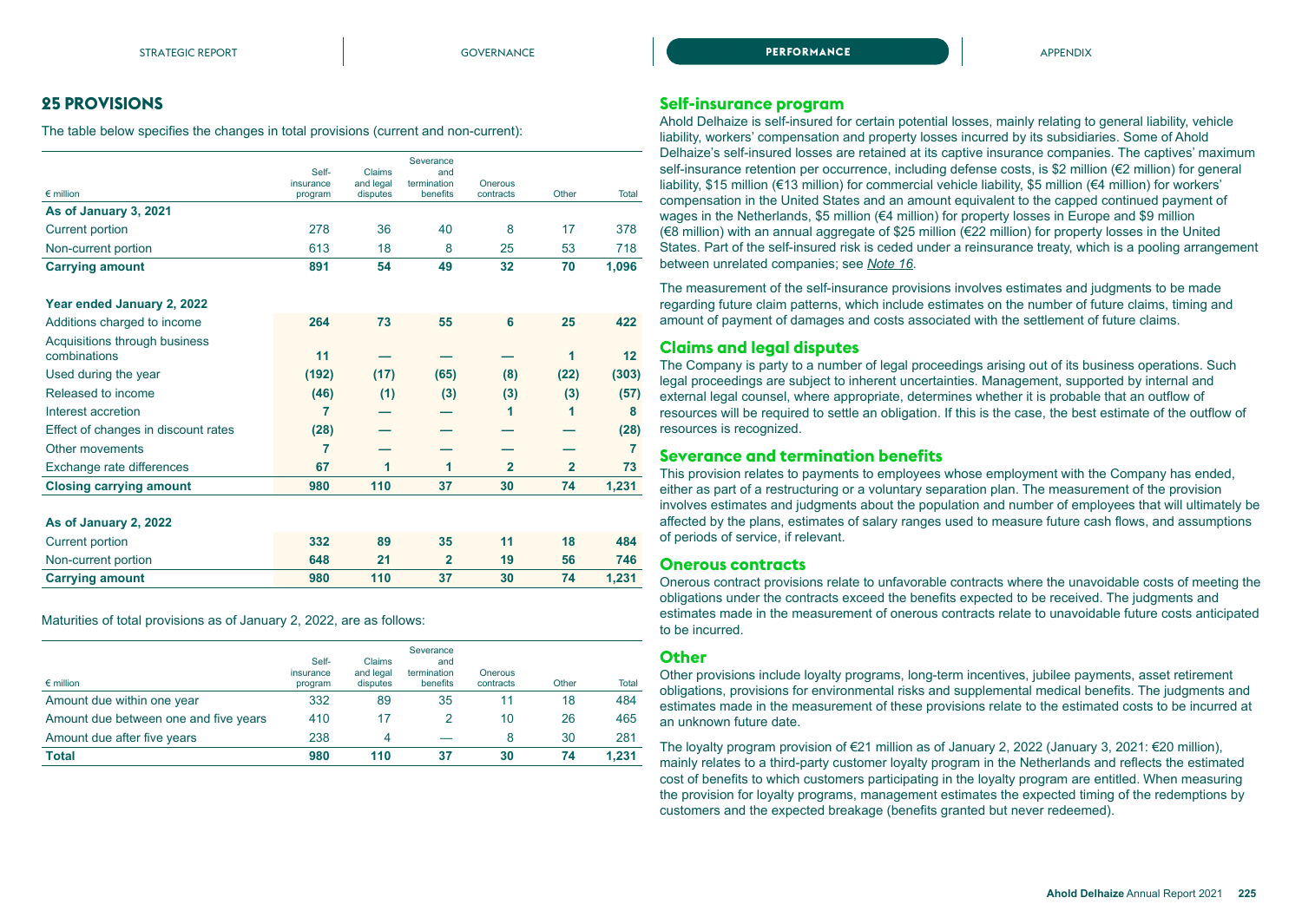### <span id="page-48-0"></span>**25 PROVISIONS** CONTINUED

## **Accounting estimates and judgments**

The recognition of provisions requires estimates and assumptions regarding the timing and the amount of outflow of resources. The main estimates are as follows:

- Self-insurance program: estimates and assumptions include an estimate of claims incurred but not yet reported, historical loss experience, projected loss development factors, estimated changes in claim reporting patterns, claim settlement patterns, judicial decisions and legislation. It is possible that the final resolution of claims may result in significant expenditures in excess of existing reserves.
- Loyalty programs: estimating the cost of benefits to which customers participating in the loyalty program are entitled includes assumptions on redemption rates. These estimates and assumptions apply to all loyalty programs, irrespective of whether they are accounted for as sales deferrals or provisions for future payments made at redemption.
- Claims and legal disputes: management, supported by internal and external legal counsel, where appropriate, determines whether it is probable that an outflow of resources will be required to settle an obligation. If this is the case, the best estimate of the outflow of resources is recognized.
- Severance and termination benefits: the provisions relate to separation plans and agreements and use the best estimate, based on information available to management, of the cash flows that will likely occur. The amounts that are ultimately incurred may change as the plans are executed.
- Onerous contracts: mainly relate to unfavorable contracts and include the excess of the unavoidable costs of meeting the contractual obligations over the benefits expected to be received under such contracts.

#### **Accounting policies** 周

Provisions are recognized when (i) the Company has a present (legal or constructive) obligation as a result of past events, (ii) it is probable that an outflow of resources will be required to settle the obligation, and (iii) the amount can be reliably estimated. The amount recognized is the best estimate of the expenditure required to settle the obligation. Provisions are discounted whenever the effect of the time value of money is significant.

The provision for the Company's self-insurance program is recorded based on claims filed and an estimate of claims incurred but not yet reported. The provision includes expenses incurred in the claim settlement process that can be directly associated with specific claims. Other expenses incurred in the claim settlement process are expensed when incurred. The Company's estimate of the required liability of such claims is recorded on a discounted basis, utilizing an actuarial method based upon various assumptions that include, but are not limited to, historical loss experience, projected loss development factors and actual payroll costs.

Restructuring-related provisions for severance and termination benefits are recognized when the Company has approved a detailed formal restructuring plan and the restructuring has either commenced or has been announced to those affected by it. Onerous contract provisions are measured at the amount by which the unavoidable costs to fulfill agreements exceeds the expected benefits from such agreements.

## **26 OTHER CURRENT FINANCIAL LIABILITIES**

| $\epsilon$ million                                                  | January 2,<br>2022   | January 3,<br>2021 |
|---------------------------------------------------------------------|----------------------|--------------------|
| Lease liabilities – current portion                                 | 1.201                | 1.143              |
| Interest payable                                                    | 36                   | 33                 |
| Short-term borrowings                                               | 145                  | 74                 |
| <b>Bank overdrafts</b>                                              | 807                  | 683                |
| Reinsurance liabilities – current portion (see Note 16 and Note 23) | 67                   | 77                 |
| Loans – current portion (see Note 22)                               | 197                  | 348                |
| Deposit liabilities                                                 | 17                   | 16                 |
| Derivative financial instruments                                    | $\blacktriangleleft$ |                    |
| Other                                                               | 82                   | 11                 |
| <b>Total other current financial liabilities</b>                    | 2.552                | 2.386              |

For more information on lease liabilities, see *[Note 33](#page-62-0).*

Bank overdrafts includes an amount of €807 million (January 3, 2021: €681 million) which relates to the overdraft position of a notional cash pooling arrangement. This bank overdraft is fully offset by an identical amount included under Cash and cash equivalents (see *[Note 20](#page-33-0)* and *[Note 30](#page-52-0)*).

Other mainly includes the current portion of the Local 1500 withdrawal liability; see *[Note 24](#page-38-0)*.

## **B** Accounting policies

For more information on the accounting policies for financial liabilities and reinsurance liabilities, see *[Note 30](#page-52-0)*.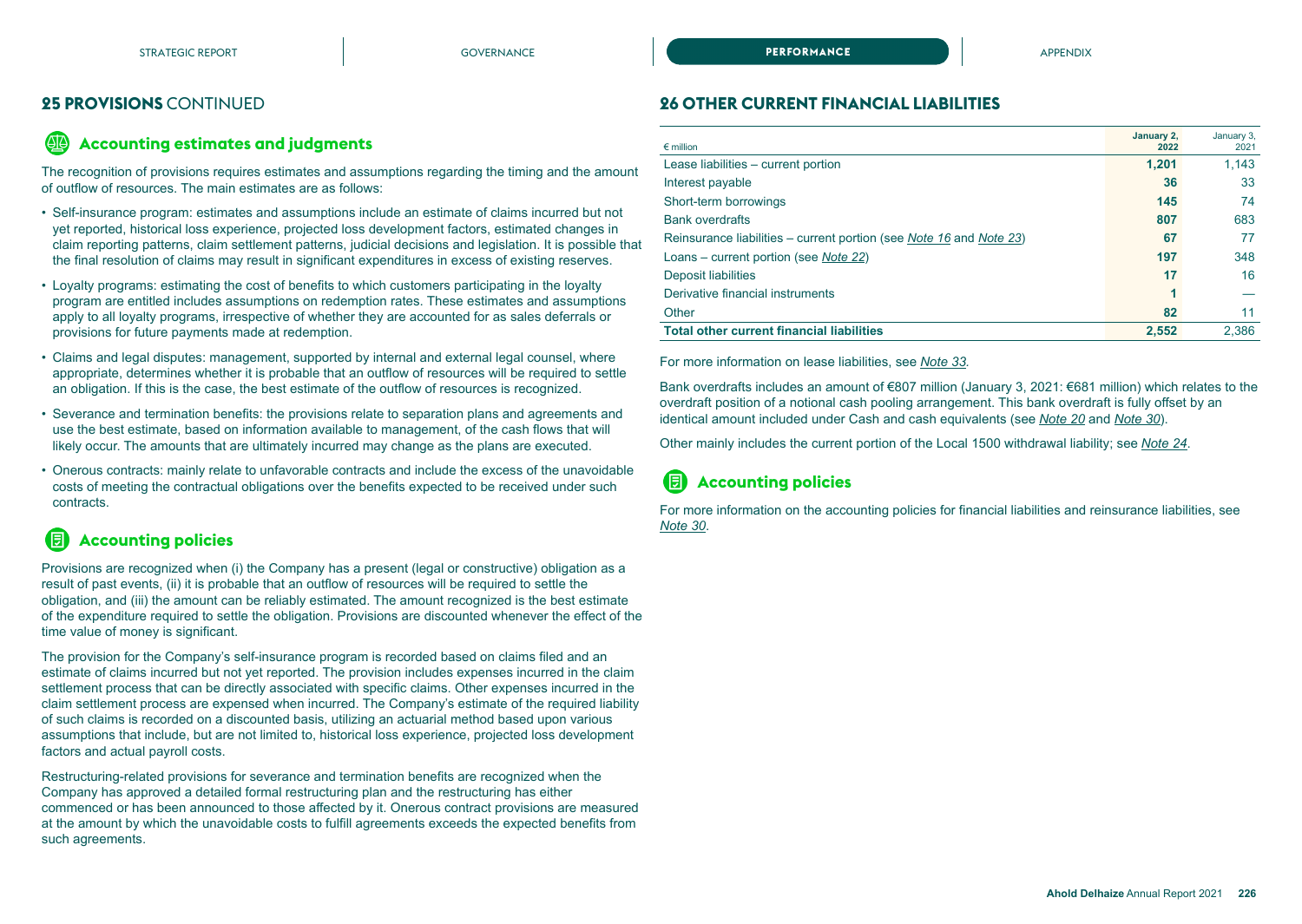### <span id="page-49-0"></span>**27 OTHER CURRENT LIABILITIES**

| $\epsilon$ million                     | January 2,<br>2022 | January 3,<br>2021 |
|----------------------------------------|--------------------|--------------------|
| Accrued expenses                       | 1.819              | 1,630              |
| Compensated absences                   | 565                | 515                |
| Payroll taxes, social security and VAT | 576                | 533                |
| Deferred income                        | 237                | 203                |
| Gift card liabilities <sup>1</sup>     | 249                | 208                |
| Other $^2$                             | 37                 | 37                 |
| <b>Total other current liabilities</b> | 3.483              | 3,125              |

1 Gift card sales for the year in the amount of €605 million and exchange rate differences of €8 million, offset by redemptions in the amount of €559 million and breakage in the amount of €12 million resulted in an ending balance of gift card liabilities of €249 million. 2 Includes the current portion of the pension-related liability for FELRA and MAP of €28 million (January 3, 2021: €26 million). See

*[Note 24](#page-38-0)*.

The non-current portion of the Deferred income amounts to €51 million (January 3, 2021: €54 million), and is included in the "Other non-current liabilities" line of the balance sheet.

## **Accounting estimates and judgments**

For more information on the accounting estimates and judgments policies for gift card liabilities, see *[Note 7](#page-15-0)*.

## **28 CASH FLOW**

The following table presents the reconciliation between the cash and cash equivalents as presented in the statement of cash flows and on the balance sheet:

| $\epsilon$ million                                                    | January 2,<br>2022 | January 3.<br>2021 |
|-----------------------------------------------------------------------|--------------------|--------------------|
| Cash and cash equivalents as presented in the statement of cash flows | 2.968              | 2.910              |
| Restricted cash                                                       | 25                 | 23                 |
| Cash and cash equivalents as presented on the balance sheet           | 2.993              | 2.933              |

The following tables present additional cash flow information:

| $\epsilon$ million                                                                                   | 2021         | 2020         |
|------------------------------------------------------------------------------------------------------|--------------|--------------|
| <b>Non-cash investing activities</b>                                                                 |              |              |
| Accounts payable at year-end related to purchased non-current assets                                 | 414          | 334          |
| Assets acquired under leases <sup>1</sup>                                                            | 651          | 638          |
| Reassessments and modifications to leases <sup>2</sup>                                               | 1,071        | 1,143        |
| Acquisition of businesses (see Note 4)                                                               |              |              |
| Total purchase consideration                                                                         | (881)        | (5)          |
| Purchase consideration in kind                                                                       | 173          |              |
| Purchase consideration paid by other parties                                                         | 166          |              |
| Deferred consideration payable                                                                       | $\mathbf{2}$ |              |
| Cash acquired (excluding restricted cash)                                                            | 11           | $\mathbf{1}$ |
| Acquisition of businesses, net of cash acquired                                                      | (529)        | (4)          |
|                                                                                                      |              |              |
| <b>Divestments of businesses</b>                                                                     |              |              |
| Net cash flows related to Tops Markets                                                               | (2)          | (3)          |
| Net cash flows from divestment of subsidiaries and businesses <sup>3</sup>                           | 45           |              |
| Divestment of businesses                                                                             | 44           | (3)          |
| Cash divested                                                                                        | (49)         |              |
| Divestment of businesses, net of cash divested                                                       | (5)          | (3)          |
|                                                                                                      |              |              |
| Reconciliation between results on divestments of discontinued operations<br>and cash (paid) received |              |              |
| Result on divestments of discontinued operations before income taxes                                 |              |              |
| Result on divestment of subsidiaries and businesses <sup>3</sup>                                     | 6            |              |
| Net assets (liabilities) divested                                                                    | 39           |              |
| Changes in provisions and other financial liabilities - net                                          | (2)          | (3)          |
| Divestment of businesses                                                                             | 44           | (3)          |
| Cash divested                                                                                        | (49)         |              |
| Divestment of businesses, net of cash divested                                                       | (5)          | (3)          |

1 The additions to right-of-use assets (see *[Note 12](#page-24-0)* and *[Note 13](#page-24-0)*) include €79 million of additions through sale and leaseback transactions and €2 million of lease incentives received net of initial direct costs (2020: €7 million of additions through sale and leaseback transactions and €4 million of initial direct costs net of lease incentives received), which are excluded from the amount of non-cash investing activities.

2 The modifications and remeasurements to right-of-use assets (see *[Note 12](#page-24-0)* and *[Note 13](#page-24-0)*) and to net investment in leases classified within non-current and current financial assets (see *[Note 16](#page-31-0)* and *[Note 19](#page-33-0)*) include €5 million of lease incentives received net of initial direct costs (2020: €16 million of lease incentives received net of initial direct costs), which are excluded from the amount of noncash investing activities.

3 Predominantly includes divestment of a captive insurance business that did not qualify as a discontinued operation.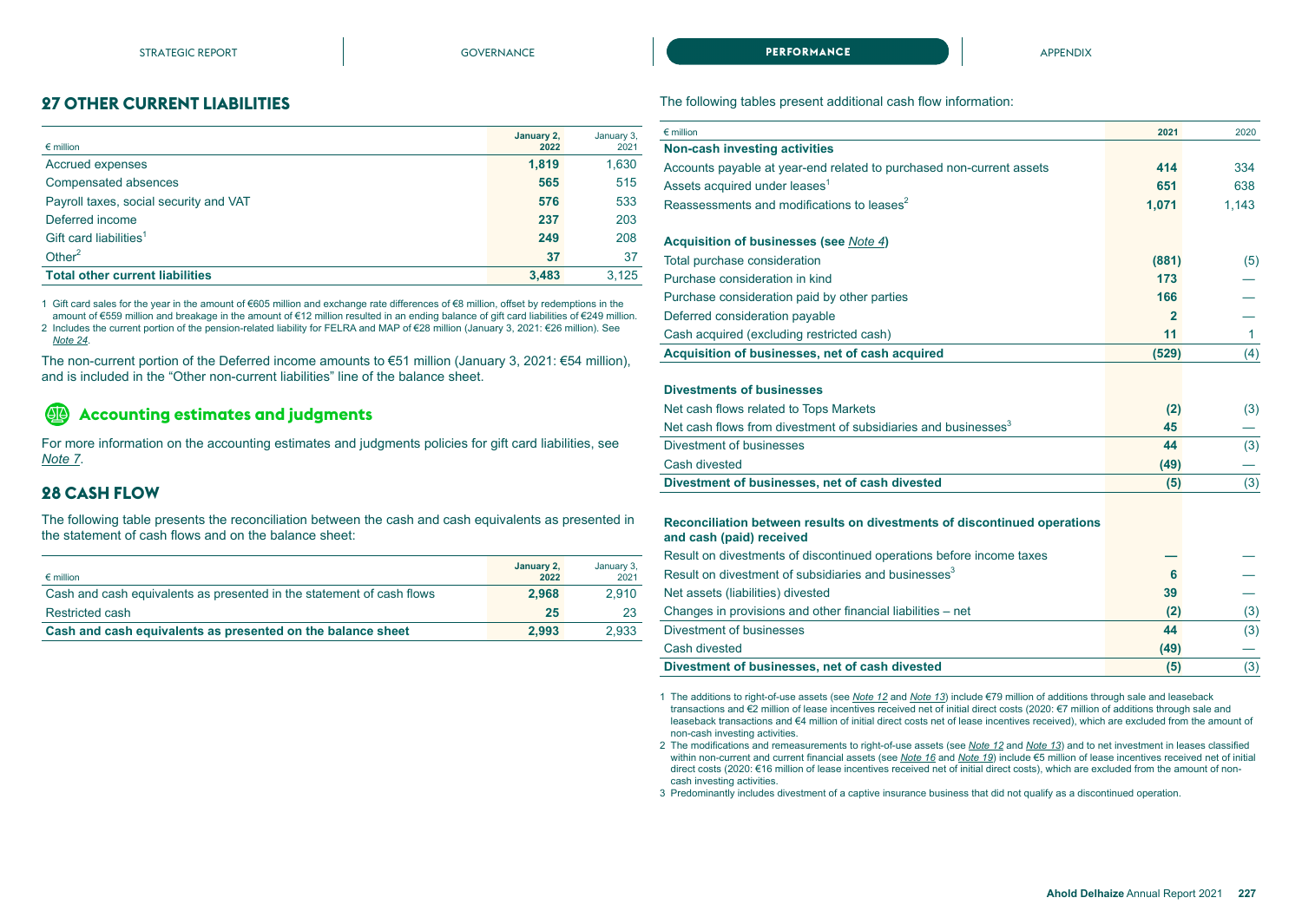### **28 CASH FLOW CONTINUED**

### **Changes in liabilities arising from financing activities for the years ended January 2, 2022, and January 3, 2021:**

|                                                                                  |                          |                          | Short-term<br>borrowings and            | <b>Derivative</b>        | <b>Derivative</b>        |              |
|----------------------------------------------------------------------------------|--------------------------|--------------------------|-----------------------------------------|--------------------------|--------------------------|--------------|
| $\epsilon$ million                                                               |                          |                          | Loans Lease liabilities bank overdrafts | assets                   | liabilities              | <b>Total</b> |
| As of January 3, 2021                                                            | 4,210                    | 9,586                    | 757                                     | _                        | $\overline{\phantom{a}}$ | 14,553       |
| Proceeds from long-term debt <sup>1</sup>                                        | 845                      | -                        |                                         |                          |                          | 845          |
| Acquisitions through business combinations                                       | 137                      | 593                      |                                         |                          |                          | 730          |
| Repayments of loans and lease liabilities <sup>2</sup>                           | (427)                    | (1, 575)                 |                                         | _                        | $\overline{\phantom{a}}$ | (2,002)      |
| Classified (to) held for sale or sold                                            | (3)                      | $\overline{\phantom{0}}$ |                                         |                          | $\overline{\phantom{a}}$ | (3)          |
| Changes in short-term borrowings and overdrafts                                  |                          |                          | 90                                      | $\overline{\phantom{a}}$ |                          | 90           |
| Other cash flows from derivatives                                                |                          |                          |                                         |                          |                          |              |
| Fair value changes                                                               | (1)                      |                          |                                         |                          | $\overline{2}$           |              |
| Additions to lease liabilities                                                   | $\overline{\phantom{a}}$ | 797                      |                                         |                          |                          | 797          |
| Reassessments and modifications to leases                                        | _                        | 1,060                    |                                         |                          |                          | 1,060        |
| <b>Termination of leases</b>                                                     | $\overline{\phantom{0}}$ | (51)                     |                                         |                          | $\overline{\phantom{a}}$ | (51)         |
| Amortization of fair value adjustments and interest accretion to lease liability | (6)                      | 337                      |                                         |                          | $\overline{\phantom{a}}$ | 331          |
| Other non-cash movements                                                         | $\overline{\phantom{0}}$ | (1)                      |                                         |                          |                          | (1)          |
| Exchange rate differences                                                        | 119                      | 516                      | 105                                     |                          |                          | 740          |
| As of January 2, 2022                                                            | 4,874                    | 11,262                   | 952                                     |                          | $\overline{2}$           | 17,090       |

1 The amount is net of deferred financing costs of €5 million, of which €2 million is included in Other within financing cash flows from continuing operations in the statement of cash flows.

2 Repayment of lease liabilities as presented in the statement of cash flows includes €7 million of lease incentives received net of initial direct costs and excludes €2 million of lease payments classified as divestment

| $\epsilon$ million                                                               | Loans | Lease liabilities | Short-term<br>borrowings and<br>bank overdrafts | Derivative<br>assets | Derivative<br>liabilities | <b>Total</b>   |
|----------------------------------------------------------------------------------|-------|-------------------|-------------------------------------------------|----------------------|---------------------------|----------------|
| As of December 29, 2019                                                          | 4,294 | 9,695             | 1,455                                           |                      |                           | 15,445         |
| Proceeds from long-term debt <sup>1</sup>                                        | 506   |                   |                                                 |                      |                           | 506            |
| Acquisitions through business combinations                                       |       |                   |                                                 |                      |                           |                |
| Repayments of loans and lease liabilities <sup>2</sup>                           | (438) | (1,599)           |                                                 |                      |                           | (2,037)        |
| Classified (to) held for sale or sold                                            | (16)  |                   |                                                 |                      |                           | (16)           |
| Changes in short-term borrowings and overdrafts                                  |       |                   | (556)                                           |                      |                           | (556)          |
| Other cash flows from derivatives                                                |       |                   |                                                 | $\overline{2}$       |                           | $\overline{2}$ |
| Fair value changes                                                               |       |                   |                                                 | (2)                  | (1)                       | (3)            |
| Additions to lease liabilities                                                   |       | 645               |                                                 |                      |                           | 645            |
| Reassessments and modifications to leases                                        |       | 1,136             |                                                 |                      |                           | 1,136          |
| <b>Termination of leases</b>                                                     |       | (70)              |                                                 |                      |                           | (70)           |
| Amortization of fair value adjustments and interest accretion to lease liability | (9)   | 357               |                                                 |                      |                           | 348            |
| Other non-cash movements                                                         | 16    |                   |                                                 |                      |                           | 16             |
| Exchange rate differences                                                        | (144) | (579)             | (142)                                           |                      |                           | (865)          |
| As of January 3, 2021                                                            | 4,210 | 9,586             | 757                                             |                      |                           | 14,553         |

1 The amount is net of deferred financing costs of €5 million, of which €2 million is included in Other within financing cash flows from continuing operations in the statement of cash flows.

2 Repayment of lease liabilities as presented in the statement of cash flows includes €12 million of lease incentives received net of initial direct costs and excludes €3 million of lease payments classified as divestment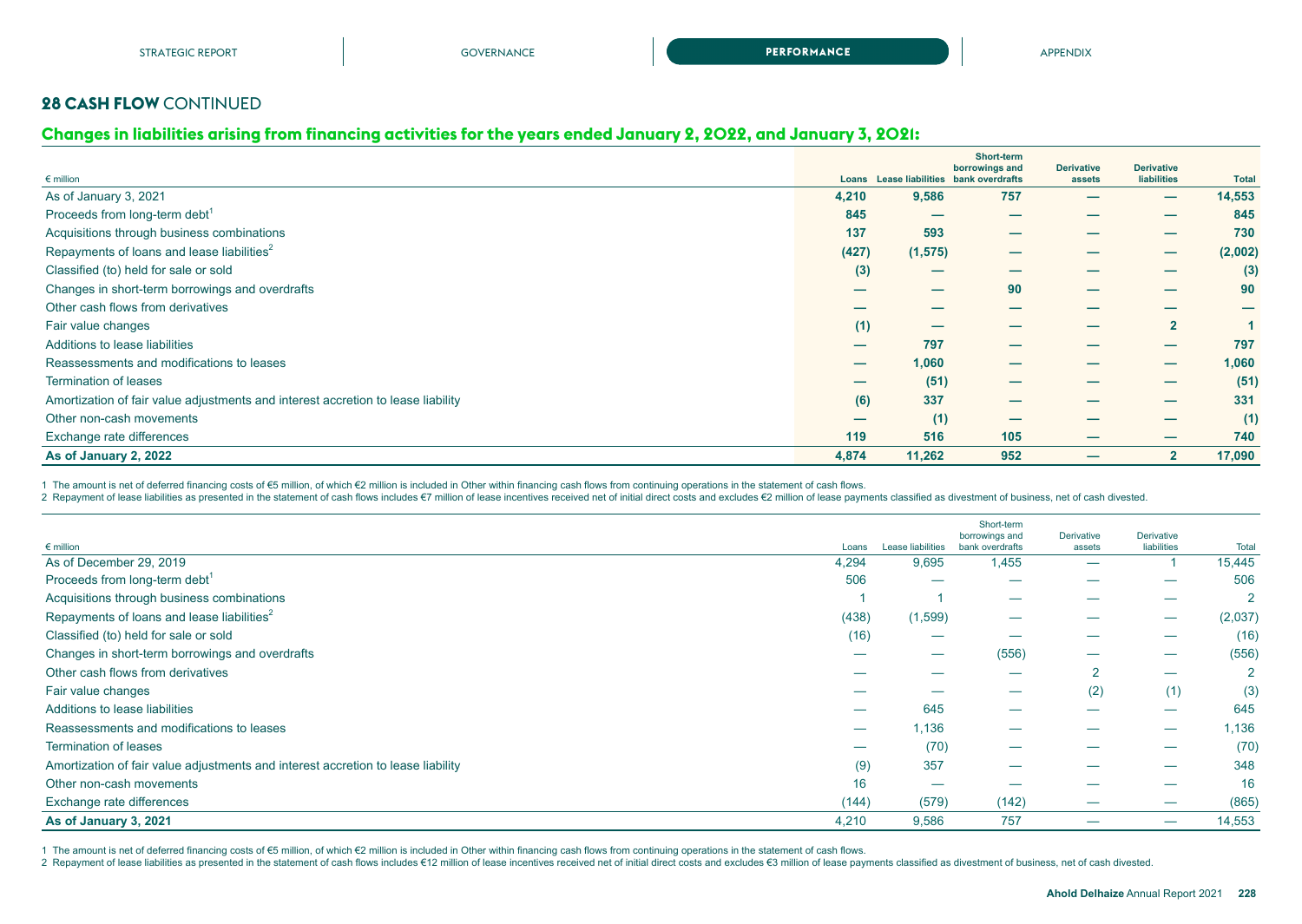#### 侗 **Accounting policies**

The Company has chosen to prepare the statement of cash flows using the indirect method, which presents cash flows from operating activities as the income from continuing operations adjusted for non-cash transactions, deferrals or accruals of past or future operating cash receipts or payments, and items of income or expense associated with investing or financing cash flows. Cash flows in foreign currencies have been translated using weighted average periodic exchange rates. Interest paid on loans is presented as a financing activity, while interest received is presented as an investing activity. Acquisitions and divestments of businesses are presented net of cash and cash equivalents acquired or disposed of, respectively. The Company has chosen to present dividends paid to its shareholders as a financing activity.

In the cash flow statement, the Company has classified the principal portion of lease payments, as well as the interest portion, within financing activities. Lease payments are not split between interest and principal portions but are shown as one line, "Repayment of lease liabilities," in the cash flow statement. Lease payments for short-term leases, lease payments for leases of low-value assets and variable lease payments not included in the measurement of the lease liability are classified as cash flows from operating activities.

The Company has classified cash flows from operating leases as operating activities. Cash flows representing the collection of principal and interest payments for finance lease receivables are classified as investing activities and disclosed using a single line in the cash flow statement, "Lease payments received on lease receivables."

### **29 EARNINGS PER SHARE**

The calculation of basic and diluted net income per share attributable to common shareholders is based on the following data:

|                                                                      | 2021  | 2020  |
|----------------------------------------------------------------------|-------|-------|
| Earnings ( $\notin$ million)                                         |       |       |
| Net income attributable to common shareholders for the purposes of   |       |       |
| basic and diluted earnings per share                                 | 2.246 | 1,397 |
|                                                                      |       |       |
| Number of shares (in millions)                                       |       |       |
| Weighted average number of common shares for the purposes of basic   |       |       |
| earnings per share                                                   | 1.028 | 1.067 |
| Effect of dilutive potential common shares:                          |       |       |
| Conditional shares from share-based compensation programs            | 6     | 5     |
| Weighted average number of common shares for the purposes of diluted |       |       |
| earnings per share                                                   | 1.034 | 1.072 |

The calculation of the basic and diluted income from continuing operations per share attributable to common shareholders is based on the same number of shares as detailed above and the following earnings data:

| $\epsilon$ million                                                     | 2021  | 2020  |
|------------------------------------------------------------------------|-------|-------|
| Income from continuing operations, attributable to common shareholders |       |       |
| for the purposes of basic and diluted earnings per share               | 2.246 | 1.397 |

Both basic and diluted income per share from discontinued operations attributable to common shareholders amounted to €0.00 (2020: €0.00), based on the income (loss) from discontinued operations attributable to common shareholders of nil (2020: nil) and the denominators detailed above.

#### **Accounting policies** (目)

Basic net income per share is calculated by dividing net income attributable to common shareholders by the weighted average number of common shares outstanding during the year. Basic income from continuing operations per share is calculated by dividing income from continuing operations attributable to common shareholders by the weighted average number of common shares outstanding during the year.

Diluted income per share is calculated by dividing the net income/income from continuing operations attributable to shareholders by the diluted weighted average number of common shares outstanding. To determine the diluted weighted average number of common shares outstanding, the weighted average number of shares outstanding is adjusted for the conditional shares from the share-based compensation programs.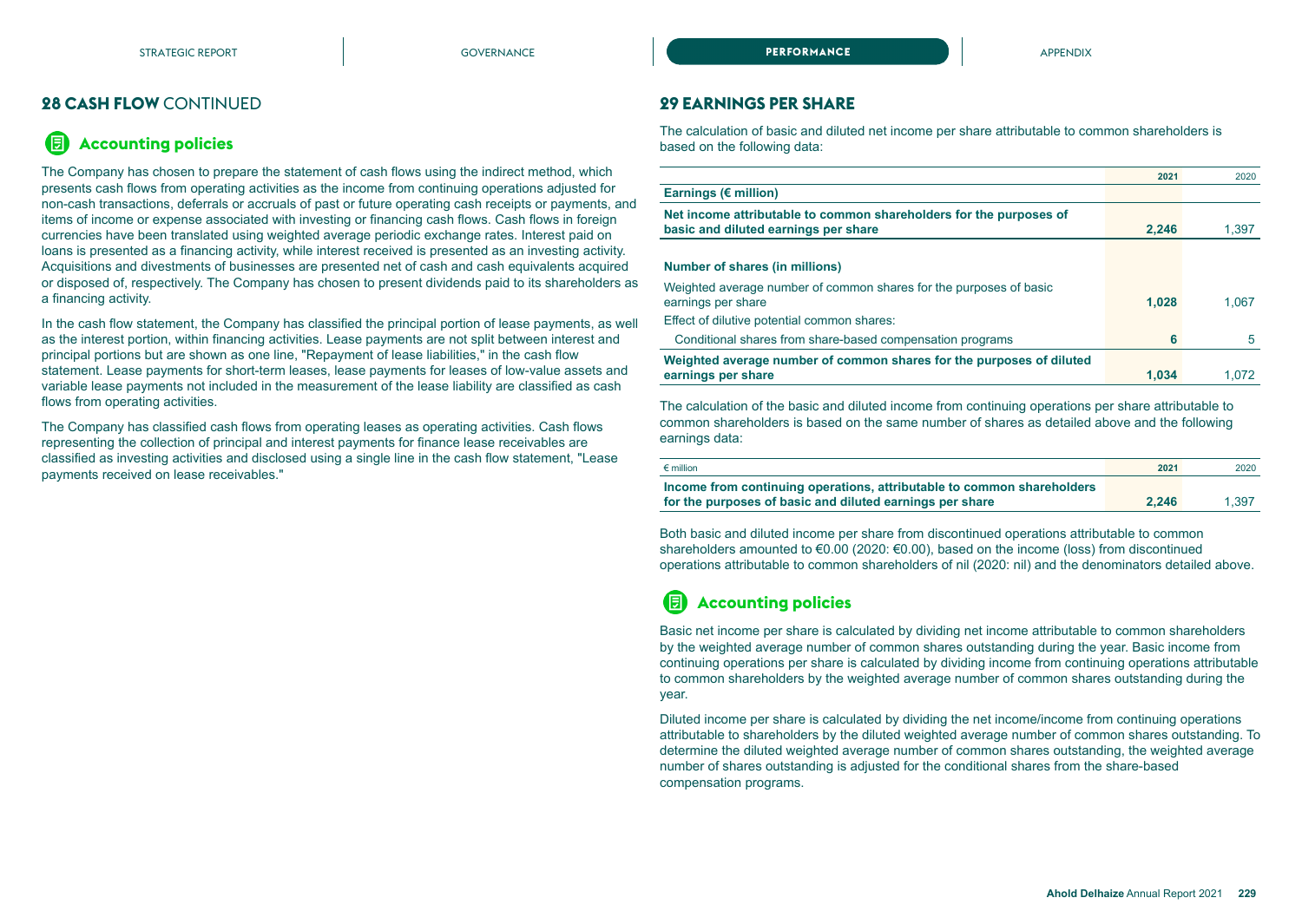### <span id="page-52-0"></span>**Financial risk management**

Ahold Delhaize is exposed to a variety of financial risks, including currency, interest rate, funding, liquidity and counterparty risks. The Company's financial risk management is centralized through its Treasury function, which operates within a regularly reviewed framework of policies and procedures. Ahold Delhaize's Management Board has overall responsibility for the establishment and oversight of the Treasury risk management framework. Ahold Delhaize's management reviews material changes to Treasury policies and receives information related to Treasury activities. The Treasury function does not operate as a profit center and manages the financial risks that arise in relation to underlying business needs.

In accordance with its Treasury policies, Ahold Delhaize uses derivative instruments solely for the purpose of hedging exposures. These exposures are mainly the result of interest rate and currency risks arising from the Company's operations and its sources of financing. Ahold Delhaize does not enter into derivative financial instruments for speculative purposes. The transaction of derivative instruments is restricted to Treasury personnel only and Ahold Delhaize's Internal Control department reviews the Treasury internal control environment regularly.

Relationships with credit rating agencies and monitoring of key credit ratios are also managed by the Treasury department.

### **CURRENCY RISK**

Ahold Delhaize operates internationally and is exposed to foreign exchange risk arising from currency exposures, primarily with respect to the U.S. dollar. Since Ahold Delhaize's subsidiaries primarily purchase and sell in local currencies, the Company's exposure to exchange rate movements in its commercial operations is limited. The Company is subject to foreign currency exchange risks due to exchange rate movements in connection with the translation of its foreign subsidiaries' income, assets and liabilities into euros for inclusion in its consolidated financial statements. Translation risk related to Ahold Delhaize's foreign subsidiaries, joint ventures and associates is not actively hedged; however, the Company aims to minimize this exposure by funding its foreign operations in their functional currency wherever feasible.

To protect the value of future foreign currency cash flows, including loan and interest payments, lease payments, dividends and firm purchase commitments, and the value of assets and liabilities denominated in foreign currency, Ahold Delhaize seeks to mitigate its foreign currency exchange exposure by borrowing in local currency and entering into various financial instruments, including forward contracts and currency swaps. It is Ahold Delhaize's policy to cover foreign exchange transaction exposure in relation to existing assets, liabilities and firm purchase commitments.

#### **Foreign currency sensitivity analysis**

As of January 2, 2022, Ahold Delhaize carried out a sensitivity analysis with regard to changes in foreign exchange rates to revalue dollar-denominated cash, cash equivalents and debt in its balance sheet at year-end. Assuming the euro had strengthened (weakened) by 10% against the U.S. dollar compared to the actual 2021 rate, with all other variables held constant, the hypothetical result on income before income taxes would have been a decrease (increase) of €4 million (2020: a decrease (increase) of €5 million), as a result of foreign exchange revaluation of U.S. dollar-denominated monetary assets and liabilities held by non-U.S. dollar functional currency subsidiaries.

The gain on foreign exchange recognized in the 2021 income statement related to the revaluation of unhedged leases reported in the balance sheet amounted to €1 million (2020: loss of €15 million). The strengthening (weakening) of the euro by 10% against the other currencies, with all other variables held constant, would result in a loss (gain) of €79 million (2020: €69 million).

#### **INTEREST RATE RISK**

Ahold Delhaize's outstanding debt and investment position is exposed to changes in interest rates. To manage interest rate risk, Ahold Delhaize has an interest rate management policy aiming to reduce volatility in its interest expense and maintaining a target percentage of its debt in fixed-rate instruments. As of January 2, 2022, 96% of Ahold Delhaize's long-term bonds was at fixed rates of interest (January 3, 2021: 92%). In 2021, the Company entered into a fixed to floating interest rate swap, which is taken into account in the percentage as of January 2, 2022 (see section *Derivatives*).

#### **Interest rate sensitivity analysis**

The total interest expense recognized in the 2021 income statement related to the variable rates of short- and long-term debt amounted to nil (2020: nil). An increase (decrease) in market interest rates by 25 basis points, with all other variables (including foreign exchange rates) held constant, would have resulted in a loss (gain) of €1 million (2020: €1 million).

The total interest income recognized in the 2021 income statement amounted to €29 million (2020: €35 million), mainly related to variable rate money market fund investments and deposits. The Company estimates that with a possible increase (decrease) of euro and U.S. dollar market interest rates of 25 basis points with all other variables (including foreign exchange rates) held constant, this would have resulted in a gain of €6 million or a loss of €6 million, respectively (2020: gain of €7 million or a loss of €7 million).

The above sensitivity analyses are for illustrative purposes only as, in practice, market rates rarely change in isolation from other factors that also affect Ahold Delhaize's financial position and results.

#### **SUPPLY CHAIN FINANCING**

Ahold Delhaize has supply chain finance arrangements with third-party banks. As of January 2, 2022, the amounts due under the supply chain finance arrangements classified as trade payables were €989 million (January 3, 2021: €862 million). For more information on the accounting policies regarding supply chain finance arrangements see section *Accounting policies – Supply chain financing*. The terms, including the payment terms, of the trade payables that are part of the supply chain finance arrangements are not substantially different from the terms of the Company's trade payables that are not part of the supply chain arrangement.

#### **CREDIT RISK**

Ahold Delhaize has no significant concentrations of credit risk. The concentration of credit risk with respect to receivables is limited, as the Company's customer base and vendor base are large and unrelated. The Company applies the IFRS 9 simplified approach to measuring expected credit losses, which uses a lifetime-expected loss allowance for all trade receivables. To measure the expected credit losses, trade receivables have been grouped based on shared credit risk characteristics and the days past due. The expected loss rate is calculated based on delinquency status and actual historical credit loss experience. As a result, management believes there is no further credit risk provision required over the normal individual and collective impairment, based on an aging analysis performed as of January 2, 2022. For further discussion on Ahold Delhaize's receivables, see *[Note 16](#page-31-0)* and *[Note 18](#page-32-0).*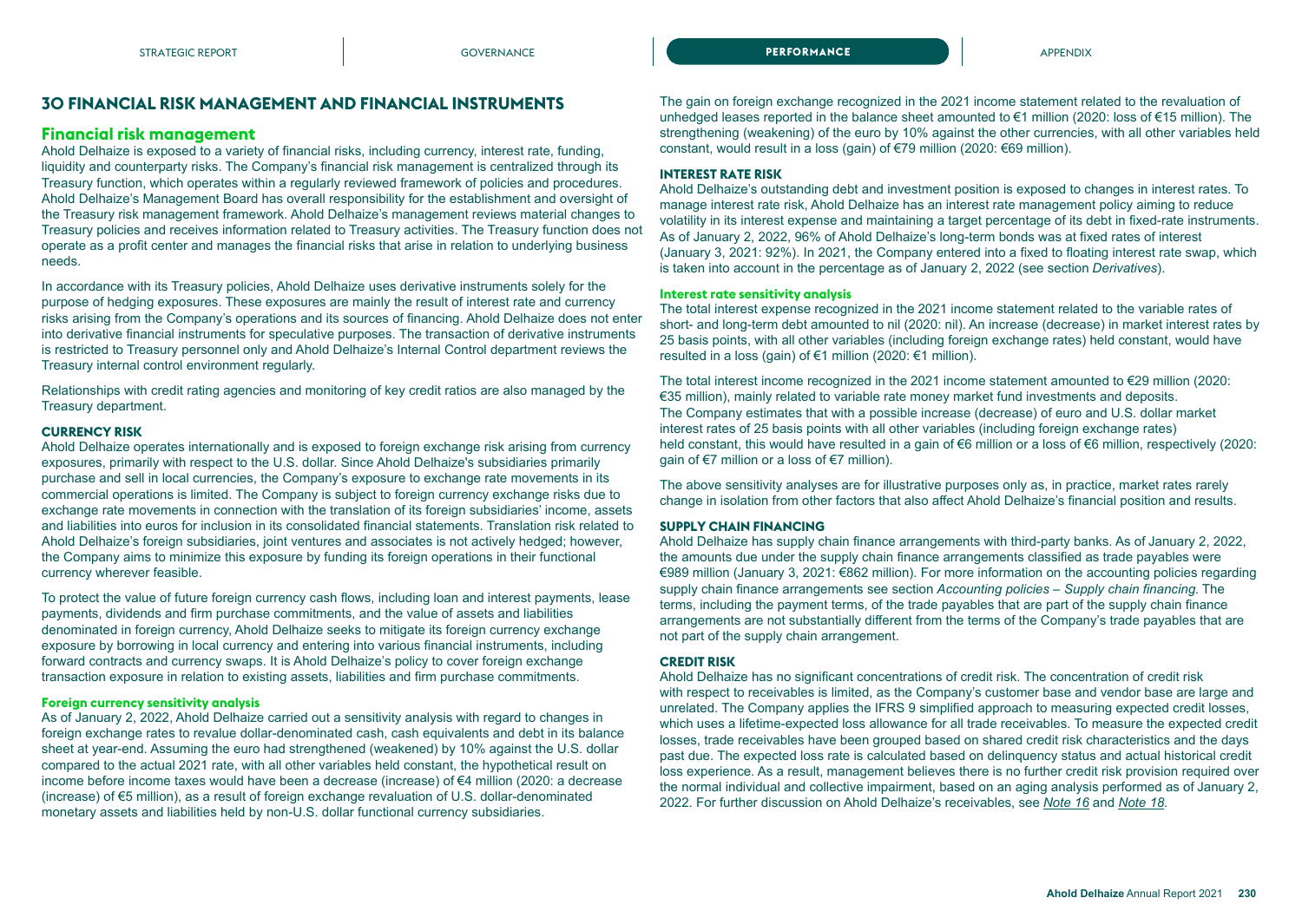Financial transactions are predominantly entered into with investment grade financial institutions. The Company requires a minimum short-term rating of A1/P1 and a minimum long-term rating of A3/A- for its deposit and investment products. The Company may deviate from this requirement from time to time for operational reasons. Regarding credit risk, derivative contracts with counterparties are entered into primarily under the standard terms and conditions of the International Swaps and Derivatives Association (ISDA). With certain counterparties, Ahold Delhaize has credit support annexes in place that materially reduce the counterparty risk exposure because of a contractual exchange of cash collateral. Ahold Delhaize has policies that limit the amount of counterparty credit exposure to any single financial institution or investment vehicle and actively monitors these exposures.

Counterparty risk is measured by adding the nominal value of cash, short-term deposits and marketable securities, and the mark-to-market of derivative instruments, netted with the collateral posted, if any. As a result, the highest exposure to a single financial counterparty, excluding AAA-rated money market funds, on January 2, 2022, amounted to €175 million (January 3, 2021: €108 million).

#### **OFFSETTING OF FINANCIAL INSTRUMENTS**

Ahold Delhaize has several financial assets and financial liabilities that are subject to offsetting or enforceable master netting arrangements and similar agreements.

#### **Cash pool**

The Company has implemented a cash pool system, allowing a more efficient management of the daily working capital needs of the participating operating entities. The settlement mechanism of the cash pool is provided by an external financial counterparty. The cash pool system exposes the Company to a single net amount with that financial counterparty rather than the gross amount of several current accounts and bank overdraft balances with multiple financial counterparties. From an operational perspective, the balances in the cash pool are netted. However, under the guidance of IAS 32 regarding the offsetting of debit and credit balances for financial reporting purposes, these balances have to be presented on a gross basis on the balance sheet (see *[Note 20](#page-33-0)* and *[Note 26](#page-48-0)*).

#### **ISDA master agreements for derivatives**

The Company has entered into several ISDA master agreements in connection with its derivative transactions. In general, under such agreements, the amounts owed by each counterparty to another on the same day in respect of the same transaction payable in the same currency are aggregated into a single net amount payable by one party to the other.

Under certain circumstances, if all transactions under the ISDA master agreement are terminated, e.g., when a credit event such as payment default occurs, the termination value is assessed and only a single net amount is payable in the settlement of all transactions governed by the ISDA master agreement.

The ISDA agreements do not meet the criteria for offsetting in the balance sheet. This is because the Company does not currently have a legally enforceable right to offset recognized amounts, because the right to offset is enforceable only on the occurrence of a future event such as a default. ISDAs are considered to be master netting arrangements for IFRS 7 disclosure purposes.

The following table shows the maximum exposure of the Company's financial assets and financial liabilities that are subject to offset or enforceable master netting arrangements and similar agreements for the year ended January 2, 2022.

| $\epsilon$ million        | Gross amounts<br>in the balance<br>sheet | Cash collateral<br>received/<br>$p$ ledged <sup>1</sup> | Net exposure |
|---------------------------|------------------------------------------|---------------------------------------------------------|--------------|
| <b>Assets</b>             |                                          |                                                         |              |
| Cash and cash equivalents | 859                                      | 807                                                     | 52           |
| <b>Total</b>              | 859                                      | 807                                                     | 52           |
| <b>Liabilities</b>        |                                          |                                                         |              |
| <b>Bank overdrafts</b>    | 807                                      | 807                                                     |              |
| <b>Total</b>              | 807                                      | 807                                                     |              |

1 Amounts not offset in the balance sheet but subject to master netting arrangements (or similar).

#### **LIQUIDITY RISK**

Ahold Delhaize views available cash balances and funds from operating activities as its primary sources of liquidity, complemented with access to external sources of funds when deemed to be required. Ahold Delhaize manages short-term liquidity based on projected cash flows. As of January 2, 2022, the Company's liquidity position primarily comprised €2,336 million of cash (including short-term deposits and similar instruments and the current portion of investments in debt instruments, adjusted for cash held under a notional cash pooling arrangement), and the €1 billion revolving credit facility, of which nil is drawn.

Based on the current operating performance and liquidity position, the Company believes that its liquidity position will be sufficient for working capital, capital expenditures, commitments related to acquisitions, interest payments, dividends, the announced €1 billion share buyback program and scheduled debt repayments for the next 12 months. In addition, the Company has access to the amount available on its revolving credit facility and to the debt capital markets based on its current credit ratings.

The following tables summarize the expected maturity profile of the Company's financial liabilities (including derivatives) as of January 2, 2022, and January 3, 2021, respectively, based on contractual undiscounted payments.

All financial liabilities held at the reporting date, for which payments are already contractually agreed, have been included. Amounts in foreign currency have been translated using the reporting date closing rate. Cash flows arising from financial instruments carrying variable interest payments have been calculated using the forward curve interest rates as of January 2, 2022, and January 3, 2021, respectively. See *[Note 34](#page-66-0)* for the liquidity risk related to guarantees.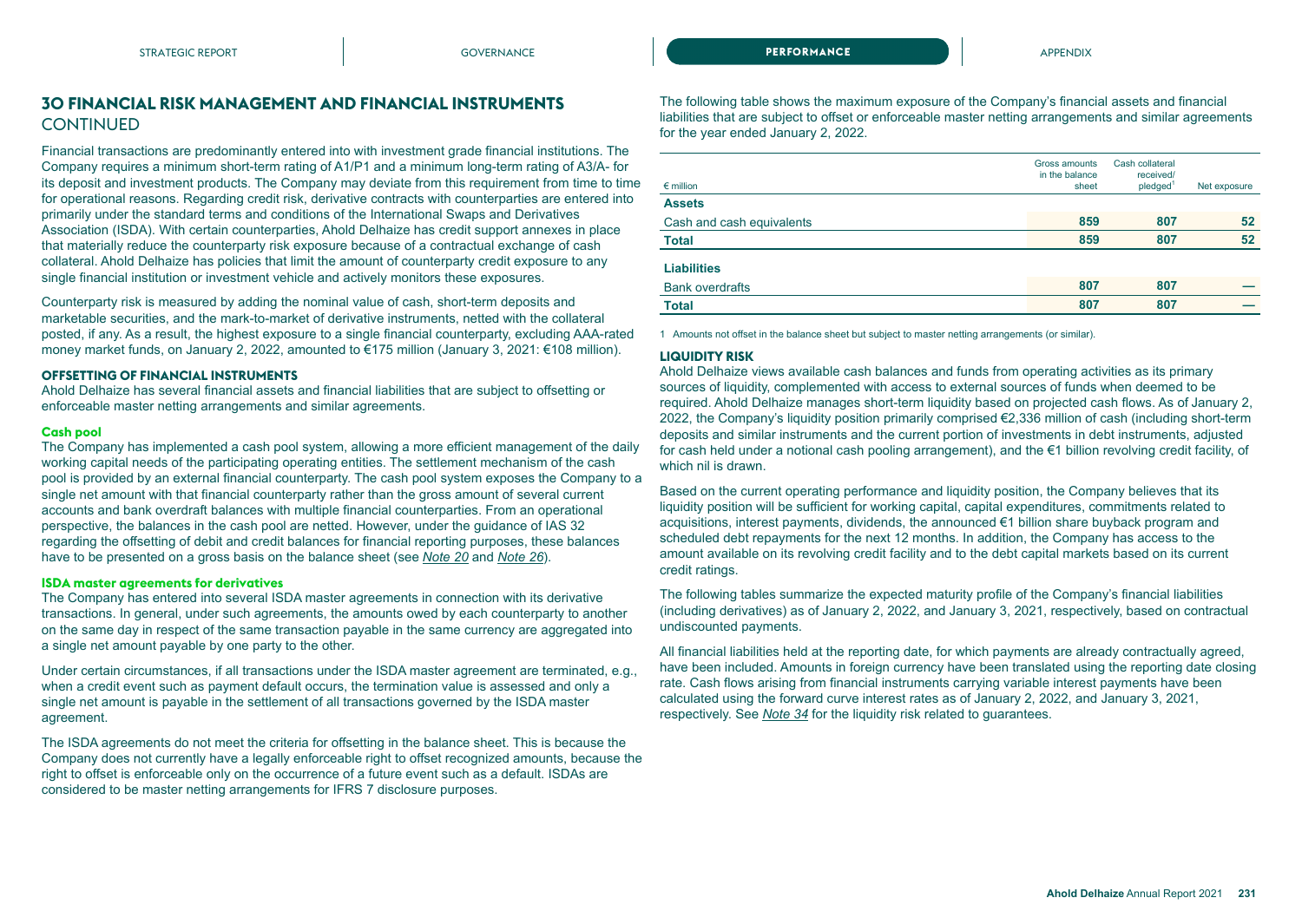### **Year ended January 2, 2022**

|                                                   |                        |                  | Contractual cash flows               |                  |          |
|---------------------------------------------------|------------------------|------------------|--------------------------------------|------------------|----------|
| $\epsilon$ million                                | Net carrying<br>amount | Within<br>1 year | <b>Between</b><br>1 and $5$<br>years | After<br>5 years | Total    |
| Non-derivative financial liabilities <sup>1</sup> |                        |                  |                                      |                  |          |
| <b>Notes</b>                                      | (4, 354)               | (178)            | (2, 299)                             | (2,787)          | (5, 264) |
| Other loans                                       | (274)                  | (60)             | (212)                                | (3)              | (275)    |
| Financing obligations                             | (205)                  | (35)             | (107)                                | (21)             | (163)    |
| Mortgages payable                                 | (41)                   | (45)             |                                      |                  | (45)     |
| Accounts payable                                  | (7, 563)               | (7, 563)         |                                      |                  | (7, 563) |
| Short-term borrowings                             | (952)                  | (952)            |                                      |                  | (952)    |
| Reinsurance liabilities                           | (272)                  | (72)             | (154)                                | (55)             | (281)    |
| Other long-term financial liabilities             | (276)                  | (80)             | (161)                                | (45)             | (286)    |
| Other                                             | (29)                   | (17)             |                                      |                  | (17)     |

#### **Derivative financial liabilities**

| $-$<br>-- |  |  |  |
|-----------|--|--|--|
|           |  |  |  |

1 The maturity analysis for lease liabilities is included in *[Note 33](#page-62-0)*.

### **Year ended January 3, 2021**

| $\epsilon$ million                                | Net carrying<br>amount | Within<br>1 year | <b>Between</b><br>1 and $5$<br>years | After<br>5 years | Total    |
|---------------------------------------------------|------------------------|------------------|--------------------------------------|------------------|----------|
| Non-derivative financial liabilities <sup>1</sup> |                        |                  |                                      |                  |          |
| <b>Notes</b>                                      | (3,920)                | (412)            | (1,779)                              | (2,652)          | (4, 843) |
| Other loans                                       | (2)                    |                  |                                      | (2)              | (2)      |
| Financing obligations                             | (214)                  | (35)             | (114)                                | (40)             | (189)    |
| Mortgages payable                                 | (74)                   | (16)             | (68)                                 |                  | (84)     |
| Accounts payable                                  | (6, 795)               | (6, 795)         |                                      |                  | (6, 795) |
| Short-term borrowings                             | (757)                  | (757)            |                                      |                  | (757)    |
| Reinsurance liabilities                           | (248)                  | (78)             | (100)                                | (71)             | (249)    |
| Other long-term financial liabilities             | (291)                  | (9)              | (264)                                | (17)             | (290)    |
| Other                                             | (28)                   |                  |                                      | (28)             | (28)     |
| <b>Derivative financial liabilities</b>           |                        |                  |                                      |                  |          |
| <b>Derivatives</b>                                |                        |                  |                                      |                  |          |

1 The maturity analysis for lease liabilities is included in *[Note 33](#page-62-0)*.

### **Credit ratings**

Maintaining investment grade credit ratings is a cornerstone of Ahold Delhaize's financial strategy because such ratings optimize the cost of funding and facilitate access to a variety of lenders and markets. Ahold Delhaize's current credit ratings from the solicited rating agencies are:

- Standard & Poor's: corporate credit rating BBB, with a stable outlook as of June 2009 (previous rating BBB- assigned in 2007).
- Moody's: issuer credit rating Baa1, with a stable outlook as of February 2018 (previous rating Baa2 assigned in August 2015).

### **Capital management**

The Company's primary objective to manage capital is the optimization of its debt and equity balances to sustain the future development of the business, maintain its investment grade credit rating and maximize shareholder value.

Ahold Delhaize may balance its capital structure in several ways, including through the payment of dividends, capital repayment, new share issues, share buybacks and the issuance or redemption of debt.

### **Financial instruments**

### **ACCOUNTING CLASSIFICATION AND FAIR VALUES OF FINANCIAL INSTRUMENTS**

The following table presents the fair value of financial instruments, based on Ahold Delhaize's categories of financial instruments, including current portions, compared to the carrying amount at which these instruments are included on the balance sheet:

|                                                                 |                    | <b>January 2, 2022</b> |                    | January 3, 2021 |
|-----------------------------------------------------------------|--------------------|------------------------|--------------------|-----------------|
| $\epsilon$ million                                              | Carrying<br>amount | Fair<br>value          | Carrying<br>amount | Fair<br>value   |
| <b>Financial assets at amortized cost</b>                       |                    |                        |                    |                 |
| Loans receivable                                                | 85                 | 85                     | 47                 | 52              |
| Trade and other (non-)current receivables                       | 2,445              | 2,445                  | 1,982              | 1,982           |
| Lease receivable                                                | 492                | 516                    | 442                | 468             |
| Cash and cash equivalents                                       | 2,993              | 2,993                  | 2,933              | 2,933           |
| Short-term deposits and similar investments                     | 15                 | 15                     | 58                 | 58              |
|                                                                 | 6,029              | 6,053                  | 5,461              | 5,493           |
| Financial assets at fair value through profit or<br>loss (FVPL) |                    |                        |                    |                 |
| Reinsurance assets                                              | 281                | 281                    | 254                | 254             |
| Investments in debt instruments                                 | 145                | 145                    | 138                | 138             |
|                                                                 | 426                | 426                    | 391                | 391             |
| <b>Derivative financial instruments</b>                         |                    |                        |                    |                 |
| <b>Derivatives</b>                                              |                    |                        |                    |                 |
| <b>Total financial assets</b>                                   | 6,455              | 6,479                  | 5,853              | 5,884           |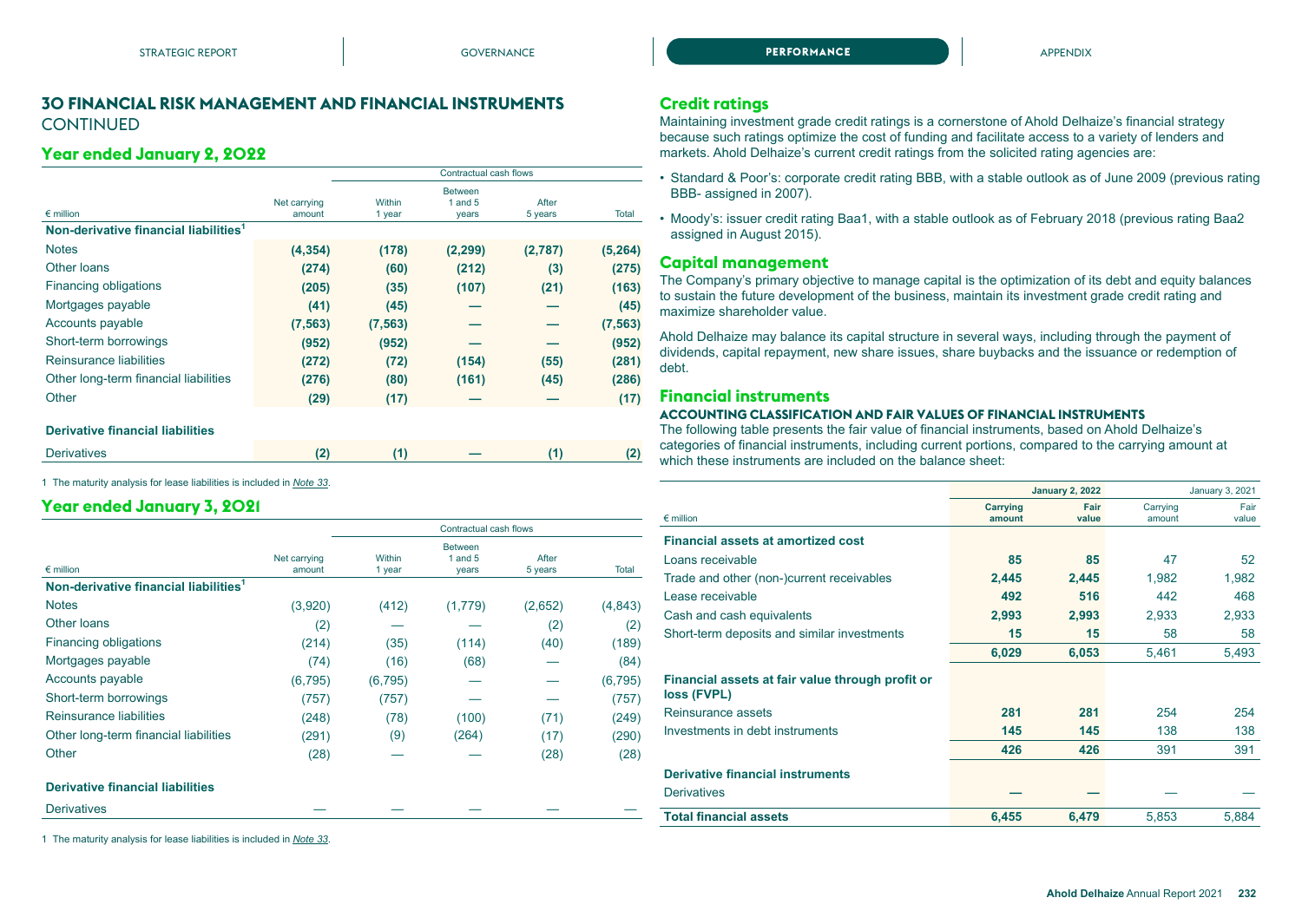|                                                                          |                           | <b>January 2, 2022</b> | January 3, 2021    |               |  |
|--------------------------------------------------------------------------|---------------------------|------------------------|--------------------|---------------|--|
| $\epsilon$ million                                                       | <b>Carrying</b><br>amount | Fair<br>value          | Carrying<br>amount | Fair<br>value |  |
| <b>Financial liabilities at amortized cost</b>                           |                           |                        |                    |               |  |
| <b>Notes</b>                                                             | (4, 354)                  | (4, 721)               | (3,920)            | (4, 422)      |  |
| Other loans                                                              | (274)                     | (274)                  | (2)                | (2)           |  |
| Financing obligations                                                    | (205)                     | (149)                  | (214)              | (176)         |  |
| Mortgages payable                                                        | (41)                      | (42)                   | (74)               | (80)          |  |
| Accounts payable                                                         | (7, 563)                  | (7, 563)               | (6, 795)           | (6,795)       |  |
| Short-term borrowings                                                    | (952)                     | (952)                  | (757)              | (757)         |  |
| Interest payable                                                         | (36)                      | (36)                   | (33)               | (33)          |  |
| Other long-term financial liabilities <sup>1</sup>                       | (276)                     | (278)                  | (291)              | (309)         |  |
| Other                                                                    | (29)                      | (29)                   | (28)               | (28)          |  |
|                                                                          | (13, 731)                 | (14, 044)              | (12, 115)          | (12,603)      |  |
| Financial liabilities at fair value through profit<br>or loss            |                           |                        |                    |               |  |
| Reinsurance liabilities                                                  | (272)                     | (272)                  | (248)              | (248)         |  |
| <b>Derivative financial instruments</b>                                  |                           |                        |                    |               |  |
| <b>Derivatives</b>                                                       | (2)                       | (2)                    |                    |               |  |
| <b>Total financial liabilities excluding lease</b><br><b>liabilities</b> | (14,004)                  | (14, 317)              | (12, 363)          | (12, 851)     |  |
| Lease liabilities                                                        | (11, 262)                 | N/A                    | (9,586)            | N/A           |  |
| <b>Total financial liabilities</b>                                       | (25, 266)                 | N/A                    | (21, 949)          | N/A           |  |

1 Other long-term financial liabilities include a long-term financial liability for the non-controlling interest in FreshDirect in the amount of \$103 million (€91 million) (see *[Note 4](#page-11-0)*).

Of Ahold Delhaize's categories of financial instruments, only derivatives, investments in debt instruments and reinsurance assets (liabilities) are measured and recognized on the balance sheet at fair value. These fair value measurements are categorized within Level 2 of the fair value hierarchy. The Company uses inputs other than quoted prices that are observable for the asset or liability, either directly (i.e., as prices) or indirectly (i.e., derived from prices). The fair value of derivative instruments is measured by using either a market or income approach (mainly present value techniques). Foreign currency forward contracts are measured using quoted forward exchange rates and yield curves derived from quoted interest rates that match the maturity of the contracts. Interest rate swaps are measured at the present value of expected future cash flows. Expected future cash flows are discounted by using the applicable yield curves derived from quoted interest rates.

To the extent that no cash collateral is contractually required, the valuation of Ahold Delhaize's derivative instruments is adjusted for the credit risk of the counterparty, called Credit Valuation Adjustment (CVA), and adjusted for Ahold Delhaize's own credit risk, called Debit Valuation Adjustment (DVA). The valuation technique for the CVA/DVA calculation is based on relevant observable market inputs.

No CVA/DVA adjustments are made to the valuation of certain derivative instruments, for which both Ahold Delhaize and its counterparties are required to post or redeem cash collaterals if the value of a derivative exceeds a threshold defined in the contractual provisions. Such cash collaterals materially reduce the impact of both the counterparty and Ahold Delhaize's own non-performance risk on the value of the instrument. The portion of outstanding derivatives that was collateralized as of January 2, 2022, is nil (January 3, 2021: nil).

The carrying amount of trade and other (non-)current receivables, cash and cash equivalents, accounts payable, short-term deposits and similar instruments, and other current financial assets and liabilities approximate their fair values because of the short-term nature of these instruments and, for receivables, because any expected recoverability loss is reflected in an impairment loss. The fair values of quoted borrowings for which an active market exists are based on year-end quoted prices. The fair value of other non-derivative financial assets and liabilities that are not traded in an active market is estimated using discounted cash flow analyses based on market rates prevailing at year-end.

As of January 2, 2022, short-term deposits and similar instruments (€15 million) contain short-term liquid investments that are considered part of Ahold Delhaize's cash management financial assets.

### **DERIVATIVES**

Fair values, notional amounts, maturities and the qualification of derivative financial instruments for accounting purposes are presented in the table below:

|                                               |               |               |                    | <b>January 2, 2022</b> |
|-----------------------------------------------|---------------|---------------|--------------------|------------------------|
|                                               |               |               | <b>Fair value</b>  | <b>Notional</b>        |
| $\epsilon$ million                            | Maturity      | <b>Assets</b> | <b>Liabilities</b> | amount                 |
| Interest rate swaps <sup>1</sup>              | After 5 years |               | (1)                | 176                    |
| <b>Total fair value hedges</b>                |               |               | (1)                | 176                    |
| Forward foreign currency contracts            | Within 1 year |               | (1)                | 43                     |
| Total derivatives - no hedge accounting       |               |               |                    |                        |
| treatment                                     |               |               | (1)                | 43                     |
| <b>Total derivative financial instruments</b> |               |               | (2)                | 219                    |
|                                               |               |               |                    |                        |
|                                               |               |               |                    | January 3, 2021        |
|                                               |               |               | Fair value         | <b>Notional</b>        |
| $\epsilon$ million                            | Maturity      | <b>Assets</b> | Liabilities        | amount                 |
| Forward foreign currency contracts            | Within 1 year |               |                    | 25                     |
| Total derivatives – no hedge accounting       |               |               |                    |                        |
| treatment                                     |               |               |                    | 25                     |
| <b>Total derivative financial instruments</b> |               |               |                    | 25                     |

1 Hedge ineffectiveness in relation to the interest rate swaps was negligible for 2021 (not relevant in 2020).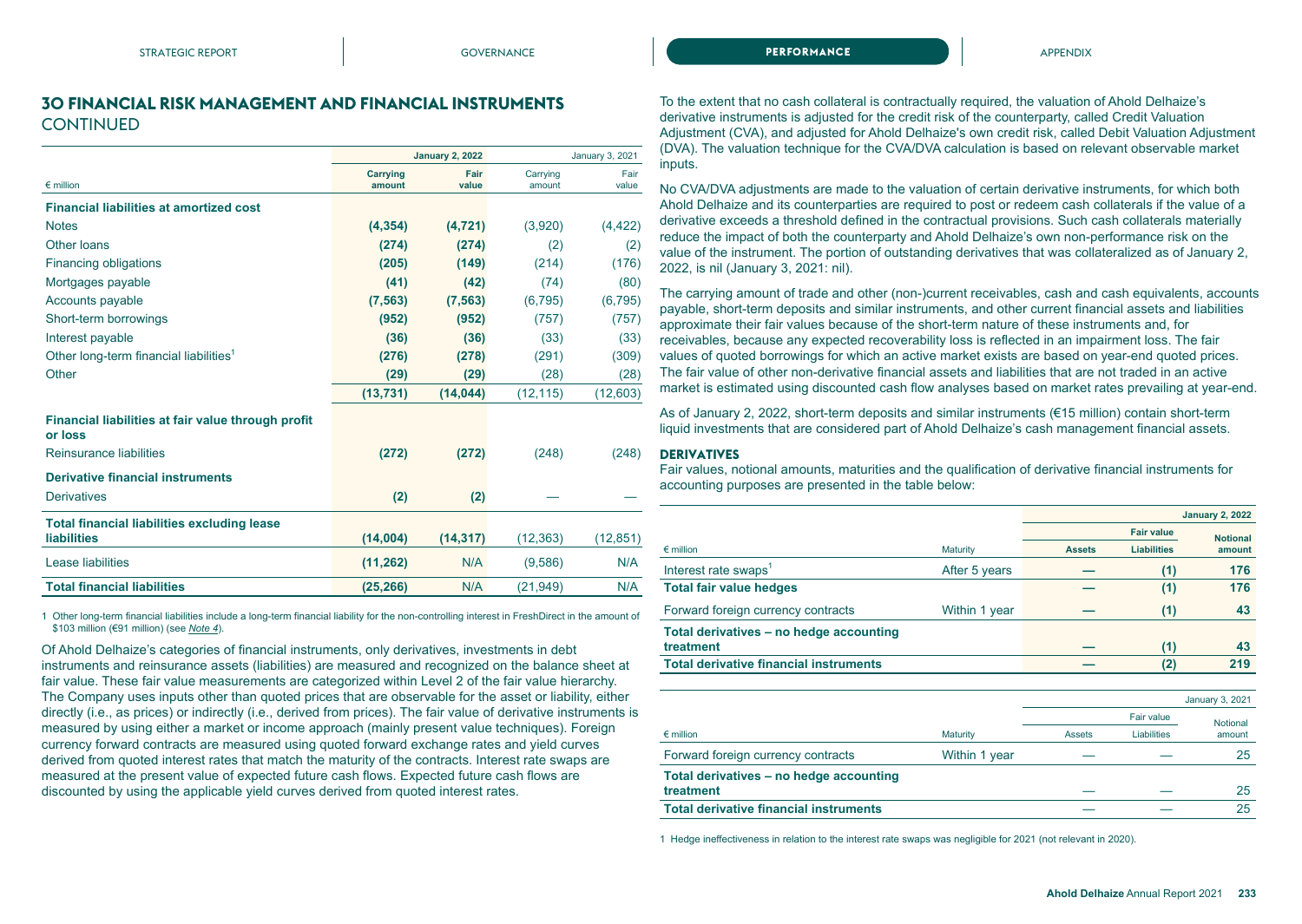## **Accounting policies**

### **FINANCIAL ASSETS**

Financial assets are recognized when the Company becomes a party to the contractual provisions of a financial instrument. Financial assets are derecognized when the rights to receive cash flows from the financial assets expire, or if the Company transfers the financial asset to another party and does not retain control or substantially all risks and rewards of the asset. Purchases and sales of financial assets in the normal course of business are accounted for at settlement date (i.e., the date that the asset is delivered to or by the Company).

At initial recognition, the Company measures its financial assets at its fair value plus, in the case of a financial asset not at fair value through profit or loss (FVPL), transaction costs that are directly attributable to the acquisition or issue of the financial asset.

After initial recognition, the Company classifies its financial assets as subsequently measured at either i) amortized cost, ii) fair value through other comprehensive income (FVOCI) or iii) FVPL on the basis of both:

- The Company's business model for managing the financial assets
- The contractual cash flow characteristics of the financial asset

Subsequent to initial recognition, financial assets are measured as described below.

#### **Financial assets at amortized cost**

Financial assets are measured at amortized cost if both i) the financial asset is held within a business model whose objective is to hold financial assets in order to collect contractual cash flows; and ii) the contractual terms of the financial asset give rise on specified dates to cash flows that are solely payments of principal and interest on the principal amount outstanding.

A financial asset measured at amortized cost is initially recognized at fair value plus transaction cost directly attributable to the asset. After initial recognition, the carrying amount of the financial asset measured at amortized cost is determined using the effective interest method, less any impairment losses.

The Company's financial assets measured at amortized cost comprise loans receivable, net investment in leases, trade and other (non-)current receivables, cash and cash equivalents, short-term deposits and similar instruments.

### **Financial assets at fair value through other comprehensive income**

A financial asset is measured at FVOCI if both i) the financial asset is held within a business model whose objective is achieved by both collecting contractual cash flows and selling financial assets; and ii) the contractual terms of the financial asset give rise on specified dates to cash flows that are solely payments of principal and interest on the principal amount outstanding.

Investments in debt instruments measured at FVOCI are recognized initially at fair value plus transaction cost directly attributable to the asset. After initial recognition, the asset is measured at fair value with changes in fair value included in other comprehensive income. Accumulated gains or losses recognized through other comprehensive income are reclassified to profit or loss when the debt instrument is derecognized.

There is no subsequent reclassification of fair value gains and losses to profit or loss following the derecognition of the investments in equity instruments that are not held for trading and for which the Company made an irrevocable election at the time of initial recognition to account for the investment in equity instruments at FVOCI.

### **Financial assets at fair value through profit or loss**

When any of the above-mentioned conditions for classification of financial assets are not met, a financial asset is classified as "at fair value through profit or loss" and measured at fair value with changes in fair value recognized in profit or loss.

A financial asset measured at FVPL is recognized initially at fair value and its transaction cost is recognized in profit or loss when incurred. A gain or loss on a financial asset measured at FVPL is recognized in the consolidated statement of income for the reporting period in which it arises.

The Company may, at initial recognition, irrevocably designate a financial asset as measured at FVPL if doing so eliminates or significantly reduces a measurement or recognition inconsistency that would otherwise arise from measuring assets or liabilities or recognizing the gains and losses on them on different bases.

The Company's financial instruments measured at FVPL comprise reinsurance assets, derivatives and certain investments in debt instruments.

#### **Impairment of financial assets**

At each balance sheet date, the Company assesses whether there is objective evidence that a financial asset or a group of financial assets is impaired and recognizes a loss allowance for expected credit losses for financial assets measured at either amortized costs or at fair value through other comprehensive income. If, at the reporting date, the credit risk on a financial instrument has not increased significantly since initial recognition, the Company measures the loss allowance for the financial instrument at an amount equal to 12 months of expected credit losses. If, at the reporting date, the credit risk on a financial instrument has increased significantly since initial recognition, the Company measures the loss allowance for the financial instrument at an amount equal to the lifetimeexpected credit losses. The Company always measures the loss allowance at an amount equal to lifetime-expected credit losses for trade receivables, contract assets and lease receivables.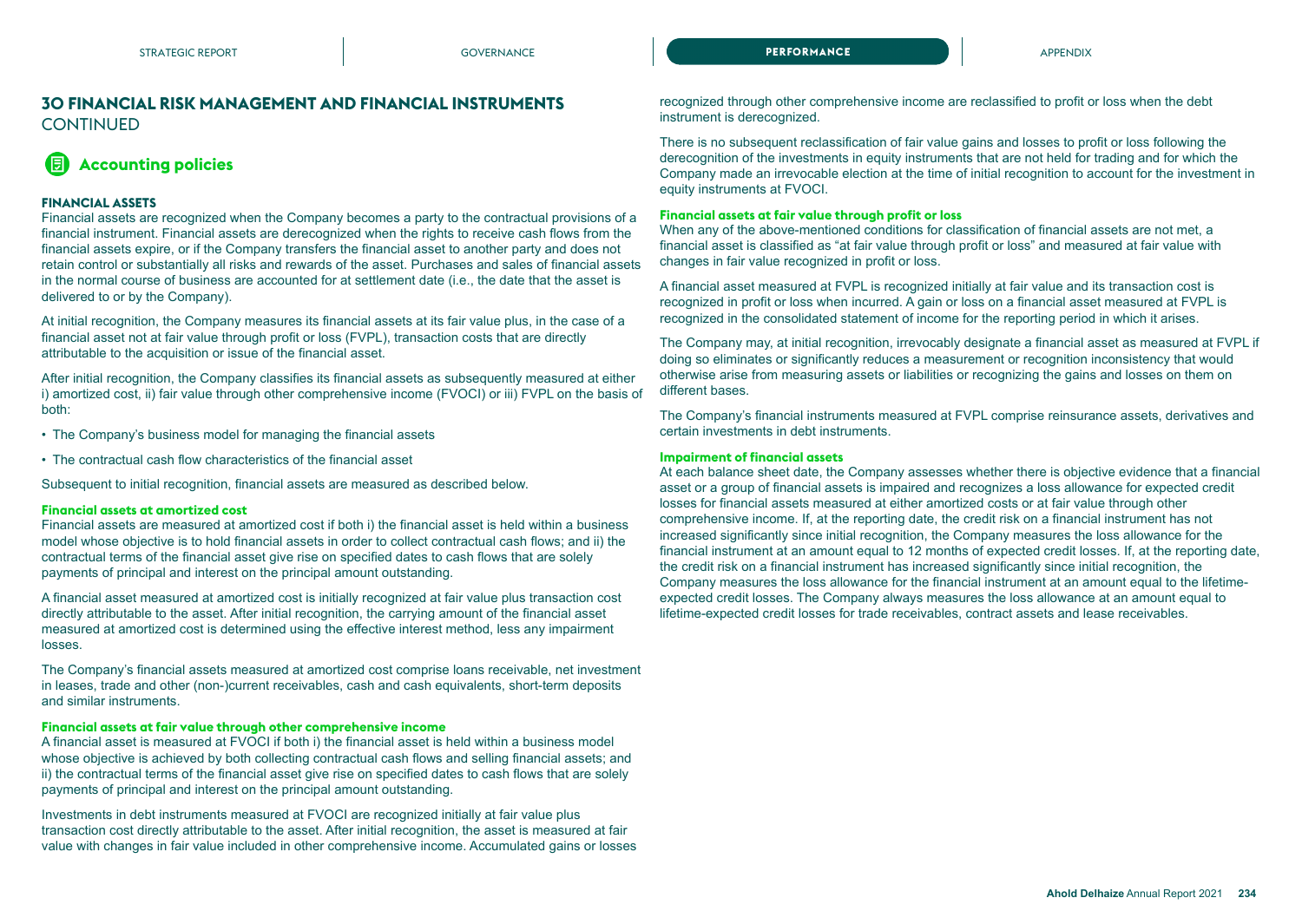## **Accounting policies** continued

#### **FINANCIAL LIABILITIES**

Financial liabilities are recognized when the Company becomes a party to the contractual provisions of a financial instrument. Financial liabilities are derecognized when the Company's obligations specified in the contract expire or are discharged or cancelled.

All financial liabilities are recognized initially at fair value and, in the case of loans and borrowings, net of directly attributable transaction costs.

The Company classifies all financial liabilities as subsequently measured at amortized cost, except for derivatives and reinsurance liabilities. Any difference between the proceeds and redemption value is recognized in the income statement over the period of the loans and short-term borrowings using the effective interest method.

Financial liabilities are classified as current liabilities unless the Company has an unconditional right to defer settlement of the liability for at least 12 months after the balance sheet date.

#### **DERIVATIVE FINANCIAL INSTRUMENTS**

All derivative financial instruments are initially recognized at fair value at the date the derivative contracts are entered into and are subsequently remeasured to their fair value at the end of each reporting period. Gains and losses resulting from the fair value remeasurement are recognized in the income statement as fair value gains (losses) on financial instruments, unless the derivative qualifies and is effective as a hedging instrument in a designated hedging relationship. In order for a derivative financial instrument to qualify as a hedging instrument for accounting purposes, the Company must document (i) at the inception of the transaction, the relationship between the hedging instrument and the hedged item, as well as its risk management objectives and strategy for undertaking various hedging transactions and (ii) its assessment, both at hedge inception and on an ongoing basis, of whether the derivative that is used in the hedging transaction is highly effective in offsetting changes in fair values or cash flows of hedged items. Derivatives that are designated as hedges are accounted for as either cash flow hedges or fair value hedges.

The effective portion of changes in the fair value of derivatives that are designated and qualify as cash flow hedges is recognized initially in the cash flow hedging reserve, a separate component of equity. The gain or loss relating to the ineffective portion is recognized immediately in the income statement. Amounts accumulated in equity are reclassified into the income statement in the same period in which the related exposure impacts the income statement. When a cash flow hedge no longer meets the criteria for hedge accounting, any cumulative gain or loss existing in equity at that time remains in equity and is reclassified to the income statement when the forecasted transaction is ultimately recognized. When a forecasted transaction is no longer expected to occur, the cumulative gain or loss existing in equity is immediately recognized in the income statement.

Fair value changes of derivative instruments that qualify for fair value hedge accounting treatment are recognized in the income statement in the periods in which they arise, together with any changes in fair value of the hedged asset or liability. If the hedging instrument no longer meets the criteria for hedge accounting, the adjustment to the carrying amount of the hedged item is amortized in the income statement over the hedged item's remaining period to maturity.

#### **REINSURANCE ASSETS AND LIABILITIES**

Under Ahold Delhaize's self-insurance program, part of the insurance risk is ceded under a reinsurance treaty, which is a pooling arrangement between unrelated companies. In accordance with the pooling arrangement, the Company assumes a share of the reinsurance treaty risks that is measured in relation to the percentage of Ahold Delhaize's participation in the treaty. Reinsurance assets include estimated receivable balances related to reinsurance contracts purchased by the Company. Reinsurance liabilities represent the expected insurance risks related to reinsurance contracts sold by the Company. Reinsurance assets and liabilities are measured on a discounted basis using accepted actuarial methods.

#### **SUPPLY CHAIN FINANCING**

The supply chain financing arrangements do not expose Ahold Delhaize to additional credit risk nor provide Ahold Delhaize with a significant benefit of additional financing and, accordingly, it is Ahold Delhaize's policy to classify the amounts due under supply chain finance arrangements with banks as trade payables. In accordance with our accounting policy, trade payables are presented as operating activities in our cash flow statements. Suppliers choose to enter into these arrangements, which provide them with the option of access to earlier payment at favorable interest rates from the bank based on Ahold Delhaize's credit rating. If suppliers do not choose early payment under these arrangements, their invoices are settled by the bank under the applicable payment terms.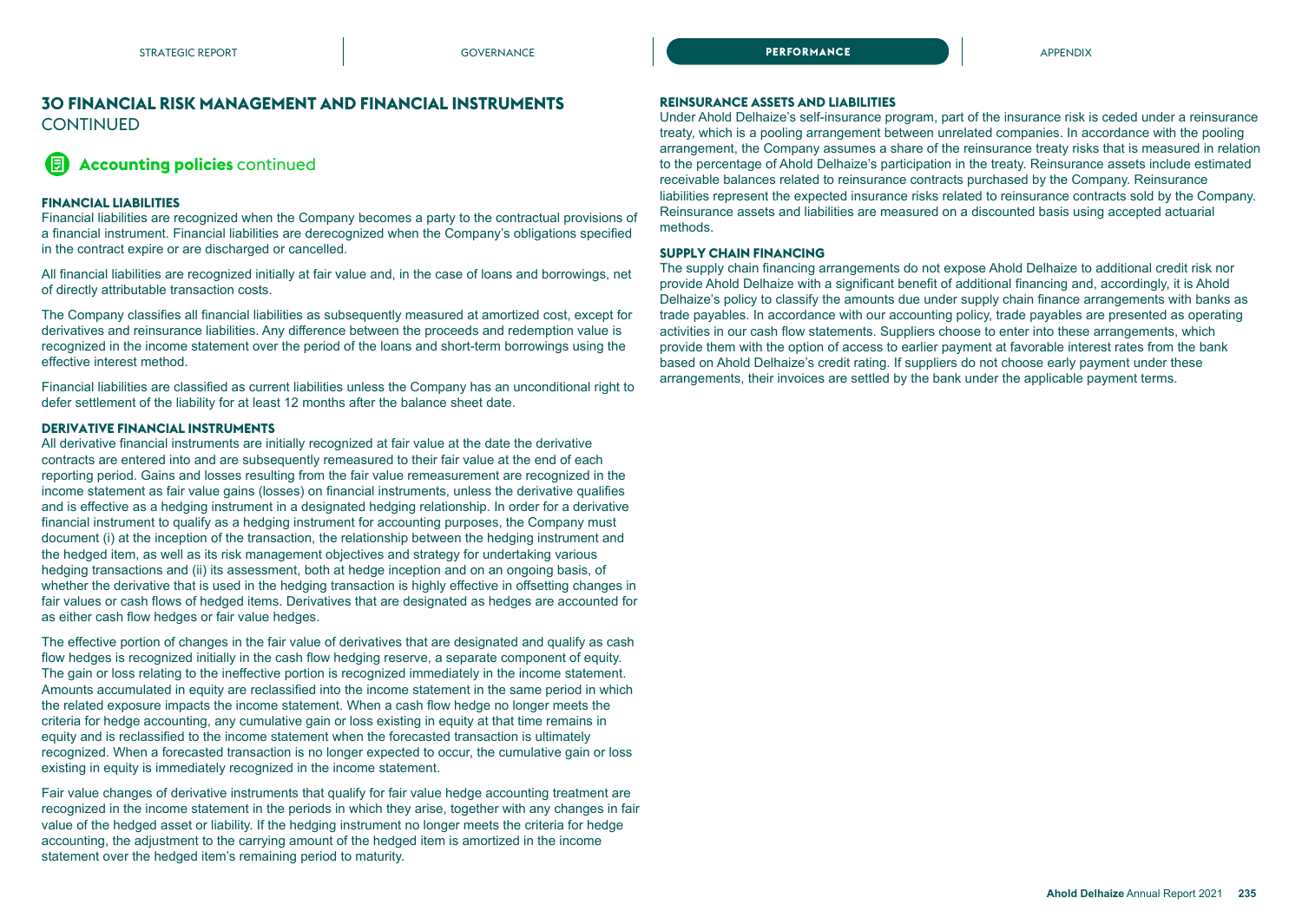### **31 RELATED PARTY TRANSACTIONS**

### **Compensation of key management personnel**

Key management personnel are those persons having authority and responsibility for planning, directing and controlling the activities of the Company as a whole. The Company considers all members of the Executive Committee (ExCo) and Supervisory Board (SB) to be key management personnel as defined in IAS 24 "Related Party Disclosures." At the end of 2021, the ExCo consisted of the Management Board (MB) and two other members.

The total compensation of key management personnel in 2021 amounted to €24,571 thousand (2020: €32,449 thousand). This includes an estimate of additional wage tax relating to key management personnel leaving the Company due in accordance with Dutch tax laws of €1 million (2020: €2 million).

### **REMUNERATION OF THE EXECUTIVE COMMITTEE INCLUDING MANAGEMENT BOARD**

The table below specifies the remuneration of the ExCo, comprising the Management Board members and the former members of the Management Board, and the additional ExCo members who were not part of the Management Board.

|                                                | 2021              |                                          |                   | 2020              |            |                                   |            |                   |
|------------------------------------------------|-------------------|------------------------------------------|-------------------|-------------------|------------|-----------------------------------|------------|-------------------|
| $\epsilon$ thousand                            | <b>MB</b> members | <b>Former MB</b><br>members <sup>1</sup> | <b>Other ExCo</b> | <b>Total ExCo</b> | MB members | Former MB<br>members <sup>1</sup> | Other ExCo | <b>Total ExCo</b> |
| <b>Base salary</b>                             | 3,518             | $\overline{\phantom{0}}$                 | 1,354             | 4,872             | 3,251      | 216                               | 2,007      | 5,474             |
| EIP <sup>2</sup>                               | 4,398             | $\overline{\phantom{m}}$                 | 1,406             | 5,804             | 4,877      | 216                               | 3,182      | 8,275             |
| Other $3$                                      | 968               | $\overline{\phantom{0}}$                 | 1,202             | 2,170             | 1,105      | 73                                | 2,057      | 3,235             |
| Share-based compensation <sup>4</sup>          | 7,329             | $\overline{\phantom{0}}$                 | 1,489             | 8,818             | 7,140      | 861                               | 3,305      | 11,306            |
| Pensions <sup>5</sup>                          | 466               | $\overline{\phantom{0}}$                 | 213               | 679               | 332        | 44                                | 222        | 598               |
| <b>Remuneration of the members of the ExCo</b> | 16.679            | $\overline{\phantom{0}}$                 | 5,664             | 22,343            | 16,705     | 1,410                             | 10,773     | 28,888            |

1 Former MB members includes members that resigned during the respective year.

2 The ExCo Incentive Plan (EIP) represents accrued annual cash incentives to be paid in the following year based on an overall weighted EIP performance. For an explanation of the Company's remuneration policy, see the Remu performance multiplier was 125% for MB and 150% for other ExCo (2020: 150% for MB and other ExCo).

3 Other mainly includes gross allowances for net pension, tax compensation (tax equalization charges or refunds for expatriates), allowances for housing expenses, relocation costs, international school fees, employer's con such as company cars, tax advice, medical expenses and the associated tax gross-up.

4 The fair value of each year's grant is determined on the grant date and expensed on a straight-line basis over the vesting period. The expense for 2021 reflects this year's portion of the share grants over the previous f the share-based compensation expenses see *[Note 32](#page-60-0)*.

5 Pension costs are the total net periodic pension costs of the applicable pension plans.

For more details on the remuneration of the individual members of the Management Board, see the *Remuneration report*.

### **REMUNERATION OF THE MEMBERS OF THE SUPERVISORY BOARD**

The Remuneration Policy for the Supervisory Board was adopted by the General Meeting of Shareholders on April 8, 2020, and became effective retroactively as of January 1, 2020. The table below specifies the total remuneration of the members of the Supervisory Board.

|                                                             | 2021              |                             |                 | 2020       |                      |                 |
|-------------------------------------------------------------|-------------------|-----------------------------|-----------------|------------|----------------------|-----------------|
| € thousand                                                  | <b>SB</b> members | <b>Former SB</b><br>members | <b>Total SB</b> | SB members | former SB<br>members | <b>Total SB</b> |
| <b>Remuneration of the members of the Supervisory Board</b> | $1.21^{\circ}$    |                             | ,276            | 058, ا     | 254                  | 1,312           |

For more details on the remuneration of the individual members of the Supervisory Board, see the *Remuneration report*.

Ahold Delhaize does not provide loans or advances to members of the Management Board or the Supervisory Board. There are no loans or advances outstanding. Ahold Delhaize does not issue guarantees to the benefit of members of the Management Board or the Supervisory Board. No such guarantees are outstanding.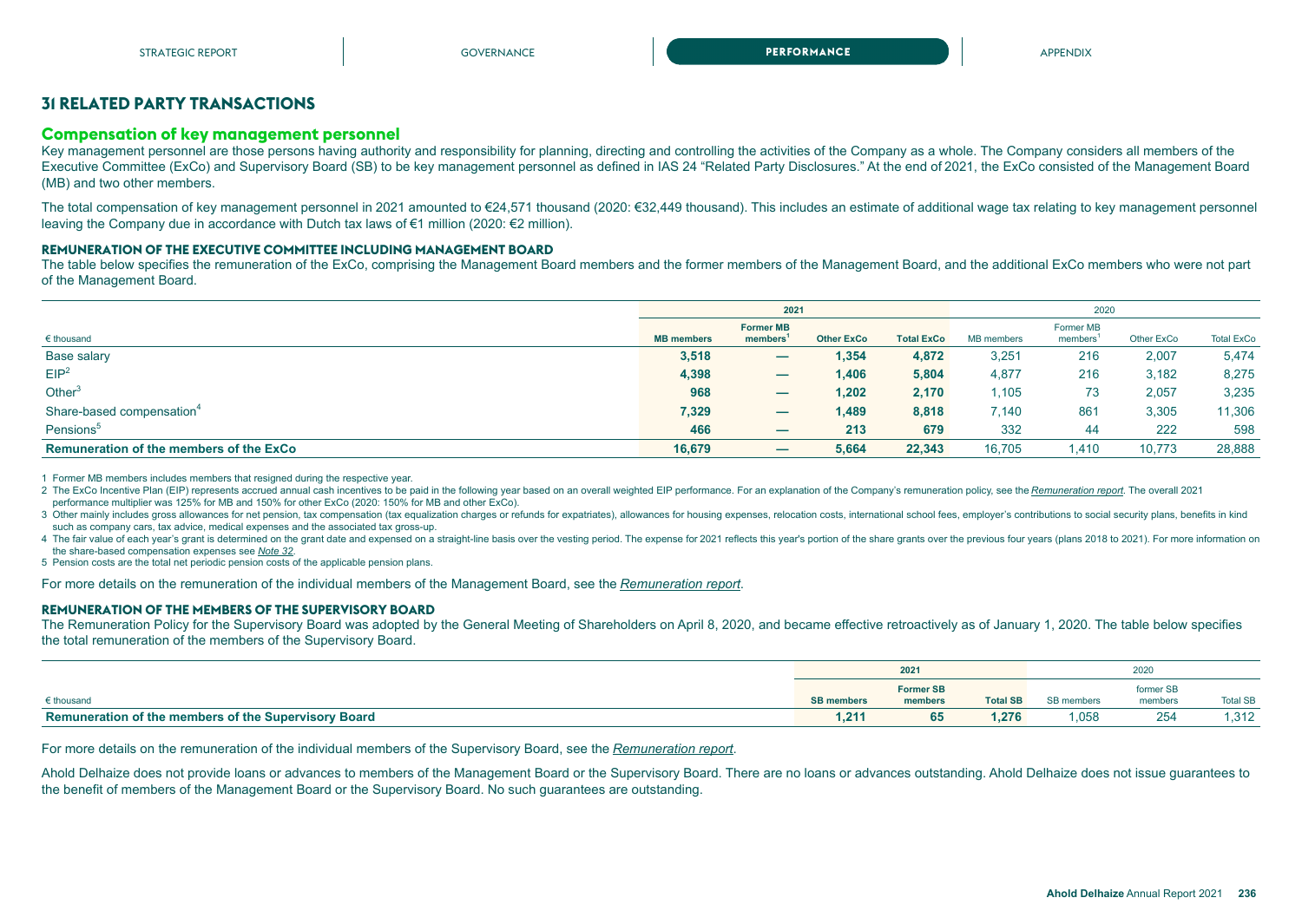### **31 RELATED PARTY TRANSACTIONS** CONTINUED

### **Trading transactions**

Ahold Delhaize has entered into arrangements with a number of its subsidiaries and affiliated companies in the course of its business. These arrangements relate to service transactions and financing agreements. Transactions were conducted at market prices. During 2021 and 2020, the Company entered into the following transactions with unconsolidated related parties:

For the year ended January 2, 2022

| $\epsilon$ million       | <b>Sales to</b><br>related parties | <b>Purchases</b><br>from<br>related parties | <b>Amounts</b><br>receivable from<br>related parties | <b>Amounts</b><br>payable to<br>related parties | <b>Commitments</b><br>to<br>related parties |
|--------------------------|------------------------------------|---------------------------------------------|------------------------------------------------------|-------------------------------------------------|---------------------------------------------|
| <b>Allston Yards</b>     |                                    |                                             | 36                                                   |                                                 |                                             |
| <b>Cathedral Commons</b> |                                    |                                             |                                                      |                                                 | 19                                          |
| Other                    |                                    | 4                                           |                                                      |                                                 | $\mathbf o$                                 |
| <b>Total</b>             |                                    |                                             | 40                                                   |                                                 | 28                                          |

For the year ended January 3, 2021

| $\epsilon$ million       | Sales to<br>related parties | Purchases from<br>related parties | Amounts<br>receivable from<br>related parties | Amounts<br>payable to<br>related parties | Commitments to<br>related parties |
|--------------------------|-----------------------------|-----------------------------------|-----------------------------------------------|------------------------------------------|-----------------------------------|
| <b>JMR</b>               |                             |                                   |                                               |                                          |                                   |
| <b>Cathedral Commons</b> |                             |                                   |                                               |                                          |                                   |
| Other                    |                             |                                   |                                               |                                          |                                   |
| <b>Total</b>             |                             |                                   |                                               |                                          | 26                                |

These unconsolidated related parties consist of:

- JMR, a joint venture of Ahold Delhaize in the retail business (see *[Note 15](#page-29-0)*).
- Allston Yards Parcel B Developer, LLC , a real estate joint venture in which Ahold Delhaize is a member.
- Cathedral Commons Partners, LLC, a real estate joint venture of Ahold Delhaize.
- Super Indo, a joint venture of Ahold Delhaize in the retail business (see *[Note 15](#page-29-0)*). There were no transactions with Super Indo in 2021 and 2020.
- "Other," which includes mainly real estate joint ventures in which Ahold Delhaize has an interest and holding properties operated by Ahold Delhaize and Loyalty Management Nederland B.V., an associate of Ahold Delhaize that renders services relating to the management of customer loyalty programs to certain Ahold Delhaize subsidiaries in the Netherlands.
- Ahold Delhaize participates in Coopernic and AMS, which are cooperative European purchase alliances towards third-party vendors. Receivable and payable positions occur with these buying alliances. These transactions are considered to reflect the results of the negotiated purchasing terms with the third-party vendors. As such, these transactions are not shown in the table above of related party transactions.

Furthermore, the Company's post-employment benefit plans in the Netherlands and the United States are considered related parties. For more information on these plans, see *[Note 24.](#page-38-0)*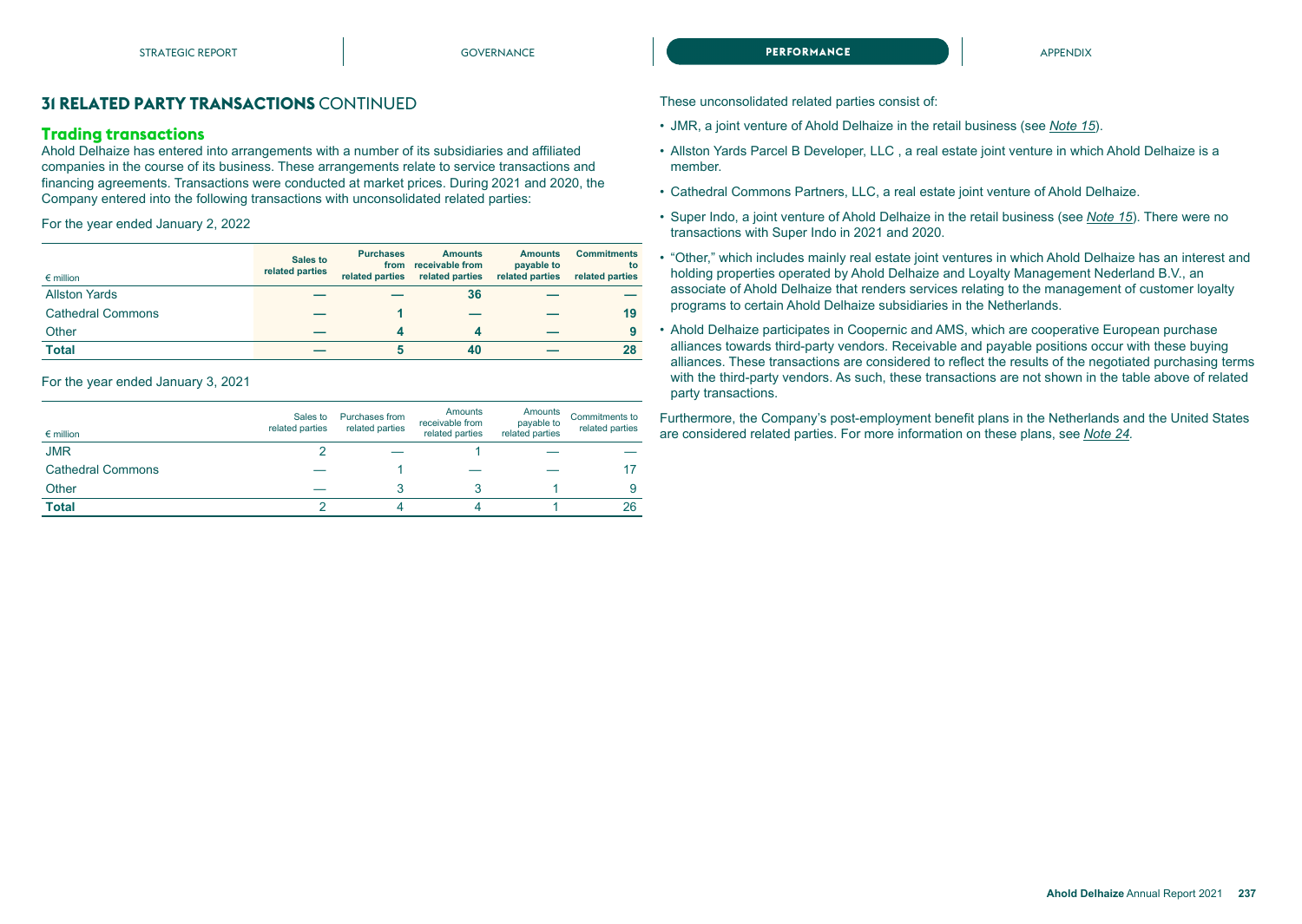### <span id="page-60-0"></span>**32 SHARE-BASED COMPENSATION**

In 2021, Ahold Delhaize's share-based compensation program consisted of a share grant program called Global Reward Opportunity (GRO). Total 2021 GRO share-based compensation expenses were €48 million (2020: €59 million). Ahold Delhaize's share-based compensation programs are equitysettled.

The fair value of the performance shares granted under the GRO program in 2021 at grant date was €43 million, of which €6 million related to the Management Board members. The fair value is expensed over the vesting period of the grants, adjusted for expected annual forfeitures of 5% (2020: 5%) excluding Management Board members. For the share-based compensation expenses allocable to the individual Management Board members, see the *Remuneration report.* 

### **GRO program**

### **MAIN CHARACTERISTICS OF PERFORMANCE SHARES GRANTED IN 2019 THROUGH 2021**

A revised GRO program was introduced in 2019. The performance shares granted under this program vest on the day after the annual General Meeting of Shareholders in the third year after the grant, subject to certain performance conditions being met. The revised GRO program employs three financial measures: return on capital (RoC), underlying earnings per share growth (EPS) and total shareholder return (TSR), as well as non-financial performance measures related to sustainability targets.

The total GRO award comprises four portions of performance shares. The first 35% is linked to a threeyear RoC target. Depending on performance, the number of performance shares that eventually vest may range between zero and a maximum of 150% of the number of performance shares granted.

Another 35% is linked to a three-year EPS growth target. The number of performance shares that vest may range between zero and a maximum of 150% of the number of performance shares granted, depending on the performance.

Another 15% of the total GRO award is linked to TSR (share price growth and dividends paid over the performance period), with performance at vesting benchmarked against the TSR performance of a peer group that comprises 12 companies (see the *Remuneration report* for the composition of the peer group). The number of performance shares that vest depends on the Company's relative ranking in the peer group and may range between zero and a maximum of 150% of the number of performance shares granted (see table below for the vesting percentages based on Ahold Delhaize's ranking within the peer group).

For the remaining 15% of the total GRO share award, the performance at vesting is measured using sustainability targets related to the Company's Healthy and Sustainable ambitions. Depending on performance, the number of performance shares that eventually vest can range between zero and a maximum of 150% of the number of performance shares granted.

|  | <b>STRATEGIC REPORT</b> | <b>GOVERNANCE</b> | <b>PERFORMANCE</b> | <b>APPENDIX</b> |
|--|-------------------------|-------------------|--------------------|-----------------|
|--|-------------------------|-------------------|--------------------|-----------------|

The table below indicates the percentage of performance shares that could vest based on Ahold Delhaize's TSR ranking within the peer group, for the performance shares granted in 2019 through 2021:

| 2019-2021 GRO program rank | All participants |
|----------------------------|------------------|
|                            | 150%             |
| $\mathcal{P}$              | 125%             |
| 3                          | 110%             |
| 4                          | 100%             |
| 5                          | 75%              |
| 6                          | 50%              |
| $7 - 12$                   | 0%               |

#### **MAIN CHARACTERISTICS OF PERFORMANCE SHARES GRANTED IN 2018**

The performance shares granted in 2018 under the GRO program as introduced in 2016 vest on the day after the annual General Meeting of Shareholders in the third year after the grant, subject to certain performance conditions being met. This program employs two financial measures, RoC and TSR, as well as non-financial performance measures related to sustainability targets.

The first 40% of the total GRO share award is linked to a three-year RoC target. Depending on performance, the number of performance shares that eventually vest may range between zero and a maximum of 150% of the number of performance shares granted.

Another 40% is linked to TSR (share price growth and dividends paid over the performance period), with performance at vesting benchmarked against the TSR performance of a peer group comprised of 14 companies (see table below for the composition of the TSR peer group). The number of performance shares that vest depends on the Company's relative ranking in the peer group and may range between zero and a maximum of 175% of the number of performance shares granted (see table on the next page for the vesting percentages based on Ahold Delhaize's ranking within the peer group).

For the remaining 20% of the total GRO share award, the performance at vesting is measured using sustainability targets related to the Company's sustainability ambitions. The targets set under this nonfinancial performance measure are both qualitative and quantitative. Depending on performance, the number of performance shares that eventually vest can range between zero and a maximum of 150% of the number of performance shares granted.

The table below shows the composition of the TSR peer group for the performance shares granted in 2018:

| TSR performance peer group for performance shares granted in 2018 |                                 |
|-------------------------------------------------------------------|---------------------------------|
| <b>Tesco</b>                                                      | Kroger                          |
| Carrefour                                                         | Costco                          |
| Metro Cash & Carry                                                | Target                          |
| Casino Guichard Perrachon                                         | <b>Walgreens Boots Alliance</b> |
| J Sainsbury                                                       | <b>Best Buy</b>                 |
| <b>W</b> M Morrison                                               | Lowe's Companies                |
|                                                                   | Walmart                         |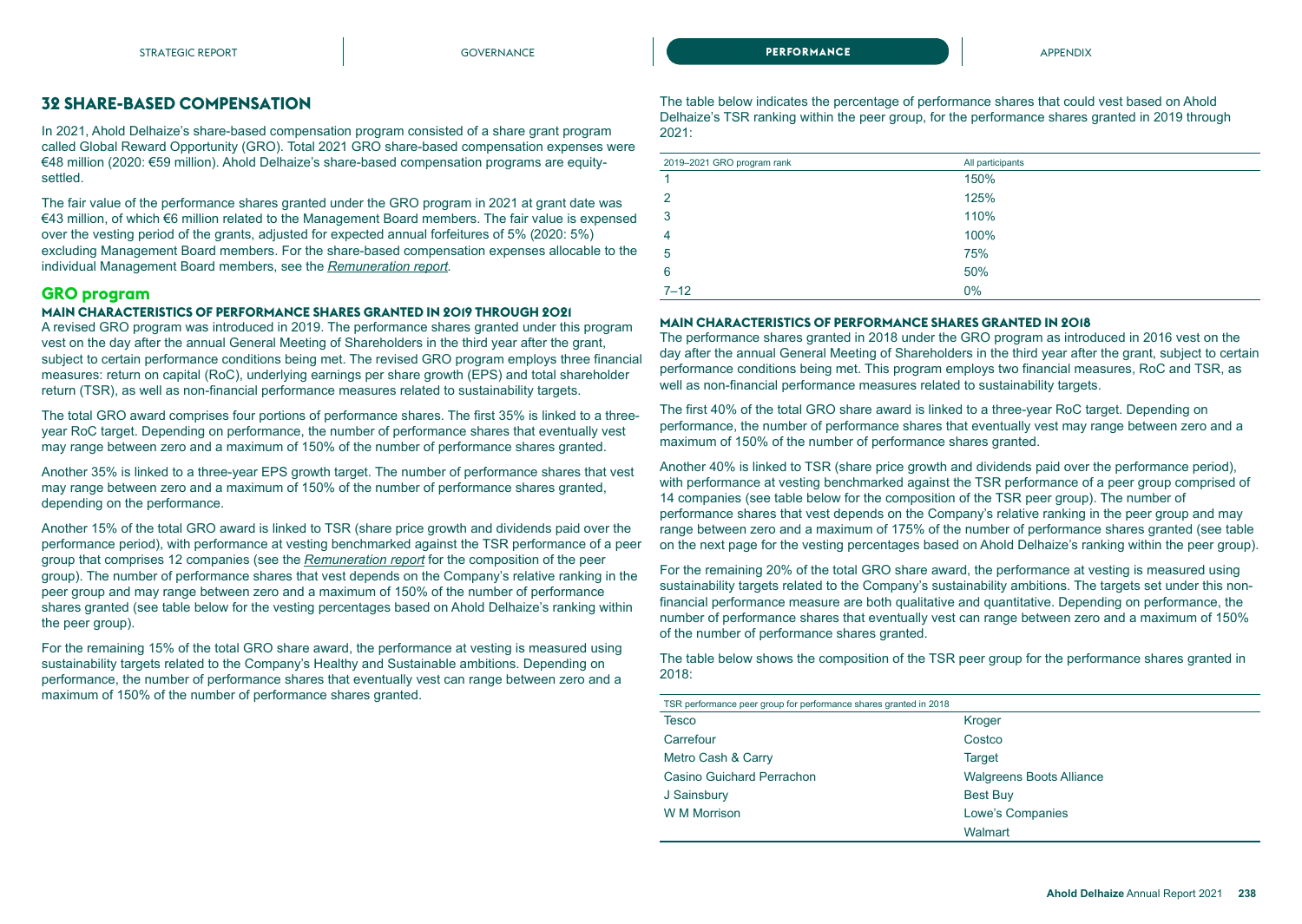### **32 SHARE-BASED COMPENSATION** CONTINUED

The table below indicates the percentage of performance shares that could vest based on Ahold Delhaize's TSR ranking within the peer group, for the performance shares granted in 2018:

| 2018 GRO program rank | All participants |
|-----------------------|------------------|
|                       | 175%             |
| 2                     | 150%             |
| 3                     | 125%             |
| 4                     | 110%             |
| 5                     | 100%             |
| 6                     | 80%              |
|                       | 50%              |
| $8 - 14$              | 0%               |

### **PERFORMANCE SHARES VESTING IN 2022**

In 2022, the performance shares granted in 2019 will vest. The performance shares vesting will comprise performance shares based on the Company's RoC, EPS, TSR and sustainability performance. As of the end of 2021, Ahold Delhaize ranked 5th in the TSR peer group with respect to the 2019 grant. Based on this TSR ranking, the vesting percentage for the portion of the 2019 performance shares dependent on Ahold Delhaize's TSR performance was 75%.

At the end of each reporting period, Ahold Delhaize revises its estimates of the number of performance shares that are expected to vest based on the non-market vesting conditions (RoC, EPS and sustainability performance). Ahold Delhaize recognizes the impact of the revision to original estimates, if any, in the income statement, with a corresponding adjustment to equity.

The final vesting percentage for the portion of the 2019 performance shares dependent on Ahold Delhaize's RoC, EPS and sustainability performance is 130%, 150% and 111% respectively.

On April 14, 2022, a maximum of 0.3 million performance shares granted in 2019 to current members of the Management Board under the Ahold Delhaize GRO plan are expected to vest. Except to finance taxes and social security charges due on the vesting date, members of the Management Board cannot sell shares for a period of at least five years following the grant date, or until their date of resignation from the Management Board, if this period is shorter.

On April 14, 2022, a maximum of 2.3 million performance shares granted in 2019 to Ahold Delhaize employees under the Ahold Delhaize GRO plan are expected to vest. As of the vesting date, participants are allowed to sell all or part of the vested shares, subject to insider trading restrictions as applicable from time to time.

The Company will use treasury shares for the delivery of the vested shares.

The following table summarizes the status of the GRO program during 2021 for the Management Board members and for all other employees in the aggregate.

|                                 | Outstanding at the<br>beginning of 2021 | Granted   | Performance<br>adjustment <sup>1</sup> | Vested <sup>2</sup> | Forfeited | <b>Outstanding at</b><br>the end of 2021 |
|---------------------------------|-----------------------------------------|-----------|----------------------------------------|---------------------|-----------|------------------------------------------|
| <b>Management Board members</b> |                                         |           |                                        |                     |           |                                          |
| Shares MB members <sup>3</sup>  | 892,060                                 | 301,666   | 51.664                                 | 355,590             |           | 889,800                                  |
| <b>Other employees</b>          |                                         |           |                                        |                     |           |                                          |
| 2018 grant                      | 2,243,546                               | 281       | 375.320                                | 2,589,309           | 29,838    |                                          |
| 2019 grant                      | 1,963,382                               | 30,210    |                                        | 2,520               | 165,112   | 1,825,960                                |
| 2020 grant                      | 2,112,634                               | 36,712    |                                        | 2,612               | 229,212   | 1,917,522                                |
| 2021 grant                      |                                         | 2,042,064 |                                        | 2,344               | 166,774   | 1,872,946                                |
| <b>Total number of</b>          |                                         |           |                                        |                     |           |                                          |
| shares                          | 7,211,622                               | 2,410,933 | 426.984                                | 2,952,375           | 590.936   | 6,506,228                                |

1 Represents the adjustment to the number of performance shares granted resulting from the TSR, RoC and sustainability performance.

2 The vesting date of the 2018 grant was April 15, 2021. The share price was €23.02 on April 15, 2021.

3 For an overview of the shares outstanding for the Management Board members, see the *Remuneration report*.

#### **VALUATION MODEL AND INPUT VARIABLES**

The weighted average fair value of the performance shares granted in 2021, for all eligible participants including Management Board members, amounted to €7.44 per share for TSR performance shares and €20.34 per share for RoC performance shares, EPS performance shares and sustainability performance shares (2020: €14.54 per share for TSR performance shares and €20.02 per share for RoC performance shares, EPS performance shares and sustainability performance shares). The fair values of the RoC, EPS and sustainability performance shares are based on the Black-Scholes model. The fair values of the TSR performance shares are determined using a Monte Carlo simulation model, which considers the likelihood of Ahold Delhaize's TSR ending at various ranks as well as the expected share price at each rank. The most important assumptions used in the valuations of the fair values were as follows:

|                                                | 2021   | 2020   |
|------------------------------------------------|--------|--------|
| Closing share price at grant date $(\epsilon)$ | 22.88  | 22.42  |
| Risk-free interest rate                        | (0.7)% | (0.6)% |
| Volatility                                     | 21.4%  | 21.2%  |
| Assumed dividend yield                         | 4.1%   | 3.8%   |

Expected volatility has been determined based on historical volatilities for a period of three years.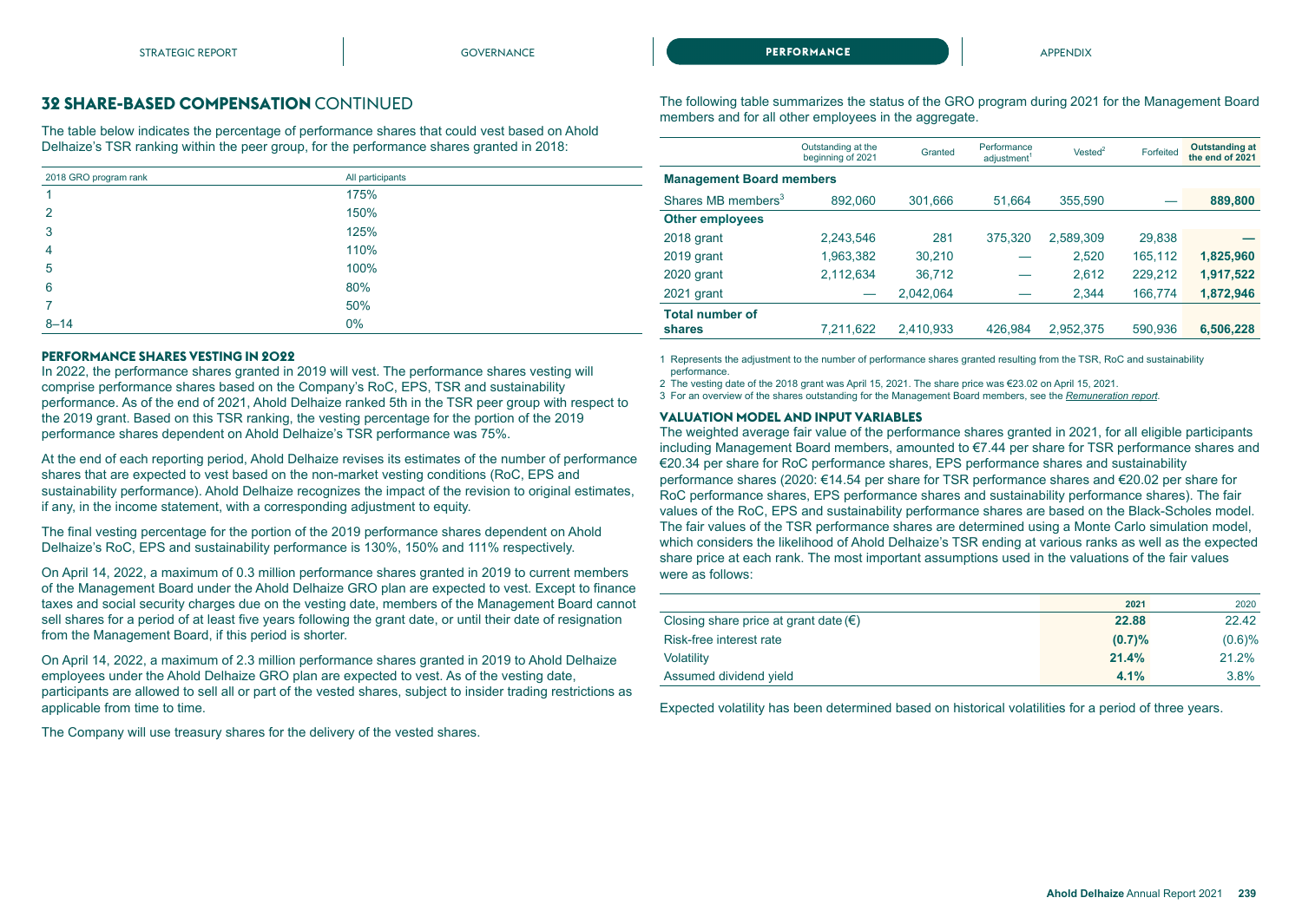#### <span id="page-62-0"></span>偏 **Accounting policies**

The grant date fair value of equity-settled share-based compensation plans is expensed, with a corresponding increase in equity, on a straight-line basis over the vesting periods of the grants. The cumulative expense recognized at each balance sheet date reflects the extent to which the vesting period has expired and the Company's best estimate of the number of performance shares that will eventually vest. No expense is recognized for awards that do not ultimately vest, except for awards where vesting is conditional upon a market condition (e.g., total shareholder return). Those are treated as vested irrespective of whether or not the market condition is ultimately satisfied, provided that all non-market conditions (e.g., continued employment) are satisfied.

### **33 LEASES**

### **Ahold Delhaize as lessee**

Ahold Delhaize leases a significant number of its stores, as well as distribution centers, warehouses, offices and other assets, under lease arrangements. Leases of retail stores typically run for periods of 10 to 20 years, and warehouses and distribution centers for 10 years.

The Company also leases equipment, mainly IT equipment, with average contract terms of four years. The majority of these are short-term leases and/or leases of low-value assets, and the Company has elected not to recognize right-of-use assets and lease liabilities for these leases. The Company expects the amount of expenses incurred for short-term leases and leases of low-value assets to remain broadly consistent in future years.

### **RIGHT-OF-USE ASSETS**

See *[Note 12](#page-24-0)* and *[Note 13](#page-24-0)* for more information on the right-of-use assets.

### **LEASE LIABILITIES**

The following table summarizes the expected maturity profile of the Company's lease liabilities as presented in *[Note 23](#page-37-0)* (non-current portion) and *[Note 26](#page-48-0)* (current portion) as of January 2, 2022, and January 3, 2021, respectively, based on the undiscounted payments.

| $\epsilon$ million                              | January 2,<br>2022 | January 3,<br>2021 |
|-------------------------------------------------|--------------------|--------------------|
| Less than one year                              | 1,545              | 1,406              |
| One to five years                               | 5,409              | 4,870              |
| Five to ten years                               | 3,787              | 3,251              |
| Ten to fifteen years                            | 1,752              | 1,422              |
| More than fifteen years                         | 1,223              | 1,040              |
| <b>Total undiscounted lease payments</b>        | 13,717             | 11,990             |
|                                                 |                    |                    |
| Lease liabilities included in the balance sheet | 11,262             | 9,586              |
| Current portion (Note 26)                       | 1.201              | 1.143              |

**Non-current portion (***[Note 23](#page-37-0)***) 10,061 <b>10,061** 8,442

#### **GENERAL**

Leases are managed by local management and, accordingly, lease terms are negotiated on an individual basis and contain a wide range of different terms and conditions. The terms and conditions of real estate leases include, among others, extension and termination options as well as (additional) variable payments. A large part of the real estate leases also provide for lease payment increases that are based on changes in local price indices, which are generally determined annually. Lease liabilities are remeasured to reflect those revised lease payments only when there is a change in the cash flows.

The Company does not have leases with significant guaranteed residual values or purchase options.

None of Ahold Delhaize's leases impose restrictions on the Company's ability to pay dividends, incur additional debt or enter into additional leasing arrangements.

#### **EXTENSION AND TERMINATION OPTIONS**

Extension and termination options are included in a large number of real estate leases across the Company. The majority of extension and termination options held are exercisable only by the Company and not by the respective lessor.

As at January 2, 2022, potential uncommitted future cash outflows of an estimated €36 billion (undiscounted) (2020: €33 billion) have not been included in the lease liability (and right-of-use asset) because it is not reasonably certain that the leases will be extended (or not terminated).

During the current financial year, an amount of €1,020 million (2020: €1,107 million) has been recorded as a net increase in the right-of-use assets due to reassessments and modifications of leases, which include, among others, the effect of exercising extension and termination options and changes in lease payments due to inflation-related increases.

#### The table below summarizes the rate of exercise of termination options.

| <b>Total</b><br><b>Ahold Delhaize</b> | 2.500                    | 2.150                                                                                                                                       | 350                                                                                                 |
|---------------------------------------|--------------------------|---------------------------------------------------------------------------------------------------------------------------------------------|-----------------------------------------------------------------------------------------------------|
|                                       | Number of leases         | of January 2, 2022 be exercised as of January 2, 2022<br>Number of leases                                                                   | exercised as of January 2, 2022<br>Number of leases                                                 |
|                                       | Number of contracts with | Number of contracts with<br>termination options not exercised or<br>termination options exercisable as not considered reasonably certain to | Number of contracts with<br>termination options exercised or<br>considered reasonably certain to be |

In countries like Greece, Romania and Serbia, it is general practice to be able to terminate contracts, subject to a notice period. A large portion of the termination options listed above relates to vehicle leases in Greece, Romania and Serbia.

In Belgium, real estate leases normally have an initial term of 27 years, but the lessee has the right, by law, to terminate the lease every three years. In practice, contracts are therefore recorded in the real estate system as having a 27-year term with termination options every three years. These termination options are then assessed as part of the determination of the lease term, which is normally established as nine years.

In other countries, limited to no termination options are in place.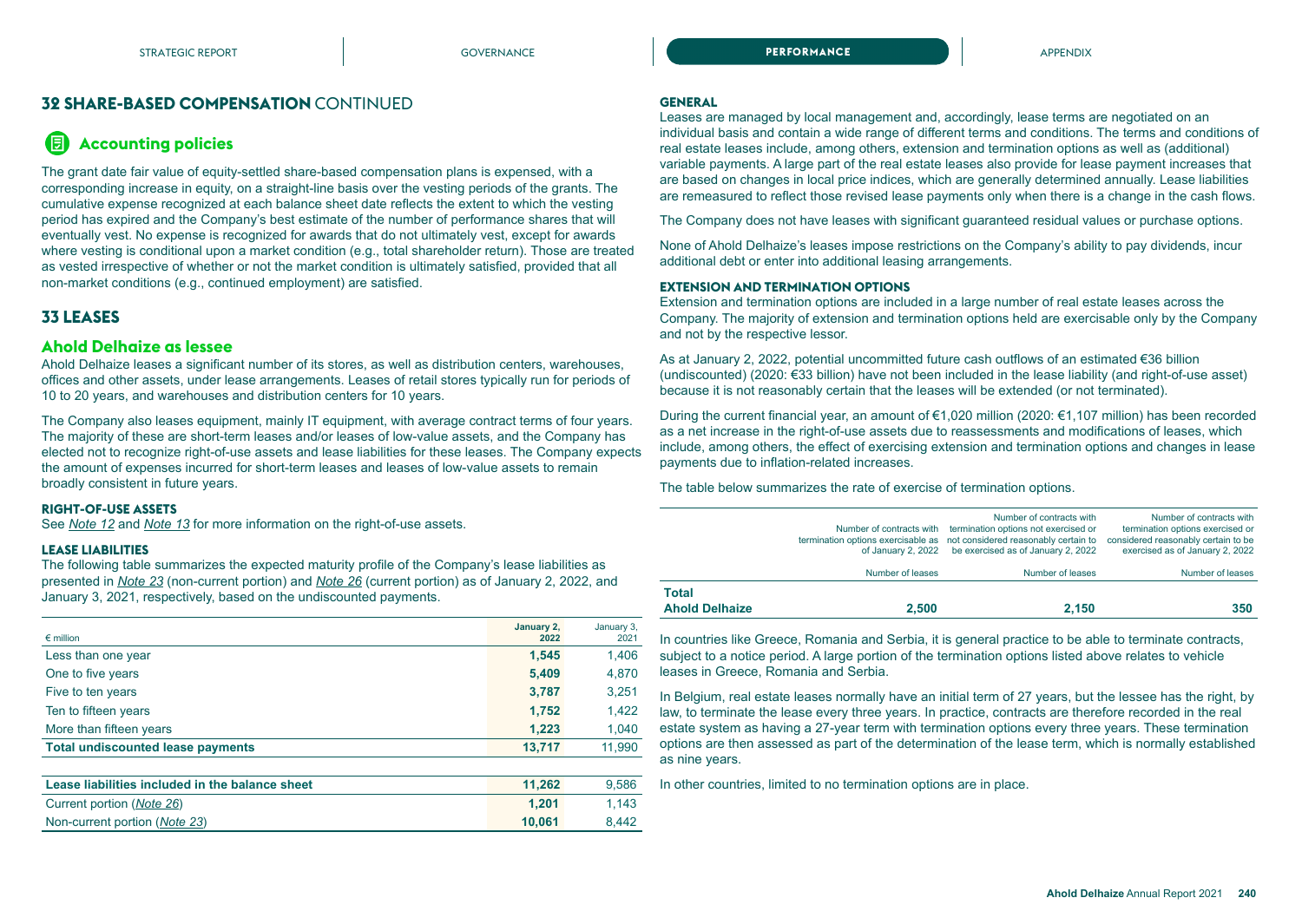### **VARIABLE PAYMENTS**

Variable payment terms are used for a variety of reasons, including minimizing the fixed cost base for newly established stores or for reasons of margin control and operational flexibility. Variable lease payment terms vary widely across the Company:

- The majority of variable payment terms are based on a range of percentages of store sales. Percentages vary per contract and range between 1% and 6% of net sales of the applicable store.
- Some variable payment terms include minimum rent clauses.

Variable lease payments that depend on sales are recognized in profit or loss in the period in which the condition that triggers those payments occurs. The overall financial effect of using variable payment terms is that higher rental costs are incurred by stores with higher sales.

The Company expects the amount of variable rental payments to remain broadly consistent in future years.

### **COMMITMENT FOR LEASES NOT YET COMMENCED**

In addition to the leases included on the balance sheet, Ahold Delhaize has signed lease agreements for properties under development of which it has not yet taken possession. The future undiscounted lease payments for these agreements amount to approximately €1,311 million (2020: €1,193 million). The 2021 and 2020 numbers mainly relate to an investing commitment of approximately \$1 billion to transform and expand the supply chain operations on the U.S. East Coast. See *[Note 34](#page-66-0)* for more information.

#### **SALE AND LEASEBACK TRANSACTIONS**

There have been no significant sale and leaseback transactions in 2020 and 2021. In 2020, the gain on sale and leaseback transactions of €20 million was mainly the result of transactions in Belgium and the Czech Republic. In 2021, the gain on sale and leaseback transactions of €7 million was mainly the result of transactions in Belgium, the Czech Republic and the Netherlands.

#### **AMOUNTS RECOGNIZED IN THE INCOME STATEMENT**

| $\epsilon$ million                                                           | 2021     | 2020    |
|------------------------------------------------------------------------------|----------|---------|
| Variable lease payments not included in the measurement of lease liabilities | (18)     | (16)    |
| Expenses related to short-term leases                                        | (22)     | (28)    |
| Expenses relating to leases of low-value assets that are not shown above as  |          |         |
| short-term leases                                                            | (18)     | (15)    |
| <b>Total rent expense</b>                                                    | (58)     | (59)    |
|                                                                              |          |         |
| Depreciation charge for right-of-use assets                                  | (1, 134) | (1,083) |
| Interest accretion to lease liability                                        | (337)    | (357)   |
| Gains (losses) on sale and leaseback transactions                            |          | 20      |
| Income from subleasing right-of-use assets                                   | 58       | 71      |

During 2021, net impairments of €3 million (2020: €2 million) on right-of-use assets (excluding investment properties) and nil (2020: €1 million) on investment property right-of-use assets were recorded. These impairments mainly relate to buildings leased. No impairments were recognized as a result of COVID-19. Ahold Delhaize did not apply for rent concessions and did not receive material rent concessions.

#### **AMOUNTS RECOGNIZED IN THE CASH FLOW STATEMENT**

| $\epsilon$ million            | 2021 | 2020 |
|-------------------------------|------|------|
| Total cash outflow for leases | .630 | .646 |

The total cash outflow for leases consists of repayment of lease liabilities (both the principal and interest portion of lease payments), the cash outflows from short-term and low-value leases and variable lease payments not included in the measurement of lease liabilities.

### **Ahold Delhaize as lessor**

Ahold Delhaize rents out its investment properties (mainly retail units in shopping centers containing an Ahold Delhaize store) and also (partially) subleases various other properties that are leased by Ahold Delhaize. Ahold Delhaize classifies these leases as operating or finance leases.

#### **OPERATING LEASES**

The following table sets out the maturity analysis of lease payments, showing the undiscounted lease payments to be received after the reporting date:

| $\epsilon$ million                       | January 2,<br>2022 | January 3,<br>2021 |
|------------------------------------------|--------------------|--------------------|
| Less than one year                       | 94                 | 102                |
| One to two years                         | 82                 | 83                 |
| Two to three years                       | 64                 | 62                 |
| Three to four years                      | 50                 | 47                 |
| Four to five years                       | 32                 | 36                 |
| More than five years                     | 77                 | 82                 |
| <b>Total undiscounted lease payments</b> | 400                | 413                |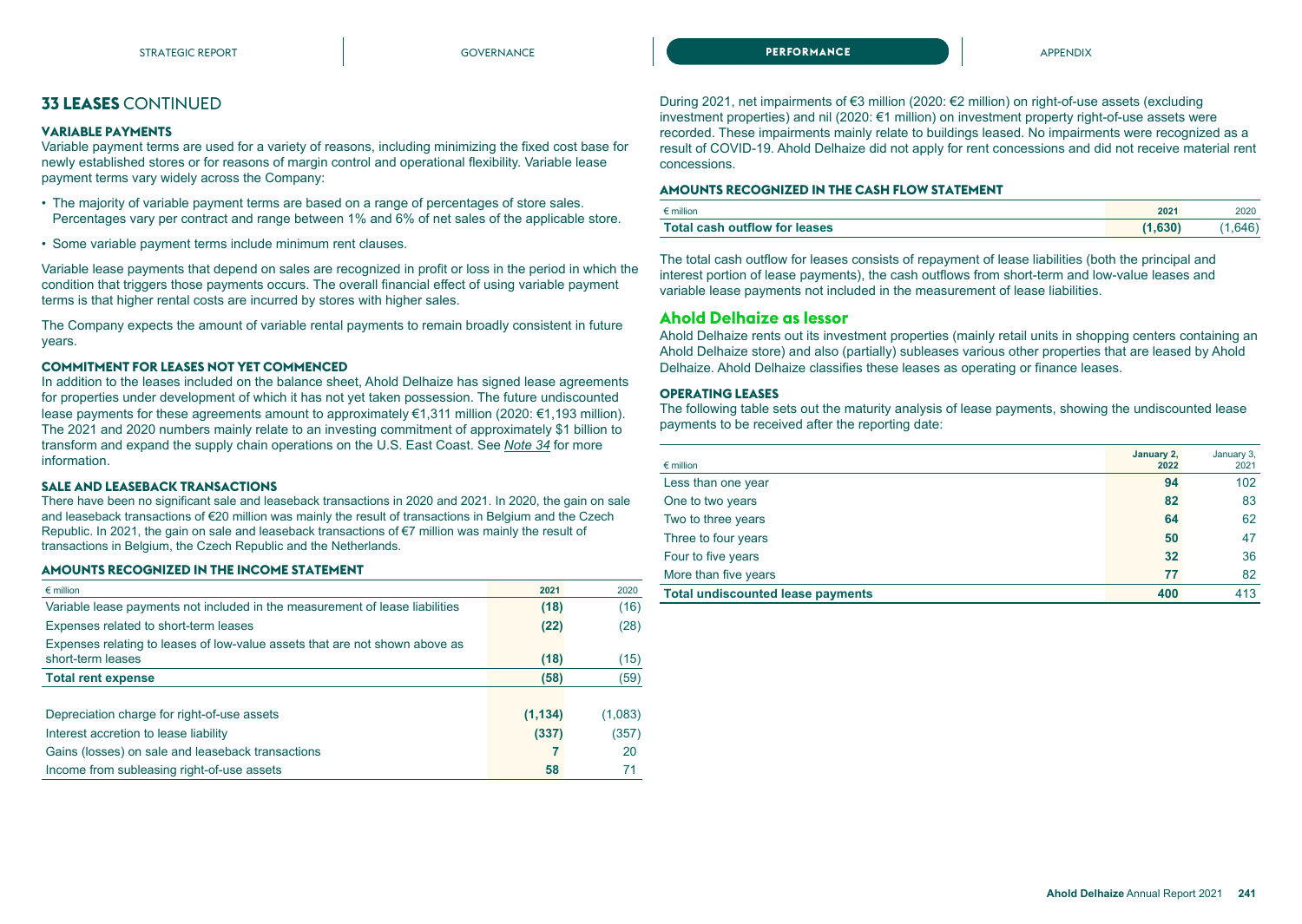### **FINANCE LEASES**

#### **Net investment in leases**

| $\epsilon$ million                              | 2021  | 2020 |
|-------------------------------------------------|-------|------|
| As of the beginning of the year                 |       |      |
| Current portion                                 | 88    | 78   |
| Non-current portion                             | 397   | 396  |
| Carrying amount at the beginning of the year    | 485   | 474  |
|                                                 |       |      |
| Interest accretion                              | 13    | 13   |
| Acquisitions through business combinations      | 21    |      |
| <b>Repayments</b>                               | (103) | (99) |
| Impairment losses and reversals - net           |       | (1)  |
| <b>Terminations</b>                             | (1)   | (2)  |
| Reassessments and modifications                 | 46    | 19   |
| Reclassifications (to) from right-of-use assets | 91    | 97   |
| Exchange rate differences                       | 14    | (17) |
| <b>Closing carrying amount</b>                  | 566   | 485  |

#### **As of the end of the year**

| Non-current portion                    | 475 | 397 |
|----------------------------------------|-----|-----|
| Carrying amount at the end of the year | 566 | 485 |

The following table sets out the maturity analysis of lease receivables, showing the undiscounted lease payments to be received after the reporting date:

| $\epsilon$ million                                  | January 2,<br>2022 | January 3,<br>2021 |
|-----------------------------------------------------|--------------------|--------------------|
| Less than one year                                  | 101                | 99                 |
| One to two years                                    | 94                 | 86                 |
| Two to three years                                  | 82                 | 78                 |
| Three to four years                                 | 71                 | 66                 |
| Four to five years                                  | 56                 | 56                 |
| More than five years                                | 134                | 105                |
| <b>Total undiscounted lease payments receivable</b> | 539                | 491                |
| Unearned finance income                             | (43)               | (45)               |
| <b>Total discounted lease payments receivable</b>   | 496                | 445                |
| Cumulative impairment losses                        | (4)                | (4)                |
| Lease receivable                                    | 492                | 442                |
| Unguaranteed residual value                         | 74                 | 43                 |
| Net investment in leases                            | 566                | 485                |

Lease receivables are principally for real estate. Terms range primarily from five to 12 years.

There are no significant changes in the provision for impairment.

The Company, as lessor, manages risks associated with rights retained in the underlying assets mainly by screening lessees for credit worthiness prior to entering into the lease agreement and following up on outstanding lease payments as part of debtor management. In addition, lease contracts generally include terms about rights in case of delinquency and default. Lease contracts rarely include residual value quarantees.

#### **AMOUNTS RECOGNIZED IN THE INCOME STATEMENT**

| $\epsilon$ million                                            | 2021 | 2020 |
|---------------------------------------------------------------|------|------|
| <b>Operating leases</b>                                       |      |      |
| Rent income relating to fixed payments on operating leases    | 140  | 156  |
| Rent income relating to variable payments on operating leases | 6    | 5    |
|                                                               |      |      |
| <b>Total rent income</b>                                      | 146  | 162  |
|                                                               |      |      |
| Interest income on net investment in leases                   | 13   | 13   |
|                                                               |      |      |

No material rent concessions were recognized as a result of COVID-19; however, Ahold Delhaize did provide some rent concessions, mainly to tenants in the U.S. markets.

## **Accounting estimates and judgments**

Where the Company is the lessee, management is required to make judgments about whether an arrangement contains a lease, the lease term and the appropriate discount rate to calculate the present value of the lease payments.

The lease payments are discounted using the interest rate implicit in the lease. If that rate cannot be readily determined, which is generally the case for leases entered into by the Company as lessee, management uses the incremental borrowing rate, being the rate that the Company would have to pay to borrow the funds necessary to obtain an asset of similar value to the right-of-use asset in a similar economic environment with similar terms, security and conditions.

To determine the incremental borrowing rate, the Company uses a build-up approach that starts with a risk-free interest rate adjusted for credit risk for leases held by the Company and makes adjustments specific to the lease, for example related to term, country, currency and security. On a quarterly basis, the Company calculates incremental borrowing rates for each country, broken down into buckets of duration and underlying asset leased.

In determining the lease term, management considers all facts and circumstances that create an economic incentive to exercise an extension option, or not exercise a termination option. Extension options (or periods after termination options) are only included in the lease term if it is reasonably certain that the lease will be extended (or not terminated) and, as such, included within lease liabilities.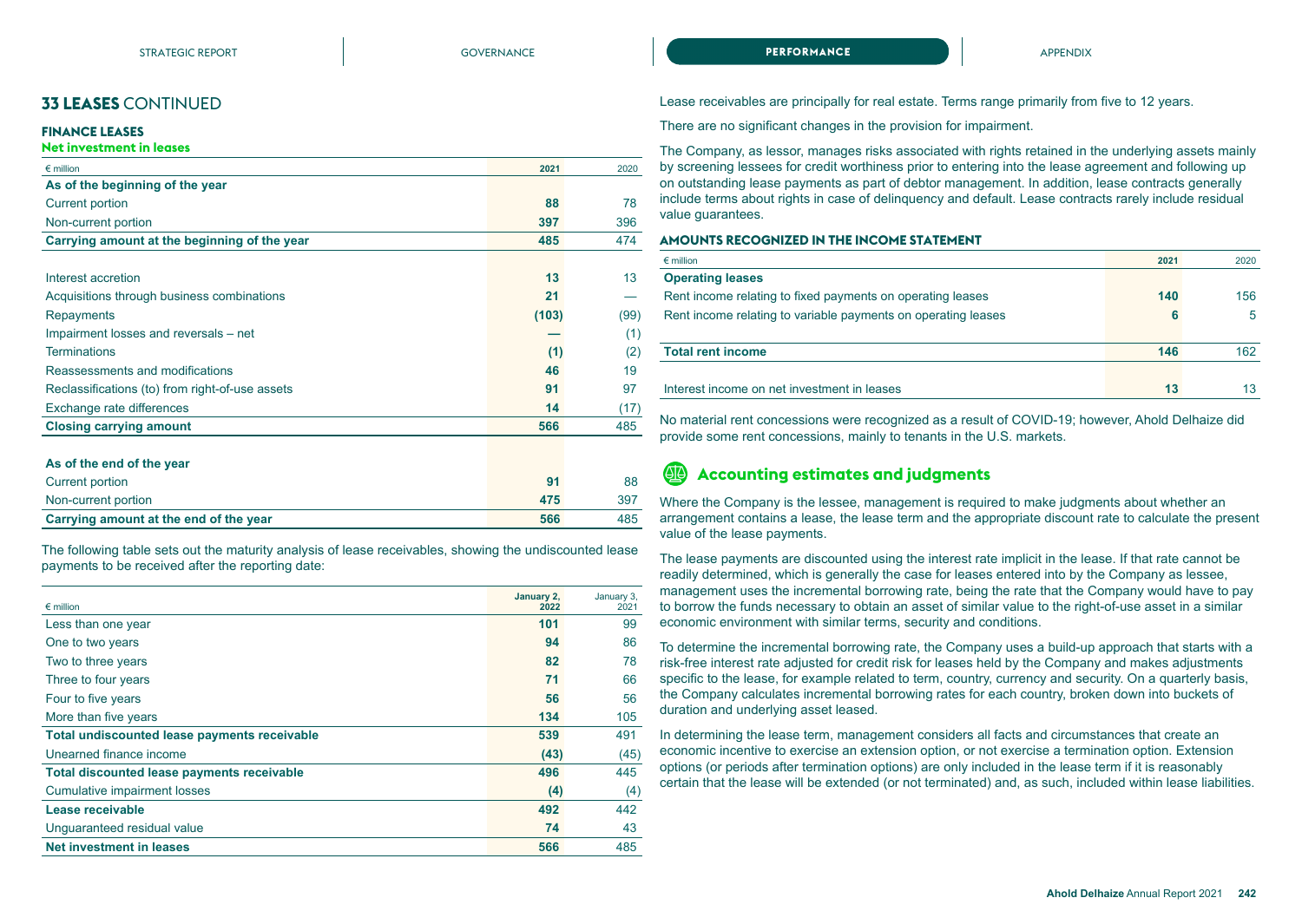For leases of stores, distribution centers and warehouses, the following factors are normally the most relevant:

- If any leasehold improvements are expected to have a significant remaining value, the Company is typically reasonably certain to extend (or not terminate).
- If there are significant penalties to terminate (or not extend), the Company is typically reasonably certain to extend (or not terminate).
- Otherwise, the Company considers other factors, including historical lease durations and the costs and business disruption required to replace the leased asset.

The lease term is reassessed if an option is actually exercised (or not exercised) or the Company becomes obliged to exercise (or not exercise) it. The assessment of reasonable certainty is only revised if a significant event or a significant change in circumstances occurs, which affects this assessment, and is within the lessee's control, for example, when significant investment in the store is made that has a useful life beyond the current lease term.

Where the Company is the lessor, the classification of leases as finance leases or operating leases requires judgments about the fair value of the leased asset, the economic life of the asset, whether or not to include renewal or termination options in the lease term and the appropriate discount rate to use to calculate the present value of the lease payments to be received.

Revenue recognition with respect to sale and leaseback transactions is dependent on management's judgment of whether the Company has satisfied all of its performance obligations and control of the asset is transferred to the buyer, and the determination of the fair value of the asset.

## **Accounting policies**

### **DEFINITION OF A LEASE**

Under IFRS 16, a contract is, or contains, a lease if the contract conveys a right to control the use of an identified asset for a period of time in exchange for consideration. At inception, or on reassessment of a contract that contains a lease component, the Company allocates the consideration in the contract to each lease and non-lease component on the basis of its relative stand-alone price.

The Company applies the recognition exemptions for short-term leases (less than 12 months) and leases of low-value items, defined by the Company to be below \$5,000 per item (on acquisition). The payments for these exempted leases are recognized in the income statement on a straight-line basis over the lease terms.

#### **AS A LESSEE**

The Company recognizes a right-of-use asset, representing its right to use the underlying asset, and a lease liability, representing its obligation to make lease payments, at the lease commencement date.

The right-of-use asset is initially measured at cost, which comprises the initial amount of the lease liability adjusted for any lease payments made at or before the commencement date, plus any initial direct costs incurred (for example, key money and lease contract commissions), less any incentives received. The right-of-use asset for acquired leases is adjusted for any favorable or unfavorable lease rights recognized as part of the purchase price allocation. The right-of-use asset is subsequently depreciated using the straight-line method over the shorter of the lease term or the useful life of the underlying asset. In addition, the right-of-use asset is reduced by impairment losses, if any, and adjusted for certain remeasurements of the lease liability.

The lease liability is initially measured at the present value of the lease payments that are not paid at the commencement date, discounted using the interest rate implicit in the lease or, if that rate cannot be readily determined, the Company's incremental borrowing rate. Generally, the Company uses its incremental borrowing rate as the discount rate.

The Company has elected to separate lease and non-lease components included in lease payments for all leases. Lease payments included in the measurement of the lease liability comprise the following:

- Fixed payments, including in-substance fixed payments
- Variable lease payments that depend on an index or a rate, which are initially measured using the index or rate at the commencement date
- Amounts expected to be payable under a residual value guarantee
- The exercise price of a purchase option that the Company is reasonably certain to exercise
- Lease payments in an optional renewal period if the Company is reasonably certain to exercise an extension option, and penalties for early termination of a lease unless the Company is reasonably certain not to terminate early.

The lease liability is measured at amortized cost using the effective interest rate method. The lease liability is subsequently increased by the interest cost on the lease liability and decreased by lease payments made. It is remeasured when there is a change in future lease payments arising from a change in an index or rate, if there is a change in the Company's estimate of the amount expected to be payable under a residual value guarantee, or if the Company changes its assessment of whether it will exercise a purchase, extension or termination option.

When the lease liability is remeasured in this way, a corresponding adjustment is made to the carrying amount of the right-of-use asset, or is recorded in the income statement if the carrying amount of the right-of-use asset has been reduced to zero.

The lease liability is included in "Other current financial liabilities" and "Other non-current financial liabilities."

The Company applies judgment to determine the lease term for the lease contracts in which it is a lessee that include renewal and termination options. The assessment of whether the Company is reasonably certain to exercise such options impacts the lease term, which significantly affects the amount of lease liabilities and right-of-use assets recognized. See accounting estimates and judgments for more information.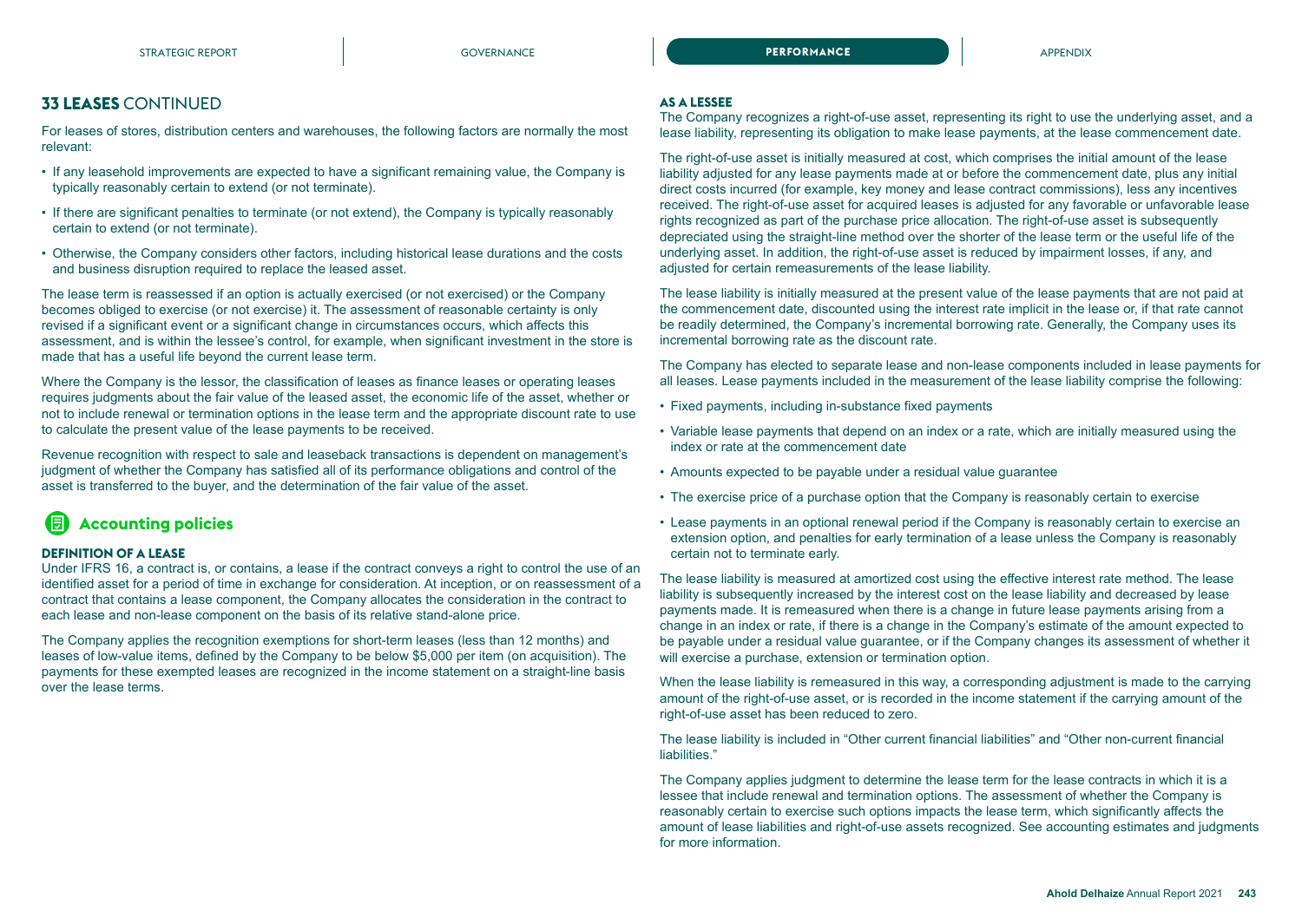#### <span id="page-66-0"></span>侗 **Accounting policies continued**

### **AS A LESSOR**

The Company classifies leases as finance or operating leases at lease inception based upon whether the lease transfers substantially all of the risks and rewards incidental to ownership of the underlying asset. As part of this assessment, the Company considers certain indicators, such as whether the lease is for the majority of the economic life of the asset.

Leases classified as finance leases result in the recognition of a net investment in a lease representing the Company's right to receive rent payments. The value of the net investment in a lease is the value of the future rent payments to be received and the unguaranteed residual value of the underlying asset discounted using the rate implicit in the lease.

When the Company is an intermediate lessor, it accounts for its interests in the head lease and the sublease separately. It assesses the lease classification of a sublease with reference to the right-of-use asset arising from the head lease, not with reference to the underlying asset. If a head lease is a shortterm lease to which the Company applies the exemption described above, then it classifies the sublease as an operating lease.

If an arrangement contains lease and non-lease components, the Company applies IFRS 15 to allocate the consideration in the contract.

The Company recognizes lease payments received under operating leases as income on a straight-line basis over the lease term as part of "Rent income."

### **SALE AND LEASEBACK**

Sale and leaseback transactions are defined as transactions that lead to a sale according to IFRS 15 "Revenue from Contracts with Customers." Under IFRS 15, the seller-lessee must determine if the transaction qualifies as a sale for which revenue is recognized (i.e., if the transaction is a genuine sale, where all performance obligations are satisfied and control has transferred to the buyer-lessor), or whether the transaction is a collateralized borrowing. More specifically, a sale is considered as such if there is no repurchase option on the asset at the end of the lease term.

If the sale by the Company as seller-lessee qualifies as a sale, the Company derecognizes the asset and recognizes a gain (or loss) that is limited to the proportion of the total gain (or loss) relating to the rights transferred to the buyer-lessor. In addition, the Company recognizes a right-of-use asset arising from the leaseback and measures it at the proportion of the previous carrying amount of the asset relating to the right of use retained. In addition, the Company recognizes the lease liability.

If the fair value of the consideration for the sale does not equal the fair value of the asset, or if the payments for the lease are not at market rates, adjustments are made to measure the sales proceeds at fair value as follows:

- a. Any below-market terms should be accounted for as a prepayment of lease payments.
- b. Any above-market terms should be accounted for as additional financing provided by the buyerlessor.

If the sale by the Company does not qualify as a sale, the Company keeps the asset transferred on its balance sheet and recognizes a financing obligation equal to the transferred proceeds or cash received.

### **34 COMMITMENTS AND CONTINGENCIES**

### **Investment commitments**

As of January 2, 2022, Ahold Delhaize had outstanding investment commitments for property, plant and equipment and investment property, and for intangible assets of approximately €369 million and €17 million, respectively (January 3, 2021: €230 million and €5 million, respectively). These investment commitments include contractual commitments for contributions to franchisees. Ahold Delhaize's share in the capital investment commitments of its unconsolidated joint ventures JMR and Super Indo amounted to €1 million as of January 2, 2022 (January 3, 2021: €1 million).

### **U.S. SUPPLY CHAIN**

In addition to the capital investments referred to above, on December 10, 2019, Ahold Delhaize announced that it is investing to transform and expand its supply chain operations on the U.S. East Coast. This included investments in two new fully automated Ahold Delhaize USA frozen food facilities to be constructed in the U.S. Northeast and mid-Atlantic regions. On May 14, 2020, Ahold Delhaize USA entered into a 20-year service agreement for these two facilities, one in Connecticut and one in Pennsylvania. The development of these facilities started in 2020 and the services will be provided as of 2022, at which time they will start impacting our consolidated income statement, balance sheet and statement of cash flows. The future 20-year undiscounted commitment related to this agreement is approximately \$1 billion and is included in commitments for leases not yet commenced (see *[Note 33](#page-62-0)*). This is the total commitment for the embedded lease which includes lease and non-lease components. The lease components will be recognized on the balance sheet on the commencement date, which is expected to be in 2022 and 2023. The non-lease components will be expensed as incurred. The new self-distribution supply chain will enable the U.S. businesses to reduce costs, improve speed to shelf, enhance relationships with vendors, and improve product availability and freshness for customers.

### **Purchase commitments**

Ahold Delhaize enters into purchase commitments with vendors in the ordinary course of business. The Company has purchase contracts with some vendors for varying terms that require Ahold Delhaize to buy services and predetermined volumes of goods and goods not-for-resale at fixed prices. As of January 2, 2022, the Company's purchase commitments were approximately €2.4 billion (January 3, 2021: €1.3 billion). In 2021, Food Lion entered into a long-term supply agreement with Maryland-Virginia Milk Producers Cooperative for milk and milk related products. The initial term is 10 years and the related purchase commitment amounts to \$0.6 billion ( $\epsilon$ 0.5 billion) and is included in the  $\epsilon$ 2.4 billion purchase commitments.

Not included in the purchase commitments are those purchase contracts for which Ahold Delhaize has received advance vendor allowances, such as upfront signing payments in consideration of its purchase commitments. These contracts generally may be terminated without satisfying the purchase commitments upon the repayment of the unearned portions of the advance vendor allowances. The unearned portion of these advance vendor allowances is recorded as a liability on the balance sheet.

### **Commitments related to business acquisitions**

As of January 2, 2022, the Company has no significant outstanding commitments related to business acquisitions*.*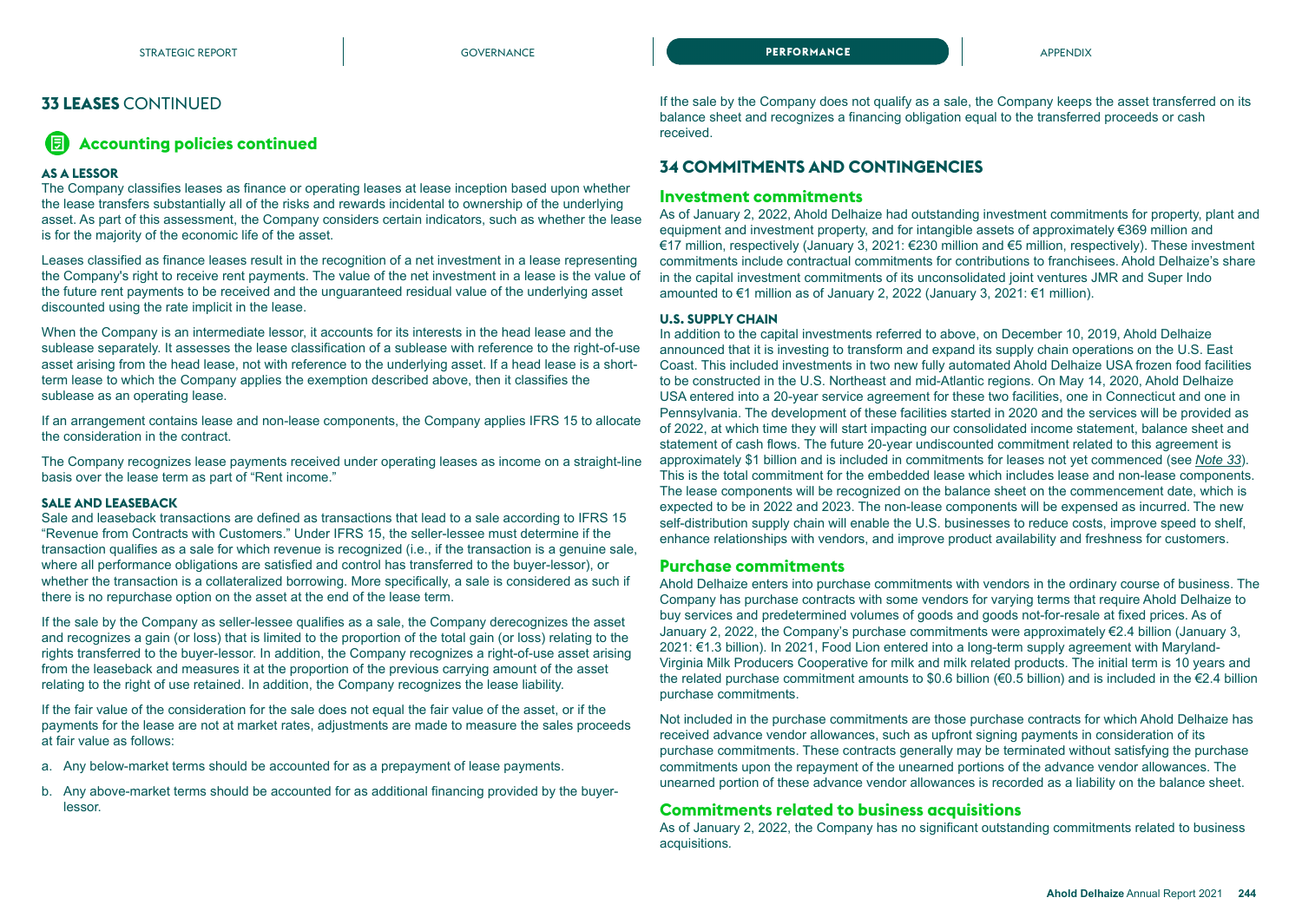### **34 COMMITMENTS AND CONTINGENCIES** CONTINUED

### **Contingent liabilities**

### **GUARANTEES**

Guarantees to third parties issued by Ahold Delhaize can be summarized as follows:

| $\epsilon$ million                           | January 2,<br>2022 | January 3,<br>2021 |
|----------------------------------------------|--------------------|--------------------|
| Lease guarantees                             | 689                | 713                |
| Lease quarantees backed by letters of credit | 15                 | 20                 |
| Corporate and buyback guarantees             | 14                 |                    |
| Total                                        | 718                | 750                |

The amounts included in the table above are the maximum undiscounted amounts the Group could be forced to settle under the arrangement for the full guaranteed amount, if that amount is claimed by the counterparty to the guarantee. For lease guarantees, this is based on the committed lease terms as communicated to Ahold Delhaize.

#### **LEASE GUARANTEES**

Ahold Delhaize or its subsidiaries may be contingently liable for leases that have been assigned and/or transferred to third parties in connection with facility closings and dispositions. Ahold Delhaize could be required to perform the financial obligations under these leases if any of the third parties are unable to fulfill their lease obligations. The lease guarantees are based on the nominal value of future minimum lease payments of the relevant leases, which extend through 2041 and are based on the committed lease terms as communicated to Ahold Delhaize. The amounts of the lease guarantees set forth in the table above exclude the cost of common area maintenance and real estate taxes; such amounts may vary in time, per region and per property. Certain amounts related to these leases are recognized as a provision or a financial liability; for more information see *[Note 23](#page-37-0)* and *[Note 25.](#page-47-0)*

As of January 2, 2022, the €689 million in the undiscounted lease guarantees as presented in the table above mainly relates to divestments. The following table sets out the undiscounted lease guarantees by divestment:

| $\epsilon$ million                      | January 2,<br>2022 | January 3,<br>2021 |
|-----------------------------------------|--------------------|--------------------|
| <b>Tops divestments</b>                 | 285                | 291                |
| BI-LO/Bruno's divestment                | 115                | 105                |
| Sweetbay, Harveys and Reid's divestment | 76                 | 95                 |
| Bottom Dollar Food divestment           | 87                 | 89                 |
| Other <sup>1</sup>                      | 126                | 132                |
| <b>Total lease guarantees</b>           | 689                | 713                |

1 Other includes the divestment of remedy stores in the U.S. and the divestment of Bradlees.

On a discounted basis, these lease quarantees amount to  $\epsilon$ 584 million and  $\epsilon$ 603 million as of January 2, 2022, and January 3, 2021, respectively. If Ahold Delhaize is called upon to satisfy its obligations under the outstanding lease guarantees, it has several potential defenses to reduce the Company's gross exposure.

#### **LEASE GUARANTEES BACKED UP BY LETTERS OF CREDIT**

As part of the divestment of U.S. Foodservice in 2007, Ahold Delhaize received an irrevocable standby letter of credit for \$216 million (€163 million), which was reduced to \$17 million (€15 million) as of January 2, 2022 (2020: \$25 million (€20 million)).

#### **CORPORATE AND BUYBACK GUARANTEES**

Ahold Delhaize has provided corporate guarantees to certain suppliers of its franchisees or nonconsolidated entities. Ahold Delhaize would be required to perform under the guarantee if the franchisee or non-consolidated entity failed to meet its financial obligations, as described in the guarantee. Buyback guarantees relate to Ahold Delhaize's commitment to repurchase stores or inventory from certain franchisees at predetermined prices. The buyback guarantees reflect the maximum committed repurchase value under the guarantees. The last of the corporate and buyback guarantees expire in 2022.

#### **INDEMNIFICATIONS AS PART OF DIVESTMENTS OF AHOLD DELHAIZE'S OPERATIONS**

In the relevant sales agreements, Ahold Delhaize has provided customary indemnifications, including for potential breach of representations and warranties, that often include, but are not limited to, completeness of books and records, title to assets, schedule of material contracts and arrangements, litigation, permits, labor matters, and employee benefits and taxes. These representations and warranties will generally terminate, depending on their specific features, a number of years after the date of the relevant transaction completion date.

The most significant divestment of operations is, to the extent not already covered in the guarantee section above, described below. In addition, specific, limited indemnifications exist for a number of Ahold Delhaize's smaller divestments. The aggregate impact of claims, if any, under such indemnification provisions is not expected to be material.

#### **Disco divestment**

As part of the divestment of Disco S.A. ("Disco") in 2004, Ahold Delhaize is required to indemnify Disco and its buyers for the outcome of the Uruguayan litigation described in the *Legal proceedings* section of this Note. Ahold Delhaize's indemnification obligation relating to this litigation is not capped at a certain amount nor restricted to a certain time period.

#### **TAXES**

Ahold Delhaize operates in a number of countries and is subject to several direct and indirect taxes including corporate income tax, value added tax, sales and use tax, and wage tax. Its income is subject to direct and indirect tax in differing jurisdictions where those taxes are levied on a tax base differing per tax law, jurisdiction and at differing tax rates. Significant judgment is required in determining the direct and indirect tax position. We seek to organize our affairs in a sustainable manner, taking into account the applicable regulations of the jurisdictions in which we operate. As a result of Ahold Delhaize's multi-jurisdictional operations, it is exposed to a number of different tax risks including, but not limited to, changes in tax laws or interpretations of such tax laws. The authorities in the jurisdictions where Ahold Delhaize operates may review the Company's direct and indirect tax returns and may disagree with the positions taken in those returns. While the ultimate outcome of such reviews is not certain, Ahold Delhaize has considered the merits of its filing positions in its overall evaluation of potential tax liabilities for both direct and indirect taxes and believes it has adequate liabilities recorded in its consolidated financial statements for exposures on these matters. Based on its evaluation of the potential tax liabilities and the merits of Ahold Delhaize's filing positions, it is unlikely that potential tax exposures over and above the amounts currently recorded as liabilities in its consolidated financial statements will be material to its financial condition or future results of operations.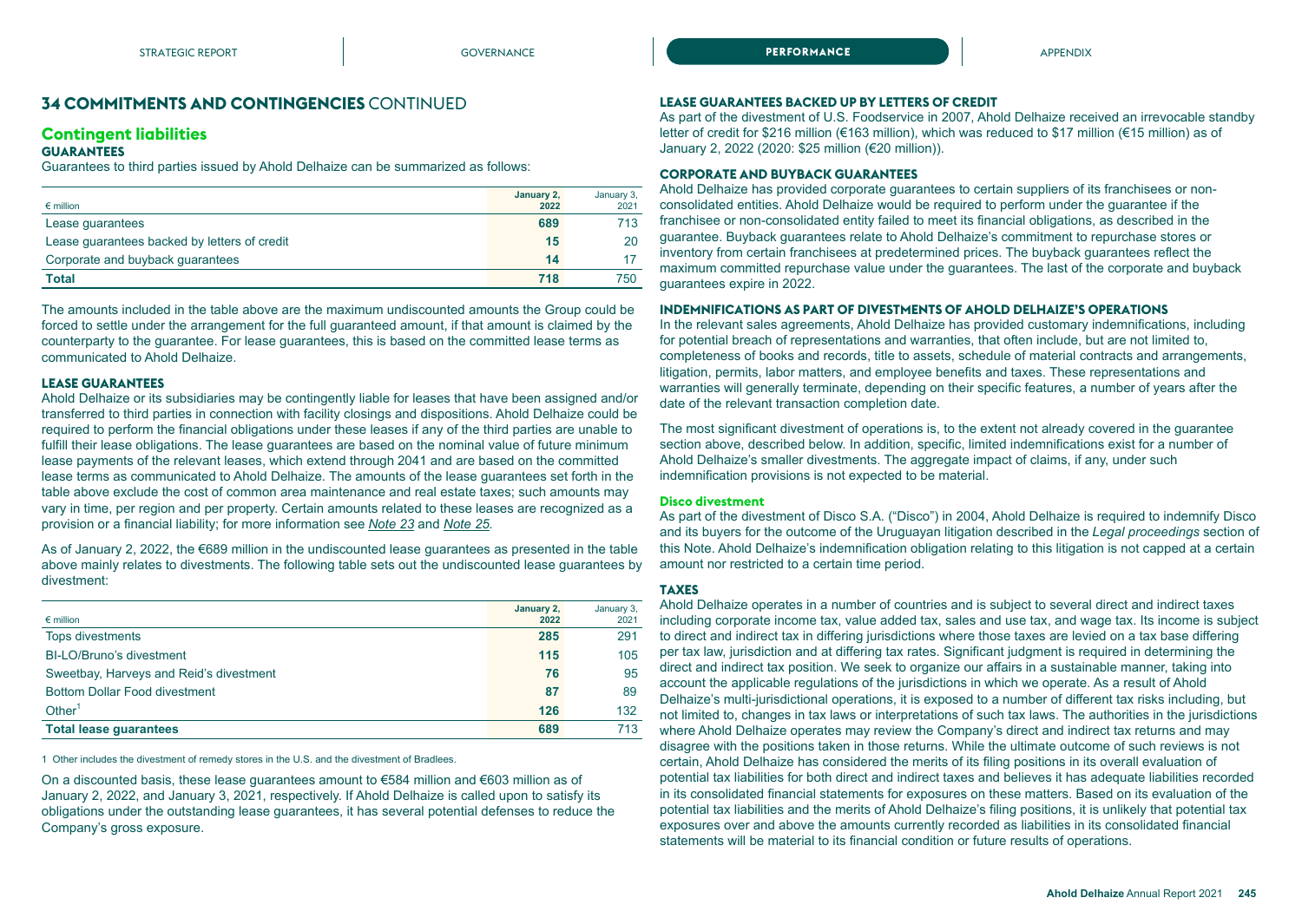### **34 COMMITMENTS AND CONTINGENCIES** CONTINUED

In December 2020, Ahold Delhaize's subsidiary, Delhaize Le Lion/De Leeuw SCA ("DLL"), received an adjustment notice from the Belgian tax authorities relating to its 2018 tax return. In 2018, DLL executed a common control transaction and transferred the shares of the former Delhaize USA business from DLL to Koninklijke Ahold Delhaize NV (share transaction) with the business purpose of combining the former Delhaize USA business with the former Ahold USA business, to simplify the legal structure and be able to file one consolidated federal tax return in the United States. This share transaction is tax exempt in Belgium for DLL and falls under the participation exemption in the Netherlands for the receiving entity Koninklijke Ahold Delhaize NV. The applied purchase price of the underlying Delhaize USA shares is supported by an external valuation report. With the adjustment notice, the Belgian tax authorities informed DLL that, in their opinion, the applied purchase price does not reflect the market value of the underlying shares and they thus rejected the external valuation report. Although the entire share transaction was tax exempt in Belgium, an upward correction of the purchase price received by DLL is a taxable event under the Belgian tax code. The maximum exposure relating to this adjustment notice amounts to €382 million (including a 10% penalty increase). Ahold Delhaize does not accept this correction, and, in our opinion, the adjustment notice and all the arguments of the Belgian tax authorities are without any merit. In January 2021, DLL filed an objection letter to the adjustment notice. The Belgium tax authorities rejected the provided arguments as stated in the objection letter and issued for 2018 an additional assessment notice of €382 million. We decided to pay the additional assessment notice in order to avoid an interest charge of 4% per annum on the amount due and to avoid adverse tax consequences such as the compensation with all possible tax receivables. In the meanwhile, Ahold Delhaize engaged another independent third-party valuator and an external law firm to perform an assessment of the original valuation report as well as the legal and tax grounds to issue the additional assessment notice. Based on their conclusions, we decided that the basis to issue an additional assessment of €382 million is without any merit and, as such, DLL recorded a receivable for the full paid amount. DLL will use all legal and tax remediation options to defend its position against the additional assessment of €382 million.

### **Legal proceedings**

Ahold Delhaize and certain of its former or current subsidiaries are involved in a number of legal proceedings, which include litigation as a result of divestments, tax and employment, as well as other litigation and inquiries. The legal proceedings discussed below, whether pending, threatened or unasserted, if decided adversely or settled, may result in liability material to Ahold Delhaize's financial condition, results of operations or cash flows. Ahold Delhaize may enter into discussions regarding the settlement of these and other proceedings, and may enter into settlement agreements, if it believes settlement is in the best interest of Ahold Delhaize's shareholders. In accordance with IAS 37 "Provisions, Contingent Liabilities, and Contingent Assets," Ahold Delhaize has recognized provisions with respect to these proceedings, where appropriate, which are reflected on its balance sheet.

#### **ALBERT HEIJN FRANCHISING**

In 2014, the Vereniging Albert Heijn Franchisenemers (an association of Albert Heijn franchisees or "VAHFR") asserted claims against Albert Heijn Franchising BV (an Ahold Delhaize subsidiary or "AHF") for the years 2008 through 2012, the alleged value of which exceeds €200 million in aggregate. On December 24, 2014, proceedings were initiated with respect to these discussions. On November 16, 2016, the District Court in Haarlem issued a judgment rejecting all claims of the VAHFR and the claimants. On February 13, 2017, VAHFR and 240 individual claimants filed an appeal against the judgment and, in September 2017, they asserted unquantified claims for the years 2008-2016.

On July 23, 2019, the Court of Appeal issued a judgment rejecting, except for one, all the claims of VAHFR and the claimants. On October 23, 2019, the VAHFR and the claimants filed an appeal in cassation to the Supreme Court. On June 18, 2021, the Supreme Court ruled to quash the ruling of the Court of Appeal in Amsterdam and referred the matter to the Court of Appeal in The Hague. The proceedings will continue after the VAHFR brings the matter before the court in The Hague. This ruling does not change our assessment of the merits of the case and AHF and its affiliates will continue to vigorously defend their interest in the legal proceedings.

### **URUGUAYAN LITIGATION**

Ahold Delhaize, together with Disco and Disco Ahold International Holdings N.V. ("DAIH"), is party to one lawsuit in Uruguay related to Ahold Delhaize's 2002 acquisition of Velox Retail Holdings' shares in the capital of DAIH. The two other related lawsuits in Uruguay were decided in favor of Ahold Delhaize without any further right to appeal of the plaintiffs in 2013. The damages alleged by the plaintiffs, alleged creditors of certain Uruguayan and other banks, amount to approximately \$62 million (€55 million) plus interest and costs. As part of the divestment of Disco to Cencosud in 2004, Ahold Delhaize indemnified Cencosud and Disco against the outcome of these legal proceedings. The one remaining lawsuit is ongoing. Ahold Delhaize continues to believe that the plaintiffs' claims are without merit and will continue to vigorously oppose such claims.

### **NATIONAL PRESCRIPTION OPIATE LITIGATION**

Several U.S. brands and subsidiaries of Ahold Delhaize have been sued in a number of lawsuits included in In re: National Prescription Opiate Litigation (MDL No. 2804), a multi-district litigation (MDL) matter pending in the United States District Court in the Northern District of Ohio. The MDL contains thousands of cases filed against hundreds of defendants by counties, cities, hospitals and others concerning the impact of opioid abuse. The suits name Ahold Delhaize as a defendant, as well as various subsidiaries, including American Sales Company, LLC, which ceased operations prior to being named as a defendant in any MDL-related case. All of the matters in which Ahold Delhaize or its subsidiaries have been named have been stayed by the court and, therefore, are not being actively litigated at this time while certain cases proceed against other defendants. Ahold Delhaize and its subsidiaries believe the plaintiffs' claims against Ahold Delhaize entities are without merit and will defend against the claims in all these matters, if and when the stay is lifted. Ahold Delhaize is not currently able to predict the outcome of these claims.

#### **PHARMACY REGULATORY INVESTIGATION**

The Ahold Delhaize USA brands are responding to a civil investigative demand (CID) from the U.S. Department of Justice (DOJ), working together with several state attorneys general, concerning a False Claims Act investigation relating to pharmacy prescription discount programs. The brands are cooperating with this investigation and communicating with DOJ regarding the CID. As part of its cooperation, Ahold Delhaize has provided factual information, produced documents and responded to certain interrogatories. Ahold Delhaize has also raised legal arguments challenging a significant portion of DOJ's investigation. Ahold Delhaize is not currently able to predict the timing or outcome of the investigation.

#### **OTHER LEGAL PROCEEDINGS**

In addition to the legal proceedings described previously in this Note, Ahold Delhaize and its former or current subsidiaries are parties to a number of other legal proceedings arising out of their business operations. Ahold Delhaize believes that the ultimate resolution of these other proceedings will not, in the aggregate, have a material adverse effect on Ahold Delhaize's financial position, results of operations or cash flows. Such other legal proceedings, however, are subject to inherent uncertainties and the outcome of individual matters is unpredictable. It is possible that Ahold Delhaize could be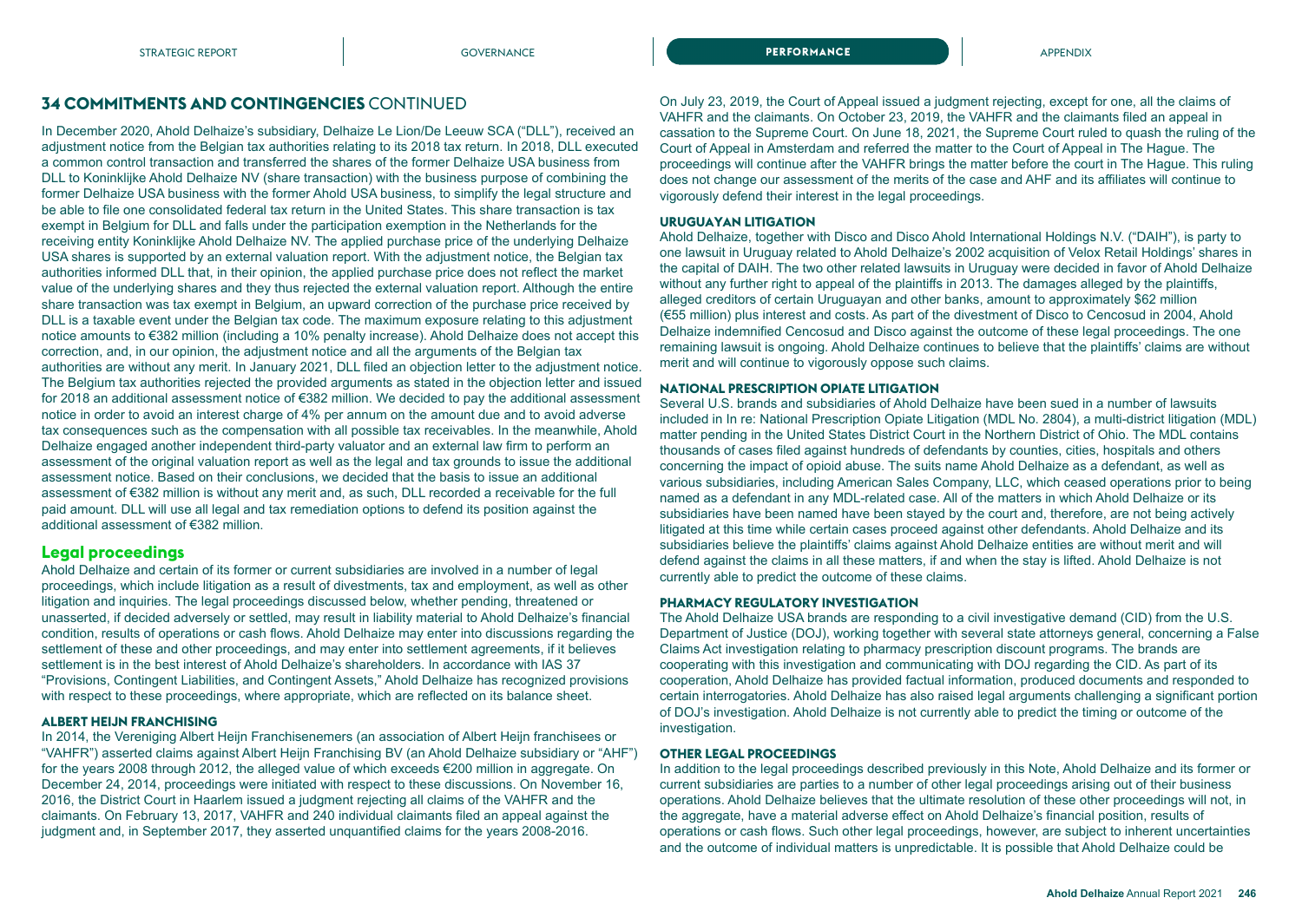### **34 COMMITMENTS AND CONTINGENCIES** CONTINUED

required to make expenditures, in excess of established provisions, in amounts that cannot reasonably be estimated.

#### **AR Accounting estimates and judgments**

For accounting estimates and judgments relating to income taxes, see *[Note 10](#page-18-0)*, and for provisions and contingencies, see *[Note 25](#page-47-0)*.

## **35 LIST OF SUBSIDIARIES, JOINT VENTURES AND ASSOCIATES**

The following are significant subsidiaries, joint ventures and associates directly or indirectly owned by Ahold Delhaize as of January 2, 2022. Subsidiaries, joint ventures and associates not important to providing an insight into the Ahold Delhaize Group as required under Dutch law are omitted from this list.

| Significant subsidiaries (consolidated)    |                  |                       | Ownership % |
|--------------------------------------------|------------------|-----------------------|-------------|
| <b>Retail trade Europe</b>                 |                  |                       |             |
| <b>The Netherlands</b>                     |                  |                       |             |
| Albert Heijn B.V.*                         | Zaandam          |                       | 100%        |
| Albert Heijn Franchising B.V.*             | Zaandam          |                       | 100%        |
| Gall & Gall B.V.*                          | Zaandam          |                       | 100%        |
| Etos B.V.*                                 | <b>Zaandam</b>   |                       | 100%        |
| bol.com B.V.*                              | <b>Utrecht</b>   |                       | 100%        |
| <b>Belgium</b>                             |                  |                       |             |
| Delhaize Le Lion / De Leeuw Comm, VA / SCA | <b>Brussels</b>  |                       |             |
| Albert Heijn België NV / SA                | Antwerp          |                       |             |
| Greece                                     |                  |                       |             |
| Alfa-Beta Vassilopoulos Single Member S.A. | Athens           |                       | 100%        |
| Serbia                                     |                  |                       |             |
| Delhaize Serbia d.o.o. Beograd             | <b>Belgrade</b>  |                       | 100%        |
| Romania                                    |                  |                       |             |
| Mega Image SRL                             | <b>Bucharest</b> |                       | 100%        |
| <b>Czech Republic</b>                      |                  |                       |             |
| Albert Česká republika, s.r.o.             | Prague           |                       | 100%        |
| Grand-Duchy of Luxembourg                  |                  |                       |             |
| Delhaize Luxembourg S.A.                   | Pommerloch       |                       | 100%        |
| <b>Retail trade United States</b>          |                  |                       |             |
| <b>United States</b>                       |                  |                       |             |
| The Stop & Shop Supermarket Company LLC    | Quincy           | <b>Massachusetts</b>  | 100%        |
| <b>Food Lion LLC</b>                       | Salisbury        | <b>North Carolina</b> | 100%        |

| Significant subsidiaries (consolidated)                      |              |                       | Ownership % |
|--------------------------------------------------------------|--------------|-----------------------|-------------|
| The GIANT Company LLC                                        | Carlisle     | Pennsylvania          | 100%        |
| <b>Giant of Maryland LLC</b>                                 | Landover     | Maryland              | 100%        |
| Hannaford Bros. Co., LLC                                     | Scarborough  | <b>Maine</b>          | 100%        |
| Fresh Direct Holdings, Inc.                                  | <b>Bronx</b> | <b>New York</b>       | 80%         |
|                                                              |              |                       |             |
| <b>Other</b><br><b>The Netherlands</b>                       |              |                       |             |
| Ahold Delhaize Coffee Company B.V.*                          | Zaandam      |                       | 100%        |
| Ahold Europe Real Estate & Construction B.V.*                | Zaandam      |                       | 100%        |
|                                                              | Zaandam      |                       | 100%        |
| Ahold Finance U.S.A., LLC*<br>Ahold Delhaize Nederland B.V.* | Zaandam      |                       | 100%        |
| Delhaize "The Lion" Nederland B.V.*                          | Zaandam      |                       |             |
|                                                              |              |                       | 100%        |
| <b>United States</b>                                         |              |                       |             |
| ADUSA Commercial Holdings, Inc.                              | Salisbury    | <b>North Carolina</b> | 100%        |
| <b>ADUSA Supply Chain Services, LLC</b>                      | Salisbury    | <b>North Carolina</b> | 100%        |
| Ahold Information Services Inc.                              | Greenville   | South Carolina        | 100%        |
| Ahold Lease U.S.A. Inc.                                      | Quincy       | <b>Massachusetts</b>  | 100%        |
| Ahold Delhaize USA, Inc.                                     | Quincy       | <b>Massachusetts</b>  | 100%        |
| <b>American Sales Company LLC</b>                            | Lancaster    | <b>New York</b>       | 100%        |
| Delhaize America, LLC                                        | Salisbury    | <b>North Carolina</b> | 100%        |
| Delhaize US Holding, Inc.                                    | Salisbury    | <b>North Carolina</b> | 100%        |
| Guiding Stars Licensing Company, LLC                         | Scarborough  | <b>Maine</b>          | 100%        |
| MAC Risk Management, Inc.                                    | Quincy       | <b>Massachusetts</b>  | 100%        |
| The MollyAnna Company                                        | Williston    | Vermont               | 100%        |
| <b>Retail Business Services LLC</b>                          | Salisbury    | <b>North Carolina</b> | 100%        |
| Peapod Digital Labs, LLC                                     | Chicago      | <b>Illinois</b>       | 100%        |
| <b>Grand-Duchy of Luxembourg</b>                             |              |                       |             |
| Lion Lux Finance S.à.r.l.                                    | Pommerloch   |                       | 100%        |
| Lion Retail Holding S.à.r.l.                                 | Pommerloch   |                       | 100%        |
| Switzerland                                                  |              |                       |             |
| Ahold Delhaize Finance Company N.V.                          | Geneva       |                       | 100%        |
| Ahold Delhaize International Sàrl                            | Geneva       |                       | 100%        |
| Ahold Delhaize Licensing Sàrl                                | Geneva       |                       | 100%        |
| Curaçao                                                      |              |                       |             |
| Ahold Insurance N.V.                                         | Willemstad   |                       | 100%        |
| CUW B.V.                                                     | Willemstad   |                       | 100%        |
| Significant joint ventures and associates (unconsolidated)   |              |                       | Ownership % |
| JMR – Gestão de Empresas de Retalho, SGPS, S.A.              | Lisbon       | Portugal              | 49%         |
| P.T. Lion Super Indo                                         | Jakarta      | Indonesia             | 51%         |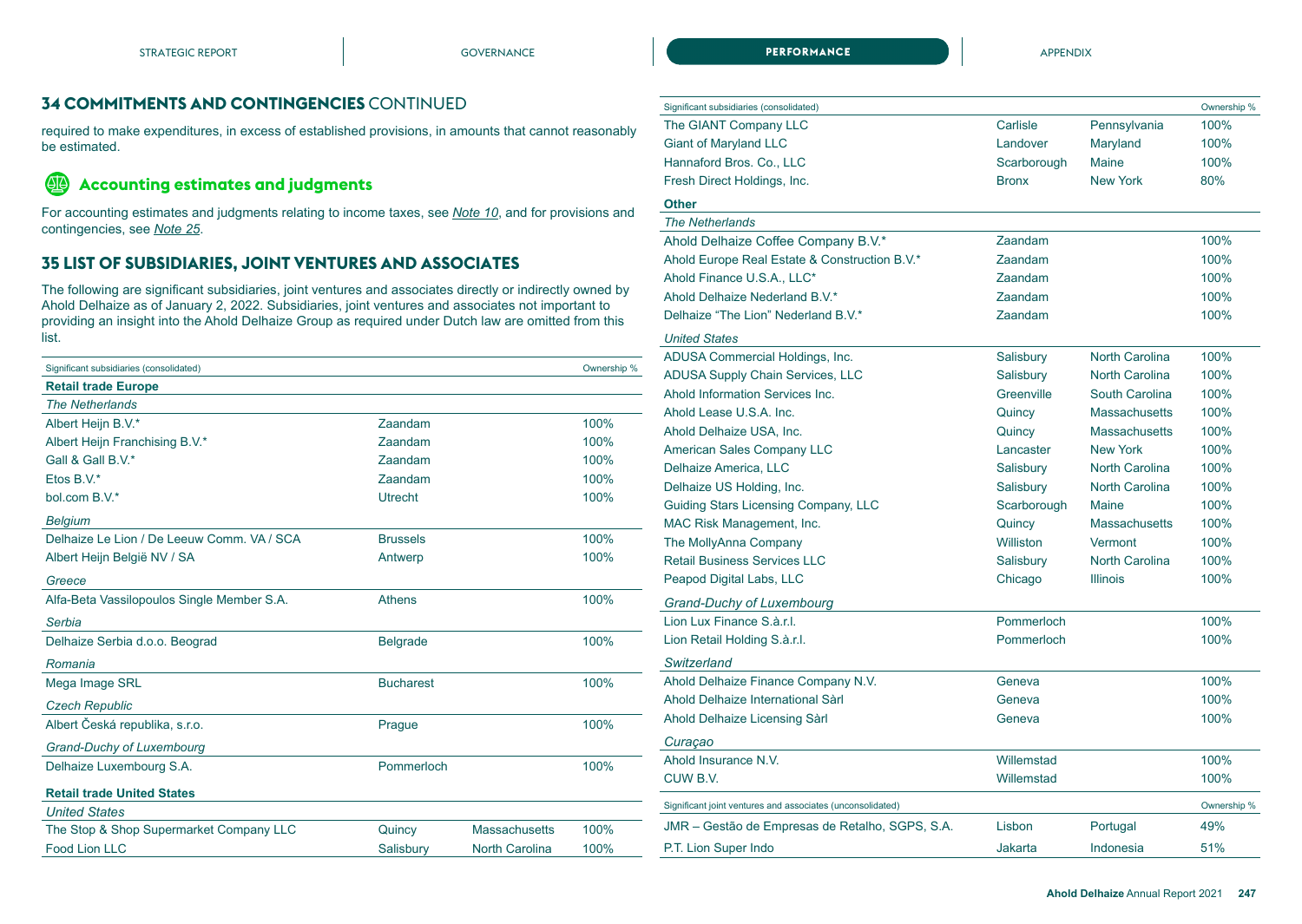### **35 LIST OF SUBSIDIARIES, JOINT VENTURES AND ASSOCIATES** CONTINUED

With respect to the separate financial statements of the Dutch legal entities included in the consolidation, substantially all subsidiaries availed themselves of the exemption laid down in section 403, subsection 1 of Book 2 of the Dutch Civil Code. Pursuant to section 403, Ahold Delhaize has assumed joint and several liability for the debts arising out of the legal acts of these subsidiaries. The determination of which Dutch subsidiaries of Ahold Delhaize, whether significant in the context of this Note or not, make use of the 403 exemption follows from the Dutch trade register. Each of these subsidiaries has filed Ahold Delhaize's 403 declaration with the Dutch trade register. The above significant subsidiaries that make use of the 403 exemption are marked by \*.

### **36 SUBSEQUENT EVENTS**

There have been no significant subsequent events.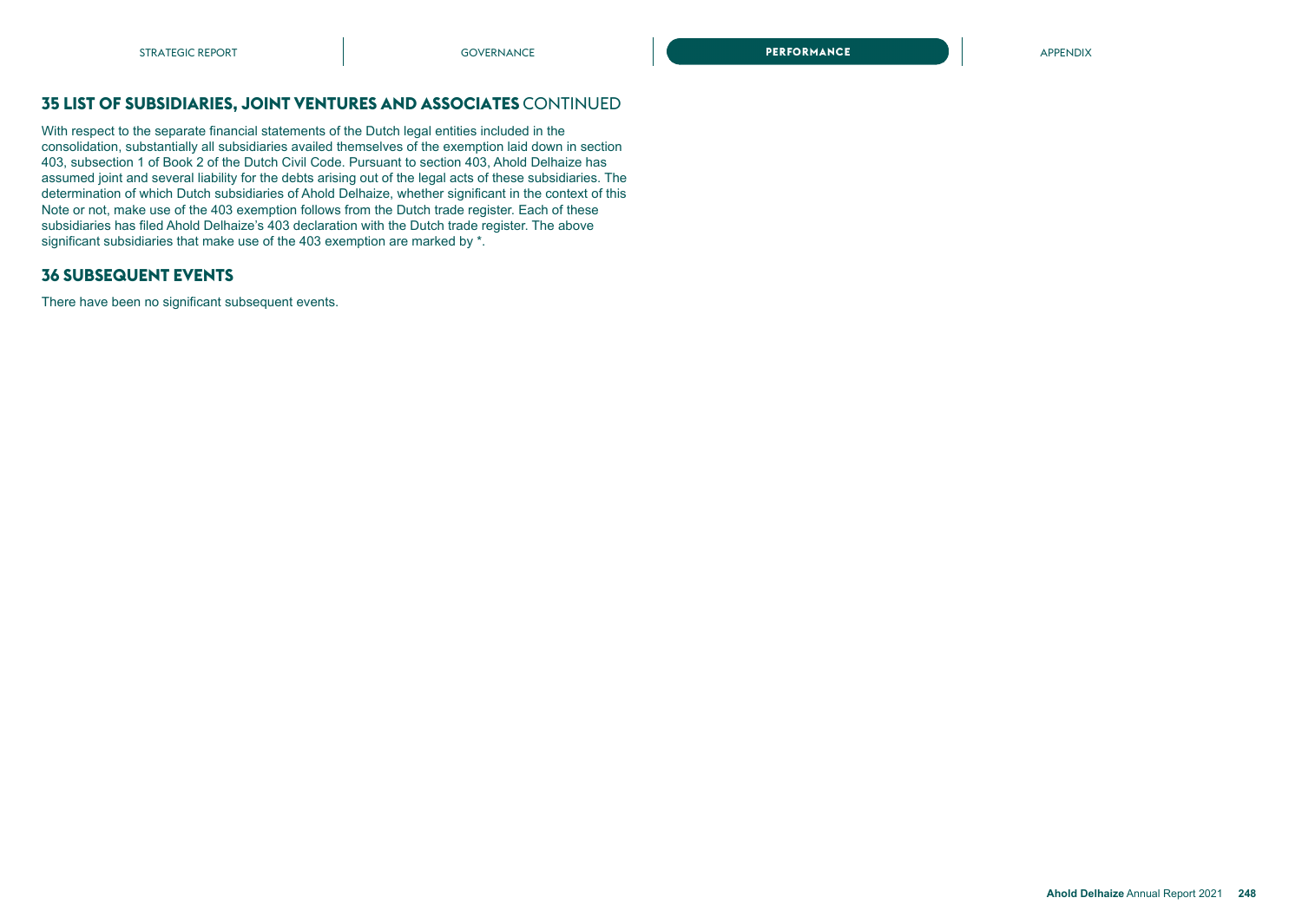# PARENT COMPANY FINANCIAL STATEMENTS INCOME STATEMENT

| $\epsilon$ million                                                            | Note           | 52 weeks ended<br><b>January 2, 2022</b> | 53 weeks ended<br>January 3, 2021 |
|-------------------------------------------------------------------------------|----------------|------------------------------------------|-----------------------------------|
| Intercompany head office and other recharges                                  |                | 72                                       | 92                                |
|                                                                               |                |                                          |                                   |
| General and administrative expenses                                           |                | (64)                                     | (65)                              |
| <b>Total operating expenses</b>                                               | $\overline{2}$ | (64)                                     | (65)                              |
|                                                                               |                |                                          |                                   |
| <b>Operating income</b>                                                       |                | 8                                        | 27                                |
|                                                                               |                |                                          |                                   |
| Interest expense                                                              |                | (52)                                     | (47)                              |
| Other financial income (expense)                                              |                | (60)                                     | (48)                              |
| <b>Net financial expenses</b>                                                 |                | (112)                                    | (95)                              |
|                                                                               |                |                                          |                                   |
| Loss before income taxes                                                      |                | (103)                                    | (69)                              |
| Income taxes                                                                  | $\overline{5}$ | 36                                       | 35                                |
| Income from subsidiaries and investments in joint ventures after income taxes |                | 2,313                                    | 1,431                             |
| Net result after tax                                                          |                | 2,246                                    | 1,397                             |

The accompanying notes are an integral part of these parent company financial statements.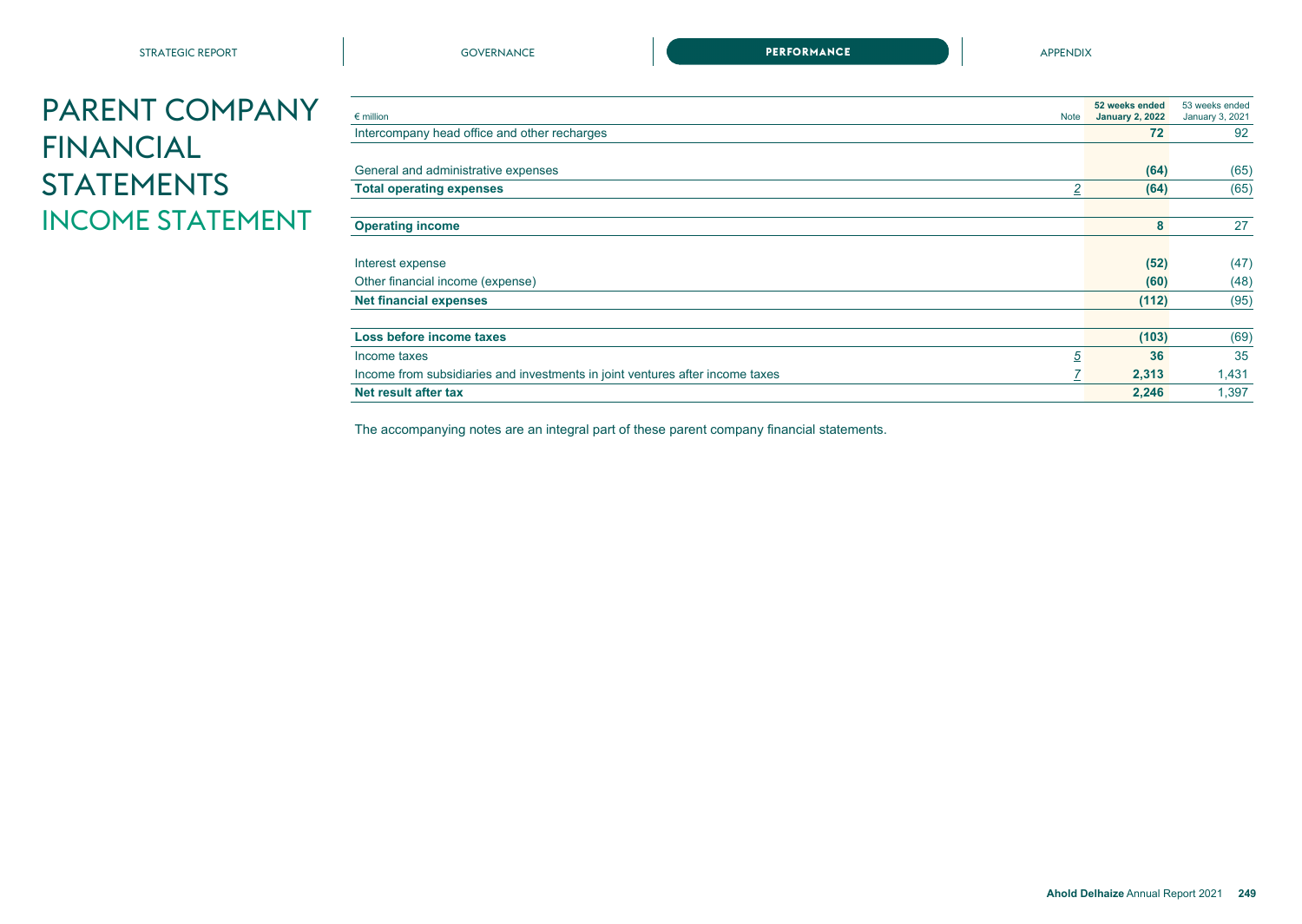**Before appropriation of current year result**

# PARENT COMPANY FINANCIAL STATEMENTS BALANCE SHEET

| $\epsilon$ million<br><b>Note</b>          | January 2,<br>2022 | January 3,<br>2021 |
|--------------------------------------------|--------------------|--------------------|
| <b>Assets</b>                              |                    |                    |
| Right-of-use asset                         |                    |                    |
| Intangible assets<br>$\underline{6}$       | 71                 | 57                 |
| Deferred tax assets<br>$\overline{5}$      | 10                 | 9                  |
| <b>Financial assets</b><br>7               | 21,475             | 19,938             |
| <b>Total non-current assets</b>            | 21,557             | 20,005             |
| <b>Receivables</b><br>8                    | 19                 | 60                 |
| Prepaid expenses                           | 24                 | 25                 |
| Cash and cash equivalents                  | 113                | 47                 |
| <b>Total current assets</b>                | 156                | 132                |
| <b>Total assets</b>                        | 21,712             | 20,137             |
| Liabilities and shareholders' equity       |                    |                    |
| Issued and paid-in share capital           | 10                 | 11                 |
| Additional paid-in capital                 | 10,988             | 12,246             |
| Currency translation reserve               | (75)               | (839)              |
| Cash flow hedging reserve                  | (2)                | (3)                |
| Reserve participations                     | 449                | 420                |
| <b>Accumulated deficit</b>                 | 104                | (800)              |
| Net income                                 | 2,246              | 1,397              |
| <b>Shareholders' equity</b><br>9           | 13,721             | 12,432             |
| <b>Provisions</b><br>10                    | 1                  | $\overline{2}$     |
| 11<br>Loans                                | 5,369              | 4,944              |
| Other non-current liabilities              |                    | 17                 |
| <b>Total non-current liabilities</b>       | 5,369              | 4,960              |
| <b>Current liabilities</b><br>12           | 2,622              | 2,742              |
| Total liabilities and shareholders' equity | 21,712             | 20,137             |

The accompanying notes are an integral part of these parent company financial statements.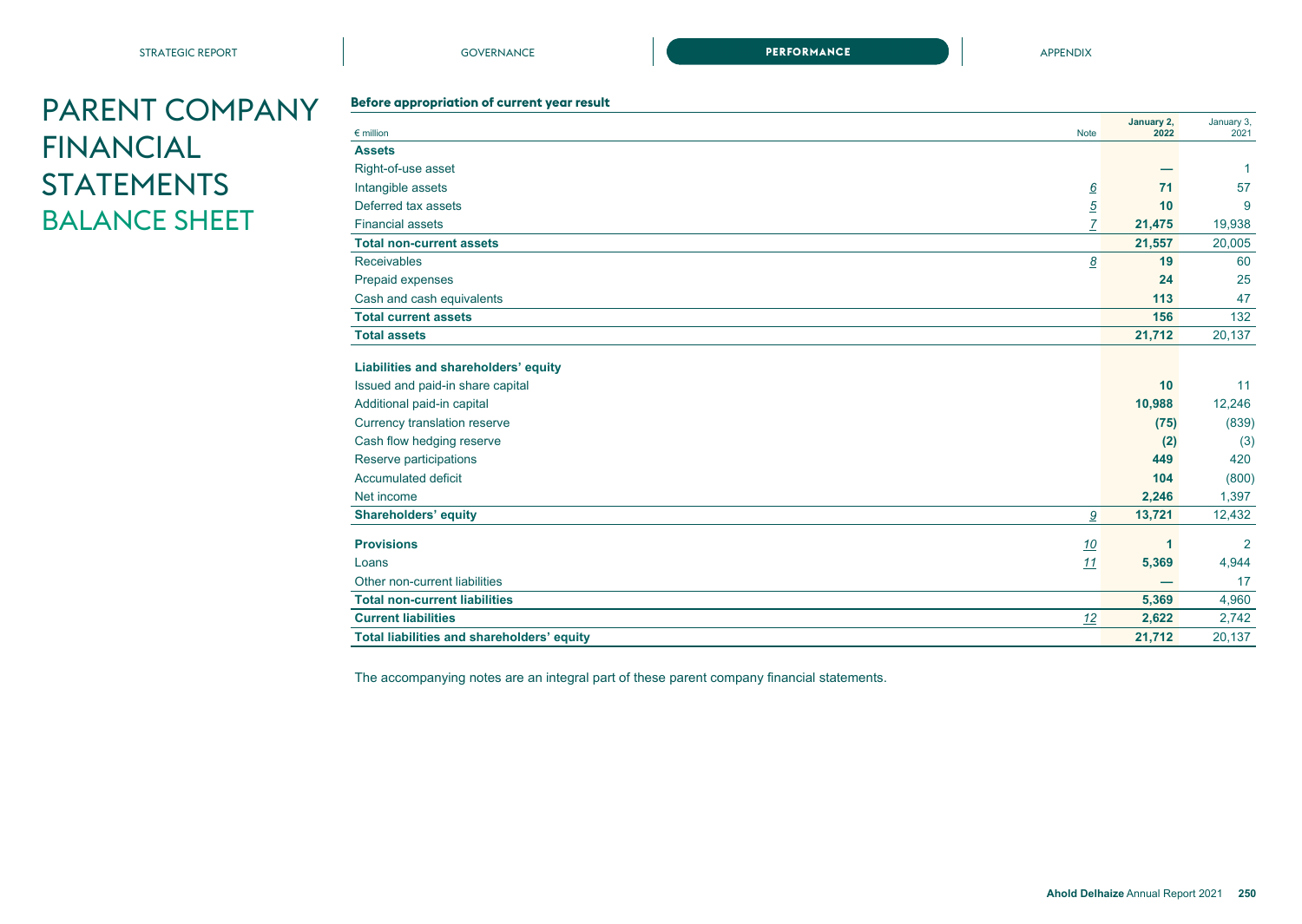### **PERFORMANCE**

# **NOTES TO THE PARENT COMPANY FINANCIAL STATEMENTS**

| 252 |                | Significant accounting  | 257 | IO            | <b>Provisions</b>          |
|-----|----------------|-------------------------|-----|---------------|----------------------------|
|     |                | policies                | 257 | Ш             | Loans                      |
| 252 | $\overline{2}$ | Expenses by nature      | 257 | 12            | <b>Current liabilities</b> |
| 252 | 3              | <b>Employees</b>        | 257 | 13            | <b>Derivatives</b>         |
| 253 | 4              | Auditor fees            | 258 | $\mathsf{I}4$ | Related party transactions |
| 253 | 5              | Income taxes            | 258 | 15            | Commitments and            |
| 254 | 6              | Intangible assets       |     |               | contingencies              |
| 255 |                | <b>Financial assets</b> | 258 | 16            | Distribution of profit     |
| 255 | 8              | <b>Receivables</b>      | 259 | 17            | Subsequent events          |
| 256 | 9              | Shareholders' equity    |     |               |                            |

| <b>Ahold Delhaize Annual Report 2021</b> |  |
|------------------------------------------|--|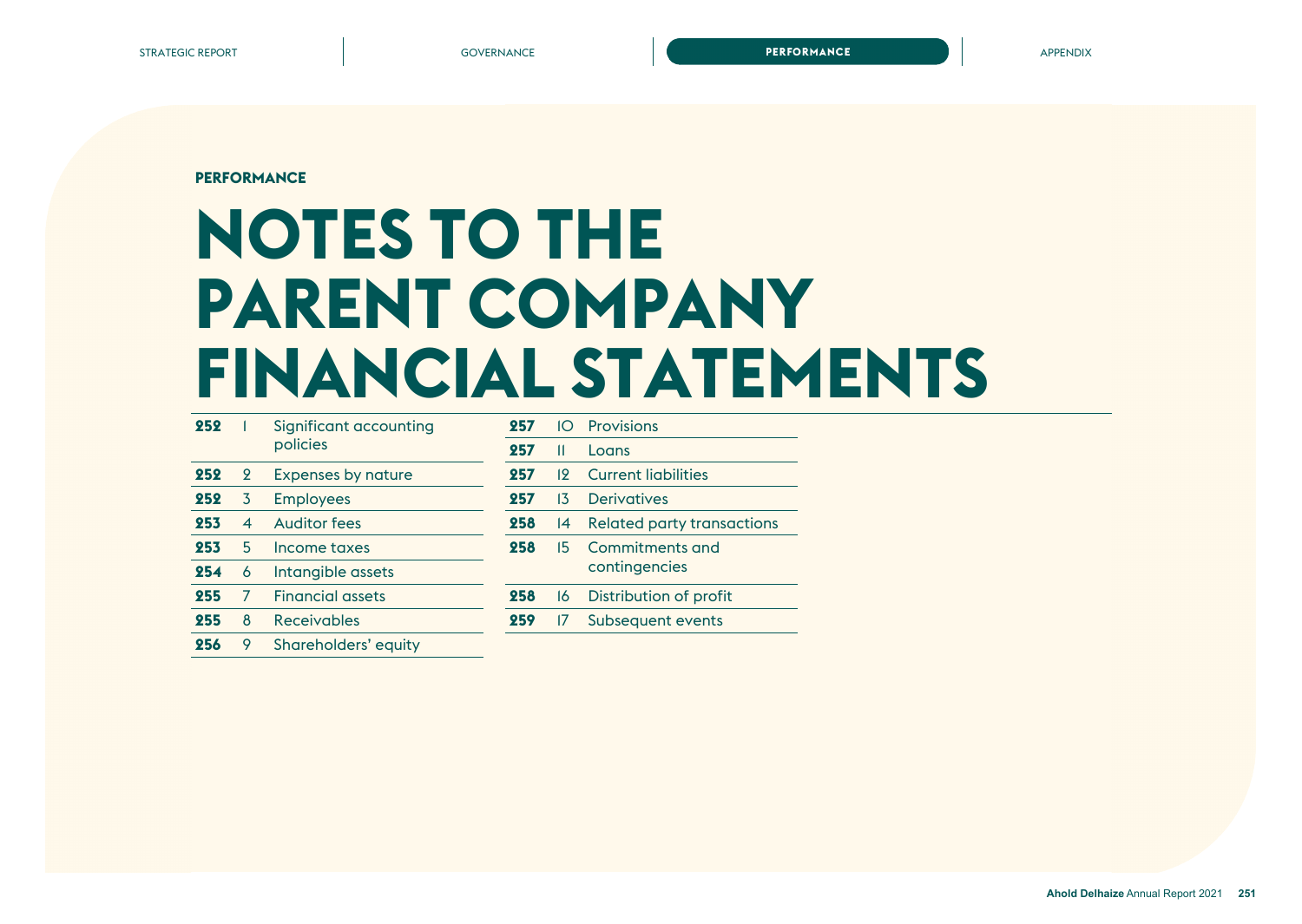# <span id="page-74-0"></span>NOTES TO THE PARENT COMPANY FINANCIAL STATEMENTS

# **1 SIGNIFICANT ACCOUNTING POLICIES**

#### **Basis of preparation**

Ahold Delhaize's parent company financial statements have been prepared in accordance with Part 9, Book 2 of the Dutch Civil Code. In accordance with subsection 8 of section 362, Book 2 of the Dutch Civil Code, the recognition and measurement principles applied in these parent company financial statements are the same as those applied in the consolidated financial statements (see accounting policies relating to financial statement captions included in the relevant notes to the consolidated financial statements and *[Note 3](#page-9-0)* to the consolidated financial statements).

### **Investments in subsidiaries, joint ventures and associates**

Investments in subsidiaries, joint ventures and associates are measured at net asset value (equity method of accounting). Net asset value is based on the measurement of assets (including goodwill), provisions and liabilities, and determination of profit as described in *[Note 15](#page-29-0)* to the consolidated financial statements for investments in joint arrangements and associates. Goodwill is subsumed in the carrying amount of the net asset value if an investment in a subsidiary is acquired through the Company's intermediate subsidiary.

### **2 EXPENSES BY NATURE**

The operating expenses are specified by nature as follows:

| $\epsilon$ million              | 2021 | 2020 |
|---------------------------------|------|------|
| Labor costs                     | (23) | (27) |
| Other operational expenses      | (30) | (30) |
| Depreciation and amortization   | (11) | (9)  |
| <b>Total expenses by nature</b> | (64) | (65) |
|                                 |      |      |

Labor costs consists of employee expenses of €17 million (2020: €22 million), other related employee costs of €3 million (2020: €3 million) and other contracted personnel expenses of €3 million (2020: €2 million).

# **3 EMPLOYEES**

The average number of employees of Koninklijke Ahold Delhaize N.V. in full-time equivalents during 2021 was six (2020: seven), of whom none were employed outside of the Netherlands. One Management Board member serves as board member outside of the Netherlands via an assignment agreement, but is not employed by Koninklijke Ahold Delhaize N.V.

The current number of employees of Koninklijke Ahold Delhaize N.V. consists primarily of members of the Executive Committee, including the Management Board. Salaries, social security charges and pension expenses amounted to €17 million, €1.3 million and €0.2 million, respectively, for 2021 (2020: expenses of  $\epsilon$ 22 million,  $\epsilon$ 1.2 million and  $\epsilon$ 0.2 million, respectively).

For information on the parent company's defined benefit pension plan, the remuneration of the Management Board and the Supervisory Board and the parent company's share-based compensation plans, see *[Note 24](#page-38-0)*, *[Note 31](#page-58-0)* and *[Note 32](#page-60-0)*, respectively, to the consolidated financial statements.

The net pension liability and the net pension expense are calculated on the basis of the parent company's active employees only.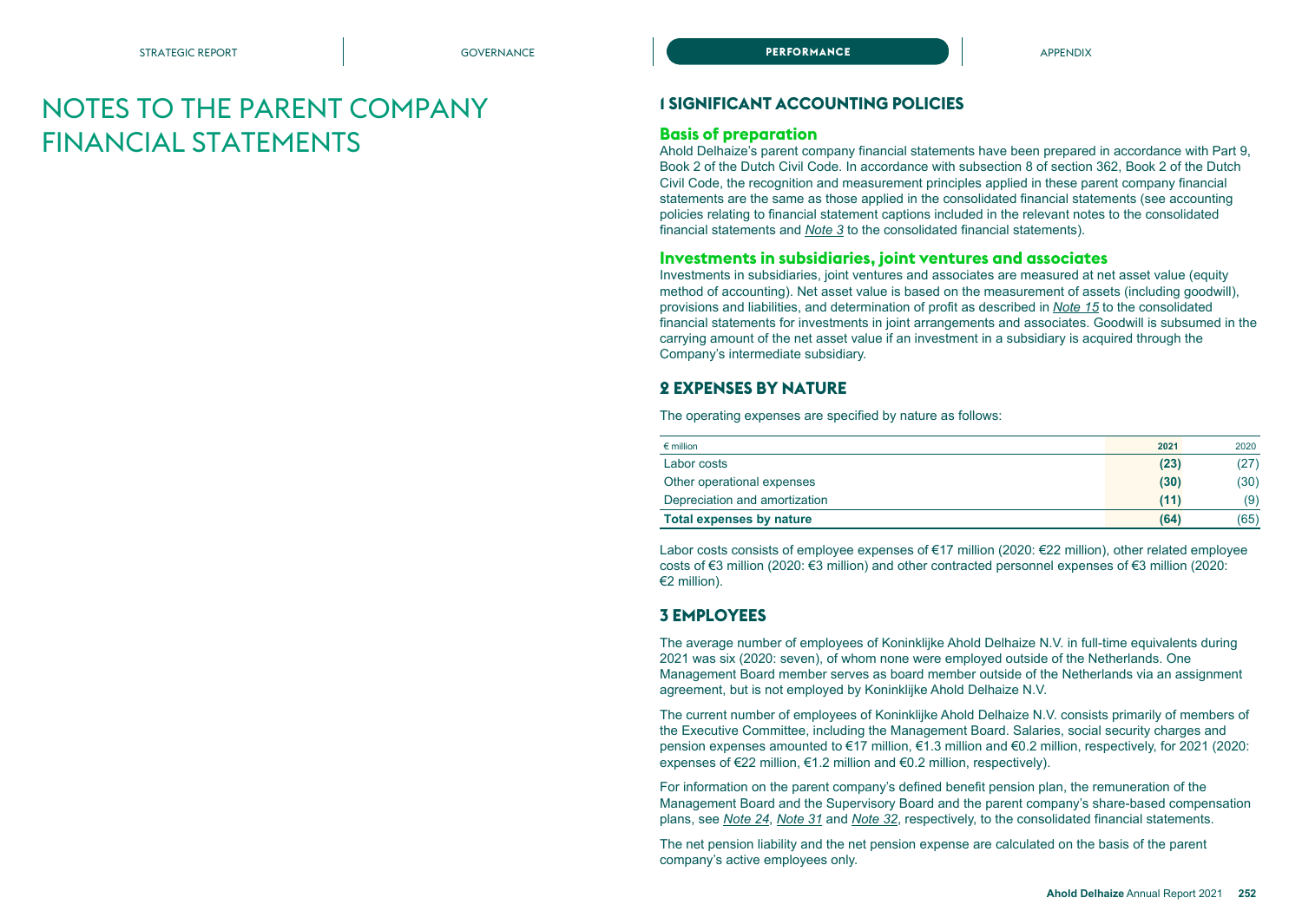### <span id="page-75-0"></span>**4 AUDITOR FEES**

Expenses for services provided by the parent company's independent auditor,

PricewaterhouseCoopers Accountants N.V. (PwC) and its member firms and affiliates to Ahold Delhaize and its subsidiaries in 2021 and in 2020, are specified as follows:

**2021**

| $\epsilon$ thousand | <b>PwC</b> | <b>Member</b><br>firms/<br>affiliates | <b>Total 2021</b> |
|---------------------|------------|---------------------------------------|-------------------|
| Audit fees          | 3,062      | 4,335                                 | 7,398             |
| Audit-related fees  | 1.501      | 229                                   | 1,730             |
| Tax advisory fees   |            | 201                                   | 201               |
| <b>Total</b>        | 4,563      | 4.766                                 | 9,329             |

**2020**

| $\epsilon$ thousand | <b>PwC</b> | Member<br>firms/<br>affiliates | <b>Total 2020</b> |
|---------------------|------------|--------------------------------|-------------------|
| Audit fees          | 3,216      | 4,253                          | 7,470             |
| Audit-related fees  | 539        | 196                            | 735               |
| Tax advisory fees   |            |                                |                   |
| <b>Total</b>        | 3.755      | 4.449                          | 8,205             |

The audit fees listed above relate to the procedures applied to the Company and its consolidated group entities by accounting firms and external independent auditors as referred to in Section 1, subsection 1 of the Audit Firms Supervision Act ("Wet toezicht accountantsorganisaties – Wta") as well as by Dutch and foreign-based accounting firms, including their tax services and advisory groups. These audit fees relate to the audit of the financial statements, regardless of whether the work was performed during the financial year.

Audit fees primarily relate to the audit of the consolidated financial statements as included in *[Performance: Financial statements](#page-0-0)* as set out in this Annual Report, certain procedures on our quarterly results and services related to the statutory and regulatory filings of our subsidiaries. Other auditrelated fees mainly relate to assurance services on non-financial information and other assurance services. Tax advisory fees relate to tax compliance services performed in the U.S.

### **5 INCOME TAXES**

The following table specifies the current and deferred tax components of income taxes in the income statement:

| $\epsilon$ million                      | 2021 | 2020 |
|-----------------------------------------|------|------|
| Current income taxes – the Netherlands  | 34   |      |
| Deferred income taxes – the Netherlands |      |      |
| <b>Total income taxes</b>               | 36   |      |

### **Effective income tax rate**

The following table reconciles the statutory income tax rate with the effective income tax rate in the income statement:

|                                                     | 2021               |                 |
|-----------------------------------------------------|--------------------|-----------------|
|                                                     | $\epsilon$ million | <b>Tax rate</b> |
| Loss before income taxes                            | (103)              |                 |
| Income tax (expense) benefit at statutory tax rate  | 26                 | 25.0%           |
| Adjustments to arrive at effective income tax rate: |                    |                 |
| Reserves, (non-)deductibles and discrete items      | 10                 | 10.0%           |
| Total income taxes (expense) benefit                | 36                 | 35.0%           |
|                                                     |                    |                 |
|                                                     | 2020               |                 |
|                                                     | $\epsilon$ million | Tax rate        |
| Loss before income taxes                            | (69)               |                 |
| Income tax (expense) benefit at statutory tax rate  | 17                 | 25.0%           |
| Adjustments to arrive at effective income tax rate: |                    |                 |
| Reserves, (non-)deductibles and discrete items      | 18                 | 25.7%           |
| Total income taxes (expense) benefit                | 35                 | 50.7%           |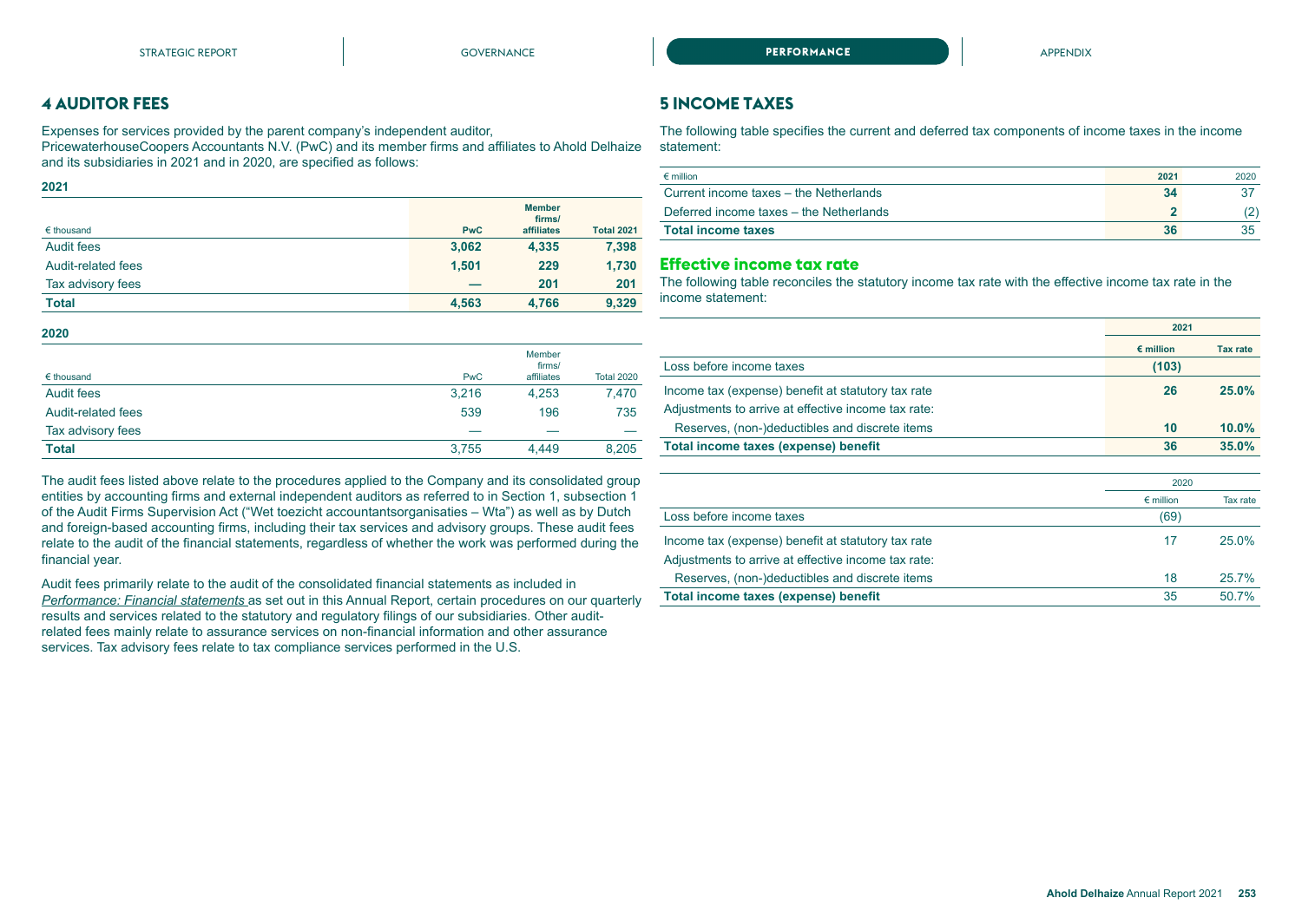# <span id="page-76-0"></span>**5 INCOME TAXES CONTINUED**

# **Deferred income tax**

The significant components and annual movements of deferred income tax assets and liabilities as of January 2, 2022, and January 3, 2021, are as follows:

| $\epsilon$ million                              | December<br>29, 2019 | Recognized<br>in income<br>statement | Other | January 3,<br>2021 | <b>Recognized</b><br>in income<br>statement | <b>Other</b> | January 2,<br>2022 |
|-------------------------------------------------|----------------------|--------------------------------------|-------|--------------------|---------------------------------------------|--------------|--------------------|
| Derivatives and loans                           | 11                   | (3)                                  |       | 8                  | $\overline{2}$                              |              | 10                 |
| Blended rate deferred<br>tax fiscal unity       |                      | 1                                    |       |                    |                                             | (1)          |                    |
| Total gross deductible<br>temporary differences | 11                   | (2)                                  |       | 9                  | $\overline{2}$                              | (1)          | 10                 |
| Tax losses and tax<br>credits                   |                      |                                      |       |                    |                                             |              |                    |
| <b>Total net deferred tax</b><br>asset position | 11                   | (2)                                  |       | 9                  | $\mathbf{2}$                                | (1)          | 10                 |
| <b>Total deferred tax</b><br><b>liabilities</b> |                      |                                      |       |                    |                                             |              |                    |

# **Net deferred tax assets** 11 (2) — 9 **2 (1) 10**

### **Income taxes in equity and comprehensive income**

Current and deferred income taxes recognized in and transferred from equity and comprehensive income are as follows:

| $\epsilon$ million | 2021             | 2020 |
|--------------------|------------------|------|
| Share buyback      | n<br>. .         |      |
| <b>Total</b>       | $\sqrt{2}$<br>៶∸ |      |

# **6 INTANGIBLE ASSETS**

| $\epsilon$ million                             | Software |
|------------------------------------------------|----------|
| As of January 3, 2021                          |          |
| At cost                                        | 85       |
| Accumulated amortization and impairment losses | (28)     |
| <b>Carrying amount</b>                         | 57       |
| Year ended January 2, 2022                     |          |
| <b>Additions</b>                               | 28       |
| <b>Transfers</b>                               | (3)      |
| Amortization                                   | (11)     |
| <b>Closing carrying amount</b>                 | 71       |
| As of January 2, 2022                          |          |
| At cost                                        | 110      |
| Accumulated amortization and impairment losses | (39)     |
| <b>Carrying amount</b>                         | 71       |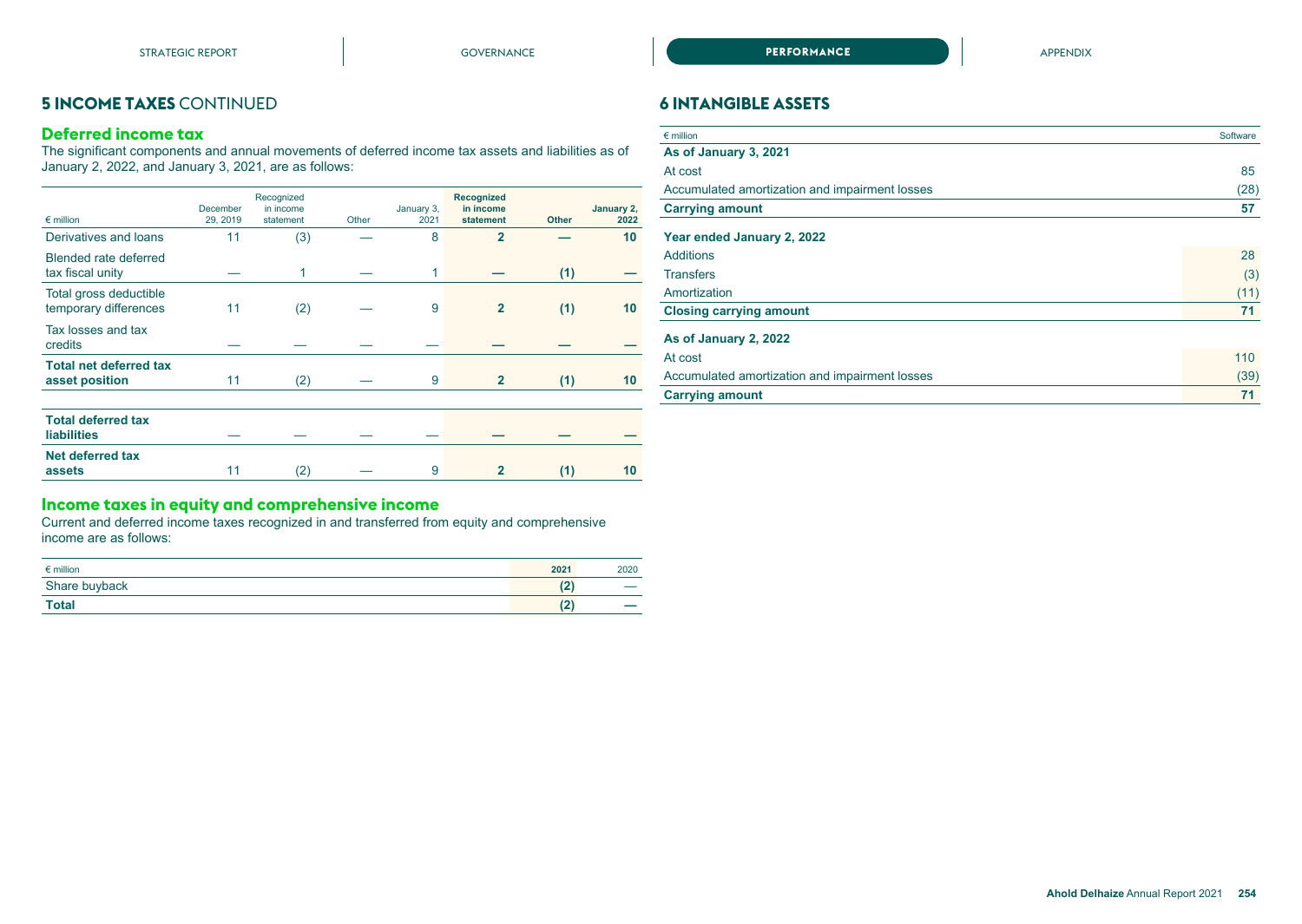# <span id="page-77-0"></span>**7 FINANCIAL ASSETS**

| $\epsilon$ million                                         | January 2,<br>2022 | January 3,<br>2021 |
|------------------------------------------------------------|--------------------|--------------------|
| Investments in subsidiaries, joint ventures and associates | 20.667             | 18.933             |
| Loans receivable from subsidiaries                         | 798                | 1.006              |
| Other derivatives (see Note 13)                            | 10                 |                    |
| <b>Total financial assets</b>                              | 21.475             | 19.938             |

The changes in the Investments in subsidiaries, joint ventures and associates were as follows:

| $\epsilon$ million                                                     | 2021     | 2020     |
|------------------------------------------------------------------------|----------|----------|
| Beginning of year                                                      | 18.933   | 19.943   |
| Share in income                                                        | 2.313    | 1.431    |
| <b>Dividends</b>                                                       | (1, 360) | (1, 438) |
| Intercompany transfers                                                 | (1)      |          |
| Share of other comprehensive income (loss) and other changes in equity | 16       | (4)      |
| Exchange rate differences                                              | 766      | (999)    |
| <b>End of year</b>                                                     | 20.667   | 18,933   |

For a list of subsidiaries, joint ventures and associates, see *[Note 35](#page-69-0)* to the consolidated financial statements.

# **Loans receivable**

| $\epsilon$ million           | 2021  | 2020  |
|------------------------------|-------|-------|
| Beginning of year            | 1.006 | 1.066 |
| Intercompany transfers       | (208) | (60)  |
| <b>End of year</b>           | 798   | 1.006 |
| Current portion              |       |       |
| Non-current portion of loans | 798   | 1.006 |

The loans receivable are related to loans with subsidiaries.

# **8 RECEIVABLES**

| $\epsilon$ million              | January 2,<br>2022 | January 3,<br>2021 |
|---------------------------------|--------------------|--------------------|
| Receivables from subsidiaries   | 18                 | 41                 |
| Receivables from joint ventures |                    |                    |
| Income tax receivable           |                    | 17                 |
| Other receivables               |                    |                    |
| <b>Total receivables</b>        | 19                 | 60                 |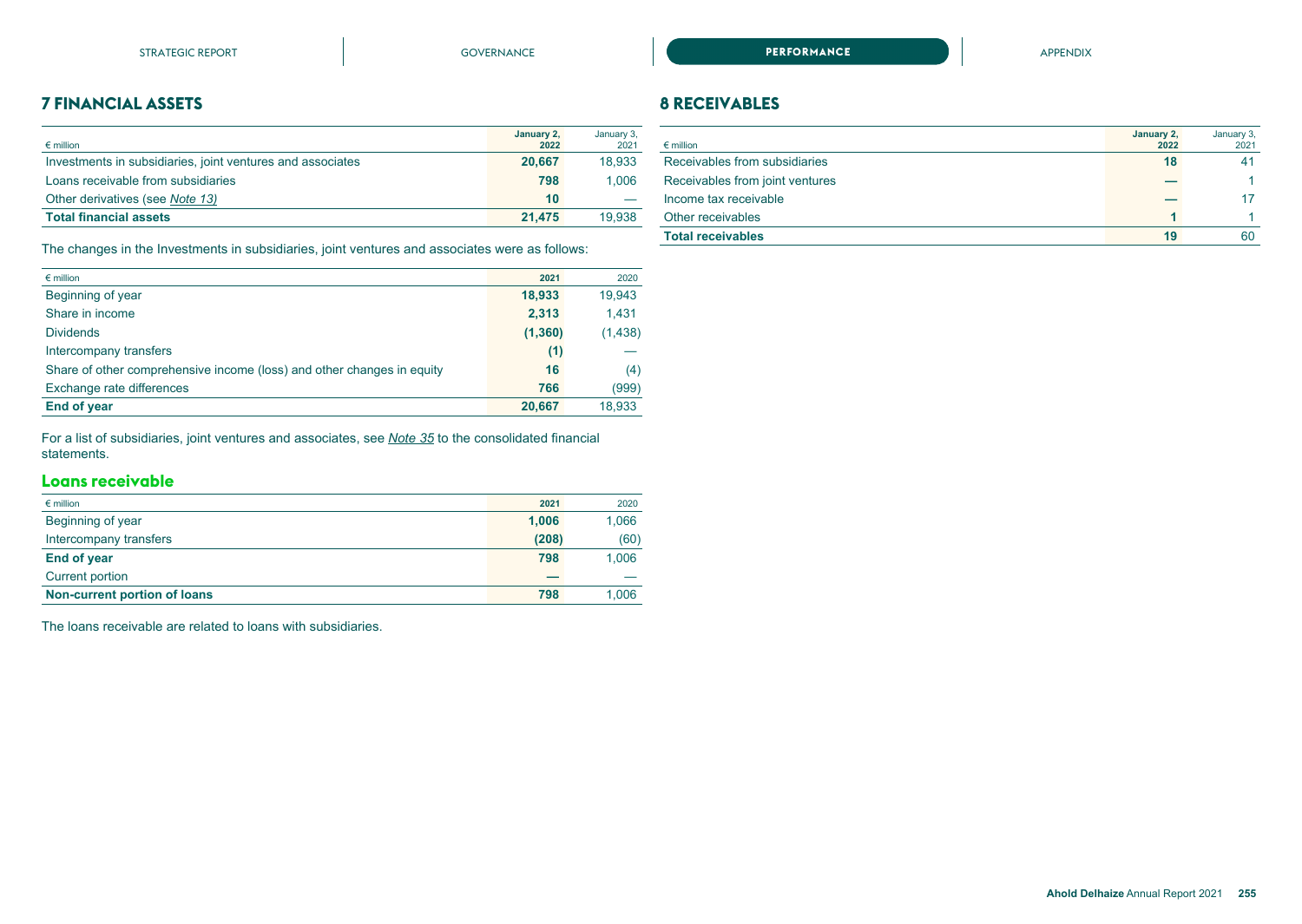### <span id="page-78-0"></span>**9 SHAREHOLDERS' EQUITY**

The shareholders' equity in the parent company financial statements equals the equity attributable to common shareholders presented in the consolidated financial statements, except that legal reserve participations and accumulated earnings (deficit) are presented separately.

The currency translation reserve, cash flow hedging reserve and reserve participations are legal reserves that are required by Dutch law. The reserve participations include the increases in net asset value of joint ventures and associates since their first inclusion, less any amounts that can be distributed without legal or other restrictions.

If the currency translation reserve or the cash flow hedging reserve has a negative balance, distributions to the Company's shareholders are restricted to the extent of the negative balance. Of the total equity as of January 2, 2022, €13,721 million, an amount of €460 million is non-distributable (January 3, 2021: €431 million out of total equity of €12,432 million). For more information on the dividends on common shares, see *[Note 21](#page-34-0)* to the consolidated financial statements.

The movements in equity can be specified as follows:

|                                                                       |                  |                                  |                                    |                                 | Legal reserves            |                                                                  |                                                     |
|-----------------------------------------------------------------------|------------------|----------------------------------|------------------------------------|---------------------------------|---------------------------|------------------------------------------------------------------|-----------------------------------------------------|
| $\epsilon$ million                                                    | Share<br>capital | Additional<br>paid-in<br>capital | Currency<br>translation<br>reserve | Cash flow<br>hedging<br>reserve | Reserve<br>participations | Other reserves<br>including<br>retained<br>earnings <sup>1</sup> | Equity<br>attributable<br>to common<br>shareholders |
| <b>Balance as of December 29, 2019</b>                                | 11               | 12,246                           | 159                                | (3)                             | 420                       | 1,250                                                            | 14,083                                              |
| Net income attributable to common shareholders                        |                  |                                  |                                    |                                 | $\overline{\phantom{m}}$  | 1,397                                                            | 1,397                                               |
| Other comprehensive income (loss)                                     |                  |                                  | (997)                              |                                 | $\overline{\phantom{a}}$  | (84)                                                             | (1,080)                                             |
| Total comprehensive income (loss) attributable to common shareholders |                  |                                  | (997)                              |                                 | $\overline{\phantom{a}}$  | 1,313                                                            | 316                                                 |
| <b>Dividends</b>                                                      |                  |                                  |                                    |                                 |                           | (1,026)                                                          | (1,026)                                             |
| Share buyback                                                         |                  |                                  |                                    |                                 |                           | (1,001)                                                          | (1,001)                                             |
| Share-based payments                                                  |                  |                                  |                                    |                                 |                           | 61                                                               | 61                                                  |
| Other items                                                           |                  |                                  |                                    |                                 |                           | (1)                                                              | (1)                                                 |
| Balance as of January 3, 2021                                         | 11               | 12,246                           | (839)                              | (3)                             | 420                       | 597                                                              | 12,432                                              |
| Net income attributable to common shareholders                        |                  |                                  |                                    |                                 | $\overline{\phantom{0}}$  | 2,246                                                            | 2,246                                               |
| Other comprehensive income (loss)                                     | _                | $\overline{\phantom{a}}$         | 764                                |                                 |                           | 79                                                               | 843                                                 |
| Total comprehensive income (loss) attributable to common shareholders |                  |                                  | 764                                |                                 |                           | 2,325                                                            | 3,089                                               |
| <b>Dividends</b>                                                      |                  |                                  |                                    |                                 | $\overline{\phantom{a}}$  | (856)                                                            | (856)                                               |
| Share buyback                                                         |                  |                                  |                                    |                                 |                           | (995)                                                            | (995)                                               |
| Cancellation of treasury shares                                       | (1)              | (1, 258)                         |                                    |                                 | $\overline{\phantom{a}}$  | 1,259                                                            |                                                     |
| Share-based payments                                                  |                  |                                  |                                    |                                 |                           | 51                                                               | 51                                                  |
| Other changes in reserves                                             |                  |                                  |                                    |                                 | 28                        | (28)                                                             |                                                     |
| Balance as of January 2, 2022                                         | 10 <sup>°</sup>  | 10,988                           | (75)                               | (2)                             | 449                       | 2,350                                                            | 13,721                                              |

1 Other reserves include, among others, the remeasurements of defined benefit plans. Costs for internally developed software are also included in other reserves (€1 million as of January 2, 2022 and nil as of January 3, 20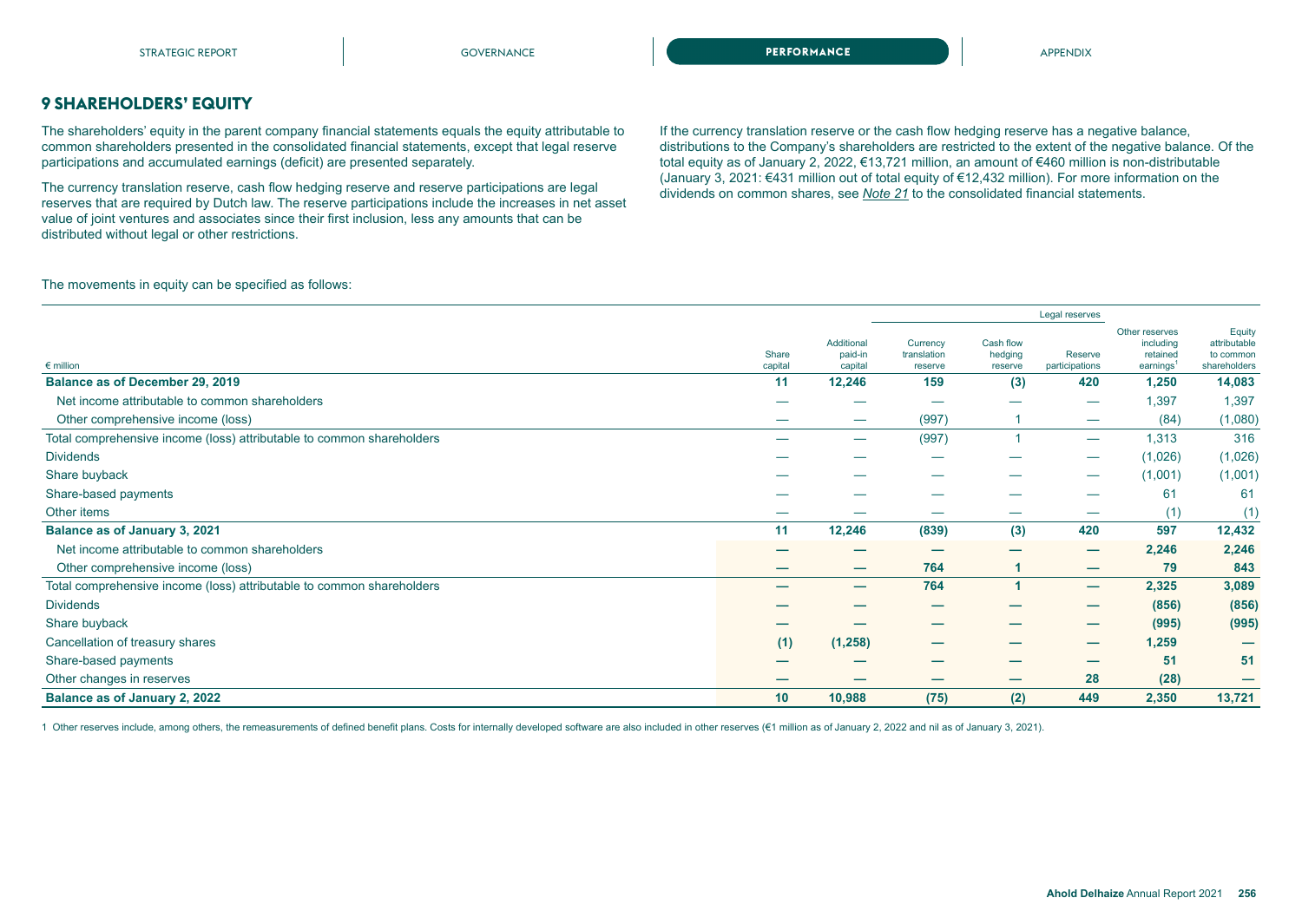### <span id="page-79-0"></span>**10 PROVISIONS**

| $\epsilon$ million                         | January 2,<br>2022 | January 3,<br>2021 |
|--------------------------------------------|--------------------|--------------------|
| Provision for negative equity subsidiaries |                    |                    |
| Other provisions                           |                    |                    |
| <b>Total provisions</b>                    |                    |                    |

As of January 2, 2022, nil is expected to be utilized within one year (January 3, 2021: €2 million).

### **11 LOANS**

|                                   | <b>January 2, 2022</b>        |                           |
|-----------------------------------|-------------------------------|---------------------------|
| $\epsilon$ million                | <b>Non-current</b><br>portion | <b>Current</b><br>portion |
| EUR 750 notes 0.875%, due 2024    | 750                           |                           |
| EUR 600 notes 0.250%, due 2025    | 600                           |                           |
| EUR 500 notes 1.125%, due 2026    | 500                           |                           |
| EUR 500 notes 1.75%, due 2027     | 500                           |                           |
| EUR 600 notes 0.375%, due 2030    | 600                           |                           |
| USD 827 notes 5.70%, due 2040     | 496                           | 3                         |
| Long-term loans from subsidiaries | 1,748                         | 596                       |
| Other loans                       | 190                           | 60                        |
| Deferred financing costs          | (15)                          | (4)                       |
| <b>Total loans</b>                | 5,369                         | 654                       |

The long-term loans from subsidiaries mature in 2026 (€391 million), 2028 (€900 million) and 2029 (€458 million). For more information on the external loans, see *[Note 22](#page-36-0)* to the consolidated financial statements.

Other loans include a €250 million drawing under a committed credit facility (€60 million matures in 2022 and €190 million matures in 2023).

|                                          | January 3, 2021        |                    |
|------------------------------------------|------------------------|--------------------|
| $\epsilon$ million                       | Non-current<br>portion | Current<br>portion |
| EUR 300 notes EURIBOR + 18 bps, due 2021 |                        | 300                |
| EUR 750 notes 0.875%, due 2024           | 750                    |                    |
| EUR 600 notes 0.250%, due 2025           | 600                    |                    |
| EUR 500 notes 1.125%, due 2026           | 500                    |                    |
| EUR 500 notes 1.75%, due 2027            | 500                    |                    |
| USD 827 notes 5.70%, due 2040            | 464                    | 3                  |
| Long-term loans from subsidiaries        | 2.144                  | 650                |
| Deferred financing costs                 | (15)                   | (4)                |
| <b>Total loans</b>                       | 4.944                  | 949                |

### **12 CURRENT LIABILITIES**

| $\epsilon$ million                      | January 2,<br>2022 | January 3,<br>2021 |
|-----------------------------------------|--------------------|--------------------|
| Short-term borrowings from subsidiaries | 1.819              | 1,512              |
| Loans - current portion                 | 654                | 949                |
| Bank debt and lines of credit           | 41                 | 182                |
| Income tax payable                      | $\overline{2}$     |                    |
| Payables to subsidiaries                | 27                 | 17                 |
| Interest payable                        | 22                 | 20                 |
| Other current liabilities               | 57                 | 62                 |
| <b>Total current liabilities</b>        | 2.622              | 2.742              |
|                                         |                    |                    |

The current liabilities are liabilities that mature within one year.

### **13 DERIVATIVES**

The parent company regularly enters into derivative contracts with banks to hedge foreign currency and interest exposures of the parent company or its subsidiaries. Derivative contracts that are entered into to hedge exposures of subsidiaries are generally mirrored with intercompany derivative contracts with the subsidiaries that are exposed to the hedged risks on substantially identical terms as the external derivative contracts. In these parent company financial statements, the external derivative contracts and the intercompany derivative contracts are presented separately on the balance sheet. In situations where the external derivative contract qualifies for hedge accounting treatment in the consolidated financial statements, the external derivative contract and the intercompany derivative contract are presented as "Hedging derivatives external" and "Hedging derivatives intercompany," respectively. In situations where the external derivative contract does not qualify for hedge accounting treatment in the consolidated financial statements, the external derivative contract and the intercompany derivative contract are presented as "Other derivatives external" and "Other derivatives intercompany," respectively.

Fair value movements of external derivative contracts that were entered into to hedge the exposures of subsidiaries are recorded directly in income, where they effectively offset the fair value movements of the mirroring intercompany derivatives that are also recorded directly in income. Details of these derivative contracts, other financial instruments and the parent company's risk management strategies are included in *[Note 30](#page-52-0)* to the consolidated financial statements and in the tables presented below.

### **Non-current derivatives – assets**

| $\epsilon$ million | 2021            | 2020 |
|--------------------|-----------------|------|
| Beginning of year  |                 |      |
| Fair value changes | 10 <sup>1</sup> |      |
| End of year        | 10 <sup>1</sup> |      |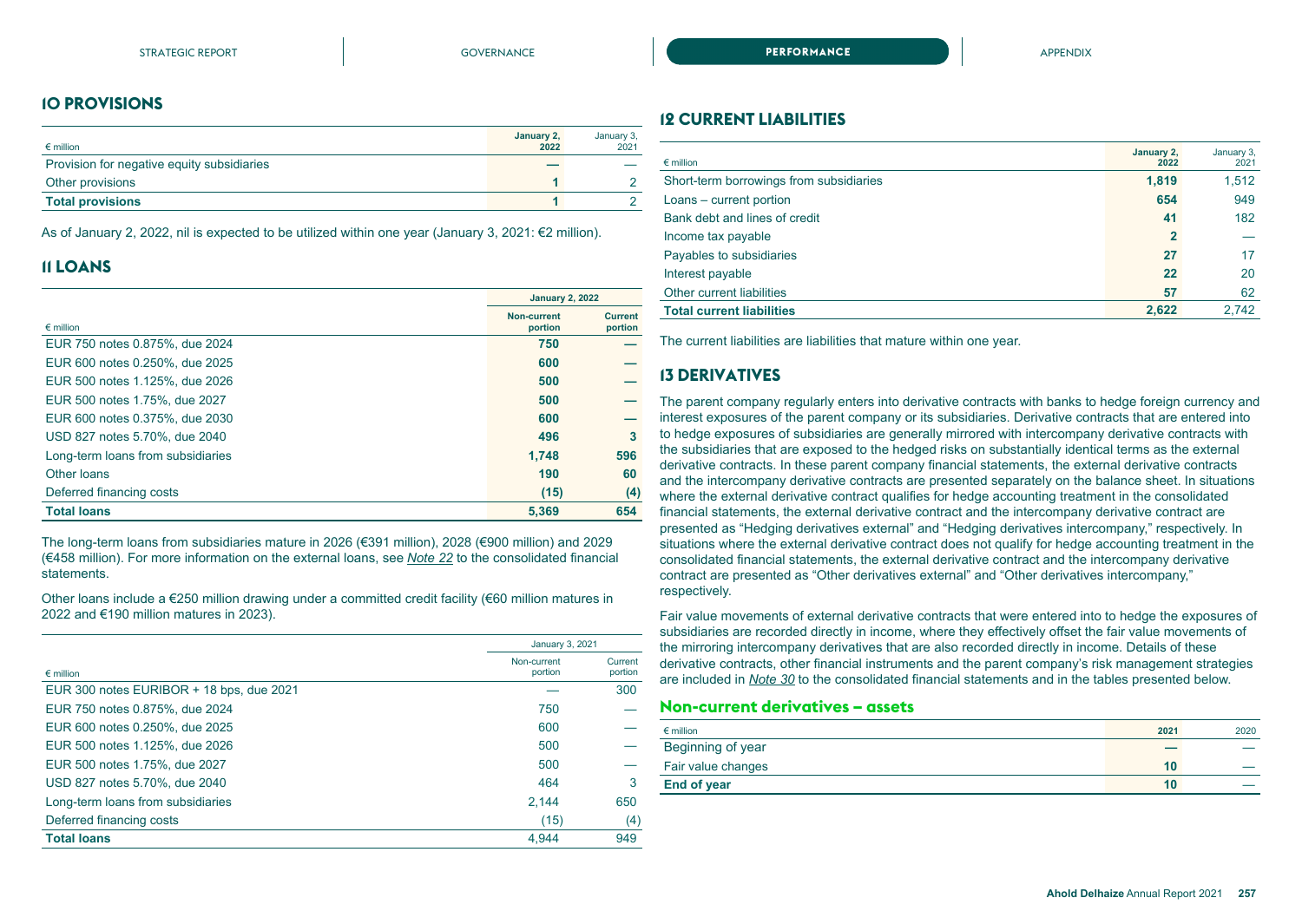### <span id="page-80-0"></span>**13 DERIVATIVES** CONTINUED

### **Current derivatives – assets**

| $\epsilon$ million | 2021 | 2020 |
|--------------------|------|------|
| Beginning of year  |      |      |
| Fair value changes |      | (12) |
| End of year        |      |      |

### **Non-current derivatives – liabilities**

| $\epsilon$ million | 2021 | 2020 |
|--------------------|------|------|
| Beginning of year  | 16   |      |
| Fair value changes | (16) | 16   |
| End of year        |      | 16   |

### **Current derivatives – liabilities**

There were no current derivative liabilities in 2021 and 2020.

### **14 RELATED PARTY TRANSACTIONS**

Koninklijke Ahold Delhaize N.V. has entered into arrangements with a number of its subsidiaries and affiliated companies in the course of its business. These arrangements relate to service transactions and financing agreements and were conducted at market prices.

### **15 COMMITMENTS AND CONTINGENCIES**

Koninklijke Ahold Delhaize N.V., as the parent company, is party to a cross-guarantee agreement dated May 21, 2007, as amended from time to time, with Delhaize Le Lion/De Leeuw Comm. VA, Delhaize US Holding, Inc. and certain of the subsidiaries of Delhaize US Holding, Inc., under which each party guarantees fully and unconditionally, jointly and severally, the financial indebtedness of the other parties to the agreement.

Notes and loans issued by certain subsidiaries are guaranteed by the parent company, as disclosed in *[Note 22](#page-36-0)* to the consolidated financial statements.

The parent company also guarantees certain lease obligations and other obligations of subsidiaries. Guarantees issued by the parent company regarding the financial obligations of third parties and nonconsolidated entities, other than under the cross guarantee mentioned above, amount to €485 million as of January 2, 2022, (January 3, 2021: €486 million).

In addition, the Company has provided a guarantee as of July 30, 2010, for Ahold Finance U.S.A., LLC's outstanding current obligations to third parties.

| <b>PERFORMANCE</b> |  |  |
|--------------------|--|--|
|                    |  |  |

The parent company has also provided a guarantee as of December 31, 2020, for Giant Food relating to the FELRA and MAP settlement agreement. The parent company guarantees Giant Food's obligation to pay any amounts that are necessary to satisfy the funding commitment solely to the extent Giant fails to satisfy such liabilities when due. The guarantee will be limited to the present value of the PBGC insolvency benefits payable to eligible Giant participants and eligible non-Giant participants under the new single-employer plan as of December 31, 2020. For more information on FELRA and MAP plan, see *[Note 24](#page-38-0)* to the consolidated financial statements.

As part of the divestment of U.S. Foodservice in 2007, Ahold Delhaize received an irrevocable standby letter of credit for \$216 million (€163 million), which was reduced to \$17 million (€15 million) as of January 2, 2022 (January 3, 2021: \$25 million (€20 million)).

The parent company has provided customary indemnifications, including for potential breach of representations and warranties made in agreements of asset disposals. Guarantees and legal proceedings are further disclosed in *[Note 34](#page-66-0)* to the consolidated financial statements. Under its financing agreement with Stichting Ahold Delhaize Pensioen, Koninklijke Ahold Delhaize N.V. is liable for the pension contributions.

The parent company forms a fiscal unity with Ahold Delhaize's major Dutch subsidiaries for Dutch corporate income tax and Dutch VAT purposes and, for that reason, it is jointly and severally liable for the Dutch corporate income tax liabilities and Dutch VAT liabilities of the whole fiscal unity. Assumptions of liability pursuant to section 403, Book 2 of the Dutch Civil Code are disclosed in *[Note 35](#page-69-0)* to the consolidated financial statements.

### **16 DISTRIBUTION OF PROFIT**

If approved by the General Meeting of Shareholders, a final dividend of €0.52 per common share will be paid on April 28, 2022. This is in addition to the interim dividend of €0.43 per share, which was paid on September 2, 2021. The total dividend payment for the full year 2021 would, therefore, total €0.95 per share (2020: €0.90).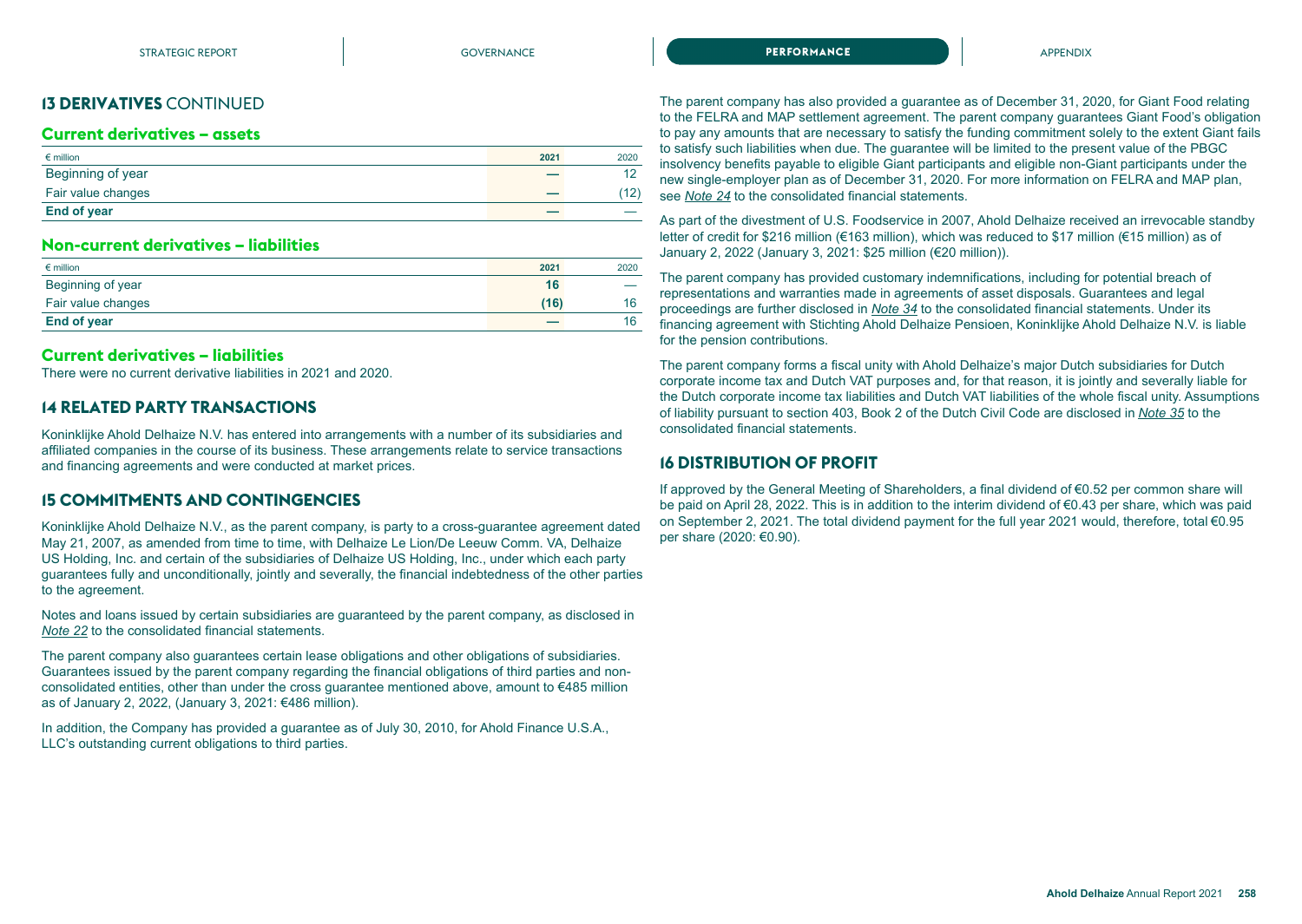<span id="page-81-0"></span>

| <b>17 SUBSEQUENT EVENTS</b>                                                                        | <b>Supervisory Board</b>        |
|----------------------------------------------------------------------------------------------------|---------------------------------|
| For information regarding subsequent events, see Note 36 to the consolidated financial statements. | Peter Agnefjäll (Chair)         |
| Zaandam, the Netherlands                                                                           | <b>Bill McEwan (Vice Chair)</b> |
| March 1, 2022                                                                                      |                                 |
| <b>Management Board</b><br><b>Frans Muller</b>                                                     | René Hooft Graafland            |
|                                                                                                    | <b>Katie Doyle</b>              |
| Natalie Knight                                                                                     | <b>Helen Weir</b>               |
| <b>Kevin Holt</b>                                                                                  | Mary Anne Citrino               |
| <b>Wouter Kolk</b>                                                                                 | Frank van Zanten                |
|                                                                                                    | <b>Bala Subramanian</b>         |
|                                                                                                    | Jan Zijderveld                  |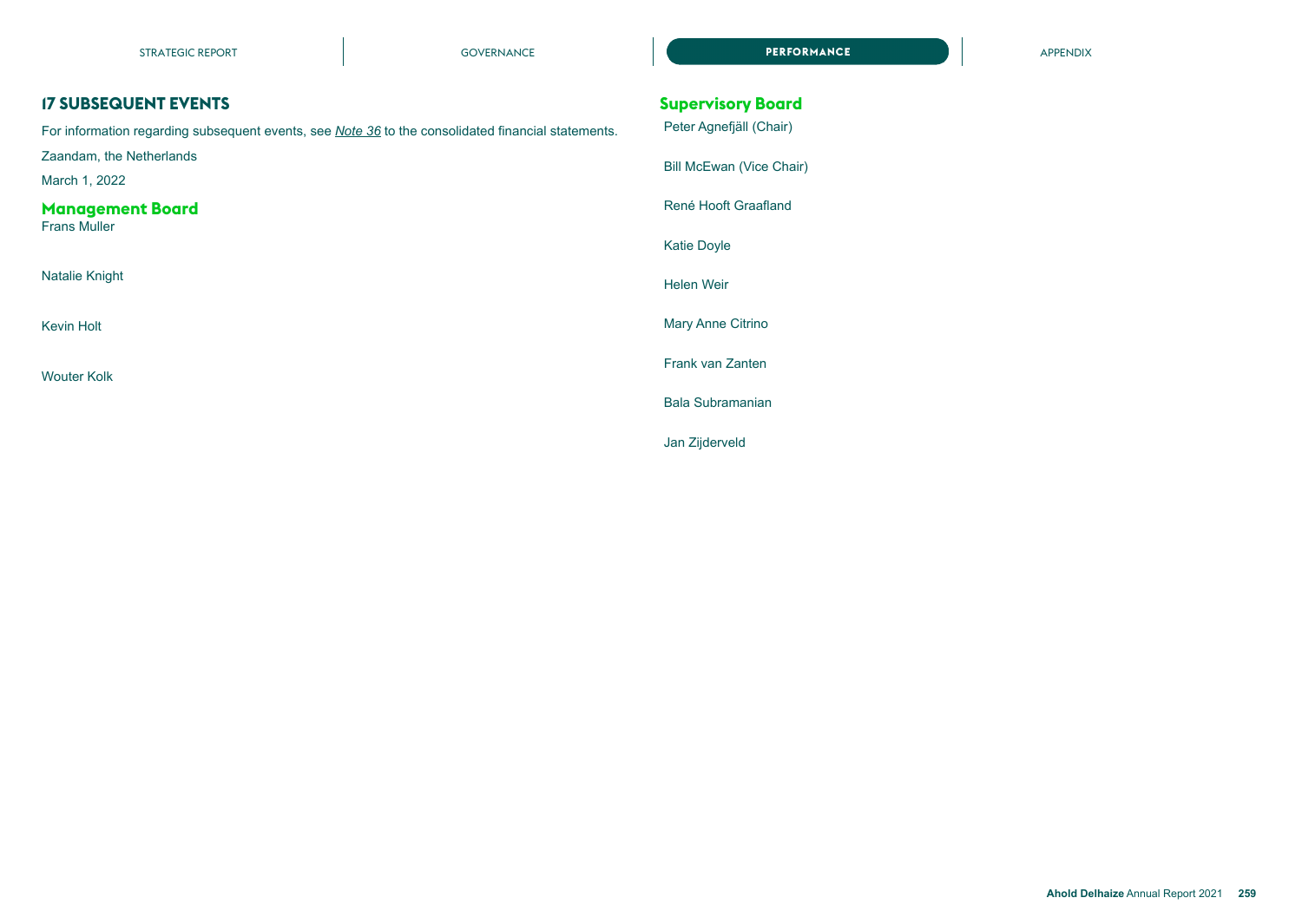**PERFORMANCE**

# **ENVIRONMENTAL, SOCIAL AND GOVERNANCE (ESG) STATEMENTS**

| <b>261</b> Introduction  |
|--------------------------|
| <b>262</b> Environmental |
| 268 EU Taxonomy          |

**[271](#page-93-0)** [Social](#page-93-0)

**[273](#page-95-0)** [Governance](#page-95-0)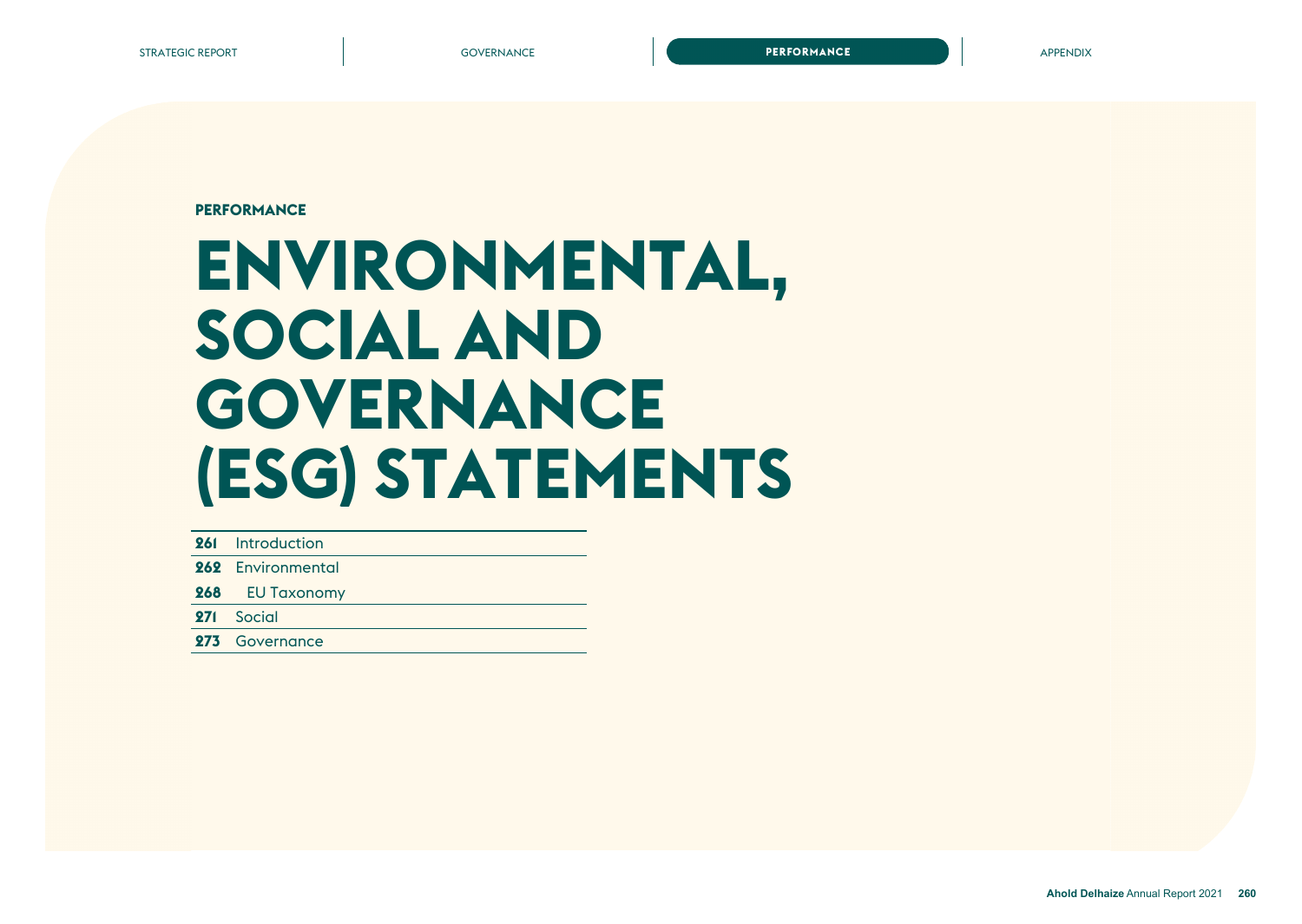# <span id="page-83-0"></span>**ESG statements** INTRODUCTION

ESG performance is an important part of how we measure our company's success. In this section, we provide an overview of the reporting framework we apply and the activities that fall within its scope. This section also includes performance on the most important indicators we track, which methodology we use for measuring performance and what data collection process and considerations we take into account when reporting on these indicators. To read more about our governance in this area, see *How we manage our ESG performance.*

The various ESG statements have been selected and tailored to meet stakeholders' expectations to the extent possible and provide such information that is necessary for an understanding of the development, performance, position and impact of our activities relating to relevant ESG topics; see *ESG materiality assessment*.

### **GLOBAL REPORTING INITIATIVE**

We report on our progress in accordance with the GRI Standards: Core option. GRI maintains comprehensive sustainability reporting standards, which are the result of an independent multistakeholder process. The GRI requirements are more detailed and extensive than the reporting obligations under the current applicable legal framework. [A](https://www.aholddelhaize.com/en/investors/annual-reports/2021/)n overview of how we followed the GRI standards can be found on the Ahold Delhaize website at *[www.aholddelhaize.com](https://www.aholddelhaize.com/en/investors/annual-reports/2021/)*. For more information on the definitions used, see *Glossary.*

### **SCOPE**

This year's Annual Report on fiscal year 2021 contains ESG data focusing on where we have the most material impact. For scope 3 carbon emissions, the reporting covers the fiscal year 2020. For more information on how we report o[n](#page-84-0) sco[pe](#page-84-0) 3, see the methodology used and data collection and considerations in *[Environmental](#page-84-0) [ESG](#page-84-0) [statements](#page-84-0)*.

All Ahold Delhaize brands except FreshDirect, bol.com, Etos and Gall & Gall, unless otherwise noted, are included in the figures. FreshDirect is excluded as it was acquired during the year. Bol.com, Etos and Gall & Gall are excluded for some indicators due to the nature of the business.

From an operational scope perspective, the data includes the following parts of the business, unless specifically noted otherwise:

- All stores (company-owned and franchise/affiliated stores)
- Offices
- Company-owned distribution centers, including all transportation from distribution centers to stores, regardless of whether the transportation companies are owned by Ahold Delhaize.

When we did not achieve full alignment in reporting on an indicator for 2021, we explain it in footnotes.

### **NON-FINANCIAL ALTERNATIVE PERFORMANCE MEASURES**

In presenting and discussing Ahold Delhaize's ESG performance, management also uses own metrics. These own metrics should not be viewed in isolation and should be read in conjunction with the definitions included in the *Glossary,* as other companies might define these measures differently than Ahold Delhaize.

Wherever possible, indicators are based on elements of a total group, for example, own-brand products, food sales, associates, stock-keeping units and sales areas. Definitions of these topics are included in the *Glossary* section, together with the definitions of other non-financial alternative performance measures used in the ESG statements and elsewhere in this report.

Some performance indicators do not fully cover each ESG topic (e.g., available and affordable products), and for various topics it is not yet possible to define relevant performance indicators that are meaningful, quantifiable, and/or reliably measurable. The disclosures in our Annual Report are limited to the performance indicators deemed relevant for our business.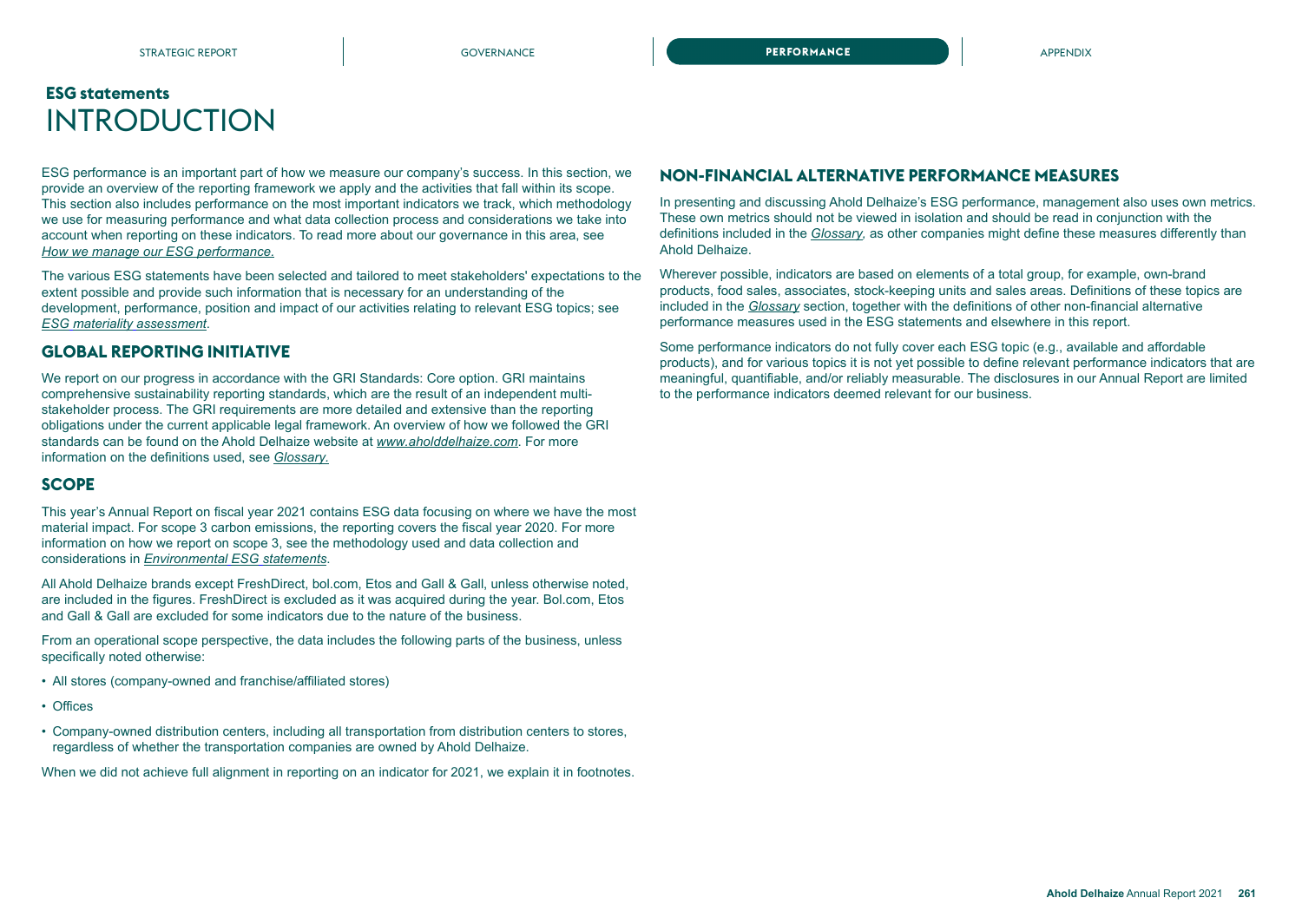### <span id="page-84-0"></span>**SCOPE 1 and 2 CARBON EMISSIONS**

As the pace of climate change speeds up, we are committed to reducing carbon emissions in our own operations. Our great local brands continue to invest in energy efficiency, improve their refrigeration systems, further modernize their logistics fleets and opt for eco-friendly fuels.

| Performance indicator description <sup>6</sup>                                                                             | 2021  | 2020  | 2030 target |
|----------------------------------------------------------------------------------------------------------------------------|-------|-------|-------------|
| % reduction in absolute $CO2$ -equivalent emissions from own<br>operations (scope 1 and $2)^{1,2}$ – market-based approach | 31%   | 23%   | 50%         |
| Total $CO_2$ -equivalent emissions (thousand tonnes) – market-<br>based approach $3,4,5$                                   | 2.827 | 3.148 |             |
| Total $CO_2$ -equivalent emissions (thousand tonnes) – location-<br>based approach <sup>3,4</sup>                          | 3,476 | 3,591 |             |
| Scope 1 location based (thousand tonnes) <sup>3,4</sup>                                                                    | 1,728 | 1.771 |             |
| Scope 2 market based (thousand tonnes) <sup>4,5</sup>                                                                      | 1,099 | 1.378 |             |
| Scope 2 location based (thousand tonnes) <sup>4</sup>                                                                      | 1.748 | 1,820 |             |

1 Reduction is from a 2018 baseline of 4,073 thousand tonnes  $CO<sub>2</sub>$ -equivalent emissions.

2 2018 baseline has been restated due to acquisitions, inclusion of last-mile delivery and updated conversion factors for refrigerants from IPCC and average residual mix emissions factors.

3 2020 absolute CO<sub>2</sub>-equivalent emissions has been restated from 3,035 to 3,148 for the market-based approach and from 3,399 to 3,591 due to updated conversion factors for refrigerants from IPCC.

4 2021 absolute CO<sub>2</sub>-equivalent emissions include impact from acquisitions and last-mile delivery, resulting in a 5% impact compared to 2020.

5 2020 absolute CO<sub>2</sub>-equivalent emissions has been restated to apply average residual mix emissions factors. This is consistent with 2021 calculations

6 2020 and 2021 figures include Etos, Gall & Gall and bol.com.

#### **ENERGY CONSUMPTION**

| Performance indicator description <sup>1</sup>              | 2021  | 2020  |
|-------------------------------------------------------------|-------|-------|
| Facilities energy consumption (million $kWh$ ) <sup>2</sup> | 6.714 | 6.561 |
| % renewable electricity on total electricity consumed       | 21%   | 12%   |

1 2020 and 2021 figures include Etos and Gall & Gall.

2 2020 and 2021 figures include bol.com.



- ← Facilities energy consumption equivalent emissions per m<sup>2</sup> sales area (2021: 161)
- Refrigerants equivalent emissions per m<sup>2</sup> sales area (2021: 137)
- $\rightarrow$  Transport equivalent emissions per m<sup>2</sup> sales area (2021: 30)

1 2019 and 2020 figures have been restated to only include emissions from own operations, in line with the scope of our sciencebased targets.

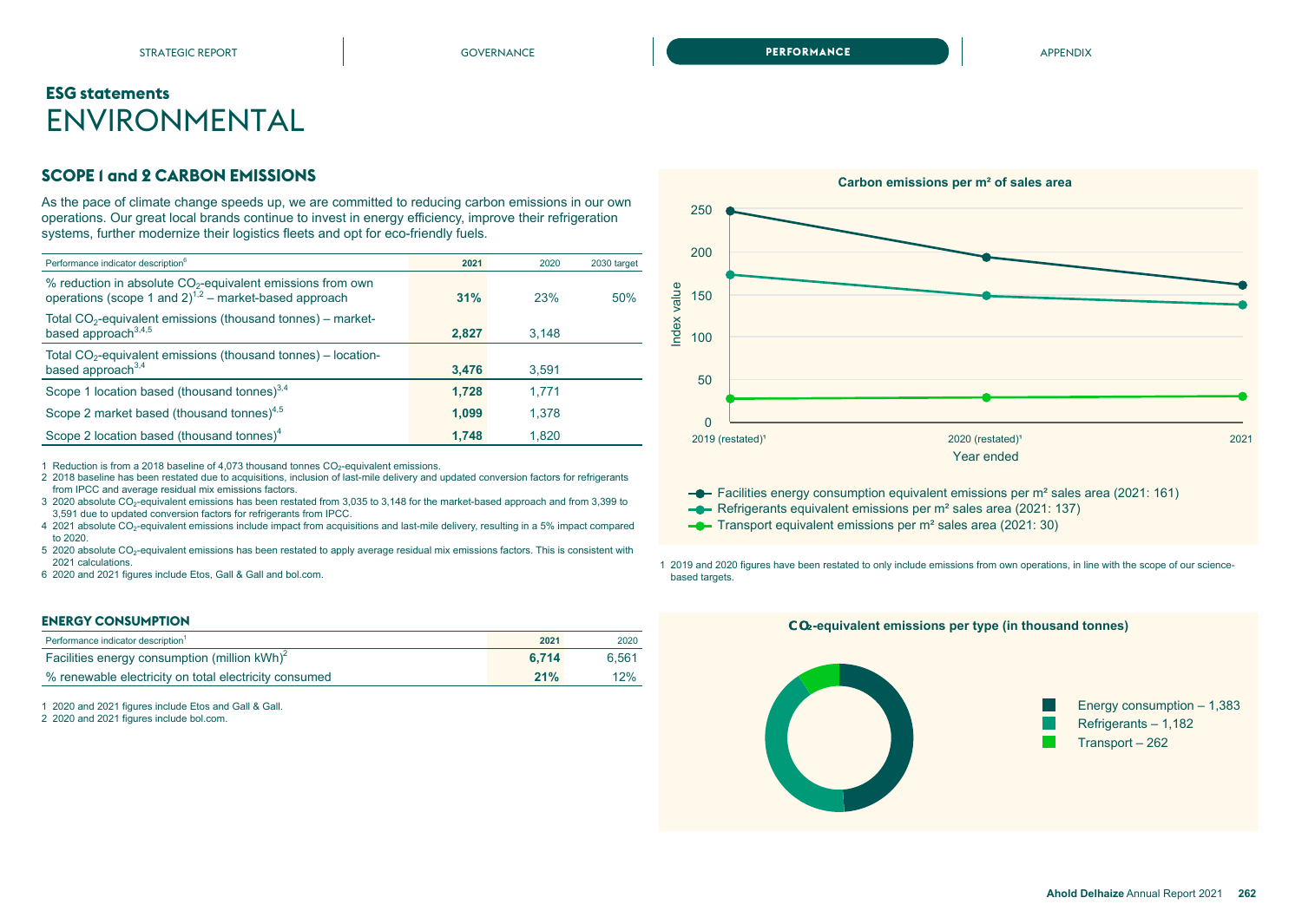#### **Methodology** 侗

We report our scope 1 and 2 carbon emissions data according to the Greenhouse Gas (GHG) Protocol Corporate Standard. CO<sub>2</sub> emissions data consists of a calculated CO<sub>2</sub> equivalent: actual CO<sub>2</sub> emitted plus equivalent emission from other greenhouse gases.

The carbon footprint methodology follows the guidelines of the World Business Council for Sustainable Development (WBCSD)/World Resources Institute (WRI) Greenhouse Gas (GHG) Protocol regarding corporate greenhouse gas accounting and reporting.

We use the latest available emission factors in our reporting. We source location-based electricity emission factors from the International Energy Agency (IEA, 2021 edition; 2019 data) for European countries and from the Environmental Protection Agency (EPA) (based on eGrid 2019 values, issued in February 2021) for the United States. The source we use for the market-based (residual mix) emission factors for our U.S. brands is *[Green-e](https://www.green-e.org/2020-residual-mix)*, and for our European brands is the *[European residual mix](https://www.aib-net.org/facts/european-residual-mix)*.

We source fuel emission factors from GHG Protocol 2014 wherever available, and otherwise from other appropriate sources. For refrigerant leakages, GWP values of all refrigerant blends used in Ahold Delhaize facilities were calculated based on GWP values of refrigerants from the Intergovernmental Panel for Climate Change Assessment Report 6, AR6 Chapter 7 (2021).

# **Data collection and considerations**

Data on energy consumption, leakage for refrigerant substances and liters of diesel used for owned transport is collected on a quarterly basis on site level at each brand. The sources of this data include invoices, remote meter records, third-party service provider reports and internal reports. Source data is reviewed internally and reported to the group through an internal reporting tool that stores the conversion factors to calculate the carbon emissions. Absolute carbon emissions are calculated by multiplying the source data with the relevant conversion factors.

Data is not always available in real time or immediately after quarter close. In these cases, we use data extrapolated from previously known consumption.

If data is not available at all, e.g., for a portion of the franchise stores, we use estimates calculated using locations that are comparable in size and format.

During 2021, several events took place that impacted Ahold Delhaize's scope 1 and 2 absolute carbon emissions: Food Lion acquired Southeastern Grocers, Albert Heijn acquired DEEN supermarkets, IPCC updated the conversion factors for refrigeration substances, and last-mile delivery was included for the Ahold Delhaize USA brands. This resulted in a restatement of the 2018 baseline to 4,073 thousand tonnes (+11.3%). The 2021 performance reflects these changes as well, while the 2020 data only includes the change from the updated conversion factors following the IPCC report.

# **GRI indicator**

05-1 Direct (scope 1) GHG emissions, 305-2 Energy indirect (scope 2) GHG emissions, 305-3 Other indirect (scope 3) GHG emissions, 305-4 GHG emissions intensity, 305-5 Reduction of GHG emissions.

#### 曰 **ESG topic**

 $CO<sub>2</sub>$  emissions and climate change.

# **SCOPE 3 CARBON EMISSIONS**

To reduce carbon emissions along our value chain, our brands will partner with suppliers to focus on four areas: reducing waste, increasing the number of low-carbon products in their assortments, reducing emissions from outsourced transportation, and engaging with suppliers to reduce their emissions.

| Performance indicator description <sup>2</sup>                                                   | 2020   | 2030 target |
|--------------------------------------------------------------------------------------------------|--------|-------------|
| Absolute $CO_2$ -equivalent emissions from the value chain (scope 3)<br>(thousand tonnes)        | 65,930 |             |
| % change in absolute CO <sub>2</sub> -equivalent emissions from the value chain<br>$(scope 3)^1$ | 14%    | $-15%$      |
|                                                                                                  |        |             |

1 Change is from a 2018 baseline of 57,605 thousand tonnes  $CO<sub>2</sub>$ -equivalent emissions. 2 Includes Etos, Gall & Gall and bol.com.

Relative to net sales, our scope 3 carbon emissions decreased by 3.8% in 2020 compared to 2018.

|                                        | 2020 share (%) |
|----------------------------------------|----------------|
| Scope 3 – Purchased goods and services | 88%            |
| Scope 3 – Use of sold products         | 5%             |
| Scope 3 – Other categories             | 7%             |
| Total scope 3 footprint                | 100%           |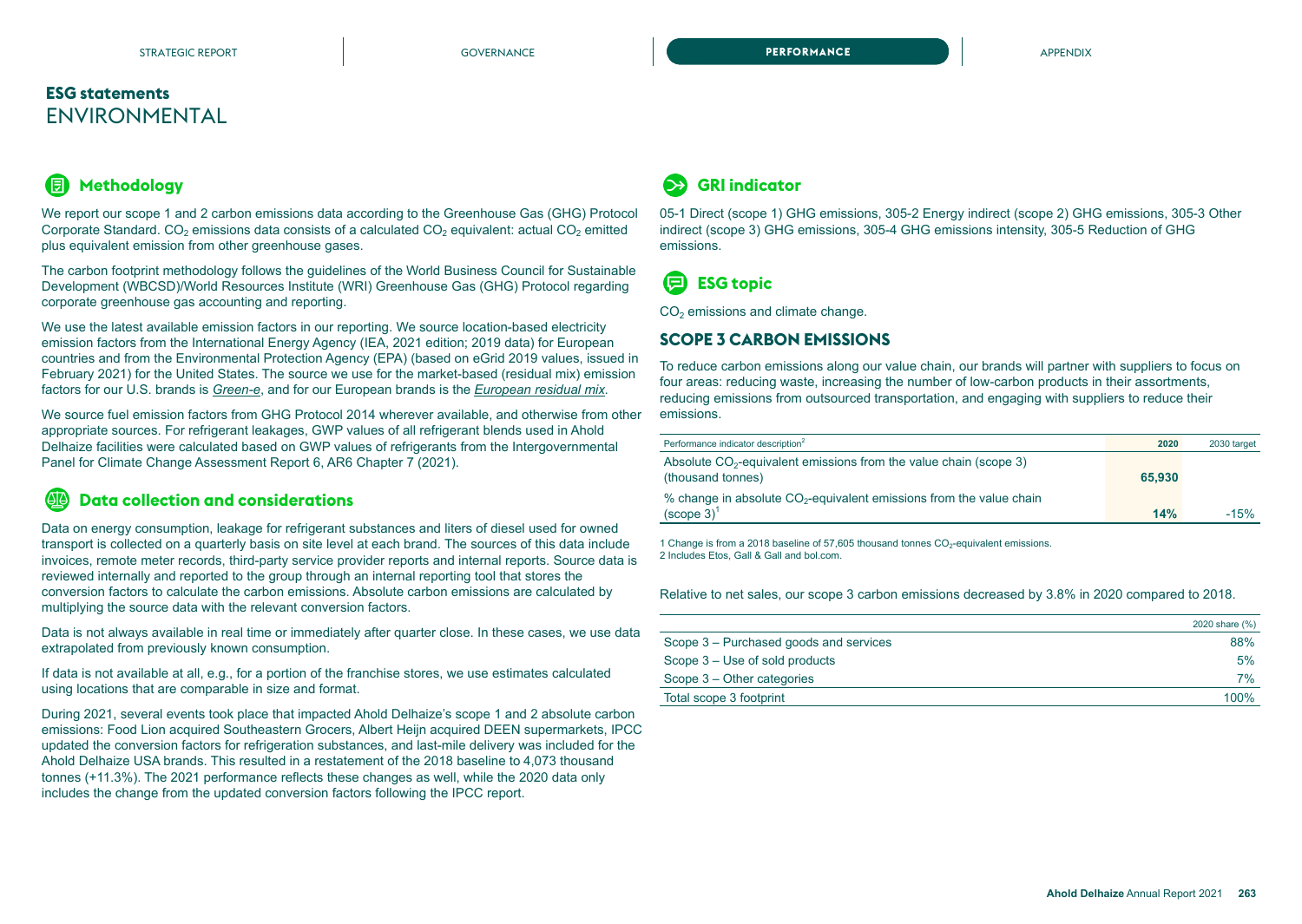#### **Methodology** 侗

Our carbon footprint methodology follows the guidelines of the World Business Council for Sustainable Development (WBCSD)/World Resources Institute (WRI) and Greenhouse Gas (GHG) Protocol regarding corporate greenhouse gas accounting and reporting.

Calculating scope 3 emissions is complex. Our brands have hundreds of thousands of products on their shelves supplied by more than 10,000 direct suppliers. All of these direct suppliers source materials and ingredients from their own suppliers, resulting in complex supply chains covering all areas of the world.

As a result of this complexity, actual data on our scope 3 carbon emissions is currently not consistently available, and we continue to work to improve this. As our brands continue to reach out to their suppliers, we expect increasing access to actual data, which will make our numbers more accurate. At the moment, we fully rely on assumptions and estimations when calculating our scope 3 carbon emissions.

Our scope 3 footprint consists of 10 relevant scope 3 emission categories (out of 15 defined by the GHG protocol). We used two main calculation methods defined by the GHG Protocol: the average data and spend-based methods. We applied the method that was most suitable, based on the category.

# **Data collection and considerations**

Scope 3 carbon emissions data is collected on an annual basis. We report on scope 3 emissions with a one-year delay, as information to calculate the data is in some cases received from third parties and therefore not yet available at year end.

#### **CALCULATING CATEGORY 1: PURCHASED GOODS AND SERVICES**

Purchased goods, the most material category, accounts for 88% of our total scope 3 footprint. The main assumptions and estimates used in our calculation of the category Purchased goods are as follows:

We use different input data sets to calculate the emissions from products and services, depending on the information available in our brands' data systems. No validated supplier data was available, so we used weight of products purchased (6%), value of products purchased (2%), weight from products sold corrected for waste (26%) and value from products sold corrected for margin and waste to come to value of products purchased (66%). The correction for margin and waste is done at brand level but assumed to be the same for all product categories, and is not diversified to product category.

These average data method calculations are based on the publicly available emission intensity of different foods. For products with weight (32%), we mainly used the Big Climate Database (all brands except for Delhaize Belgium) and Agribalyse (solely for Delhaize Belgium). With these databases, all retail-specific product categories were assigned special emission factors that enabled us to apply corresponding emission intensities for each category.

For the spend-based method (68%), we used the emission intensities of different food and non-food industries (source: UK Department for Environment, Food & Rural Affairs (Defra) for food (emission factor 1.06) and Base Carbone for different non-food categories) and multiplied this by products sold corrected for margin and waste.

As a consequence, due to our plans to implement further due diligence procedures in connection with scope 3 carbon emissions, reducing the use of assumptions and estimates, our numbers might materially change over time.

For services, the footprint is calculated using the spend-based method and activity data are the annual brand-level purchased value of products and services multiplied by the emission intensity for relevant services (source: Defra (emission factor 0.2275)).

#### **CALCULATING CATEGORY 11: USE OF SOLD PRODUCTS**

The second biggest emission category is category 11: Use of sold products, which accounts for 5% of our total estimated scope 3 emissions. This category is impacted by the gasoline stations some of our brands operate. Emissions are calculated using an average data method, by multiplying the total volume of petrol sold to customers by the relevant emission factor from EPA.

#### **CALCULATING OTHER SCOPE 3 CATEGORIES:**

We have combined several smaller emission categories together as "other categories" that account for 7% of our estimated scope 3 emissions. These include fuel- and energy-related activities, upstream transportation and distribution, waste generated in operations, business travel, employee commuting, end-of-life treatment of sold products, franchises, and investments. The emission calculations are done using an average data method and are based on publicly available emission factors for each category (source: Defra, SimaPro, CO2emissiefactoren.nl, EPA, and different input activity data).

# **GRI indicator**

305-3 Other indirect (scope 3) GHG emissions.

**ESG topic** Θ

 $CO<sub>2</sub>$  emissions and climate change.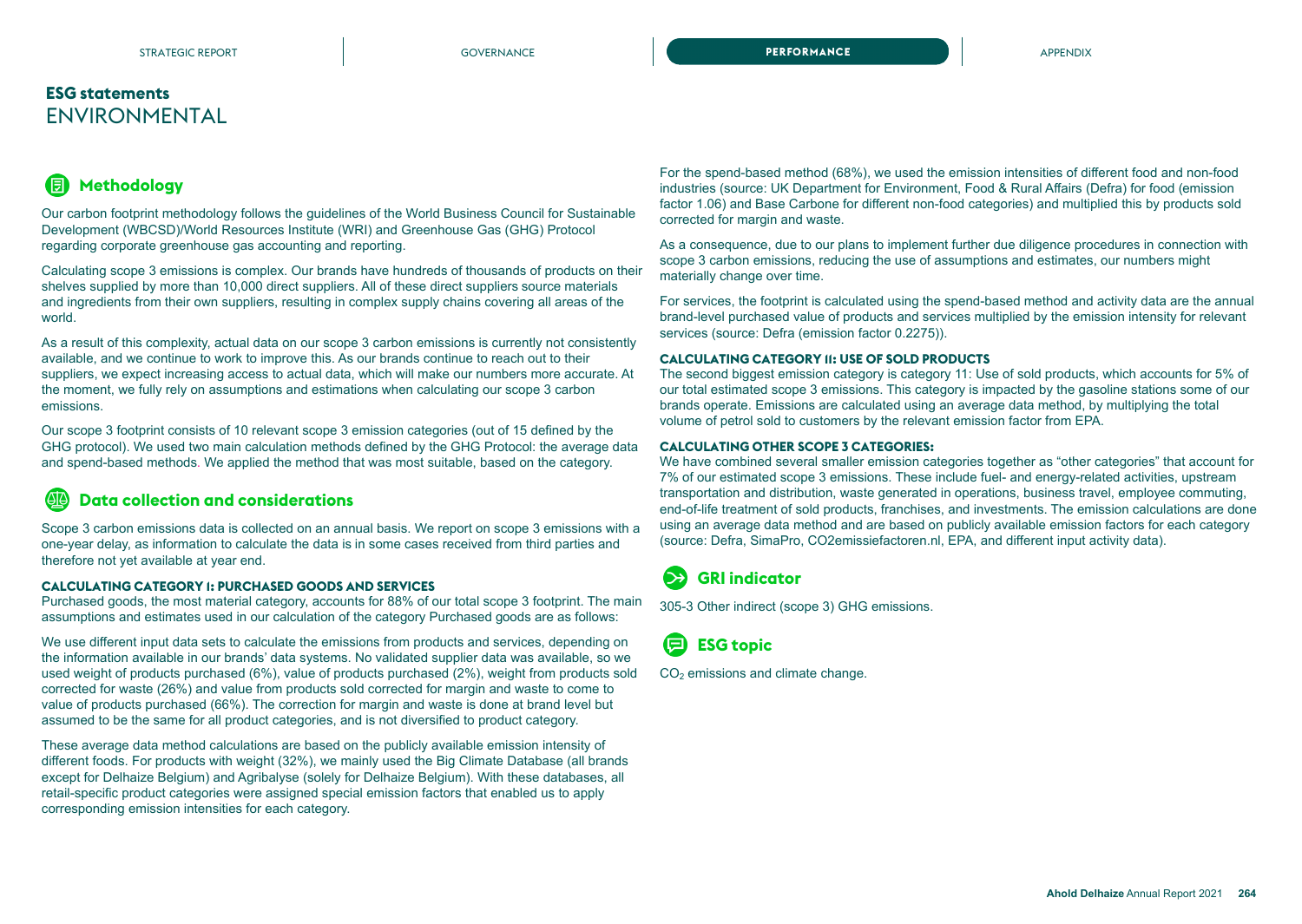# **FOOD WASTE**

Food loss and waste negatively impacts food security worldwide and fuels climate change. We have a three-pronged approach to driving down food waste. Firstly, we reduce food waste across our brands' operations, including stores, warehouses and transport. Secondly, we divert surplus food to food banks and charities and to innovative operations such as restaurants that cook with unsold food. And thirdly, we divert food no longer suitable for human consumption to other recycling methods to prevent it from going to landfill.

| Performance indicator description                                               | 2021       | 2020    | 2021 target |
|---------------------------------------------------------------------------------|------------|---------|-------------|
| Tonnes of food waste per food sales ( $t \notin$ million)                       | 4.48       | 4.53    |             |
| % reduction in food waste per food sales $(t/\epsilon \text{ million})^1$       | 18%        | 17%     | 16%         |
| Total tonnes of food waste                                                      | 258,528    | 259,378 |             |
| Tonnes of food waste sent to disposal per food sales ( $t \in \text{million}$ ) | 1.14       | 1.15    |             |
| % of total food waste recycled                                                  | <b>75%</b> | 75%     |             |
| % of unsold food donated to feed people                                         | 19%        | 16%     |             |
|                                                                                 |            |         |             |

1 Reduction is shown against a 2016 baseline of 5.48 t/€ million.

#### 偏 **Methodology**

We calculate food waste according to the Food Loss and Waste Protocol: a multi-stakeholder effort to develop the global accounting and reporting standard for quantifying food and associated inedible parts removed from the supply chain. This means that our definition of food waste includes waste sent to animal feed, bio-based materials, anaerobic digestion, composting/aerobic digestion, controlled combustion and landfill. Food waste does not include donations from hunger relief organizations, theft and cash shortages.

We follow Champions 12.3 Guidance on Interpreting Sustainable Development Goal Target 12.3. According to this, the definition of food loss and waste applies to both food that is intended for human consumption and its associated inedible parts that leave the human food supply chain because Target 12.3 comes under SDG 12 ("sustainable consumption and production") and not SDG 2 ("ending hunger"). This means it is about both food security and resource-use efficiency, and not about food security alone. As a result, inedible parts, such as orange peels leftovers from making freshly squeezed orange juice sold in our Albert Heijn stores, count as food waste in our figures.

# **Data collection and considerations**

Food waste figures are reported on a quarterly basis through a combination of internal measurements and reports from external partners. Waste in stores and distribution centers is separated into food waste, cardboard, plastic, glass and trash.

We provide training for associates to ensure waste separation is done as accurately as possible and we perform audits to check the quality of waste separation. Given the variety of circumstances under which the data is collected, it may have limited inaccuracies, as our audits show that some food waste ends up in trash bins.

To recycle and dispose of food waste, Ahold Delhaize brands work with a number of external partners with varying degrees of maturity in how they collect data. In some cases, weights are estimated based on average bin weight and frequency of service.

The metric we use is tonnes of food waste per € million food sales. Food sales are measured in euro and are impacted by exchange rates. The figures in this Annual Report are reported using actual exchange rates.

For some brands, estimates are used when calculating the total tonnes of unsold food donated to people as actual weight data is not available.

# **GRI indicator**

306-2 Waste generated and 306-2 Management of significant waste-related impacts.

**ESG topic**

Food waste.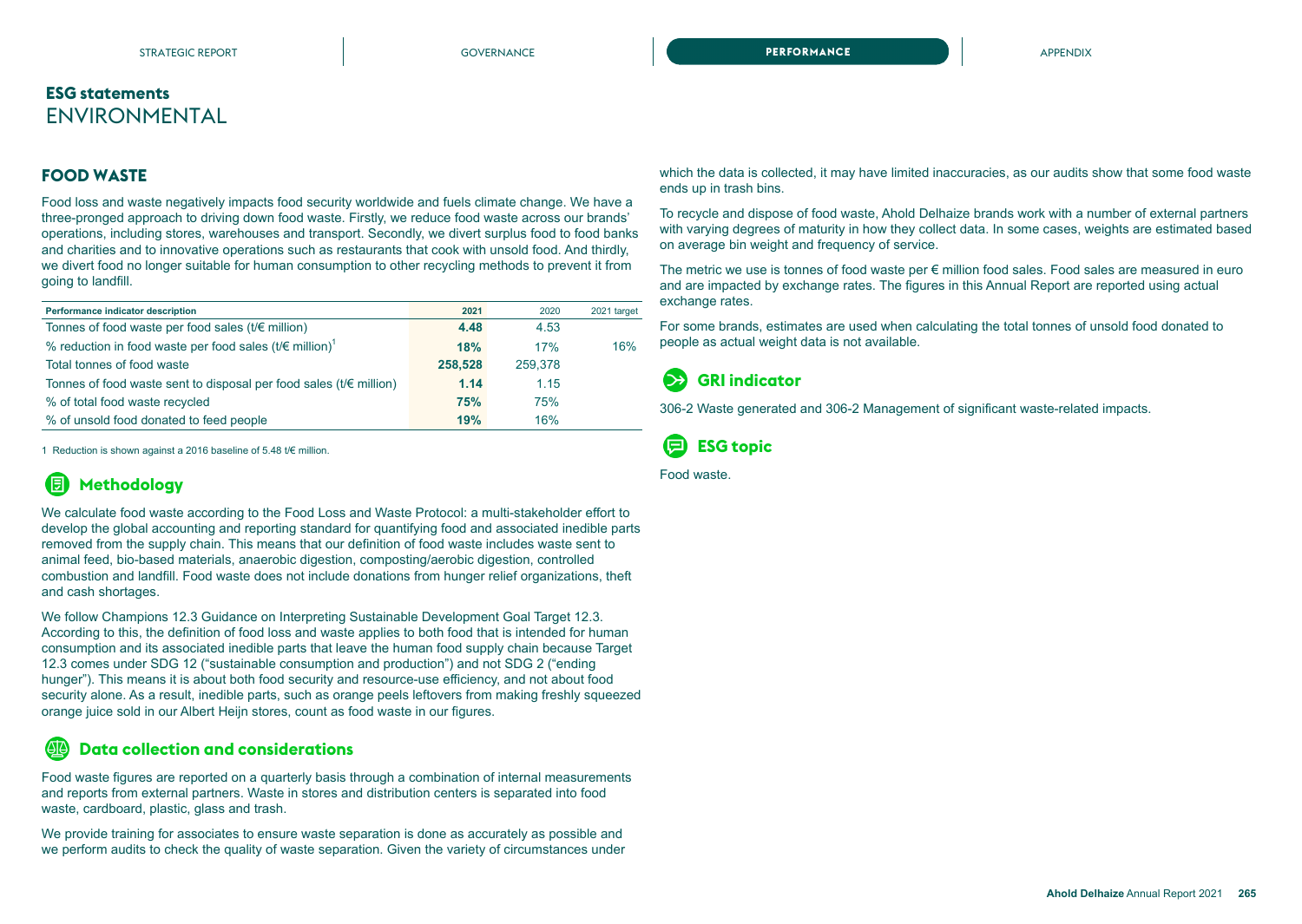### **TOTAL WASTE**

Our total waste stream includes all cardboard/paper, plastic, food, glass, metal and other material waste produced in our distribution centers, stores and offices. Measuring and managing this waste is important to our Healthy and Sustainable strategy as it contributes to eliminating waste and reducing our carbon emissions.

| <b>Performance indicator description</b> | 2021       | 2020  |
|------------------------------------------|------------|-------|
| Total waste generated (thousand tonnes)  |            | 1.090 |
| % of waste recycled                      | <b>79%</b> | 79%   |

#### **Methodology** ( 15 1

Total waste generated includes food waste, cardboard, plastic, glass, metal and wood.

# **Data collection and considerations**

Figures are reported on a quarterly basis through a combination of internal measurements and reports from external partners. This data captures food waste and non-food waste from all stores (excluding affiliated stores) including franchise stores, distribution centers, and offices where Ahold Delhaize manages the waste stream. Ahold Delhaize brands work with a number of external partners to recycle cardboard, paper, plastic, metal, glass, wood, electronics, cooking oil and food waste. In some cases, estimates are made by weight and number of bins picked up by third parties.

# **GRI indicator**

306-2 Management of significant waste-related impacts, 306-3 Waste generated, 306-4 Waste diverted from disposal and 306-5 Waste directed to disposal.

# **ESG topic**

Food waste,  $CO<sub>2</sub>$  emissions and climate change.

# **PLASTIC PACKAGING**

Across the globe, millions of tonnes of plastic end up in landfills, are burned or leak into the environment – and that amount is rising every year. We aim to move to a more circular system that reduces the negative impacts of plastic product packaging.

| Performance indicator description                               | 2021 | 2025 target |
|-----------------------------------------------------------------|------|-------------|
| Own-brand primary plastic product packaging (thousand tonnes)   | 158  |             |
| % own-brand primary plastic product packaging that is reusable, |      |             |
| recyclable, or compostable                                      | 36%  | 100%        |

# **ED** Methodology

Most of our brands report plastics on a component level, while some brands that have less granularity in their data report elements for which the main structural element (comprising at least 50% of packaging weight) is plastic, including packaging components that are part of this larger plastic packaging (labels, sleeves and triggers/sprays).

The assessment methodology for recyclability follows the guidelines of the Ellen MacArthur Foundation New Plastics Economy Global Commitment regarding recyclability of plastic packaging.

A packaging or packaging component is recyclable if: (a) its successful post-consumer collection, sorting, and recycling is proven to work in practice and at scale and (b) no materials or components disrupt the system for recycling.

Essentially, that means that for point (a) we use the latest results of the Global Commitment's Recycling Rate Survey to check those plastic packaging categories for which there is evidence that a "system for recycling" exists in practice and at scale today (a 30% post-consumer recycling rate in multiple regions, collectively representing at least 400 million inhabitants). For point (b), we check if the color of plastic packaging fits the system for recycling or hinders its ability to be recycled.

# **Data collection and considerations**

The European brands collected and reported on plastic packaging data on a quarterly basis over 2021, and the U.S. brands did so on an annual basis, reporting from the beginning of Q4 2020 through the end of Q3 2021. Data collection is accomplished through supplier questionnaires that are distributed either directly or via a third party. These surveys enable us to collect the information per plastic packaging component, such as weight, type of plastic and color.

Data received from suppliers is reviewed internally for accuracy and completeness. In order to determine the total weight of own-brand plastic product packaging, the weight of each SKU's components are multiplied by the SKU sales.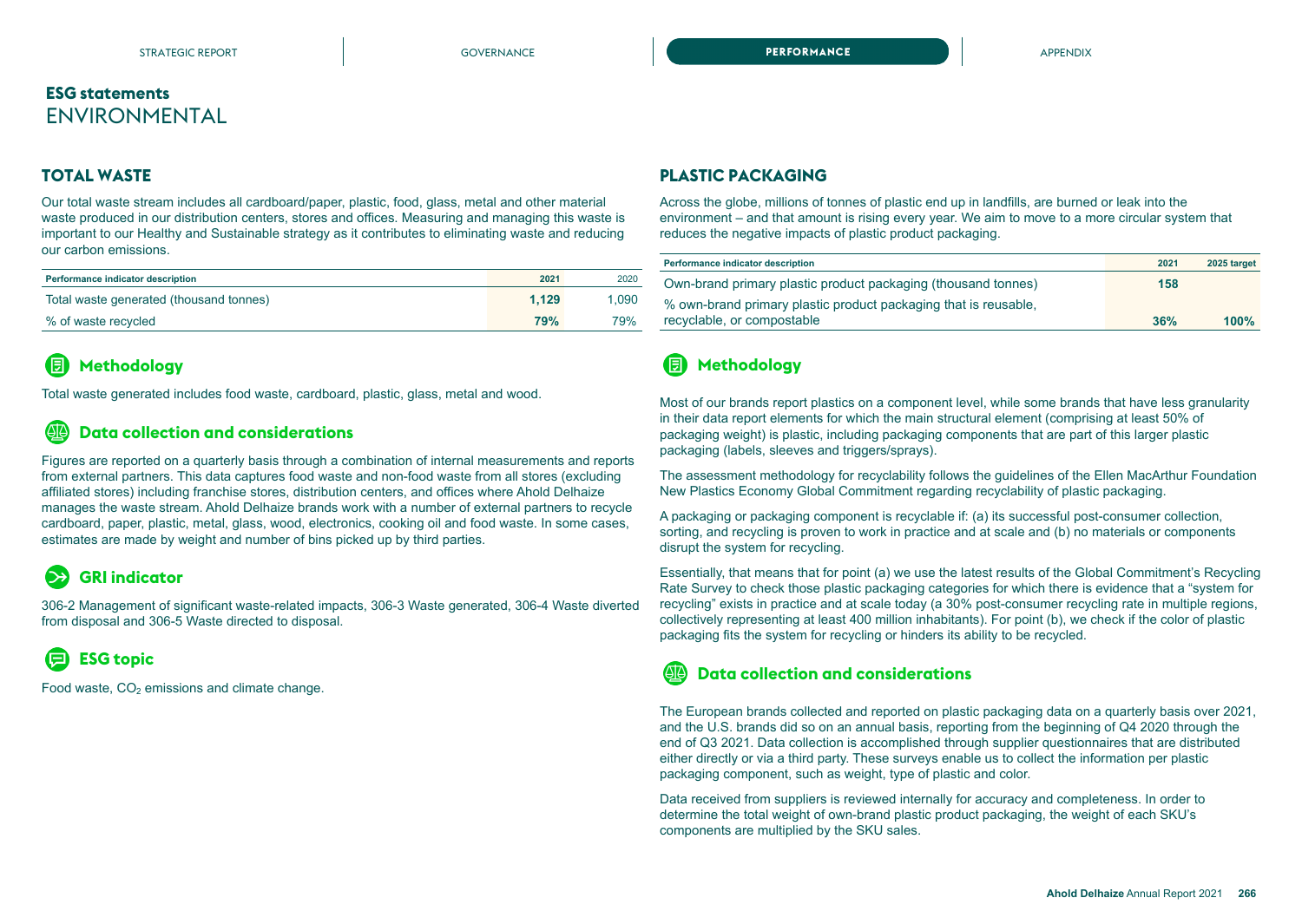Recyclability of own-brand primary plastic packaging is assessed internally or, in some cases, via a third party. In some of our brands, data availability prevented us from doing a full EMF assessment. In these cases, we performed the recyclability steps as well as possible.

At the end of 2021, our brands were able to collect information for over 97% of all own-brand products. Of this data, 89% is information directly received from suppliers. For the remaining 11%, our brands estimated the weight of the plastic packaging using the average weights of similar products. Estimated plastic packaging weight is generally identified as not recyclable.

The current percentage of reusable, recyclable or compostable own-brand primary plastic product packaging is completely based on recyclable packaging, as reusable and compostable packaging is used in very small amounts that do not impact the overall percentage at group level.

# **GRI indicator**

301-1 Materials used by weight or volume.

# **ESG topic**

Sustainable packaging.

# **WATER CONSUMPTION**

| Performance indicator description <sup>1</sup>                | $202 -$ |  |
|---------------------------------------------------------------|---------|--|
| Total water consumption (thousand $\text{m}^3$ ) <sup>2</sup> |         |  |

1 2020 and 2021 figures include Etos and Gall & Gall.

2 2020 figures exclude Albert Heijn.

#### 侗 **Methodology**

Total water consumed by our brands' company-operated stores and distribution centers (DCs) during the reporting period.

# **Data collection and considerations**

Water consumption data is collected on an annual basis. Our brands compile supplier invoices to determine water consumption for our own stores, own warehouses, and outsourced warehouses.

If water consumption is not fully known at the time of data collection (i.e., if invoices have not yet been received), we may use estimations, based on three approaches: (1) using the invoice from the same month in the prior year (2) if the store or DC wasn't open in the prior year, making an estimation based on the previous month or (3) if the store or DC wasn't open in prior months, using an average – excluding extreme results – of water used by the same store format during that year.



N/A.



N/A.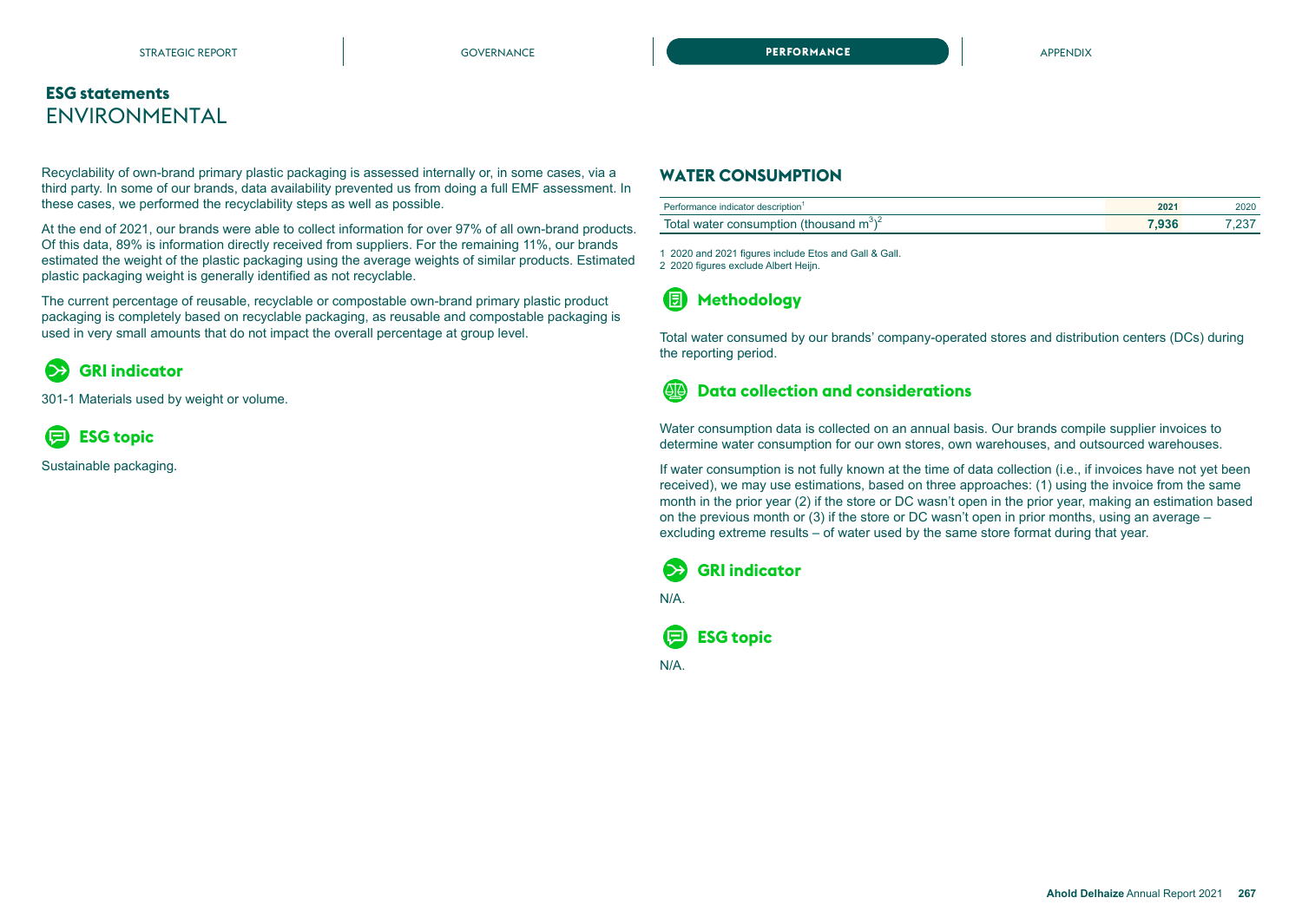### <span id="page-90-0"></span>**EU TAXONOMY**

#### **Introduction**

The EU Taxonomy establishes a list of economic activities considered to be environmentally sustainable, in line with the EU's environmental objectives, including carbon neutrality and the targets outlined in the Paris Agreement. The EU Taxonomy defined six environmental objectives:

- Climate change mitigation
- Climate change adaptation
- The sustainable use and protection of water and marine resources
- The transition to a circular economy
- Pollution prevention and control
- The protection and restoration of biodiversity and ecosystems

For 2021, the first year of implementation, only the criteria for the classification of the first two objectives, climate change mitigation and climate change adaptation, are available and applicable. The criteria for the other four environmental objectives are being developed by the Platform on Sustainable Finance and are expected to be published in 2022.

The European Parliament and the European Council have prioritized certain economic activities that can make the most relevant contribution to mitigating and adapting to climate change; the EU Taxonomy currently only covers criteria for these economic sectors. This includes sectors with the highest contribution to  $CO<sub>2</sub>$  emissions (energy, manufacturing, transport and buildings), as well as activities enabling their transformation.

Economic activities should be evaluated to determine if they are "environmentally sustainable" within the meaning of the Taxonomy Regulation.

As a result, the turnover, capital expenditure (CapEx) and operating expenditure (OpEx) associated with these sustainable activities must be determined and reported. The EU Taxonomy requires companies to disclose the proportion of their turnover, capital expenditure and operational expenditure that contributes to achieving their environmental objectives.

For the current reporting period, businesses are only required to disclose the proportion of Taxonomyeligible and Taxonomy non-eligible economic activities in their total turnover, capital and operational expenditure and provide some qualitative information. As it is an evolving legislation, it could be that the technical screening criteria will change over time.

### **Economic activities eligible under the EU Taxonomy**

To assess eligibility, we identified the activities as included in the Climate Delegated Act of the EU Taxonomy, as adopted by the European Commission on June 4, 2021. We have identified the following activities Ahold Delhaize is engaged in that are eligible under the EU Taxonomy. All four of these economic activities are applicable for both the climate change mitigation and climate change adaptation environmental objectives:

| <b>Activity</b><br>number <sup>1</sup>                          | <b>Activity name</b>                                                                                                     | <b>Description and main activities by Ahold Delhaize</b>                                                                                                                                                                                                                                                                                                                                                                                                                                                                                                   |
|-----------------------------------------------------------------|--------------------------------------------------------------------------------------------------------------------------|------------------------------------------------------------------------------------------------------------------------------------------------------------------------------------------------------------------------------------------------------------------------------------------------------------------------------------------------------------------------------------------------------------------------------------------------------------------------------------------------------------------------------------------------------------|
| 7.3                                                             | Construction and real<br>estate activities:<br>Installation, maintenance<br>and repair of energy<br>efficiency equipment | Individual measures to improve energy efficiency, including insulation<br>to existing components, such as external walls, roofs and ground<br>floors and products for the application of the insulation to the building;<br>replacement of existing windows with new energy-efficient windows,<br>external doors and energy-efficient light sources; and the installation,<br>replacement, maintenance and repair of heating, ventilation and air-<br>conditioning and water heating systems, including equipment related<br>to district heating services. |
|                                                                 |                                                                                                                          | This activity will include most of the store remodeling activities where<br>the activities improve energy efficiency.                                                                                                                                                                                                                                                                                                                                                                                                                                      |
| 7.7                                                             | Construction and real                                                                                                    | Buying real estate and exercising ownership of that real estate.                                                                                                                                                                                                                                                                                                                                                                                                                                                                                           |
| estate activities:<br>Acquisition and<br>ownership of buildings |                                                                                                                          | Entering into new real estate lease agreements (additions to right-of-<br>use assets) is technically not an acquisition or ownership of a building<br>but as the broader definition of CapEx under the EU Taxonomy<br>includes right-of-use assets, this economic activity will be used for<br>this CapEx despite the acquisition term.                                                                                                                                                                                                                    |
| 6.5                                                             | <b>Transportation: Transport</b><br>by motorbikes, passenger<br>cars and light commercial<br>vehicles                    | Purchase, financing, renting, leasing and operation of vehicles<br>designated as category M1 (passenger vehicles), N1 (commercial<br>vehicles with mass less than 3.5 tonnes) or L (two- and three-<br>wheeled vehicles and quadricycles).                                                                                                                                                                                                                                                                                                                 |
|                                                                 |                                                                                                                          | This activity includes company car leases as well as small delivery<br>vehicles mainly used in the e-commerce business.                                                                                                                                                                                                                                                                                                                                                                                                                                    |
| 6.6                                                             | <b>Transportation: Freight</b><br>transport services by<br>road                                                          | Purchase, financing, leasing, rental and operation of vehicles<br>designated as category N1 (mass less than 3.5 tonnes), N2 (masses<br>between 3.5 and 12 tonnes) or N3 (more than 12 tonnes).                                                                                                                                                                                                                                                                                                                                                             |
|                                                                 |                                                                                                                          | This activity includes all transportation done by the Company using its<br>own trucks but will not include any outsourced transportation services<br>unless the vehicles under these agreements are considered leases.                                                                                                                                                                                                                                                                                                                                     |

1 Activities and the related activity numbers as defined in the EU Taxonomy Climate Delegated Act.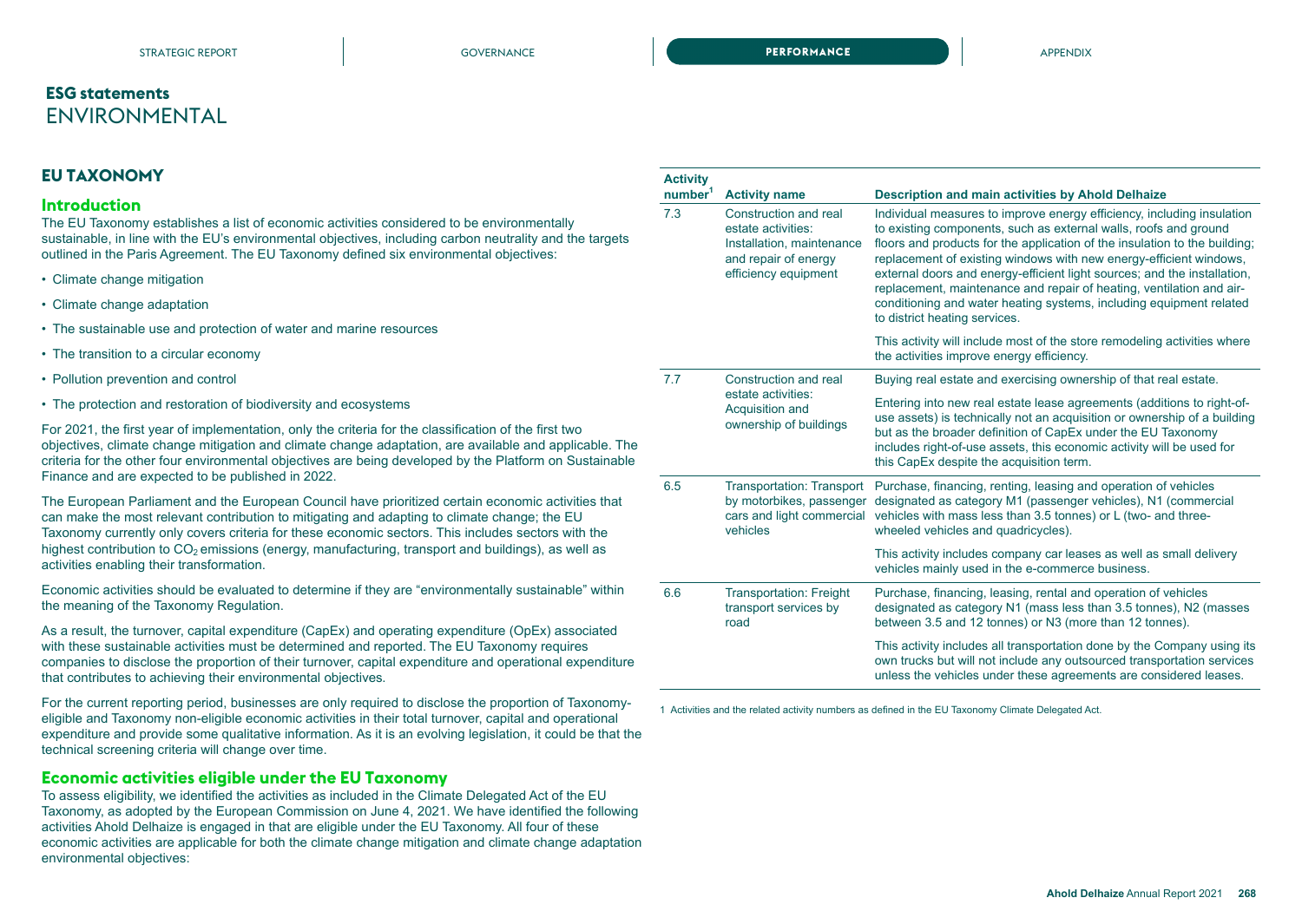# **Estimates and judgments**

**Real estate:** While the company and its brands, from time to time, construct new buildings on existing (or newly acquired) land or renovating existing buildings, these construction activities are always outsourced to a professional developer / construction company. This is why we selected economic activity "7.7. Acquisition and ownership of buildings" instead of "7.1. Construction of new buildings" and "7.2. Renovation of existing buildings."

The economic activity "7.7. Acquisition and ownership of buildings" includes CapEx of right-of-use assets.

The replacement or retrofitting of refrigerants is not specifically mentioned under "7.3. Installation, maintenance and repair of energy efficiency equipment" but refrigerators (as household appliances) are included under "3.5 Manufacture of energy efficiency equipment for building"; therefore, we believe that when this equipment is used in construction, it is also eligible and thus included in the 7.3 economic activity.

**Energy:** Ahold Delhaize brands regularly install solar panels on the roofs of stores and distribution centers; however, the installation is considered to be an integral part of the building and most (if not all) of the energy generated by these solar panels is utilized in the applicable store or distribution center. Therefore, while activity "4.1. Electricity generation using solar photovoltaic technology" might seem applicable, all our solar panel installations on top of roofs are considered to be part of economic activity "7.6. Installation, maintenance and repair of renewable energy technologies."

**Smaller activities classified as non-eligible:** The following activities have been identified as supporting economic activities in which Ahold Delhaize is actively participating. However, based upon an analysis of the 2021 CapEx, it was concluded that the total aggregated CapEx spent during 2021 on the activities listed below were clearly insignificant compared to the overall CapEx, as defined by the EU Taxonomy, of €4,279 million. As a result, they are considered to be small or insignificant activities for 2021 and, therefore, will not be reported on as eligible, but classified as non-eligible.

| <b>Activity</b><br>number <sup>1</sup> | <b>Activity name</b>                                                                                                                                                                  |
|----------------------------------------|---------------------------------------------------------------------------------------------------------------------------------------------------------------------------------------|
| 7.4                                    | Construction and real estate activities: Installation, maintenance and repair of charging stations<br>for electric vehicles in buildings (and parking spaces attached to buildings)   |
| 7.5                                    | Construction and real estate activities: Installation, maintenance and repair of instruments and<br>devices for measuring, regulating and controlling energy performance of buildings |
| 7.6                                    | Construction and real estate activities: Installation, maintenance and repair of renewable energy<br>technologies                                                                     |
| 5.5                                    | Water supply, sewage, waste management and remediation: Collection and transport of non-<br>hazardous waste in source-segregated fractions                                            |
| 5.7                                    | Water supply, sewage, waste management and remediation: Anaerobic digestion of bio-waste                                                                                              |
| 5.8                                    | Water supply, sewage, waste management and remediation: Composting of bio-waste                                                                                                       |
|                                        |                                                                                                                                                                                       |

| <b>Activity</b><br>number <sup>1</sup> | <b>Activity name</b>                                                             |
|----------------------------------------|----------------------------------------------------------------------------------|
| 6.4                                    | Transportation: Operation of personal mobility devices, cycle logistics          |
| 8.1                                    | Information and communication: Data processing, hosting and related activities   |
| 8.2                                    | Information and communication: Data-driven solutions for GHG emissions reduction |
| 10.2 <sup>2</sup>                      | Financial and insurance activities: Reinsurance                                  |

1 Activities and the related activity numbers as defined in the EU Taxonomy Climate Delegated Act.

### **Key performance indicators under the EU Taxonomy**

#### **TURNOVER**

As food retail is not considered a high-emitting sector, it currently does not match the description of economic activities and the technical screening criteria, as laid out in the Climate Delegated Act, that classifies economic activities as sustainable. No net sales are recorded in the consolidated income statement for the secondary activities identified above. Therefore, due to the way that the legislation is structured, our turnover is not covered by and thus not eligible in the EU Taxonomy. As a result, we report zero percentage eligibility.

#### 同 **Accounting policies**

Turnover eligibility is calculated in accordance with the definition as per Article 8 of the EU Taxonomy. The net sales line as included in the consolidated income statement is the turnover equivalent under the EU Taxonomy. See also *[Note 7](#page-15-0)* to the consolidated financial statements.

#### **AD Estimates and judgments**

Other income is disclosed as a separate line in the consolidated income statement and, as such, is not considered to meet the definition of turnover under the EU Taxonomy. Other income includes, for example, rent income from real estate.

#### **CAPITAL EXPENDITURE (CapEx)**

We have allocated our CapEx to eligible activities in accordance with the EU Taxonomy. Where insignificant CapEx was spent on economic activities in 2021, these activities were considered to be small or insignificant (see above), and, as such, reported as non-eligible, even though some might qualify under the EU Taxonomy.

See *ESG – Environmental* for the quantitative disclosures applicable to this indicator.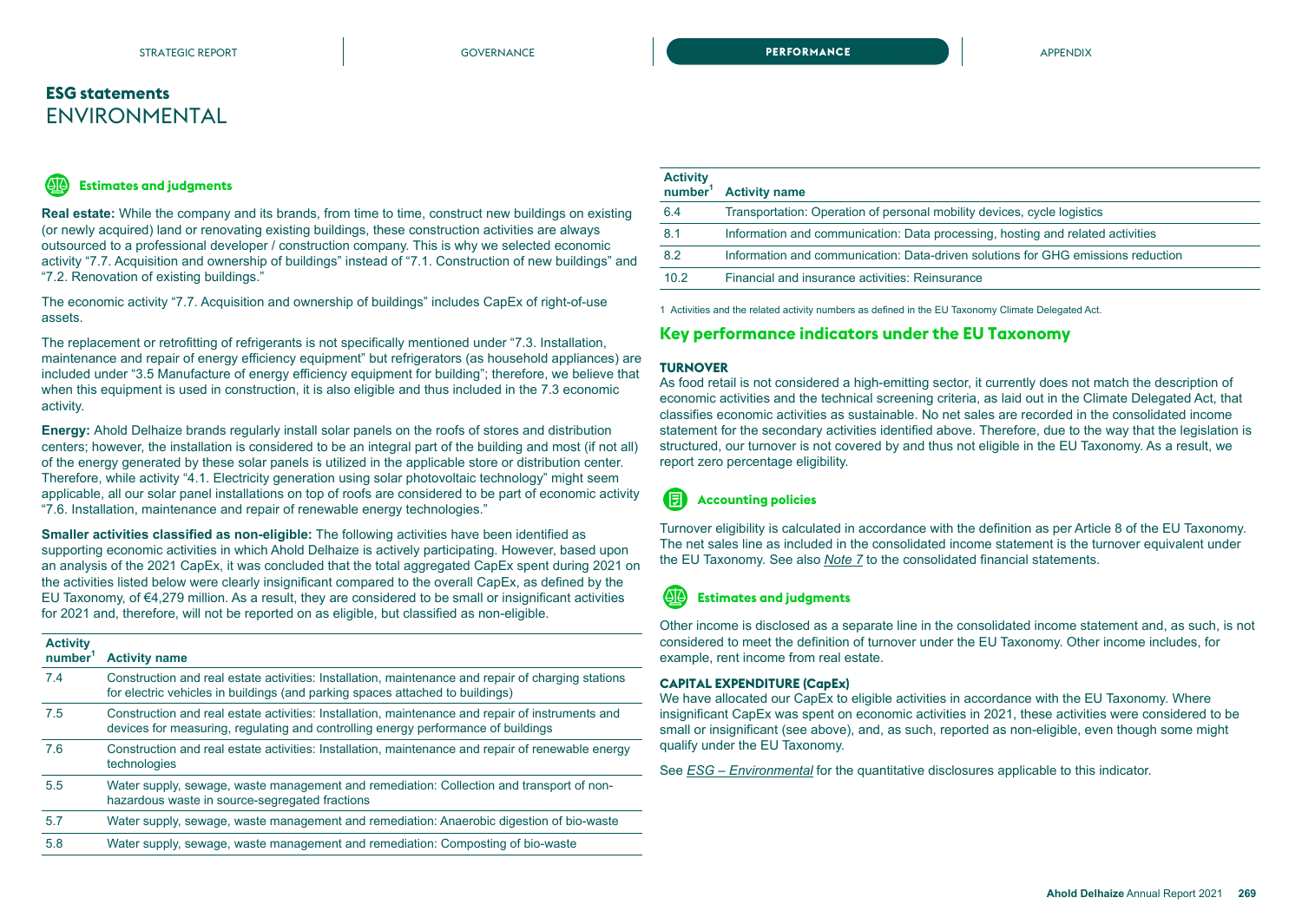#### (同 **Accounting policies**

We have determined the CapEx eligibility in accordance with the definition as per Article 8 of the EU Taxonomy. The CapEx includes additions to tangible<sup>1</sup> and intangible assets during the financial year considered before depreciation, amortization and any re-measurements, including those resulting from revaluations and impairments, for the relevant financial year and excluding fair value changes. It also includes additions to tangible and intangible assets resulting from business combinations but excludes additions to goodwill.

The additions follow the accounting principles as disclosed in the financial statements of this Annual Report. A reconciliation of the additions included in the financial statements (*[Notes 11](#page-22-0), [12, 13](#page-24-0)* and *[14](#page-26-0)* to the consolidated financial statements) to the total CapEx under the EU Taxonomy is included below.

1 Tangible assets comprise the balance sheet line items property, plant and equipment, right of use assets and investment property.

#### **Reconciliation of the alternative financial performance measure: CapEx**

| $(E$ millions)                                                                   | 2021  |
|----------------------------------------------------------------------------------|-------|
| Additions to property, plant and equipment (PPE) ( <i>Note 11</i> )              | 1,942 |
| Acquisition of PPE through business acquisitions (Note 11)                       | 364   |
| Additions to investment property – owned ( <i>Note 13</i> )                      | 29    |
| Additions of right-of-use assets – PPE (Note 12)                                 | 726   |
| Acquisition of right-of-use assets – PPE through business acquisitions (Note 12) | 644   |
| Additions of right-of-use assets – investment property ( <i>Note 13</i> )        | 2     |
| Additions to intangible assets ( <i>Note 14</i> )                                | 468   |
| Acquisition of intangible assets through business acquisitions (Note 14)         | 580   |
| <b>Subtotal</b>                                                                  | 4,755 |
| Adjustments: Excluding additions to goodwill ( <i>Note 14</i> )                  |       |
| <b>CapEx used for EU Taxonomy purposes</b>                                       | 4,279 |

According to the EU Taxonomy, CapEx should be adjusted for any environmentally sustainable bonds issued with the purpose of financing specific EU Taxonomy-aligned projects to avoid double counting. We issued a sustainability bond in June 2019 to finance some existing environmental and social projects; the proceeds have been fully allocated to projects in 2020 and, therefore, no adjustment is needed for the CapEx calculation in 2021.

### **Accounting estimates and judgments**

Reassessments and modifications to right-of-use assets have been excluded for the purposes of the EU Taxonomy calculation of CapEx.

Our current IT systems do not capture the necessary information to determine the underlying economic activities as defined by the EU Taxonomy, and we therefore allocated CapEx to the identified activities based upon a review of readily available information, such as investment proposals, cost centers and asset registers, which might not be completely suitable for classification under the EU Taxonomy. As a result, estimates and judgments were applied, to a certain extent, to determine the CapEx number as reported under the EU Taxonomy.

#### **OPERATING EXPENSES (OpEx)**

The legislation also considers the spend on operational expenditure (OpEx) directly attributed to capital expenditure needed for the transition to more sustainable operations to be eligible in accordance with the EU Taxonomy. However, as the operational expenditure, in accordance with the EU Taxonomy definition, is not significant to meet Ahold Delhaize's long-term goals to transition to more sustainable operations, we make use of the exemption for the calculation of OpEx, in accordance with the legislation. This is supported by the review we have done to calculate the additional operating expenses needed to meet our net-zero ambition (see above) and whether these operating expenses are eligible under the EU Taxonomy.

We therefore report zero percentage eligibility based on our materiality assessment.

# **Accounting policies**

The EU Taxonomy defines OpEx as direct non-capitalized costs that relate to research and development, building renovation measures, short-term leases, maintenance and repair, and any other direct expenditures relating to the day-to-day servicing of assets of property, plant and equipment by the undertaking or third party to which activities are outsourced that are necessary to ensure the continued and effective functioning of such assets. This definition differs from the broader definition that is used in the consolidated financial statements as Operating expenses or Other operating expenses see *[Note 8](#page-16-0)*.

The EU Taxonomy allows for an exemption where the operational expenditure is not material for the business model of non-financial undertakings. Ahold Delhaize will make use of this exemption as explained above.

# **Estimates and judgments**

As we are of the opinion that OpEx, in accordance with EU Taxonomy definition, is not significant in meeting Ahold Delhaize's long-term goals to transition to more sustainable operations, we make use of the exemption for the calculation of OpEx, in accordance with the legislation.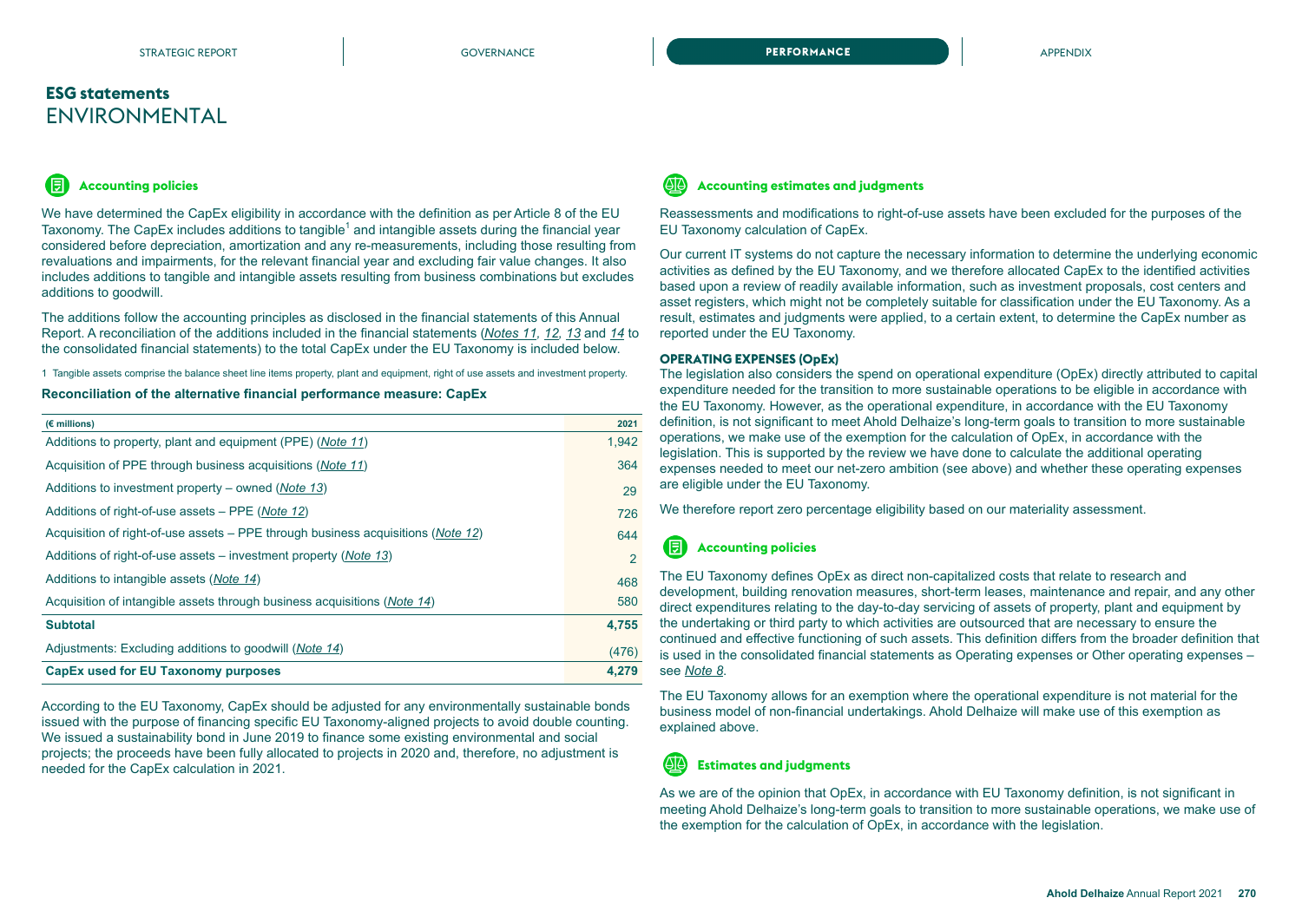# <span id="page-93-0"></span>**ESG statements** SOCIAL

# **PROMOTE HEALTHIER EATING**

We aim to make healthier eating commonplace. By making fresh, nutritious and delicious food available and affordable for everyone, we contribute to healthier communities. Our strong local brands and their broad ranges of products offer fresh inspiration every day.

| Performance indicator description                          | 2021  | 2020  | 2025 target |
|------------------------------------------------------------|-------|-------|-------------|
| % of healthy own-brand food sales as a proportion of total |       |       |             |
| own-brand food sales <sup>1,2</sup>                        | 53.6% | 49.8% | $>55\%$     |

1 2020 data includes Peapod.

2 2021: Excluding the impact of Nutri-Score implemented in our European brands, the percentage is 50.4%.

#### (同 **Methodology**

The healthy sales standards we used in 2016-2020 follow the Nutri-Score and *[Choices](www.choicesprogramme.org)* criteria for European brands and *[Guiding Stars](www.guidingstars.com)* ratings for U.S. brands. To determine if products earn a Guiding Star, the methodology uses patented algorithms designed by independent researchers, that analyze the balance of nutrients in a given food using data from nutrition labels, ingredient lists, and the USDA's National Nutrient Database. Based on this analysis, a product earns no star or one, two or three Guiding Stars. If a product earns at least one star, it is marked as a healthy product in our calculation of the performance indicator. For more information, visit the *[Guiding Stars website](https://guidingstars.com/what-is-guiding-stars/our-algorithms/)*. In 2021, our European brands implemented the Nutri-Score methodology, developed in France, replacing the Choices criteria. Nutri-Score uses an algorithm to identify how healthy a product is, taking into account product ingredients and nutritional values. It translates the outcome into a score ranging from A to E. If a product earns an A or a B score, it is marked as a healthy product in our calculation of the performance indicator. The impact of this change is 3.0 percentage points when compared to 2020.

# **Data collection and considerations**

Healthier eating data is collected on a quarterly basis through product information system platforms at each brand.

Since there are some manual steps to the process, to monitor accuracy, our U.S. brands have additional controls in place and our European brands perform a verification on processed products each quarter.

# **GRI indicator**

Own indicator: % of healthy own-brand food sales as a proportion of total own-brand food sales.



Healthy products.

# **SOCIAL COMPLIANCE**

We take responsibility for minimizing the risk of poor working conditions in the production of our ownbrand products. Our Standards of Engagement set minimum standards for suppliers that are designed to ensure that Ahold Delhaize has visibility into all aspects of its supply chain and meets these objectives.

| Performance indicator description                                                                                                                                                                             | 2021       | 2020       |
|---------------------------------------------------------------------------------------------------------------------------------------------------------------------------------------------------------------|------------|------------|
| % of production sites of own-brand products in high-risk countries audited<br>against an acceptable standard with a valid audit report or certificate and no<br>non-compliances on deal-breakers <sup>1</sup> | <b>73%</b> | <b>74%</b> |

1 2021 data includes Etos

#### **Methodology** 偏

Production sites in high-risk countries (as defined based on the amfori BSCI Countries Risk Classification) must comply with amfori and equivalent audit standards. The amfori Business Social Compliance Initiative is a non-profit organization that supports more than 1,000 international companies in the process of monitoring and improving working conditions in the global supply chain through its own auditing program.

For local production in high-risk countries (Serbia and Romania) we have a tailored approach in which the brands operate in a close relationship with suppliers, resulting in a better understanding of potential local issues. Therefore, the social compliance minimum requirements for these domestic suppliers are set at the stepping stone level and are not included in the percentage of production sites with the full compliance level.

# **Data collection and considerations**

All production units active at the end of the reporting period are in scope for reporting. Information on product social compliance is collected from suppliers and reviewed by internal teams to ensure all audits and certifications are valid and up to date. We continuously make investments to improve data systems and accuracy of reporting.

# **GRI indicator**

Own indicator: % of production sites of own-brand products in high-risk countries audited against an acceptable standard with a valid audit report or certificate and no non-compliances on deal-breakers.

# **ESG topic**

Fair labor practices in our supply chains.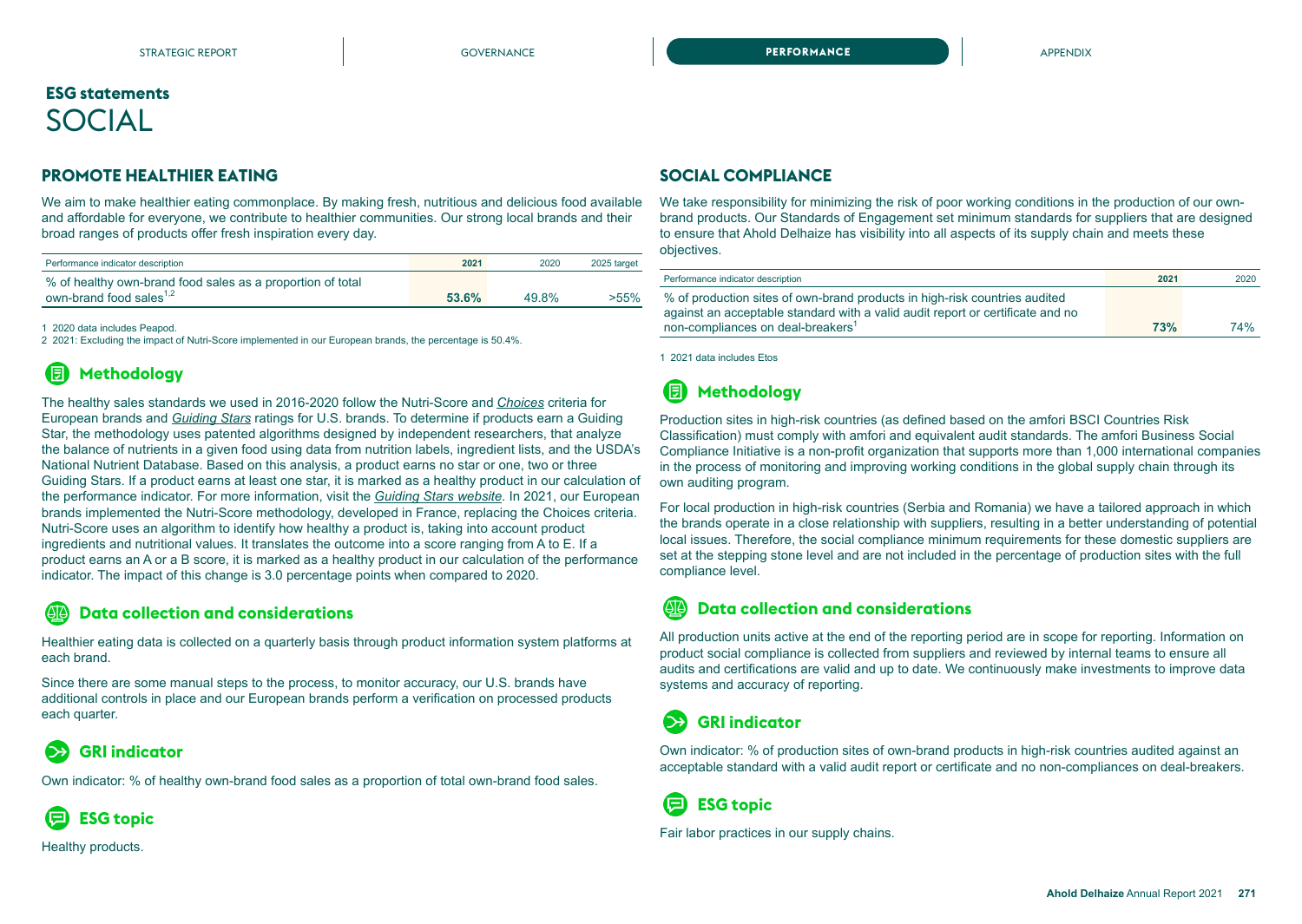# **ESG statements** SOCIAL

# **ASSOCIATE ENGAGEMENT**

How we value and treat associates and how leaders operate our brands makes a difference. We ensure associates' voices are heard and valued, and we are taking steps to support them in finding purpose in their work, having equitable access to opportunities and being able to grow and contribute to their fullest.

| Performance indicator description <sup>1</sup> | 2021 | 2020 | Change   | 2021 target |
|------------------------------------------------|------|------|----------|-------------|
| Associate engagement score (%)                 | 79%  | 81%  | $(2)$ pp | $\geq 81\%$ |
| Healthy workplace score                        | 76%  | 76%  |          | $\geq 76\%$ |
| Inclusive workplace score                      | 79%  | 79%  |          | $\geq 79\%$ |
| Associate development score                    | 73%  | 73%  |          | $\geq 73\%$ |

1 2020 figures include Peapod, Gall & Gall and Etos. 2021 figures include Gall & Gall and Etos.

#### 偏 **Methodology**

Associate engagement is measured through an annual survey of all associates employed by Ahold Delhaize and the brands. We work with a third party (Perceptyx) to deploy this survey.

# **Data collection and considerations**

While we offer our associate engagement survey online and do our best to reach all associates and encourage them to complete the survey, it remains challenging to achieve 100% participation. Nevertheless, in 2021, we had a participation rate of 76% of our total headcount.

# **GRI indicator**

N/A.

# **ESG topic**

Associate safety, health and well-being and Diversity and inclusion.

# **SAFETY AT WORK**

Our brands' commitment to workplace safety is non-negotiable; all associates should feel safe and comfortable at work. In the stores, offices and distribution centers, our brands integrate safe working practices right into the designs, equipment purchases and operational practices.

| Performance indicator description <sup>1</sup>                                         | 2021 | 2020 |
|----------------------------------------------------------------------------------------|------|------|
| Number of injuries that result in lost days per 100 full-time equivalents <sup>2</sup> | 2.10 | 2.02 |
| Occupational illness frequency rate <sup>3</sup>                                       | 0.11 | 0.04 |

1 Safety at work data excludes offices.

2 2020 and 2021 data includes bol.com, Etos, Gall & Gall and Peapod Digital Labs.

3 2020 and 2021 data excludes Alfa Beta, Delhaize Belgium and Delhaize Serbia. 2020 and 2021 data includes Etos and Gall & Gall.

#### 侗 **Methodology**

The number of serious injuries per 100 FTEs is calculated by dividing the total number of injuries with lost work days by the total number of working hours per 100 FTEs. Work injuries with lost work days refers to any work-related injury occurring in the course and scope of employment that results in at least one day away from work as a result of the medical condition and requiring medical treatment.

The occupational illness frequency rate is calculated as the number of occupational illnesses per million hours worked. Occupational illnesses are work-related illnesses or diseases occurring in the course of scope of employment that require care of a patient by medical professional. The U.S. brands use information from local claims management or insurance providers to monitor performance.

# **Data collection and considerations**

Associate injury data is collected on a quarterly basis through information systems at each brand. There are manual steps to the injury reporting process in each country, such as relying on facility managers to produce detailed and timely reports. All U.S. brands use a consistent process to report injury events and all data resides in the same system. Each European brand has protocols to report injury events and maintains its data in local systems.

Whether an illness is assessed as occupational depends on local legislation in the markets where our brands operate, which can differ per region.



403-9 Work-related injuries.

⊟ **ESG topic** Associate safety, health and well-being.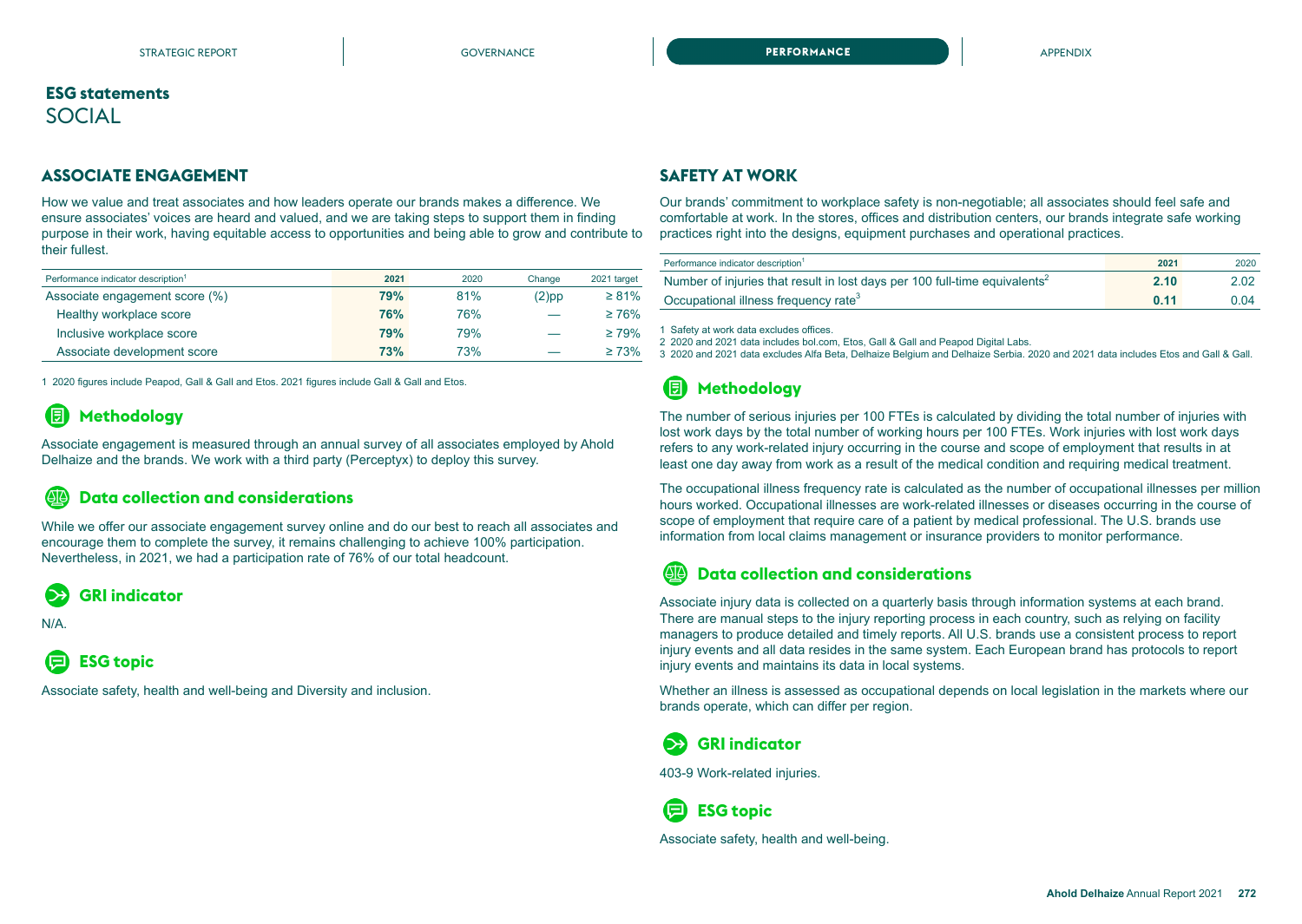# <span id="page-95-0"></span>**ESG statements** GOVERNANCE

# **PRODUCT SAFETY AND QUALITY**

Our brands take responsibility for maintaining the highest levels of safety for products. The focus is on own-brand products. Our brands work to ensure they are safe and produced in clean, efficient facilities with good working conditions. To drive global product safety, we take an active role in various standards committees and working groups.

| Performance indicator description                                                                                                                                                                       | 2021       | 2020 |
|---------------------------------------------------------------------------------------------------------------------------------------------------------------------------------------------------------|------------|------|
| % of production sites of own-brand food products that are Global Food Safety<br>Initiative (GFSI)-certified or comply with an acceptable level of assurance<br>standard                                 | 98%        | 96%  |
| % of high-risk non-food own-brand products that are produced in production<br>units audited by an independent third party against an acceptable standard, or<br>where every lot was tested <sup>1</sup> | <b>78%</b> | 74%  |

1 2021 data includes Etos, which had a positive impact on the overall figure of 6 percentage points.

#### (同) **Methodology**

All own-brand food production units must achieve a Global Food Safety Initiative (GFSI)-recognized certification. GFSI is a Consumer Goods Forum Coalition of Action that enables continuous improvement of food safety management across the supply chain. The small percentage of production units that cannot receive GFSI certification must comply with Accepted Food Safety Assurance standards, the list of which are maintained by our Product Integrity team at Ahold Delhaize.

Low-, moderate- and high-risk non-food products are defined as such based on a risk assessment. All high-risk products must comply with audit standards. A list of audit standards is maintained by the Ahold Delhaize Product Integrity team.

This year, we are using a different indicator to report non-food safety. Rather than production units, we are reporting on products. We are also reporting testing as an alternative for certification. For non-food safety, the risk profile of the individual product is leading. If the product is a high-risk product, we allow product testing to be applied if certification of the production location is not available. As testing is at a product level, we started reporting on products instead of production locations. This enables us to more accurately keep track of the level of compliance of our high-risk products.

# **Data collection and considerations**

Audits are performed by third-party verification bodies. Information on this is collected from suppliers and reviewed by internal teams to ensure all certifications are valid and up to date. We are continuously making investments to improve data systems and accuracy of reporting. As a result of travel restrictions related to COVID-19, it was more difficult to get auditors on supplier locations. As a result, some GFSI certifications audits were delayed or done remotely.

Note that for the new non-food safety indicator, there is no one-to-one translation of the figures reported in the 2020 Annual Report to the 2021 Annual Report, as production locations may supply us with multiple high-risk products.

#### 59 **GRI indicator**

Own indicator: % of production sites of own-brand food products that are Global Food Safety Initiative (GFSI)-certified or comply with an acceptable level of assurance standard and % of production sites of high-risk non-food own-brand products audited by an independent third party against acceptable standards for the relevant product category.

#### 向 **ESG topic**

Product safety and quality.

### **DIVERSITY**

At Ahold Delhaize and our great local brands, we believe that, as retailers playing a significant role in society, we have a responsibility to lead by example. We are working hard on our 100/100/100 aspiration to truly engage with associates and represent the brands and businesses in local communities.

| Performance indicator description <sup>1</sup> |            | 2020 |
|------------------------------------------------|------------|------|
| Number of associates (thousands)               |            | 414  |
| % of female associates                         | 53%        | 54%  |
| % of female Executive Committee members        | 17%        | 25%  |
| % of female Supervisory Board members          | 33%        | 40%  |
| % of male associates                           | <b>47%</b> | 46%  |
| % of full-time associates                      | 35%        | 35%  |
| % of part-time associates                      | 65%        | 65%  |
| % Greatest Generation (1900-1945)              | $-\%$      | 1%   |
| % Baby Boomers (1946-1964)                     | 13%        | 14%  |
| % Generation X (1965-1979)                     | 21%        | 21%  |
| % Generation Y (millennials) (1980-1995)       | 24%        | 25%  |
| % Generation Z (1996+)                         | 41%        | 40%  |
| % associates covered by collective bargaining  | 55%        | 53%  |
| Associate turnover                             | 62%        |      |

1 2020 and 2021 data includes all brands including Gall & Gall, Etos and bol.com. 2021 data includes FreshDirect. Joint ventures are not included.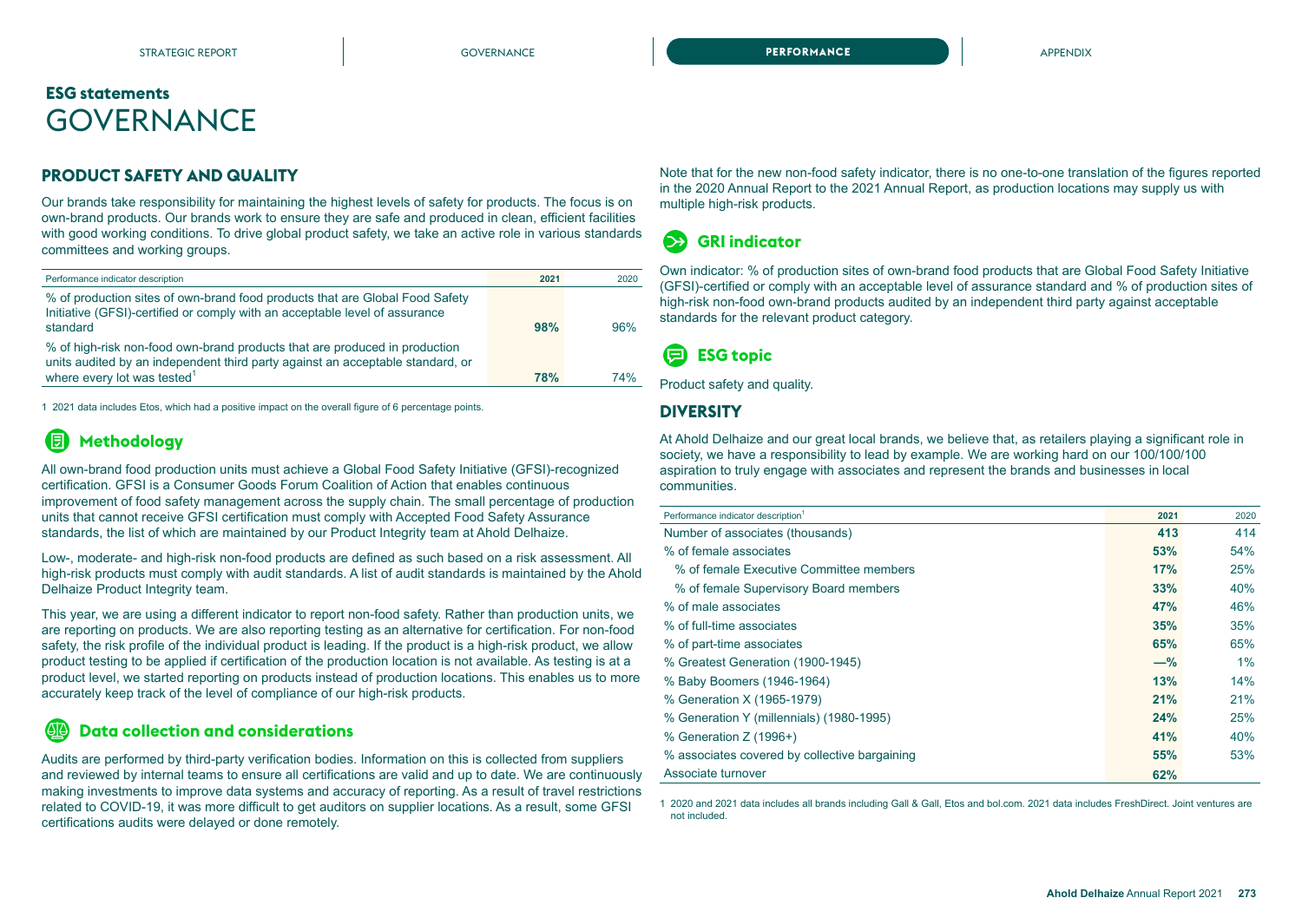# **ESG statements GOVERNANCE**

#### **Methodology** (FI

We have a process in place where we can map all data to automatically calculate the metrics above, which are based on the monthly personnel submissions by the brands or our Global HR system (SuccessFactors). The entire process is secured and the outcomes are provided at an aggregate level. In 2021, we added one new metric in our overview: associate turnover.

Associate turnover is defined as the number of people who left the company compared to the total number of associates. It includes all turnovers regardless of reason.

# **Data collection and considerations**

#### **ASSOCIATE TURNOVER**

Turnover is calculated based on averages over the year 2021; the data is based on actuals. We see within our brands that, in some cases, associates return several times after a contract has ended. For example, this may be due to the fact that we also employ young students, who organize their work around their school schedules.

High turnover is common in the retail industry compared to other industries. In 2021, our great local brands and Global Support Offices had an average turnover of 62%. This is reflective of a changing economy and dynamic labor market.

In the U.S., we see retailers becoming more competitive and offering increasingly attractive compensation to employees. The impact of COVID-19 and working from home also resulted in people thinking differently about what is important for them in a job. Because of this shift, individuals are changing jobs more often.

Associate turnover cannot be compared to a previous year as we are reporting these metrics for the first time.

# **GRI indicator**

405-1 Diversity of governance bodies and employees.



Diversity and inclusion.

### **ESG RATINGS**

|                                   | 2021 | 2020 |
|-----------------------------------|------|------|
| DJSI score <sup>1</sup>           | 83   | 83   |
| MSCI ESG rating <sup>2</sup>      | AA   |      |
| Sustainalytics score <sup>3</sup> | 20.8 | 18   |

1 DJSI scores companies from 0 -100, where 100 is the best score. 2 MSCI scores companies from C - AAA, where AAA is the best score.

3 Sustainalytics scores companies from 100 - 0, where 0 is the best score.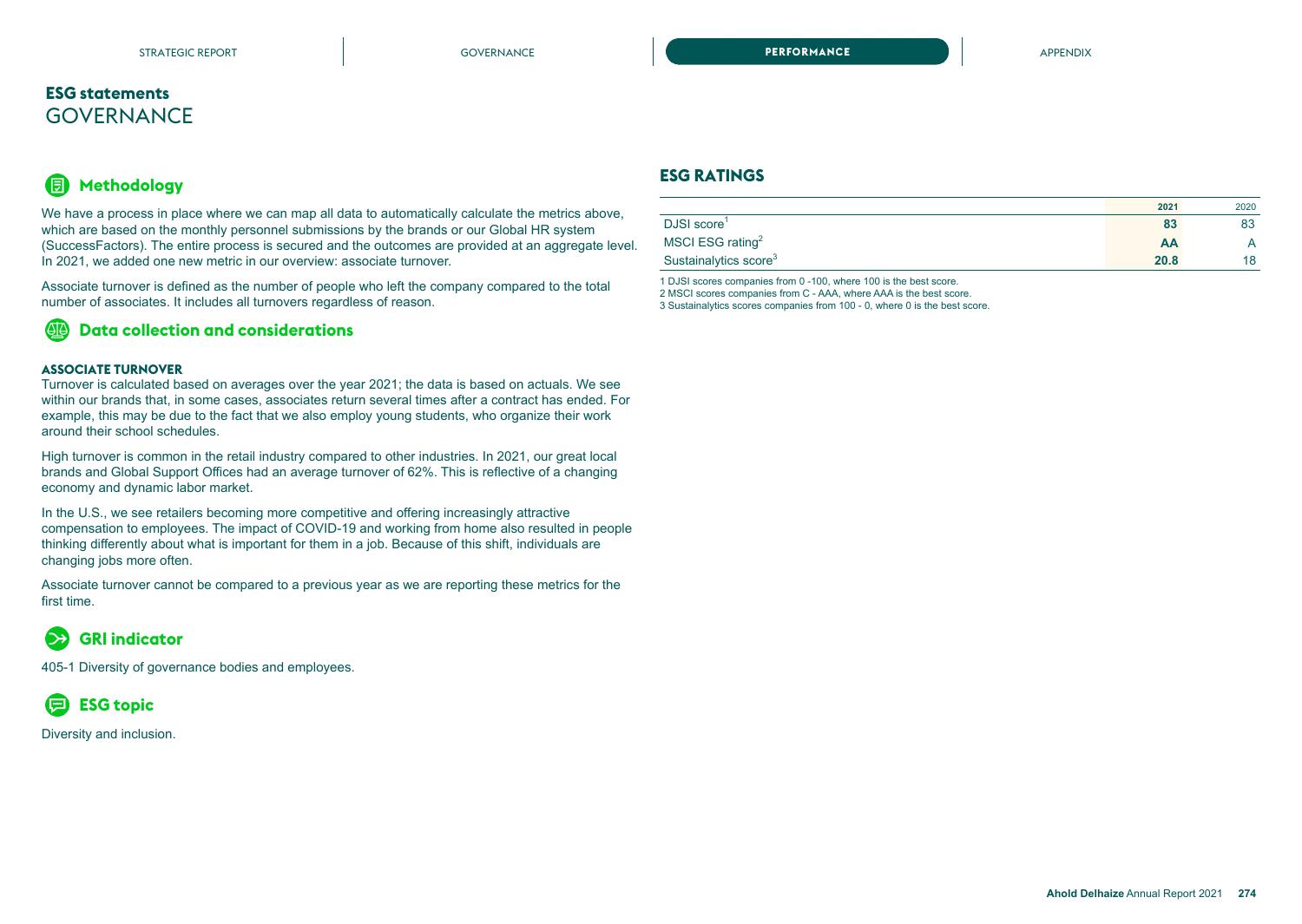### **INDEPENDENT AUDITOR'S REPORT**

To: the General Meeting and the Supervisory Board of Koninklijke Ahold Delhaize N.V.

# **Report on the financial statements for the period January 4, 2021 to January 2, 2022**

### **Our opinion**

In our opinion:

- the consolidated financial statements of Koninklijke Ahold Delhaize N.V. together with its subsidiaries ("the Group' or 'the Company") give a true and fair view of the financial position of the Group as at January 2, 2022 and of its result and cash flows for the period from January 4, 2021 to January 2, 2022 in accordance with International Financial Reporting Standards as adopted by the European Union ("EU-IFRS") and with Part 9 of Book 2 of the Dutch Civil Code;
- the parent company financial statements of Koninklijke Ahold Delhaize N.V. ("the Parent Company") give a true and fair view of the financial position of the Company as at January 2, 2022 and of its result for the period from January 4, 2021 to January 2, 2022 in accordance with Part 9 of Book 2 of the Dutch Civil Code.

#### **WHAT WE HAVE AUDITED**

We have audited the accompanying financial statements for the period January 4, 2021 to January 2, 2022 of Koninklijke Ahold Delhaize N.V., Zaandam, The Netherlands. The financial statements include the consolidated financial statements of the Group and the parent company financial statements.

The consolidated financial statements comprise:

- the consolidated balance sheet as at January 2, 2022;
- the following statements for the period from January 4, 2021 to January 2, 2022: the consolidated income statement, the consolidated statements of comprehensive income, changes in equity and cash flows; and
- the notes, comprising significant accounting policies and other explanatory information.

The parent company financial statements comprise:

- the parent company balance sheet as at January 2, 2022;
- the parent company income statement for the period from January 4, 2021 to January 2, 2022;
- the notes, comprising the accounting policies applied and other explanatory information.

The financial reporting framework applied in the preparation of the financial statements is EU-IFRS and the relevant provisions of Part 9 of Book 2 of the Dutch Civil Code for the consolidated financial statements and Part 9 of Book 2 of the Dutch Civil Code for the parent company financial statements.

### **The basis for our opinion**

We conducted our audit in accordance with Dutch law, including the Dutch Standards on Auditing. We have further described our responsibilities under those standards in the section 'Our responsibilities for the audit of the financial statements' of our report.

We believe that the audit evidence we have obtained is sufficient and appropriate to provide a basis for our opinion.

#### **INDEPENDENCE**

We are independent of Koninklijke Ahold Delhaize N.V. in accordance with the European Union Regulation on specific requirements regarding statutory audit of public-interest entities, the 'Wet toezicht accountantsorganisaties' (Wta, Audit firms supervision act), the 'Verordening inzake de onafhankelijkheid van accountants bij assuranceopdrachten' (ViO, Code of Ethics for Professional Accountants, a regulation with respect to independence) and other relevant independence regulations in the Netherlands. Furthermore, we have complied with the 'Verordening gedrags- en beroepsregels accountants' (VGBA, Dutch Code of Ethics).

### **Our audit approach OVERVIEW AND CONTEXT**

Koninklijke Ahold Delhaize N.V. is an international food retail group, operating supermarkets and ecommerce platforms in Belgium, the Czech Republic, Greece, Luxembourg, the Netherlands, Romania, Serbia and the United States and through participating in joint ventures in Indonesia and Portugal. The Group is comprised of several components and therefore we considered our group audit scope and approach as set out in the section 'The scope of our group audit'. We paid specific attention to the areas of focus driven by the operations of the Group, as set out below.

As part of designing our audit, we determined materiality and assessed the risks of material misstatement in the financial statements. In particular, we considered where the Management Board made important judgments, for example, in respect of significant accounting estimates that involved making assumptions and considering future events that are inherently uncertain. In Note 2 of the financial statements, the Company describes the areas of judgment in applying accounting policies and the key sources of estimation uncertainty.

As in the prior year, we considered the impairment testing of goodwill and brand names, and the recognition of vendor allowance income as key audit matters, in view of the significant estimation uncertainty, magnitude and the related higher inherent risk of material misstatement. With regards to the recognition of the vendor allowance income, we focus on judgmental vendor allowances. Each of these key audit matters have been set out in the section 'Key audit matters' of this report.

Last year, we considered the employee benefit plan measurement and disclosures as a key audit matter because of the magnitude of the amounts involved, management's significant judgment involved estimating the actuarial and demographic assumptions and the technical expertise required in auditing the defined benefit obligation estimates as well as the extensive disclosures required, specifically in the area of the group's participation in US multi-employer plans. Due to the group's withdrawals of several US multi-employer plans in 2020 and the application for financial assistance in accordance with the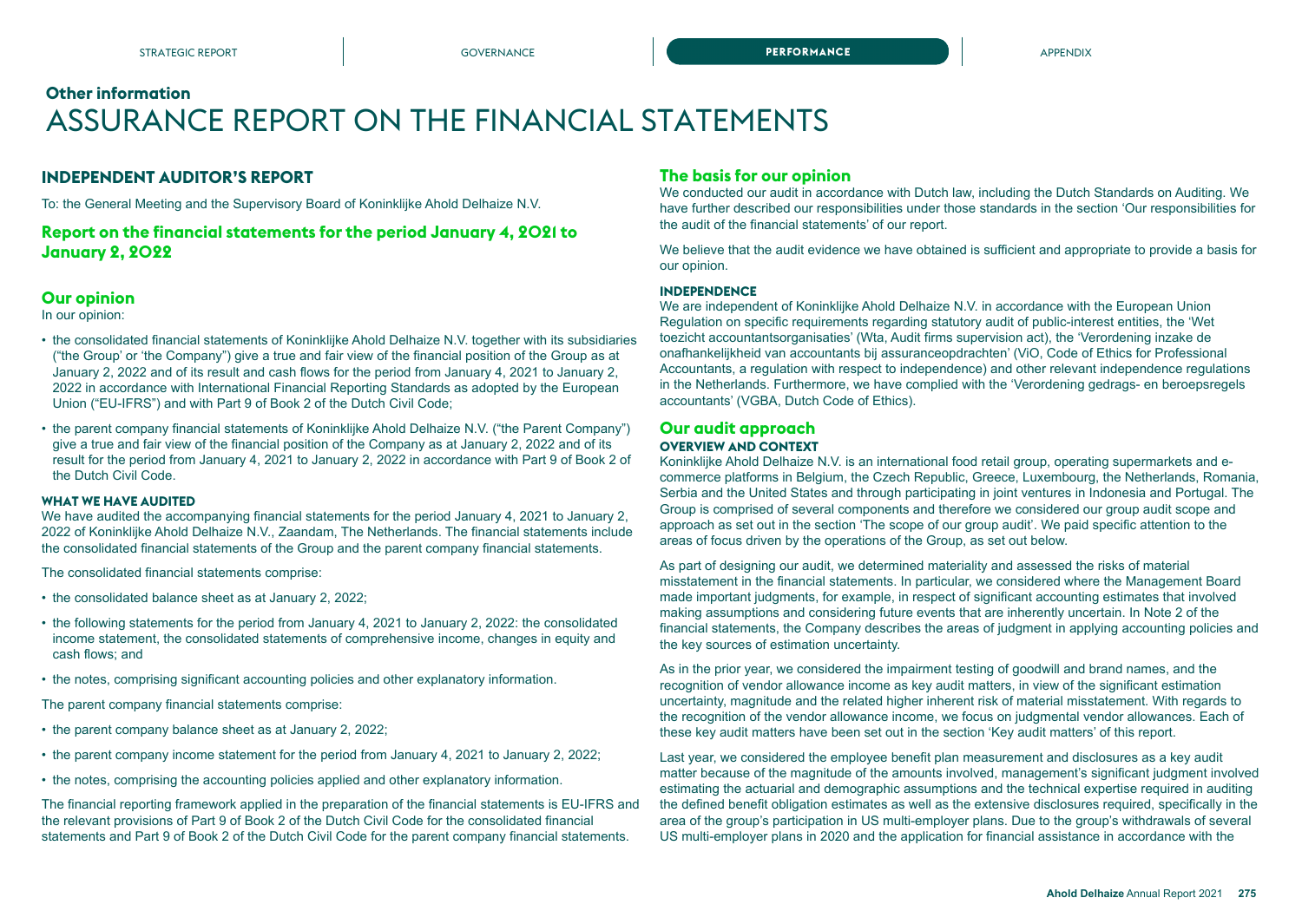American Rescue Plan Act of 2021, the exposure and complexity of the employee benefits plans decreased and therefore we no longer consider this a key audit matter.

Koninklijke Ahold Delhaize N.V. assessed the possible effects of climate change and its plans to meet the net-zero commitments on its financial position, refer to 'Risks and opportunities' and 'Environmental, Social and Governance' sections of the management report. As part of the Company's strategy to build a healthier planet, the company committed to measure and manage their environmental impacts from carbon emissions. We discussed Group's assessment and governance thereof with management and evaluated the potential impact on the financial position. While the impact of climate change and the Company's commitments to reach their targets are of significant importance for the Company and its stakeholders, the impact is not considered a key audit matter in the audit of 2021.

We ensured that the audit teams at both group and component level included the appropriate skills and competences which are needed for the audit of a retail company. The Group's operations utilize a wide range of different IT systems. The adequacy and effective operation of controls over these systems is an important element of the integrity of financial reporting within the Group. We utilized IT specialists in our audit to evaluate the adequacy and effective operation of these controls considered relevant to our audit. Furthermore, we included specialists with expertise in the areas of valuations, financial instruments and taxes, and experts in the areas of share-based compensation and actuarial calculations (including pension accounting) in our team.

The outline of our audit approach was as follows:



#### **MATERIALITY**

The scope of our audit was influenced by the application of materiality, which is further explained in the section 'Our responsibilities for the audit of the financial statements'.

Based on our professional judgment we determined certain quantitative thresholds for materiality, including the overall materiality for the financial statements as a whole as set out in the table below. These, together with qualitative considerations, helped us to determine the nature, timing and extent of our audit procedures on the individual financial statement line items and disclosures and to evaluate the effect of identified misstatements, both individually and in aggregate, on the financial statements as a whole and on our opinion.

| <b>Overall group materiality</b>            | €140 million (2020: €150 million).                                                                                                                                                                                                                                                                                                              |
|---------------------------------------------|-------------------------------------------------------------------------------------------------------------------------------------------------------------------------------------------------------------------------------------------------------------------------------------------------------------------------------------------------|
| <b>Basis for determining</b><br>materiality | We used our professional judgment to determine overall materiality. As a<br>basis for our judgment, we used 5% of income before income taxes.                                                                                                                                                                                                   |
| <b>Rationale for benchmark</b><br>applied   | We used income before income taxes as the primary benchmark, a<br>generally accepted auditing practice, based on our analysis of the common<br>information needs of the users of the financial statements. On this basis, we<br>believe that income before income taxes is an important metric for the<br>financial performance of the Company. |
| <b>Component materiality</b>                | Based on our judgment, we allocate materiality to each component in our<br>audit scope that is less than our overall group materiality. The range of<br>materiality allocated across components was between €10 million and<br>€120 million.                                                                                                    |

We also take misstatements and/or possible misstatements into account that, in our judgment, are material for qualitative reasons.

We agreed with the Supervisory Board that we would report to them any misstatement identified during our audit above €7 million (2020: €7.25 million) as well as misstatements below that amount that, in our view, warranted reporting for qualitative reasons. Where misstatements have no income statement impact, we agreed with the Supervisory Board that we would report those above €25 million.

#### **THE SCOPE OF OUR GROUP AUDIT**

Koninklijke Ahold Delhaize N.V. is the parent company of a group of entities. The financial information of this group is included in the consolidated financial statements of Koninklijke Ahold Delhaize N.V.

We tailored the scope of our audit to ensure that we, in aggregate, provide sufficient coverage of the financial statements for us to be able to give an opinion on the financial statements as a whole, taking into account the management structure of the Group, the nature of operations of its components, the accounting processes and controls, and the markets in which the components of the Group operate. In establishing the overall group audit strategy and plan, we determined the type of work required to be performed at component level by the group engagement team and by each component auditor.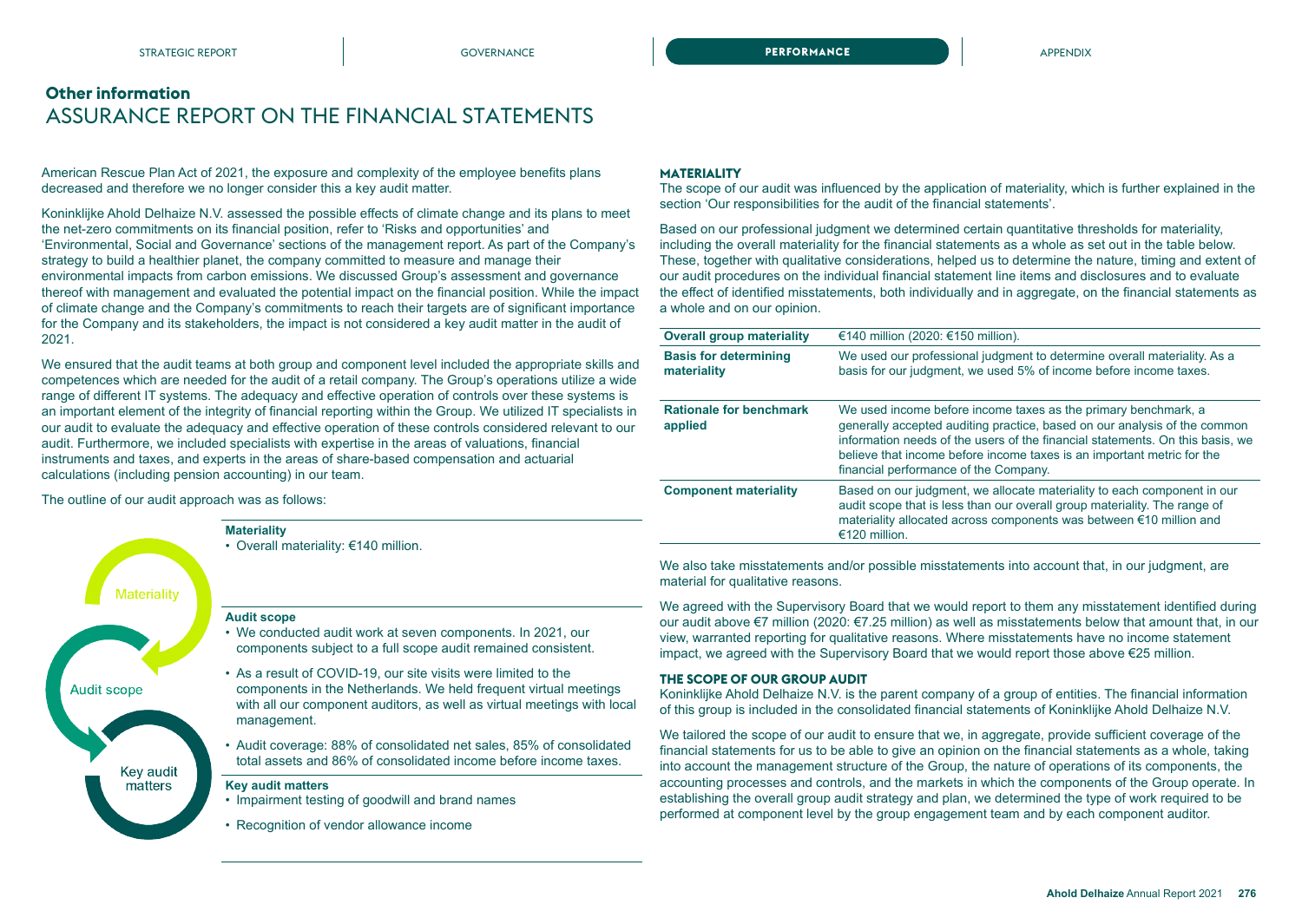Our audit primarily focused on the significant components of the Group: these components include the retail operations in the United States and the Netherlands as well as the Global Support Office activities in the Netherlands (which includes financing activities in Switzerland).

We subjected five components to audits of their complete financial information, of which the three components that are individually financially significant to the Group. The other two components, the Belgian and Czech Republic retail operations, were selected to achieve appropriate audit coverage over the consolidated financial statements. Additionally, we selected two components for specific audit procedures to achieve appropriate coverage on financial line items in the consolidated financial statements.

In total, in performing these procedures, we achieved the following coverage on the financial line items:

| <b>Consolidated net sales</b>           | 88% |
|-----------------------------------------|-----|
| <b>Consolidated total assets</b>        | 85% |
| Consolidated income before income taxes | 86% |

None of the remaining components represented more than 4% of consolidated net sales, consolidated income before income taxes nor consolidated total assets. For those remaining components, we attended internal quarterly closing meetings with local and group management and performed, among other things, analytical procedures to corroborate our assessment that there were no significant risks of material misstatements within those components.

The group engagement team performed the audit work on the Global Support Office activities in the Netherlands, which includes financing activities in Switzerland, the group consolidation, the financial statement disclosures and a number of complex items. This included procedures performed over financial instruments such as loans and derivatives, goodwill and brand names impairment testing, board remuneration testing including share-based compensation, compliance of accounting positions taken by the Group in accordance with EU-IFRS and the acquisition of FreshDirect.

For all other components, we used component auditors who are familiar with the local laws and regulations to perform the audit work.

Where component auditors performed the work, we determined the level of involvement we needed to have in their audit work to be able to conclude whether we had obtained sufficient and appropriate audit evidence as a basis for our opinion on the consolidated financial statements as a whole.

We issued instructions to the component audit teams in our audit scope. These instructions included amongst others our risk analysis, materiality and the scope of the work. We explained to the component audit teams the structure of the Group, the main developments that were relevant for the component auditors, the risks identified, the materiality levels to be applied and our global audit approach. We had individual calls with each of the in-scope component audit teams during the year and upon conclusion of their work. During these calls, we discussed the significant accounting and audit issues identified by the component auditors, their reports, the findings of their procedures and other matters, that could be of relevance for the consolidated financial statements.

Normally, the group engagement team visits the component teams and local management on a rotational basis. Due to COVID-19, the group audit team was limited to physical visits of the component teams and local management in the Netherlands. We maintained frequent contact with all our component teams through virtual meetings. Virtual meetings were also scheduled with local management. For the United States, the Netherlands, Belgium and Czech Republic, we reviewed relevant parts of the component auditor's audit files virtually.

By performing the procedures outlined above at the components, combined with additional procedures exercised at group level, we have been able to obtain sufficient and appropriate audit evidence on the Group's financial information, as a whole, to provide a basis for our opinion on the financial statements.

#### **OUR AUDIT APPROACH TO FRAUD RISK**

We identified and assessed the risks of material misstatements of the financial statements due to fraud. During our audit we obtained an understanding of the entity and its environment and the components of the system of internal control, including the risk assessment process and management's process for responding to the risks of fraud and monitoring the system of internal control and how the Supervisory Board exercises oversight, as well as the outcomes.

We evaluated the design and relevant aspects of the system of internal control and in particular the fraud risk assessment, as well as among others the code of conduct, whistle blower procedures and incident registration. We evaluated the design and the implementation and, where considered appropriate, tested the operating effectiveness, of internal controls designed to mitigate fraud risks.

We incorporated elements of unpredictability in our audit. We also considered the outcome of our other audit procedures and evaluated whether any findings were indicative of fraud. We considered available information and made inquiries of relevant executives (including Internal Audit, Risk & Controls, Legal, Health and Sustainability and Regional Management), the Management Board and the Supervisory Board.

As part of our process of identifying fraud risks, we evaluated fraud risk factors with respect to financial reporting fraud, misappropriation of assets and bribery and corruption. We evaluated whether these factors indicate that a risk of material misstatement due fraud is present.

We identified the following fraud risks and performed the following specific procedures: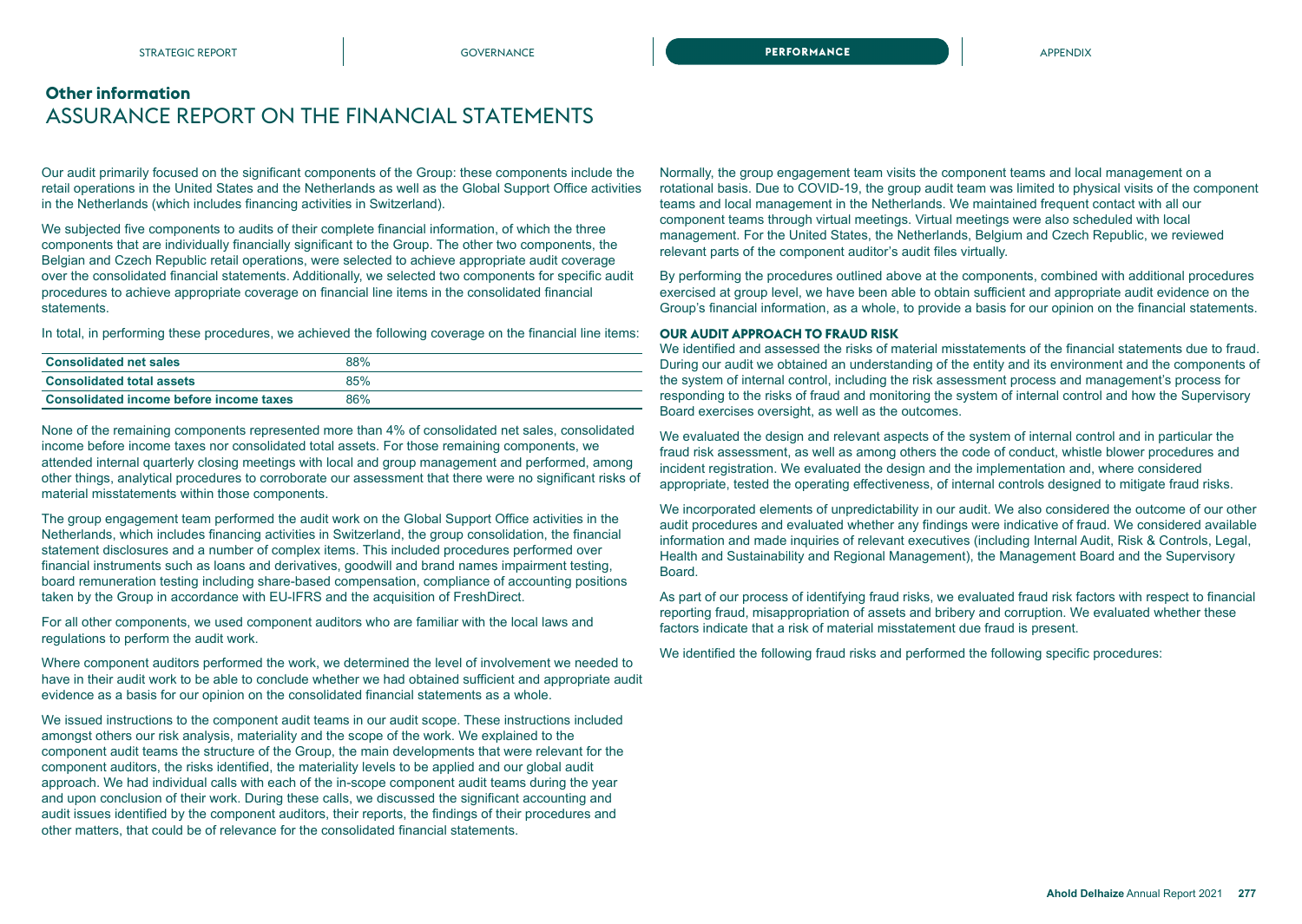| <b>Fraud risk</b>                                                                                                                                                                                                                                                                                                                                                                                                                                                                                                                                                                                                                                                                                                       | Our audit work and observations                                                                                                                                                                                                                                                                                                                                                                                                                                                                                                                                                                                                                     |
|-------------------------------------------------------------------------------------------------------------------------------------------------------------------------------------------------------------------------------------------------------------------------------------------------------------------------------------------------------------------------------------------------------------------------------------------------------------------------------------------------------------------------------------------------------------------------------------------------------------------------------------------------------------------------------------------------------------------------|-----------------------------------------------------------------------------------------------------------------------------------------------------------------------------------------------------------------------------------------------------------------------------------------------------------------------------------------------------------------------------------------------------------------------------------------------------------------------------------------------------------------------------------------------------------------------------------------------------------------------------------------------------|
| Risk of fraud through management override of controls<br>As in all of our audits, we address the risk of management override of controls. This includes evaluating<br>whether there is evidence of bias by management that may represent a risk of material misstatement due to<br>fraud. In this context, we paid particular attention to the significant estimates and judgments made by<br>management.                                                                                                                                                                                                                                                                                                               | Where relevant to our audit, we have evaluated the design of the internal control measures that are<br>intended to mitigate the risk of management override of controls and assessed the effectiveness of those<br>measures in the processes of generating and processing journal entries and forming estimates. We also<br>paid specific attention to the access safeguards in the IT system and the possibility of functional segregation<br>as a result.                                                                                                                                                                                         |
| The key opportunities for management manipulation are within the manual elements of the control                                                                                                                                                                                                                                                                                                                                                                                                                                                                                                                                                                                                                         | We selected journal entries on the basis of risk criteria and performed specific audit procedures on them.                                                                                                                                                                                                                                                                                                                                                                                                                                                                                                                                          |
| environment, such as journal entries and related party/suspense accounts.<br>Management may perceive pressure to manipulate accounting estimates that require significant judgment in                                                                                                                                                                                                                                                                                                                                                                                                                                                                                                                                   | We assessed significant judgments made by management, unusual transactions, related party transactions<br>and suspense accounts.                                                                                                                                                                                                                                                                                                                                                                                                                                                                                                                    |
| order to improve results. Additionally, inappropriate accounting policies and treatments may be adopted to<br>achieve the desired outcomes.                                                                                                                                                                                                                                                                                                                                                                                                                                                                                                                                                                             | We assessed the appropriateness and accurate application of accounting policies in accordance with EU-<br>IFRS.                                                                                                                                                                                                                                                                                                                                                                                                                                                                                                                                     |
|                                                                                                                                                                                                                                                                                                                                                                                                                                                                                                                                                                                                                                                                                                                         | We did not identify any specific indications of fraud or suspicion of fraud in respect of management override<br>of controls.                                                                                                                                                                                                                                                                                                                                                                                                                                                                                                                       |
| <b>Risk of fraud in revenue recognition</b><br>As in all of our audits, we addressed the risk of fraud in revenue recognition. This relates to the presumed<br>management incentive that exists to overstate revenue. As the majority of the company's revenue is<br>recorded at the time of sale, much of which is recorded through point of sales systems and payment is<br>made at the time of sale, there is limited risk of management manipulation. Rather, the risk of fraud in<br>revenue recognition is focused on the occurrence of inappropriate manual transactions.                                                                                                                                        | Where relevant to our audit, we have evaluated the design of the internal control measures that are<br>intended to mitigate the risk of fraud and error in revenue recognition and assessed the effectiveness of<br>those measures. We also paid specific attention to the processes surrounding the relevant IT systems.<br>Through data analysis, we tested both expected and unexpected journal entries and performed relevant<br>testing on revenue transactions throughout the year and the receivable balances at year end.<br>We did not identify any specific indications of fraud or suspicion of fraud in respect of revenue recognition. |
| Risk of fraud surrounding inappropriate recognition of vendor allowances<br>The Group receives various types of vendor allowances from its suppliers. These allowances form a<br>significant component of cost of sales. The volume-related allowances, the majority, are straight-forward and<br>require little judgment. However, for certain agreements, the recognition of vendor allowance income and<br>receivables require significant judgment from management in terms of satisfying performance obligations.<br>This fraud risk is focused on the potential incentive for management to incorrectly recognize vendor<br>allowance income on agreements where significant judgment and estimation is involved. | For the audit work performed, refer to the key audit matter recognition of vendor allowance income, as set<br>out in the section 'Key audit matters' of this report.                                                                                                                                                                                                                                                                                                                                                                                                                                                                                |

Our risk assessment and procedures performed did not lead to indications for fraud potentially resulting in material misstatements in the financial statements.

#### **KEY AUDIT MATTERS**

Key audit matters are those matters that, in our professional judgment, were of most significance in the audit of the financial statements. We have communicated the key audit matters to the Supervisory Board. The key audit matters are not a comprehensive reflection of all matters identified by our audit and that we discussed. In this section, we described the key audit matters and included a summary of the audit procedures we performed on those matters.

We addressed the key audit matters in the context of our audit of the financial statements as a whole, and in forming our opinion thereon. We do not provide separate opinions on these matters or on specific elements of the financial statements. Any comment or observation we made on the results of our procedures should be read in this context.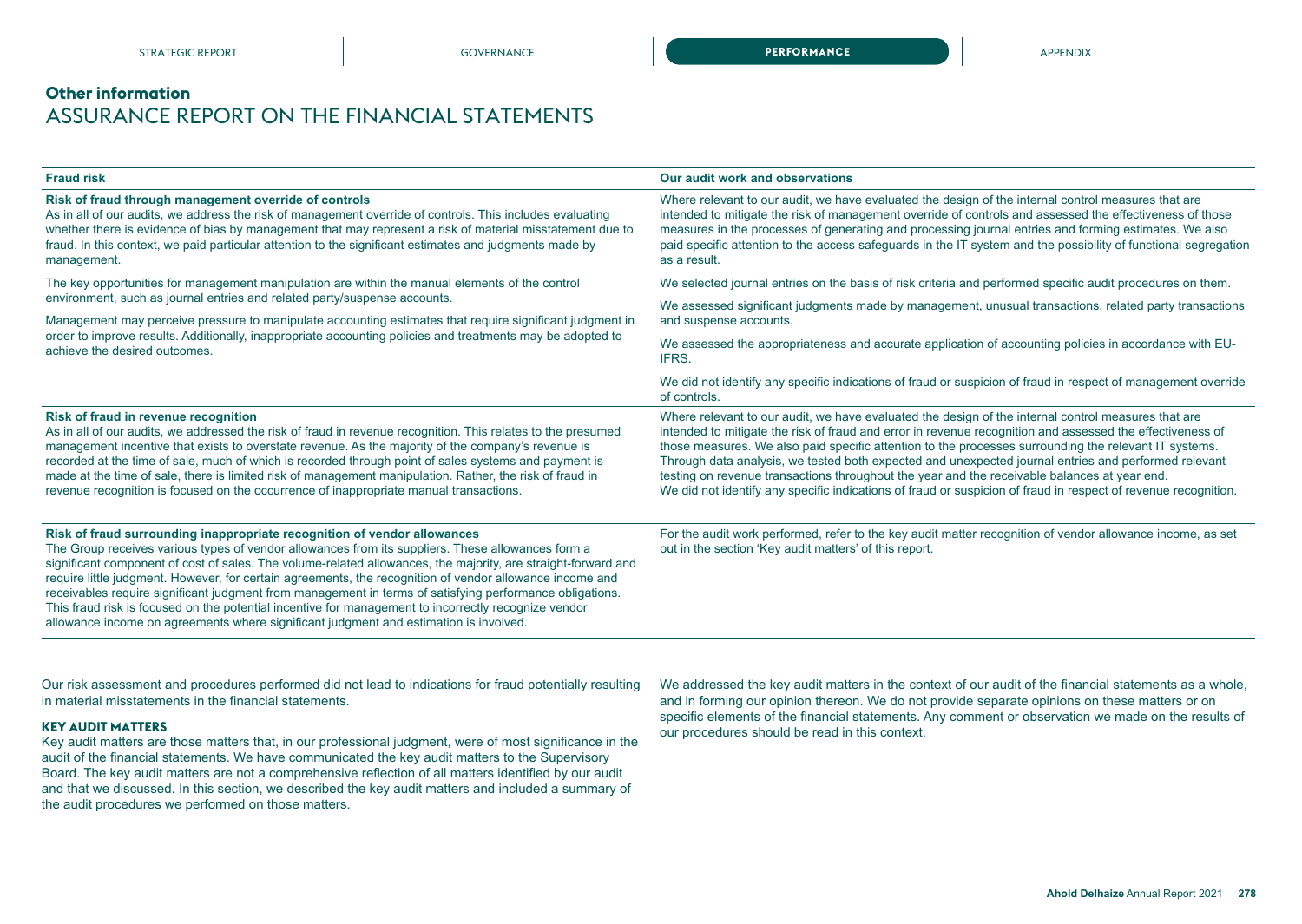| Key audit matter                                                                                                                                                                                                                                                                                                                                                                                                                                                                                                                                                                                                                                                                                                                                                                                                                                                                                       | Our audit work and observations                                                                                                                                                                                                                                                                                                                                                                                                                                                                                                                                                                   |
|--------------------------------------------------------------------------------------------------------------------------------------------------------------------------------------------------------------------------------------------------------------------------------------------------------------------------------------------------------------------------------------------------------------------------------------------------------------------------------------------------------------------------------------------------------------------------------------------------------------------------------------------------------------------------------------------------------------------------------------------------------------------------------------------------------------------------------------------------------------------------------------------------------|---------------------------------------------------------------------------------------------------------------------------------------------------------------------------------------------------------------------------------------------------------------------------------------------------------------------------------------------------------------------------------------------------------------------------------------------------------------------------------------------------------------------------------------------------------------------------------------------------|
| Impairment testing of goodwill and brand names                                                                                                                                                                                                                                                                                                                                                                                                                                                                                                                                                                                                                                                                                                                                                                                                                                                         | We evaluated management's process and design effectiveness of controls over the impairment assessment<br>including the appropriateness of management's identification of the Group's CGUs, indicators of impairment,<br>discount rates and forecasts.                                                                                                                                                                                                                                                                                                                                             |
| Note 14 Intangible Assets                                                                                                                                                                                                                                                                                                                                                                                                                                                                                                                                                                                                                                                                                                                                                                                                                                                                              |                                                                                                                                                                                                                                                                                                                                                                                                                                                                                                                                                                                                   |
| As at January 2, 2022, the Group's goodwill and brand names are valued at €10.9 billion. The majority of<br>this balance (€6.7 billion) relates to the former Delhaize business acquired in 2016.                                                                                                                                                                                                                                                                                                                                                                                                                                                                                                                                                                                                                                                                                                      | We have challenged management, primarily on their assumptions applied to which the outcome of the<br>impairment test is the most sensitive, in particular, the projected sales growth, operating margin<br>developments, discount rates and (terminal) growth rates.                                                                                                                                                                                                                                                                                                                              |
| As disclosed in Note 14 to the consolidated financial statements, the Group tests its CGUs containing<br>goodwill and brand names for impairment annually and if there is a triggering event, at an earlier or later<br>reporting date. This is done by comparing the recoverable amounts of the individual CGUs, being the higher<br>of fair value less costs of disposal or the value in use, to the carrying amounts. The Management Board<br>performed its annual goodwill and brand names impairment test in accordance with IAS 36 - Impairment of<br>Assets - and concluded that no impairment of goodwill or brand names was necessary.<br>We considered this to be a key audit matter, due to the magnitude of the balance and the impact of the<br>discount rate on the valuation through the complex assessment process, involving significant management<br>judgments and key assumptions. |                                                                                                                                                                                                                                                                                                                                                                                                                                                                                                                                                                                                   |
|                                                                                                                                                                                                                                                                                                                                                                                                                                                                                                                                                                                                                                                                                                                                                                                                                                                                                                        | We benchmarked key assumptions (as disclosed in Note 14) against external data and challenged<br>management by comparing the assumptions to historic performance of the company and local economic<br>developments, taking into account the sensitivity test of the goodwill balances for any changes in the<br>respective assumptions.                                                                                                                                                                                                                                                           |
|                                                                                                                                                                                                                                                                                                                                                                                                                                                                                                                                                                                                                                                                                                                                                                                                                                                                                                        | We involved our valuation experts to assist us in evaluating the appropriateness of the impairment model,<br>the discount rates applied and to assess the overall reasonableness of the assumptions. We compared the<br>sum of the future cash flow forecasts of all CGUs to the market capitalization.                                                                                                                                                                                                                                                                                           |
|                                                                                                                                                                                                                                                                                                                                                                                                                                                                                                                                                                                                                                                                                                                                                                                                                                                                                                        | We verified that the models were prepared in line with the fair value less cost of disposal methodology.                                                                                                                                                                                                                                                                                                                                                                                                                                                                                          |
|                                                                                                                                                                                                                                                                                                                                                                                                                                                                                                                                                                                                                                                                                                                                                                                                                                                                                                        | We also verified the mathematical accuracy of management's valuation models and agreed relevant data,<br>including assumptions on timing of future capital and operating expenditures to the financial plans as<br>approved by the Management Board.                                                                                                                                                                                                                                                                                                                                              |
|                                                                                                                                                                                                                                                                                                                                                                                                                                                                                                                                                                                                                                                                                                                                                                                                                                                                                                        | Based on our procedures we did not identify material exceptions and we found management's assumptions<br>to be supported by available evidence.                                                                                                                                                                                                                                                                                                                                                                                                                                                   |
| Recognition of vendor allowance income<br>Note 8 Expenses by nature                                                                                                                                                                                                                                                                                                                                                                                                                                                                                                                                                                                                                                                                                                                                                                                                                                    | Our procedures included evaluating the design and testing the operating effectiveness of management's<br>controls around the completeness and accuracy of the contractual agreements recognized in the accounting<br>system.<br>Furthermore, we challenged management's assumptions used in determining the recognized vendor<br>allowances through discussions with management and performing specific substantive audit procedures.<br>For example, on a sample basis we agreed the recorded amounts to the vendor contracts and confirmed the<br>related positions and terms with the vendors. |
| The Group receives various types of vendor allowances from its suppliers, as further disclosed in Note 8 to<br>the consolidated financial statements. These allowances are a significant component of cost of sales. The                                                                                                                                                                                                                                                                                                                                                                                                                                                                                                                                                                                                                                                                               |                                                                                                                                                                                                                                                                                                                                                                                                                                                                                                                                                                                                   |
| vendor allowance receivable as at January 2, 2022, amounts to €625 million (Note 18 Receivables).                                                                                                                                                                                                                                                                                                                                                                                                                                                                                                                                                                                                                                                                                                                                                                                                      |                                                                                                                                                                                                                                                                                                                                                                                                                                                                                                                                                                                                   |
| The vendor allowance agreements with suppliers contain volume-related allowances and promotional<br>allowances and various other fees and discounts received in connection with the purchase of goods for                                                                                                                                                                                                                                                                                                                                                                                                                                                                                                                                                                                                                                                                                              |                                                                                                                                                                                                                                                                                                                                                                                                                                                                                                                                                                                                   |
| resale from those suppliers. The Group recognizes vendor allowances as a reduction in cost of sales when<br>the performance obligations associated with the allowances have been met, for example when the product<br>has been sold, placed or when the marketing campaign has been held.                                                                                                                                                                                                                                                                                                                                                                                                                                                                                                                                                                                                              | To determine the quality of the estimates made by management, we performed a retrospective review of<br>management judgments by testing subsequent collections on prior period vendor allowance receivables.<br>These procedures showed us that the vendor allowances collected versus management's estimates were<br>reasonable. We also tested material write-offs (if any) and evaluated the nature to identify possible<br>management bias.                                                                                                                                                   |
| We considered this to be a key audit matter because of the magnitude of amounts involved and the<br>judgment required from management to determine the nature and level of fulfilment of the Group's<br>obligations under the vendor agreements and to recognize the amounts in the correct period. This requires<br>a detailed understanding of the contractual arrangements in addition to complete and accurate data to<br>estimate purchase and sales volumes and fulfilment of promotional programs.                                                                                                                                                                                                                                                                                                                                                                                              |                                                                                                                                                                                                                                                                                                                                                                                                                                                                                                                                                                                                   |
|                                                                                                                                                                                                                                                                                                                                                                                                                                                                                                                                                                                                                                                                                                                                                                                                                                                                                                        | Finally, we tested whether the allowances were recorded in the correct period through assessing the<br>obligation fulfilment of vendor allowances recorded during a period before and after year-end.                                                                                                                                                                                                                                                                                                                                                                                             |
|                                                                                                                                                                                                                                                                                                                                                                                                                                                                                                                                                                                                                                                                                                                                                                                                                                                                                                        | We did not identify any indications of fraud or suspicion of fraud, nor identified material exceptions and we<br>found management's recognition of vendor allowances to be supported by available evidence.                                                                                                                                                                                                                                                                                                                                                                                       |
|                                                                                                                                                                                                                                                                                                                                                                                                                                                                                                                                                                                                                                                                                                                                                                                                                                                                                                        |                                                                                                                                                                                                                                                                                                                                                                                                                                                                                                                                                                                                   |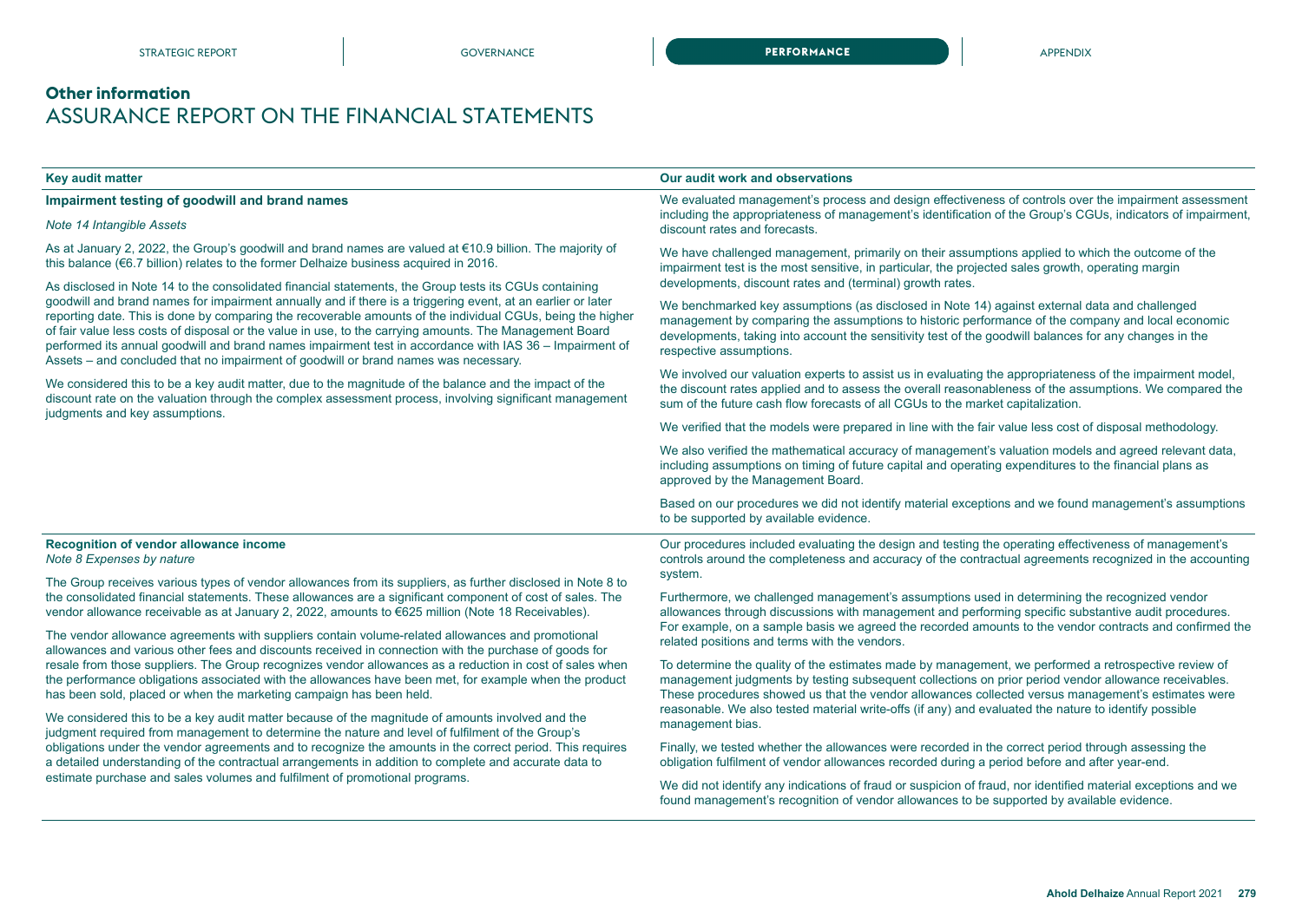#### **OUR AUDIT APPROACH ON GOING CONCERN**

Management prepared the financial statements on the assumption that the entity is a going concern and that it will continue its operations for the foreseeable future. Our procedures to evaluate management's going concern assessment included, amongst others:

- Considering whether management's going concern assessment includes all relevant information of which we are aware as a result of our audit, inquired with management regarding management's most important assumptions underlying their going concern assessment and considering whether management identified events or conditions that may cast significant doubt on the Company's ability to continue as a going concern;
- Analyzing the financial position per balance sheet date in relation to the financial position per prior year balance sheet date to assess whether events or circumstances exist that may lead to a going concern risk;
- Evaluating management's current budget including cash flows in comparison with the prior year, current developments in the industry and all relevant information of which we are aware as a result of our audit; and
- Performing inquiries of management as to their knowledge of going concern risks beyond the period of management's assessment.

Our procedures did not result in outcomes contrary to management's assumptions and judgments used in the application of the going concern assumption.

### **Report on the other information included in the annual report**

The annual report contains other information. This includes all information in the annual report in addition to the financial statements and our auditor's report thereon.

Based on the procedures performed as set out below, we conclude that the other information:

- is consistent with the financial statements and does not contain material misstatements;
- contains all the information regarding the management report and the other information that is required by Part 9 of Book 2 and regarding the remuneration report required by the sections 2:135b and 2:145 subsection 2 of the Dutch Civil Code.

We have read the other information. Based on our knowledge and the understanding obtained in our audit of the financial statements or otherwise, we have considered whether the other information contains material misstatements.

By performing our procedures, we comply with the requirements of Part 9 of Book 2 and section 2:135b subsection 7 of the Dutch Civil Code and the Dutch Standard 720. The scope of such procedures was substantially less than the scope of those procedures performed in our audit of the financial statements. The Management Board is responsible for the preparation of the other information, including the management report and the other information in accordance with Part 9 of Book 2 of the Dutch Civil Code. The Management Board and the Supervisory Board are responsible for ensuring that the remuneration report is drawn up and published in accordance with sections 2:135b and 2:145 subsection 2 of the Dutch Civil Code.

### **Report on other legal and regulatory requirements and ESEF OUR APPOINTMENT**

We were appointed as auditors of Koninklijke Ahold Delhaize N.V. on April 16, 2013 by the Supervisory Board. This followed the passing of a resolution by the shareholders at the annual general meeting held on April 16, 2013. Our appointment has been renewed annually by shareholders and now represents a total period of uninterrupted engagement of nine years.

### **EUROPEAN SINGLE ELECTRONIC FORMAT (ESEF)**

Koninklijke Ahold Delhaize N.V. has prepared the annual report, including the financial statements, in ESEF. The requirements for this format are set out in the Commission Delegated Regulation (EU) 2019/815 with regard to regulatory technical standards on the specification of a single electronic reporting format (these requirements are hereinafter referred to as: the RTS on ESEF).

In our opinion, the annual report prepared in XHTML format, including the partially marked-up consolidated financial statements as included in the reporting package by Koninklijke Ahold Delhaize N.V., complies in all material respects with the RTS on ESEF.

The Management Board is responsible for preparing the annual report, including the financial statements, in accordance with the RTS on ESEF, whereby the Management Board combines the various components into a single reporting package. Our responsibility is to obtain reasonable assurance for our opinion on whether the annual report in this reporting package complies with the RTS on ESEF.

Our procedures, taking into account Alert 43 of the NBA (Royal Netherlands Institute of Chartered Accountants), included amongst others:

- Obtaining an understanding of the entity's financial reporting process, including the preparation of the reporting package.
- Obtaining the reporting package and performing validations to determine whether the reporting package, containing the Inline XBRL instance document and the XBRL extension taxonomy files, has been prepared, in all material respects, in accordance with the technical specifications as included in the RTS on ESEF.
- Examining the information related to the consolidated financial statements in the reporting package to determine whether all required taggings have been applied and whether these are in accordance with the RTS on ESEF.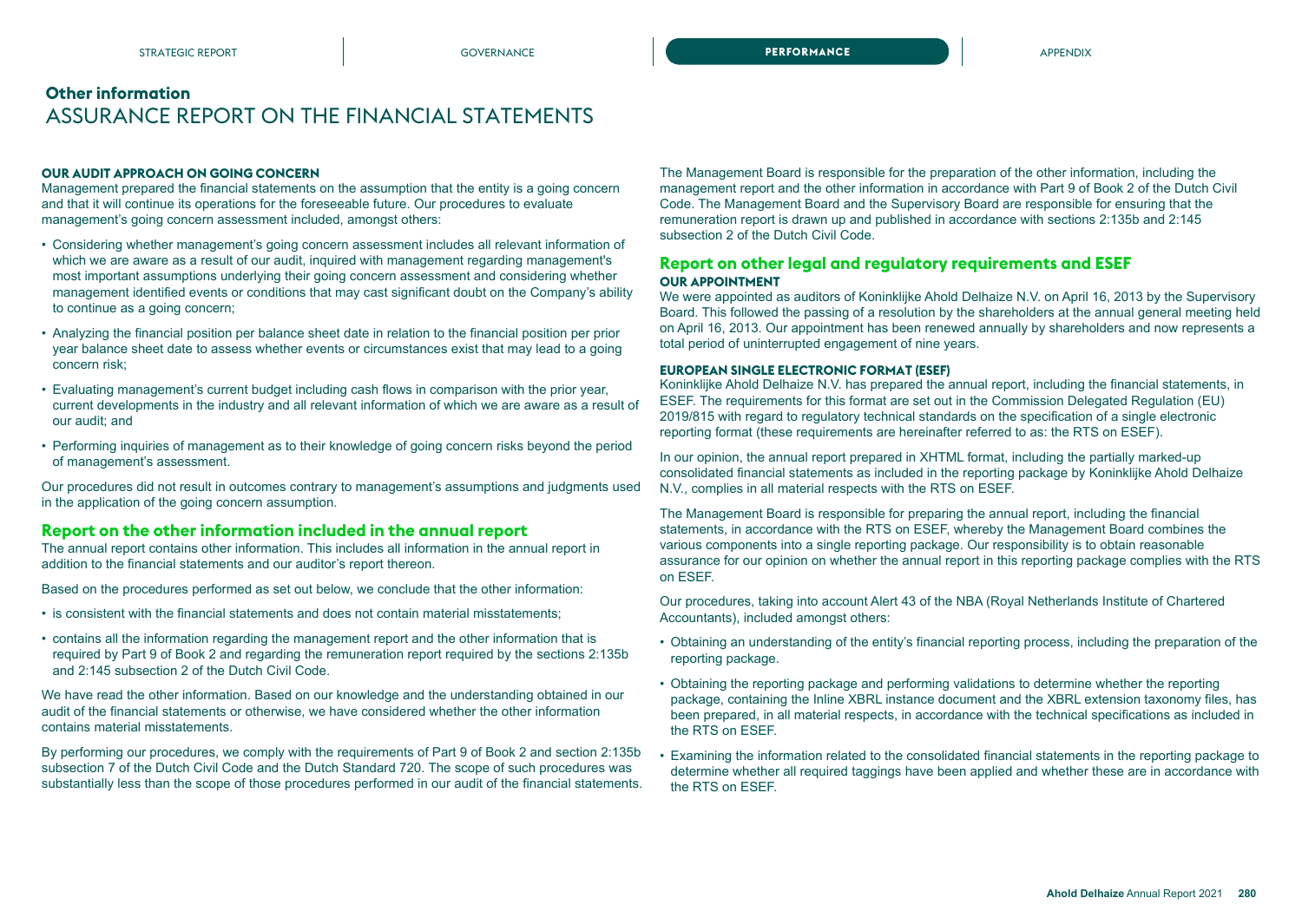### **Other information**

# ASSURANCE REPORT ON THE FINANCIAL STATEMENTS

#### **NO PROHIBITED NON-AUDIT SERVICES**

To the best of our knowledge and belief, we have not provided prohibited non-audit services as referred to in article 5(1) of the European Regulation on specific requirements regarding statutory audit of public-interest entities.

#### **SERVICES RENDERED**

The services, in addition to the audit, that we have provided to the Company or its controlled entities, for the period to which our statutory audit relates, are disclosed in Note 4 to the parent company financial statements.

### **Responsibilities for the financial statements and the audit RESPONSIBILITIES OF THE MANAGEMENT BOARD AND THE SUPERVISORY BOARD FOR THE FINANCIAL STATEMENTS**

The Management Board is responsible for:

- the preparation and fair presentation of the financial statements in accordance with EU-IFRS and Part 9 of Book 2 of the Dutch Civil Code; and for
- such internal control as the Management Board determines is necessary to enable the preparation of the financial statements that are free from material misstatement, whether due to fraud or error.

As part of the preparation of the financial statements, the Management Board is responsible for assessing the Company's ability to continue as a going-concern. Based on the financial reporting frameworks mentioned, the Management Board should prepare the financial statements using the going-concern basis of accounting unless the Management Board either intends to liquidate the Company or to cease operations or has no realistic alternative but to do so. The Management Board should disclose in the financial statements any event and circumstances that may cast significant doubt on the Company's ability to continue as a going concern.

The Supervisory Board is responsible for overseeing the Company's financial reporting process.

### **Our responsibilities for the audit of the financial statements**

Our responsibility is to plan and perform an audit engagement in a manner that allows us to obtain sufficient and appropriate audit evidence to provide a basis for our opinion. Our objectives are to obtain reasonable assurance about whether the financial statements as a whole are free from material misstatement, whether due to fraud or error and to issue an auditor's report that includes our opinion. Reasonable assurance is a high but not absolute level of assurance, which makes it possible that we may not detect all material misstatements. Misstatements may arise due to fraud or error. They are considered material if, individually or in the aggregate, they could reasonably be expected to influence the economic decisions of users taken on the basis of the financial statements.

Materiality affects the nature, timing and extent of our audit procedures and the evaluation of the effect of identified misstatements on our opinion.

A more detailed description of our responsibilities is set out in the appendix to our report.

**AMSTERDAM, MARCH 1, 2022 PRICEWATERHOUSECOOPERS ACCOUNTANTS N.V.**

S. Laurie de Hernandez RA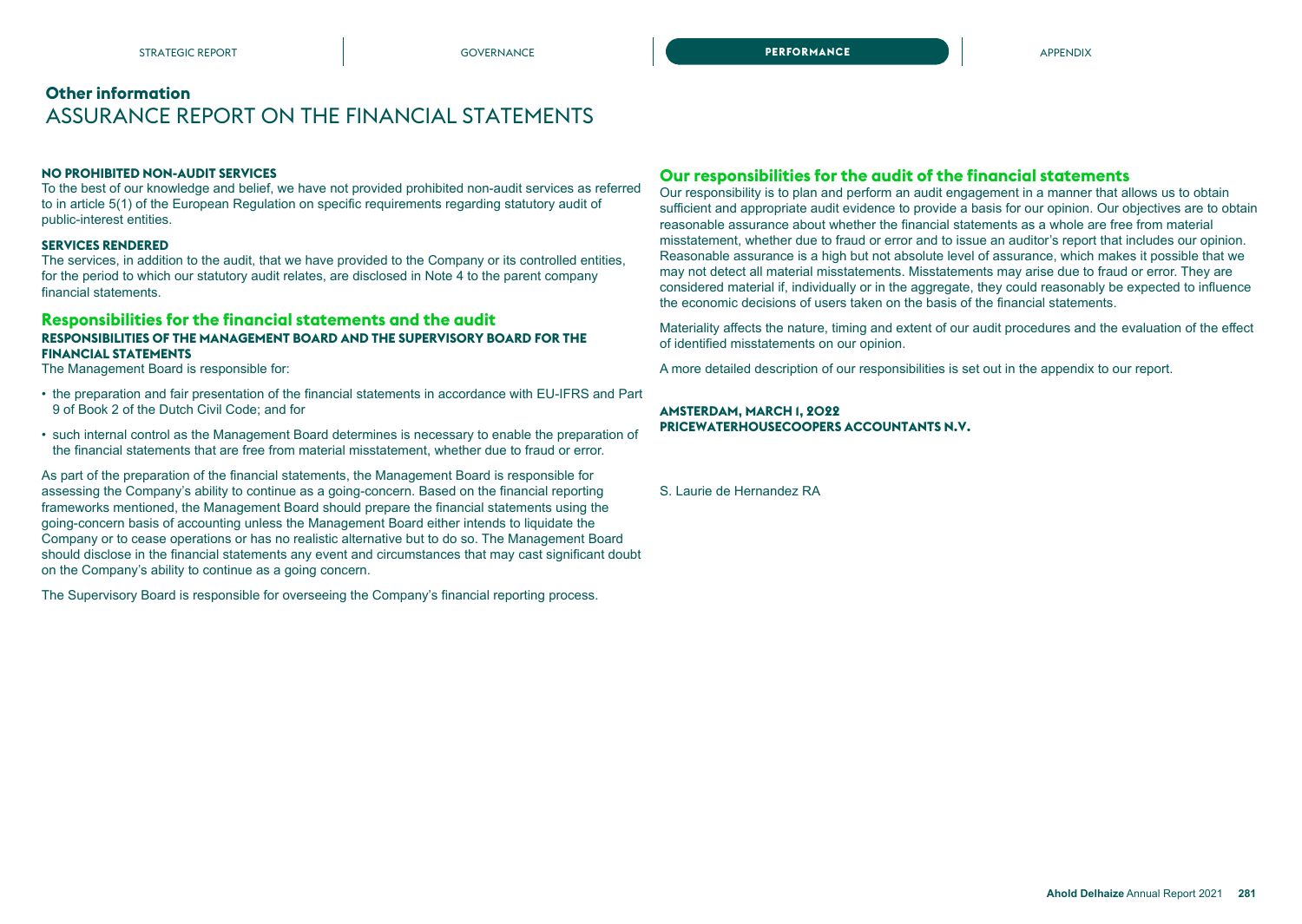### **Appendix to our auditor's report on the financial statements for the period January 4, 2021 to January 2, 2022 of Koninklijke Ahold Delhaize N.V.**

In addition to what is included in our auditor's report, we have further set out in this appendix our responsibilities for the audit of the financial statements and explained what an audit involves.

#### **THE AUDITOR'S RESPONSIBILITIES FOR THE AUDIT OF THE FINANCIAL STATEMENTS**

We have exercised professional judgment and have maintained professional scepticism throughout the audit in accordance with Dutch Standards on Auditing, ethical requirements and independence requirements. Our audit consisted, among other things of the following:

- Identifying and assessing the risks of material misstatement of the financial statements, whether due to fraud or error, designing and performing audit procedures responsive to those risks, and obtaining audit evidence that is sufficient and appropriate to provide a basis for our opinion. The risk of not detecting a material misstatement resulting from fraud is higher than for one resulting from error, as fraud may involve collusion, forgery, intentional omissions, misrepresentations, or the intentional override of internal control.
- Obtaining an understanding of internal control relevant to the audit in order to design audit procedures that are appropriate in the circumstances, but not for the purpose of expressing an opinion on the effectiveness of the Company's internal control.
- Evaluating the appropriateness of accounting policies used and the reasonableness of accounting estimates and related disclosures made by the Management Board.
- Concluding on the appropriateness of the Management Board's use of the going-concern basis of accounting, and based on the audit evidence obtained, concluding whether a material uncertainty exists related to events and/or conditions that may cast significant doubt on the Company's ability to continue as a going concern. If we conclude that a material uncertainty exists, we are required to draw attention in our auditor's report to the related disclosures in the financial statements or, if such disclosures are inadequate, to modify our opinion. Our conclusions are based on the audit evidence obtained up to the date of our auditor's report and are made in the context of our opinion on the financial statements as a whole. However, future events or conditions may cause the Company to cease to continue as a going concern.
- Evaluating the overall presentation, structure and content of the financial statements, including the disclosures, and evaluating whether the financial statements represent the underlying transactions and events in a manner that achieves fair presentation.

Considering our ultimate responsibility for the opinion on the consolidated financial statements, we are responsible for the direction, supervision and performance of the group audit. In this context, we have determined the nature and extent of the audit procedures for components of the Group to ensure that we performed enough work to be able to give an opinion on the financial statements as a whole. Determining factors are the geographic structure of the Group, the significance and/or risk profile of group entities or activities, the accounting processes and controls, and the industry in which the Group operates. On this basis, we selected group entities for which an audit or review of financial information or specific balances was considered necessary.

We communicate with the Supervisory Board regarding, among other matters, the planned scope and timing of the audit and significant audit findings, including any significant deficiencies in internal control that we identify during our audit. In this respect, we also issue an additional report to the Audit Finance and Risk Committee in accordance with article 11 of the EU Regulation on specific requirements regarding statutory audit of public-interest entities. The information included in this additional report is consistent with our audit opinion in this auditor's report.

We provide the Supervisory Board with a statement that we have complied with relevant ethical requirements regarding independence, and to communicate with them all relationships and other matters that may reasonably be thought to bear on our independence, and where applicable, related actions taken to eliminate threats or safeguards applied.

From the matters communicated with the Supervisory Board, we determine those matters that were of most significance in the audit of the financial statements of the current period and are therefore the key audit matters. We describe these matters in our auditor's report unless law or regulation precludes public disclosure about the matter or when, in extremely rare circumstances, not communicating the matter is in the public interest.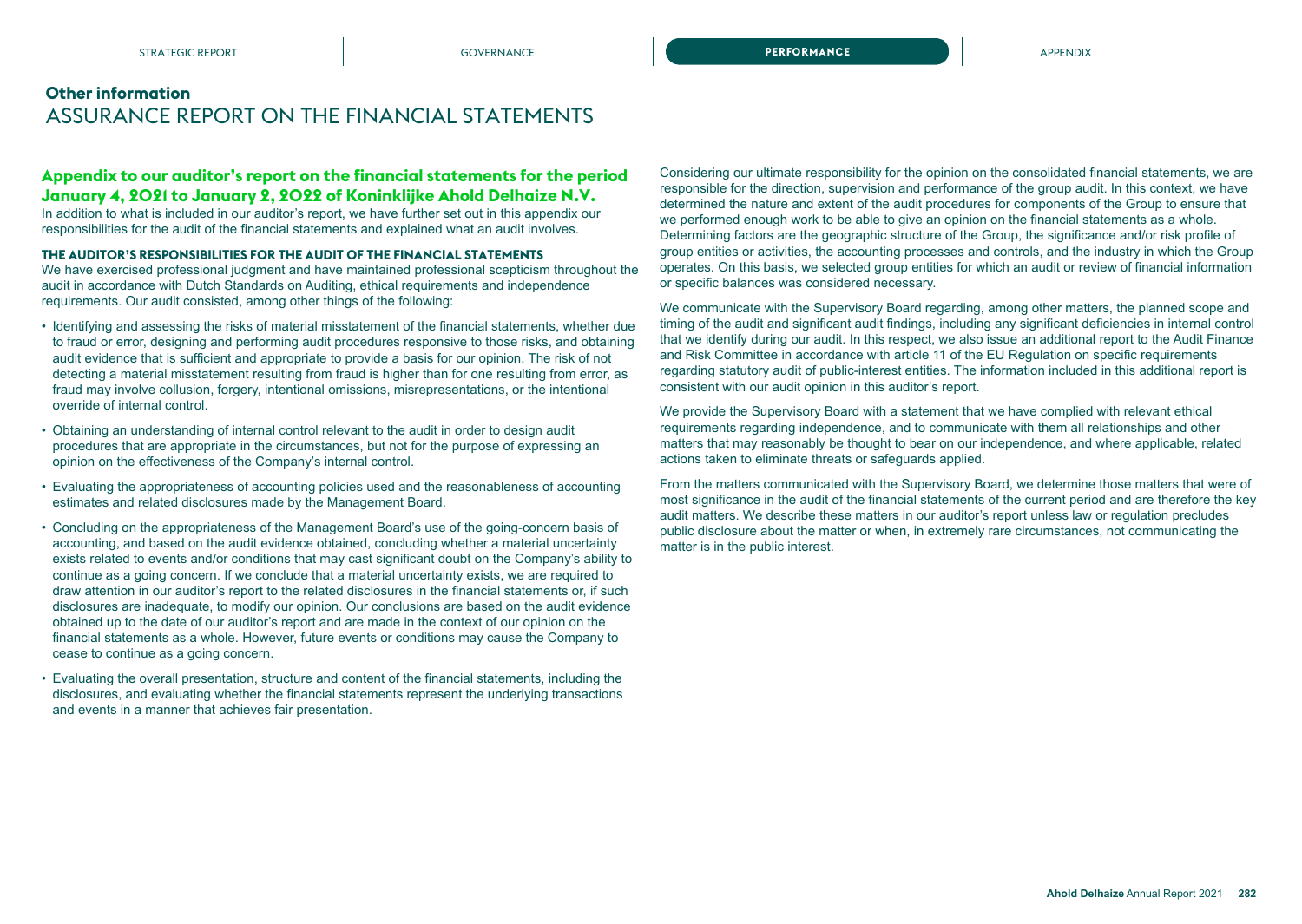# **Other information** ASSURANCE REPORT ON THE ESG INFORMATION 2021

### **ASSURANCE REPORT OF THE INDEPENDENT AUDITOR**

To: the Management Board and the Supervisory Board of Koninklijke Ahold Delhaize N.V.

# **Assurance report on the environmental, social and governance information 2021**

### **Our conclusion**

Based on our review nothing has come to our attention that causes us to believe that the environmental, social and governance information included in the annual report 2021 of Koninklijke Ahold Delhaize N.V. does not present, in all material respects, a reliable and adequate view of:

- the policy and business operations with regard to environmental, social and governance (ESG); and
- the thereto related events and achievements for the period from January 4, 2021 to January 2, 2022,

in accordance with the Sustainability Reporting Standards of the Global Reporting Initiative (GRI) and the applied supplemental reporting criteria as included in the section "reporting criteria".

#### **WHAT WE HAVE REVIEWED**

We have reviewed the environmental, social and governance information as included in the following sections of the annual report for the period from January 4, 2021 to January 2, 2022 (hereafter: "the ESG information"):

- Strategic report, excluding sections "Risks and opportunities", "EU Taxonomy for sustainable activities (EU Taxonomy)", "Tax transparency and responsibility" and "Performance review";
- Environmental, Social and Governance (ESG) statements, excluding section "EU Taxonomy".

This review is aimed at obtaining a limited level of assurance.

### **The basis of our conclusion**

We conducted our review in accordance with Dutch law, including Dutch Standard 3810N 'Assuranceopdrachten inzake maatschappelijke verslagen' ('Assurance engagements on corporate social responsibility reports'), which is a specific Dutch Standard that is based on the International Standard on Assurance Engagements (ISAE) 3000 "Assurance Engagements other than Audits or Reviews of Historical Financial Information". Our responsibilities under this standard are further described in the section 'Our responsibilities for the review of the ESG information' of our report.

We believe that the assurance evidence we have obtained is sufficient and appropriate to provide a basis for our conclusion.

#### **INDEPENDENCE AND QUALITY CONTROL**

We are independent of Koninklijke Ahold Delhaize N.V. in accordance with the 'Verordening inzake de onafhankelijkheid van accountants bij assuranceopdrachten' (ViO – Code of Ethics for Professional Accountants, a regulation with respect to independence) and other for the engagement relevant independence requirements in the Netherlands. Furthermore, we have complied with the 'Verordening gedrags- en beroepsregels accountants' (VGBA – Dutch Code of Ethics).

We apply the 'Nadere voorschriften kwaliteitssystemen' (NVKS – Regulations for quality systems) and accordingly maintain a comprehensive system of quality control including documented policies and procedures regarding compliance with ethical requirements, professional standards and other relevant legal and regulatory requirements.

#### **REPORTING CRITERIA**

The ESG information needs to be read and understood together with the reporting criteria. The reporting criteria used for the preparation of the ESG information are the Sustainability Reporting Standards of the Global Reporting Initiative (GRI) and the applied supplemental reporting criteria as disclosed in section "Glossary" and sections "Global Reporting Initiative", "Scope", "Non-financial alternative performance measures", "Methodology", "Data collection and considerations" and "GRI indicator" of the "ESG statements" of the Annual Report.

The absence of an established practice on which to draw, to evaluate and measure non-financial information allows for different, but acceptable, measurement techniques and can affect comparability between entities, and over time.

### **Limitations to the scope of our review**

The ESG information includes prospective information such as expectations on ambitions, strategy, plans, estimates and risk assessments. Inherent to prospective information, the actual future results are uncertain, and are likely to differ from these expectations. These differences may be material. We do not provide any assurance on the assumptions and achievability of prospective information.

In the ESG information references are made to external sources or websites. The information on these external sources or websites is not part of the ESG information reviewed by us. We therefore do not provide assurance on this information.

Our conclusion is not modified in respect to these matters.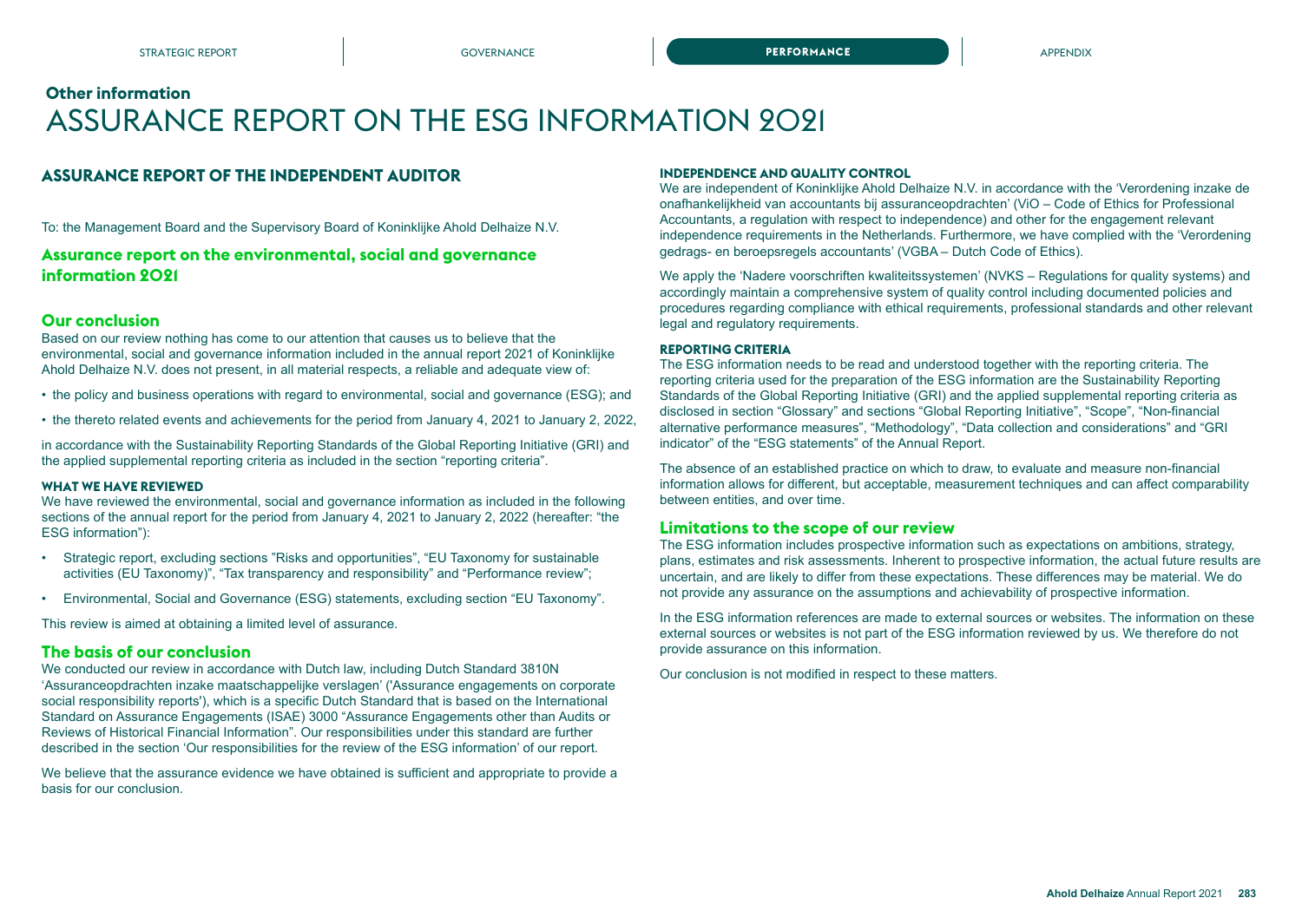# **Other information** ASSURANCE REPORT ON THE ESG INFORMATION 2021

### **Responsibilities for the ESG information and the review thereon RESPONSIBILITIES OF THE MANAGEMENT BOARD AND THE SUPERVISORY BOARD FOR THE ESG INFORMATION**

The Management Board of Koninklijke Ahold Delhaize N.V. is responsible for the preparation of reliable and adequate ESG information in accordance with the reporting criteria as included in section 'reporting criteria', including selecting the reporting criteria, the identification of stakeholders, determining the material matters and determining that the applicable reporting criteria are acceptable in the circumstances taking into account applicable law and regulations related to reporting. The choices made by the Management Board regarding the scope of the ESG information and the reporting policy are summarized in section "Glossary" and sections "Global Reporting Initiative", "Scope", "Non-financial alternative performance measures", "Methodology", "Data collection and considerations" and "GRI indicator" of the "ESG statements" of the Annual Report.

Furthermore, the Management Board is responsible for such internal control as Management Board determines is necessary to enable the preparation of the ESG information that is free from material misstatement, whether due to fraud or error.

The Supervisory Board is responsible for overseeing the company's reporting process on the ESG information.

#### **OUR RESPONSIBILITIES FOR THE REVIEW OF THE ESG INFORMATION**

Our responsibility is to plan and perform a review engagement in a manner that allows us to obtain sufficient and appropriate assurance evidence to provide a basis for our conclusion.

Our objectives are to obtain a limited level of assurance to determine the plausibility of the ESG information. The procedures vary in nature and timing from, and are less in extent, than for a reasonable assurance engagement. The level of assurance obtained in a review is therefore substantially less than the assurance obtained in an audit in relation to both the risk assessment procedures, including an understanding of internal control, and the procedures performed in response to the assessed risks.

#### **PROCEDURES PERFORMED**

We have exercised professional judgment and have maintained professional scepticism throughout the review, in accordance with the Dutch Standard 3810N, ethical requirements and independence requirements. Our procedures included, amongst other things:

- Performing an analysis of the external environment and obtaining an understanding of relevant social themes and issues and the characteristics of the company.
- Evaluating the appropriateness of the reporting criteria used, their consistent application and related disclosures in the ESG information. This includes the evaluation of the results of the stakeholders' dialogue and the reasonableness of estimates made by the Management Board.
- Obtaining an understanding of the reporting processes for the ESG information, including obtaining a general understanding of internal control relevant to our review.
- Identifying areas of the ESG information with a higher risk of misleading or unbalanced information or material misstatement, whether due to fraud or error. Designing and performing further assurance

procedures aimed at determining the plausibility of the ESG information responsive to this risk analysis. These procedures consisted amongst others of:

- Interviewing management (and/or relevant staff) at corporate and local level responsible for the ESG strategy, policy and results;
- Interviewing relevant staff responsible for providing the information for, carrying out internal control procedures on, and consolidating the data in the ESG information.
- Determining the nature and extent of the review procedures for the group components and locations. For this, the nature, extent and/or risk profile of these components are decisive. Based thereon we selected the components and locations to visit. The (digital) visits to entities in the Netherlands, Belgium, the United States of America and Romania are aimed at, on a local level, validating source data and evaluating the design and implementation of internal controls and validation procedures;
- Obtaining assurance evidence that the ESG information reconciles with underlying records of the company;
- Reviewing, on a limited test basis, relevant internal and external documentation;
- Performing an analytical review of the data and trends in the information submitted for consolidation at corporate level.
- Reconciling the relevant financial information, as included in the sections we reviewed, with the financial statements.
- Evaluating the consistency of the ESG information with the information in the annual report, which is not included in the scope of our review.
- Evaluating the presentation, structure and content of the ESG information.
- Considering whether the ESG information as a whole, including the disclosures, reflects the purpose of the reporting criteria used.

We communicate with the Supervisory Board regarding, among other matters, the planned scope and timing of the review and significant findings that we identify during our review.

#### **AMSTERDAM, MARCH 1, 2022 PRICEWATERHOUSECOOPERS ACCOUNTANTS N.V.**

S. Laurie de Hernandez RA